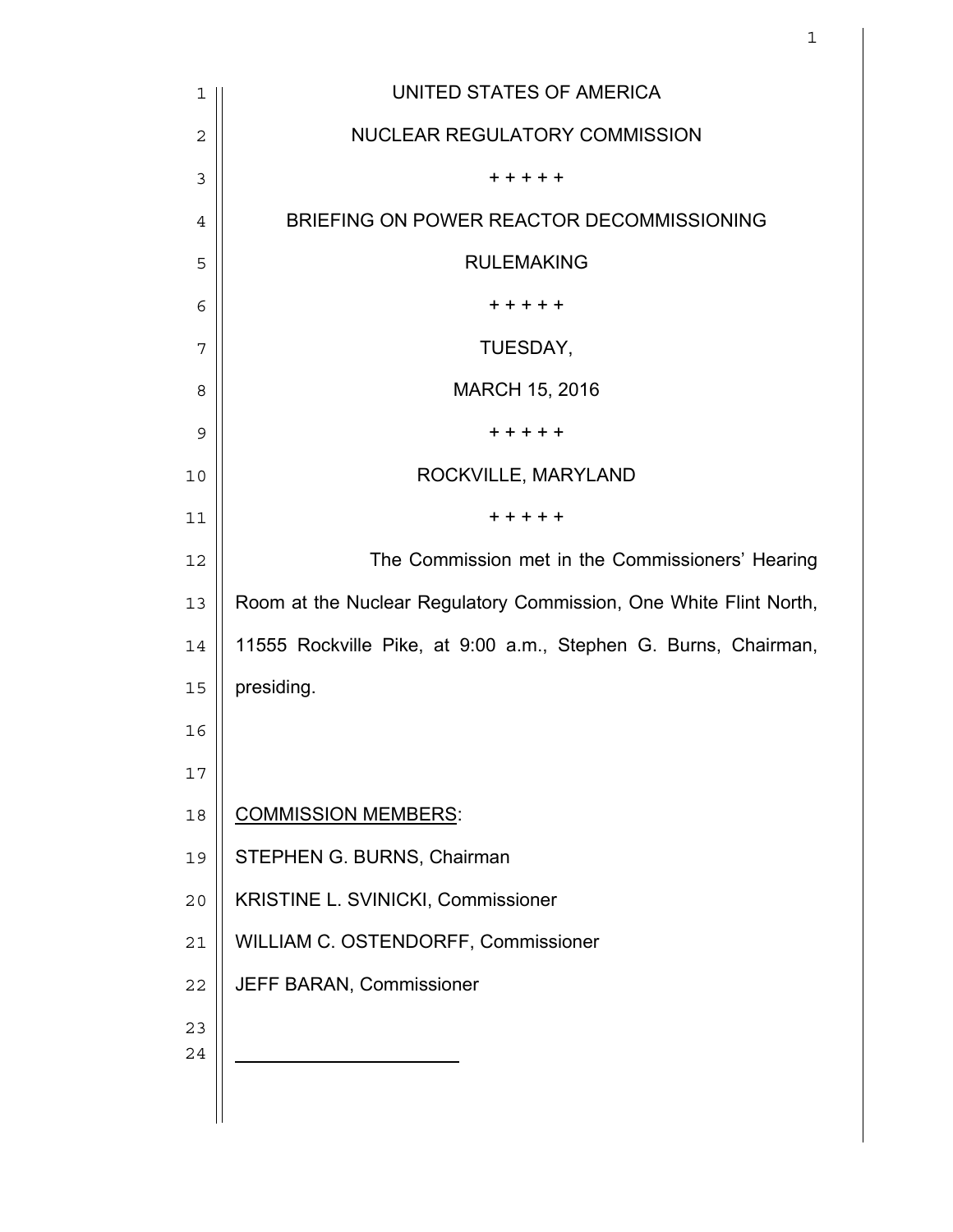| ı              | <u>ALSO PRESENT:</u>                                         |
|----------------|--------------------------------------------------------------|
| 2              | ANETTE VIETTI-COOK, Secretary of the Commission              |
| 3              | <b>MARGARET DOANE, General Counsel</b>                       |
| $\overline{4}$ | NRC STAFF:                                                   |
| 5              | JASON CARNEAL, Project Manager, Rulemaking Branch,           |
| 6              | Division of Policy and Rulemaking, NRR                       |
| 7              | MICHAEL JOHNSON, Deputy Executive Director for               |
| 8              | <b>Reactor and Preparedness Programs</b>                     |
| 9              | MEENA KHANNA, Branch Chief, Plant Licensing Branch           |
| 10             | IV-2, Division of Operating Reactor Licensing,               |
| 11             | <b>NRR</b>                                                   |
| 12             | BRUCE WATSON, Chief, Reactor Decommissioning Branch,         |
| 13             | Division of Decommissioning, Uranium Recovery,               |
| 14             | and Waste Programs, NMSS                                     |
| 15             |                                                              |
| 16             | <b>EXTERNAL PANELISTS:</b>                                   |
| 17             |                                                              |
| 18             | PANEL 1:                                                     |
| 19             | PAUL BALDAUF, Director, Division of Energy Security          |
| 20             | and Sustainability, New Jersey Department of                 |
| 21             | <b>Environmental Protection</b>                              |
| 22             | DWIGHT DUDLEY, Florida State Representative                  |
| 23             | <b>TERESA ENGELHART, Radiological Emergency Preparedness</b> |
| 24             | Supervisor, Wisconsin Emergency Management                   |

25 || ROBERT B. WEISENMILLER, Chair, California Energy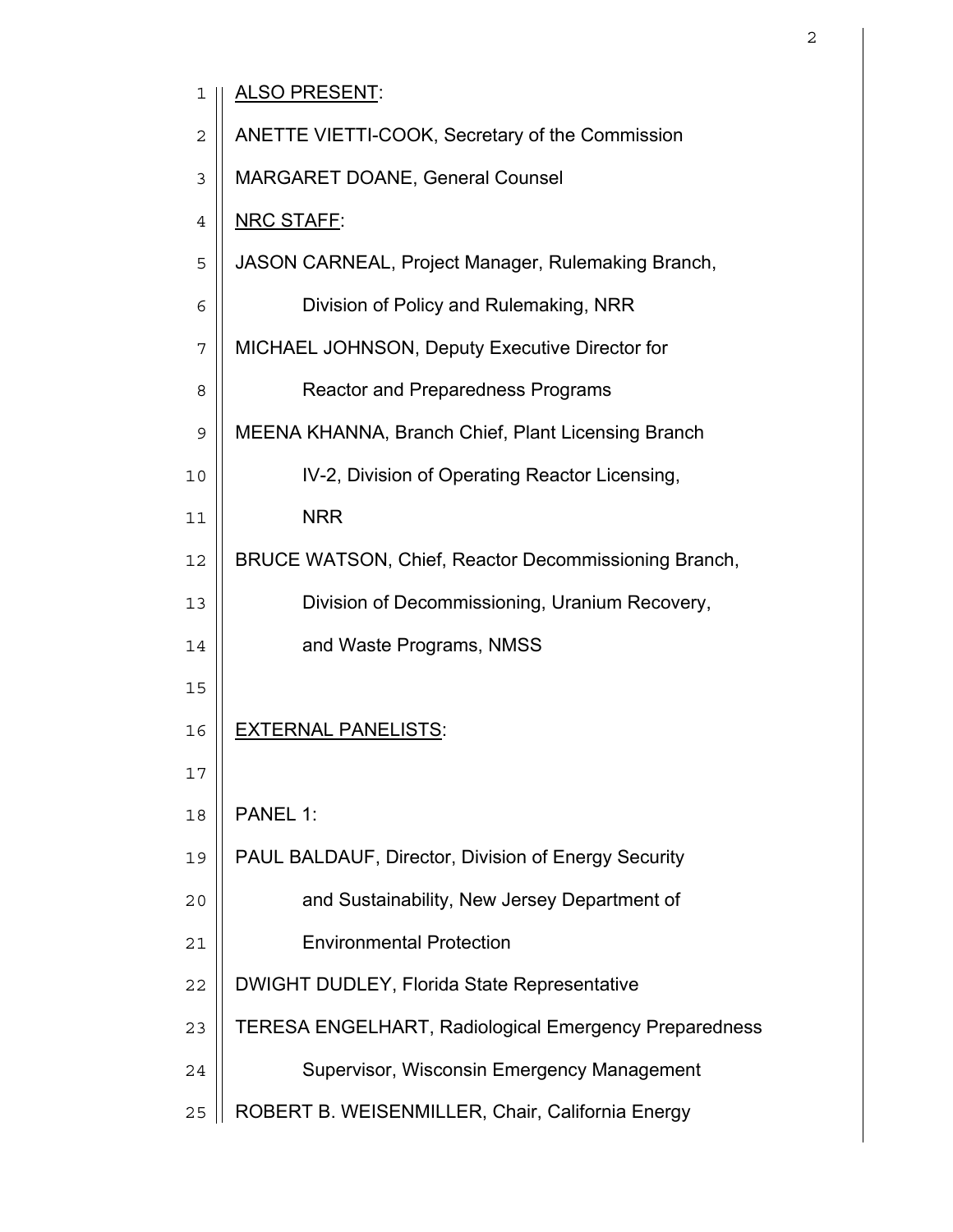| 1           | <b>Commission and California State Liaison</b>           |
|-------------|----------------------------------------------------------|
| $\mathbf 2$ | Officer                                                  |
| 3           | DAN WOLF, State Senator, Commonwealth of Massachusetts   |
| 4           | PANEL 2:                                                 |
| 5           | PAMELA COWAN, Senior Director of Decommissioning,        |
| 6           | <b>Exelon Generation</b>                                 |
| 7           | <b>GEOFFREY FETTUS, Senior Project Attorney, Nuclear</b> |
| 8           | Program, Natural Resources Defense Council               |
| 9           | ROD MCCULLUM, Senior Director, Used Fuel and             |
| 10          | Decommissioning Programs, Nuclear Energy                 |
| 11          | Institute                                                |
| 12          | WAYNE A. NORTON, Chair of the Decommissioning Plant      |
| 13          | Coalition, President/CEO of Yankee Atomic and            |
| 14          | <b>Connecticut Yankee, and Chief Nuclear Officer</b>     |
| 15          | of Maine Yankee                                          |
| 16          | KATE O'CONNOR, Chairperson, Vermont Nuclear              |
| 17          | Decommissioning Citizens Advisory Panel                  |
| 18          | <b>GERRY VAN NOORDENNEN, Vice President, Regulatory</b>  |
| 19          | Affairs at Zion, Energy Solutions                        |
| 20          |                                                          |
| 21          |                                                          |
| 22          |                                                          |
| 23          |                                                          |
| 24<br>25    |                                                          |
|             |                                                          |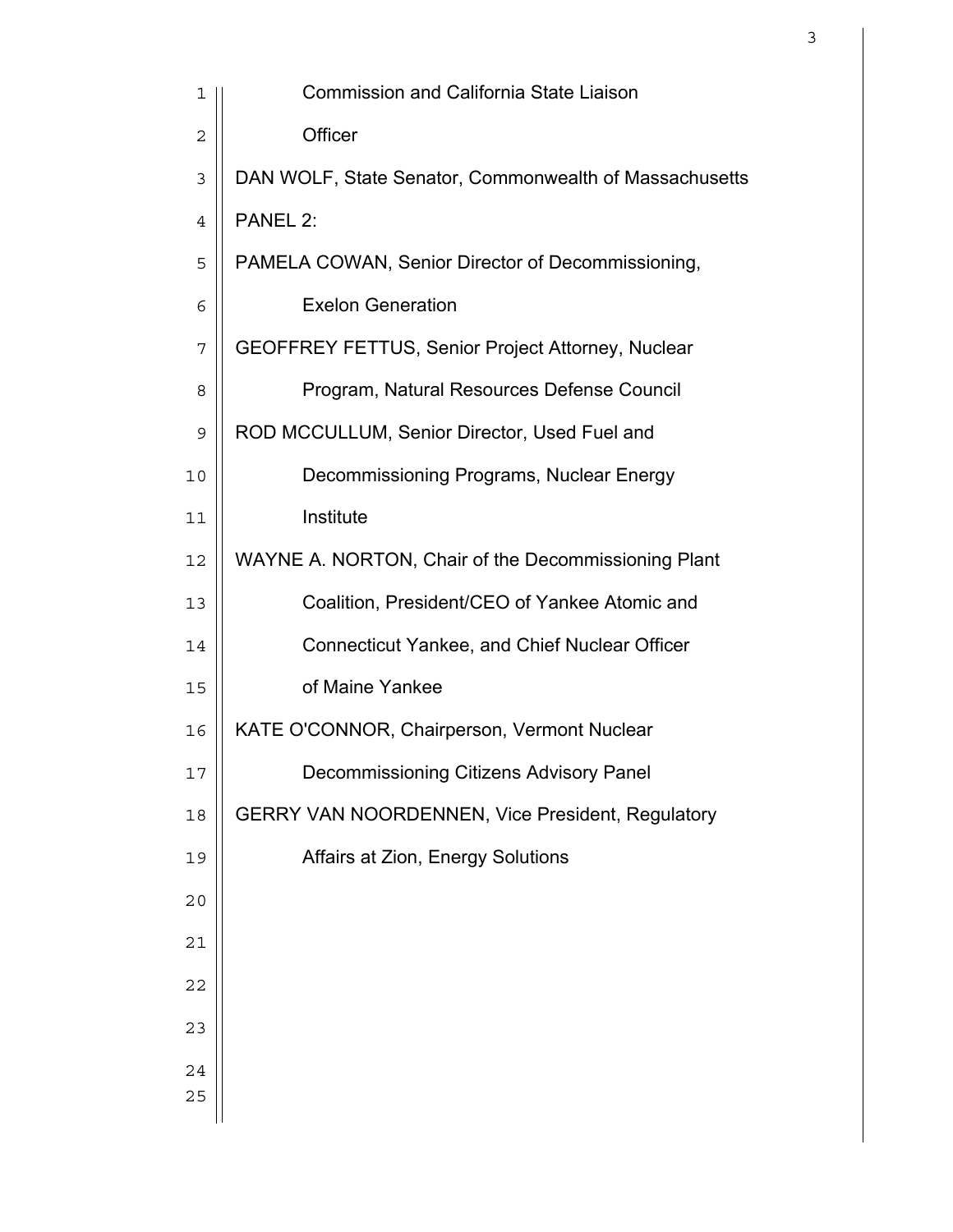2  $\parallel$  9:03 a.m.

3 || CHAIRMAN BURNS: Well, good morning. I want to 4 | welcome the NRC staff, our external panelists who will speak to us  $5$  || today and members of the public who may be attending today's  $6 \parallel$  meeting or viewing it remotely.

7 The purpose of today's meeting is to discuss the 8 | NRC's rulemaking effort on power reactor decommissioning and to 9 | obtain perspectives from a variety of our external stakeholders.

10 We'll begin with presentations from the NRC staff who 11 | will discuss the current decommissioning framework and experience to 12 | date as well as provide an overview of the Advance Notice of Proposed 13 Rulemaking which was issued for public comment this past November. 14 | I believe the comment period ends within about the next week.

Following the NRC staff panel, we will hear from the first of two external panels which consists of representatives of states with decommissioning plants or plants that have announced planned **closures**.

19 || **And, following the first external panel, we'll have a brief**  $20$  | break and then we'll hear from the second panel which includes a 21 || variety of other external stakeholders with interests in the 22 | decommissioning process for nuclear power plants.

23 Look forward to the presentations and ensuing  $24$   $\parallel$  discussion with members of the Commission.

25 Would any of my fellow colleagues like to make any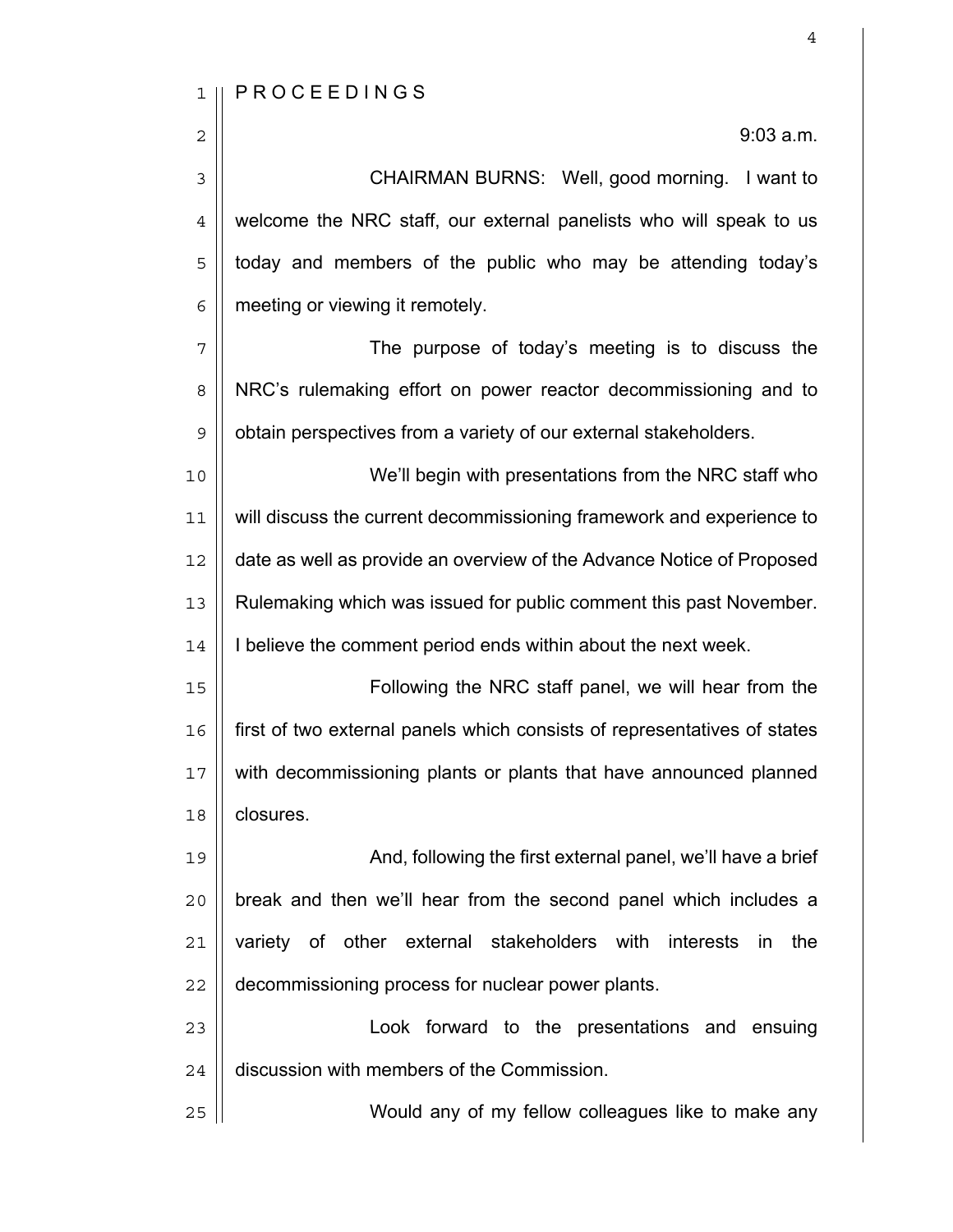1 || opening remarks?

| $\overline{2}$ | I think, Commissioner Baran?                                            |
|----------------|-------------------------------------------------------------------------|
| 3              | COMMISSIONER BARAN: Well, I want to start by                            |
| $\overline{4}$ | thanking the presenters for making the trip to be here today. I know    |
| 5              | folks came in from all over the country and we really appreciate it.    |
| 6              | having<br>this<br>I<br>proposed<br>meeting<br>because                   |
| 7              | decommissioning is a significant issue. When a nuclear plant shuts      |
| 8              | down, it's a big deal for the company, for the employees and for the    |
| 9              | community.                                                              |
| 10             | It also triggers a major change in NRC's regulatory                     |
| 11             | oversight. That's why I wanted to invite participants who could talk    |
| 12             | about each plant that has recently shut down or will do so in the near  |
| 13             | future.                                                                 |
| 14             | And, it's also why this decommissioning rulemaking is                   |
| 15             | so important. When the Commission decided at the end of 2014 to         |
| 16             | initiate this rulemaking, I saw two main purposes for doing so.         |
| 17             | First, we wanted to have requirements tailored for shut                 |
| 18             | down reactors so we could get away from regulating by exemption.        |
| 19             | The exemption approach isn't efficient for anyone and it provides no    |
| 20             | opportunity for public comment.                                         |
| 21             | And, second, a rulemaking provides a chance for NRC                     |
| 22             | and all of our stakeholders to take a fresh look at our decommissioning |
| 23             | process and requirements.                                               |
| 24             | Stakeholders have strong views about important                          |
| 25             | questions like the appropriate role of state and local governments,     |

 $\sim$  5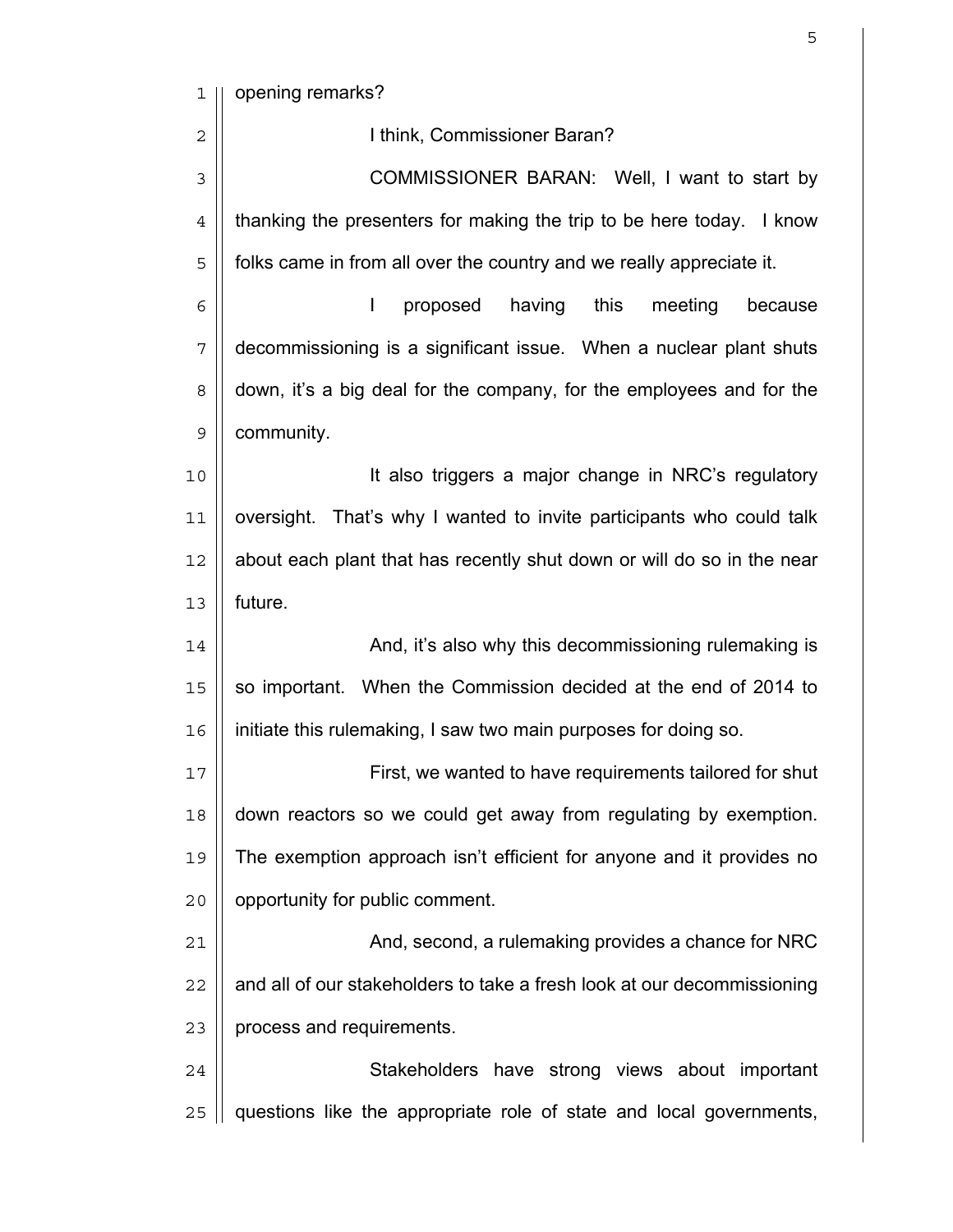| 1              | whether NRC should approve a post-shutdown decommissioning             |
|----------------|------------------------------------------------------------------------|
| $\overline{2}$ | activities report and the appropriateness of the three general         |
| 3              | decommissioning options and the time frames associated with those      |
| $\overline{4}$ | options.                                                               |
| 5              | The rulemaking gives us a chance to benefit from                       |
| 6              | stakeholder views and to thoughtfully consider them with an open mind. |
| 7              | So, in that spirit, I look forward to hearing the                      |
| 8              | perspectives and ideas of the wide range of stakeholders we have here  |
| $\mathsf 9$    | today. Thanks again for joining us.                                    |
| 10             | CHAIRMAN BURNS: Thank you, Commissioner.                               |
| 11             | Any others?                                                            |
| 12             | With that, Mike, if you start the staff presentation,                  |
| 13             | please?                                                                |
| 14             | MR. JOHNSON: Thank you.                                                |
| 15             | Good morning, Chairman and Commissioners. We're                        |
| 16             | pleased to brief you this morning on the status of decommissioning     |
| 17             | activities and the decommissioning rulemaking that is currently        |
| 18             | underway.                                                              |
| 19             | Recent experience with premature shutdown of                           |
| 20             | several reactors and the planned shutdown of others has focused our    |
| 21             | attention on the decommissioning process.                              |
| 22             | Of course, we have a long history of regulating plants                 |
| 23             | in the transition from operations through decommissioning.<br>And,     |
| 24             | licensees have demonstrated the ability to safely decommission their   |
| 25             | facilities and we've gained experience and insights along the way.     |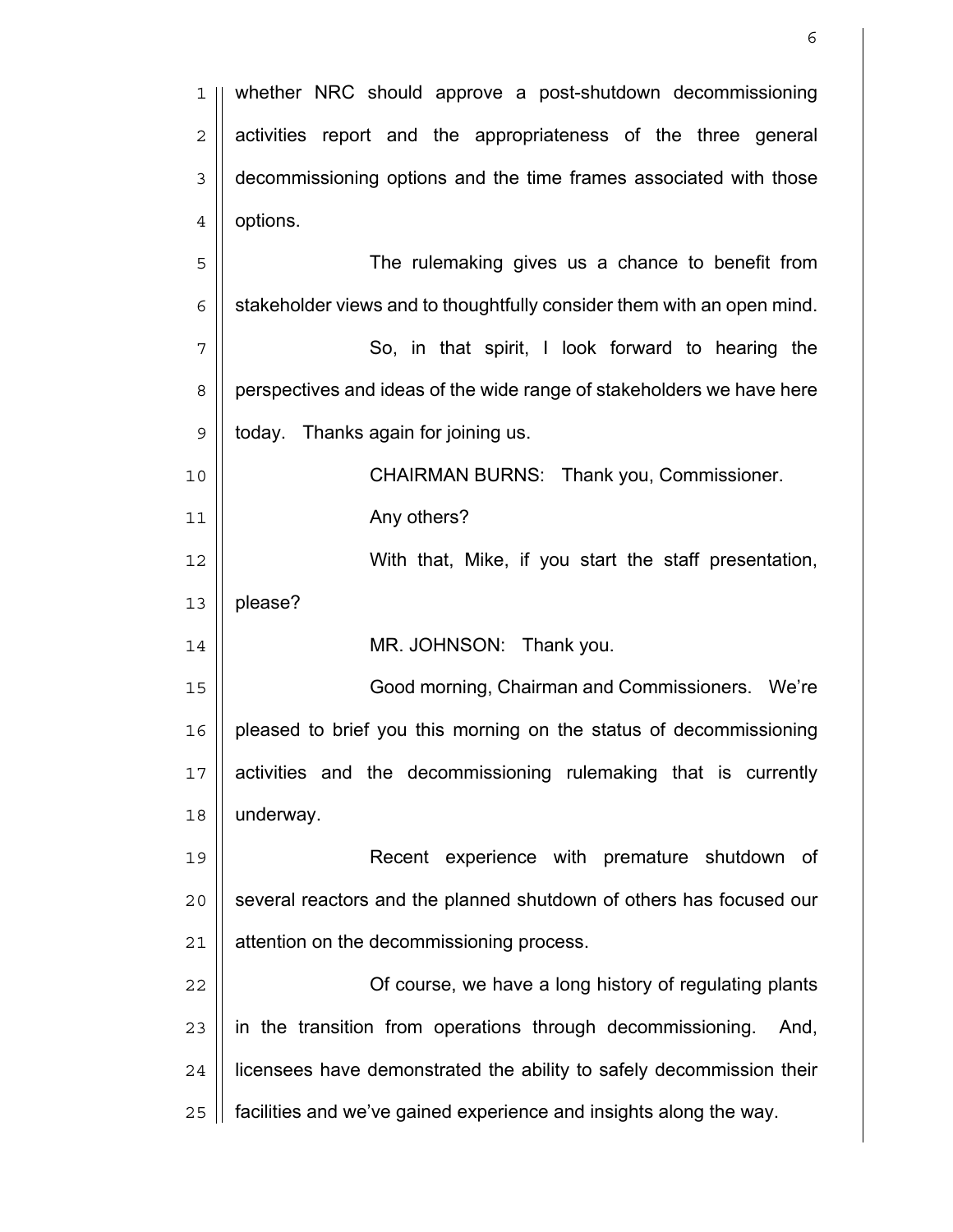1 || Bruce Watson, who is the Chief of the Reactor 2 | Decommissioning Branch in NMSS, the Office of Nuclear Materials 3 Safety and Safeguards will provide an overview of the Agency's  $4 \parallel$  experience in reactor decommissioning from a historical perspective. 5 With five power reactors that have permanently  $6 \parallel$  shutdown since 2013, the NRC received a number of requests for 7 license amendments and regulatory exemptions. 8 While processing the multiple licensing actions, 9 actually, over 70 exemptions and amendments and other order 10 recisions in a three-year period has been something of a challenge for 11 | the NRC staff. 12 ||<br>
We have been able to complete those actions in a  $13$  | timely manner. 14 || **We've learned lessons from the recent** 15 decommissionings and, in fact, we've grown more efficient with each 16 | subsequent review. 17 Meena Khanna who is the Operating Reactor Branch 18 Chief -- is a Branch Chief in the Office of Nuclear Reactor Regulation 19 || will provide an overview of the current process using license 20 || amendments and exemptions to establish a regulatory framework that 21 | is appropriate for a decommissioning facility and some lessons learned  $22 \parallel$  to date. 23 || **And, finally, the Commission has directed that the staff**  $24$  | proceed with the decommissioning rulemaking and that we deliver that  $25$  | rulemaking by 2019.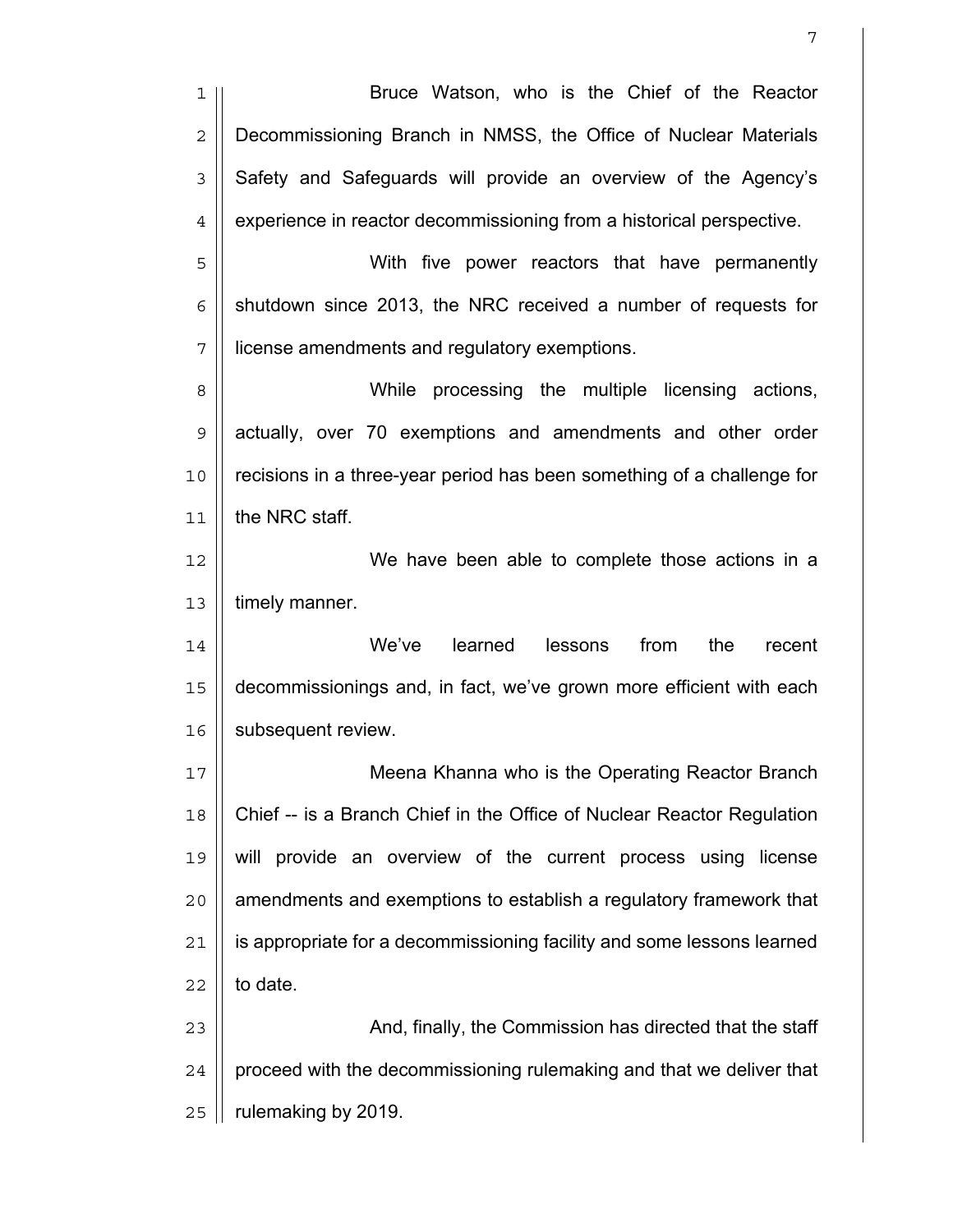| 1              | One of the objectives is to address lessons learned to                  |
|----------------|-------------------------------------------------------------------------|
| $\sqrt{2}$     | date from plants that have already gone through the process or that are |
| $\mathfrak{Z}$ | currently going through the process of decommissioning.                 |
| $\overline{4}$ | The Commission also directed that we look more                          |
| 5              | broadly at the decommissioning process, including the current           |
| 6              | regulation and the advisability of changes to that regulation.          |
| 7              | The staff issued an Advance Notice of Proposed                          |
| 8              | Rulemaking, or ANPR, for the power reactor decommissioning              |
| $\mathsf 9$    | rulemaking in November of 2015.                                         |
| 10             | Jason Carneal, our Rulemaking Project Manager in the                    |
| 11             | Office of Nuclear Reactor Regulation is here today to provide an        |
| 12             | overview of the ANPR and the status of the rulemaking activity.         |
| 13             | So, with that, I will turn to Bruce Watson to begin our                 |
| 14             | presentation.                                                           |
| 15             | MR. WATSON: Good morning and thank you for the                          |
| 16             | opportunity to speak to you today.                                      |
| 17             | I am Bruce Watson. I am Chief of the Reactor                            |
| 18             | Decommissioning Branch in the Office of Nuclear Materials Safety and    |
| 19             | Safeguards.                                                             |
| 20             | Khanna and I also chair the Interoffice<br>Meena                        |
| 21             | Decommissioning Transition Working Group which has been in effect       |
| 22             | for a number of years now to efficiently and hopefully efficiently move |
| 23             | along the transitioning of the five shutdown plants.                    |
| 24             | Next slide, please?                                                     |
| 25             | The NRC's decommissioning program has proven to                         |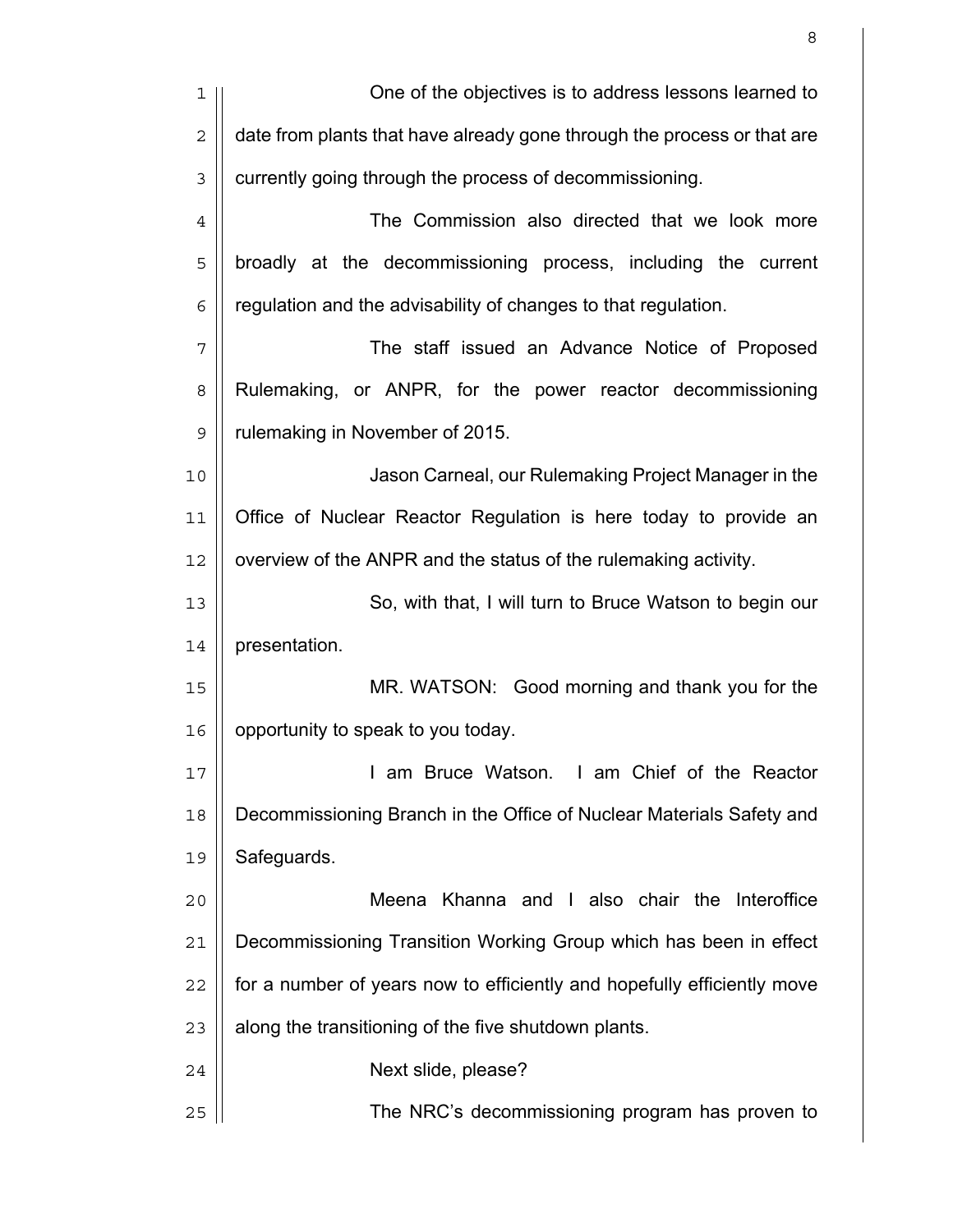1 || be successful. Lessons learned from the decommissioning of the first  $2 \parallel$  three power reactors were incorporated in the 1997 regulations, 3 License Termination Rule, or commonly known as the LTR. 4 | Since 1997, over 90 complex facility licenses have 5 | been termination and this includes the seven power reactors that  $6$  | prematurely shutdown in the 1990s. 7 The present decommissioning rules are 8 | performance-based and risk-informed and have provisions for the state 9 | and public involvement in the process. 10 Next slide, please? 11 ||<br>
Based on the experience from the 1990s, power 12 || reactor premature shutdowns, in 2000, the staff proposed integrated 13 rulemaking to make the transition from operations to decommissioning 14 more efficient. This rulemaking was deferred in light of the higher 15 | priorities of the 9/11 event and the anticipated license renewal  $16$  | requests. 17 Over the years, the events such as the decisions 18 | regarding the processing of EP exemptions and the issuance of orders 19 in response to the Fukushima accidents have complicated and 20 increased the number of actions required for the recently premature  $21$  | shutdown plants. 22 To facilitate security and emergency response actions, 23 | NSIR issued their Interim Staff Guidance. 24 These are part of the examples where the rulemaking 25 | will improve the efficiencies.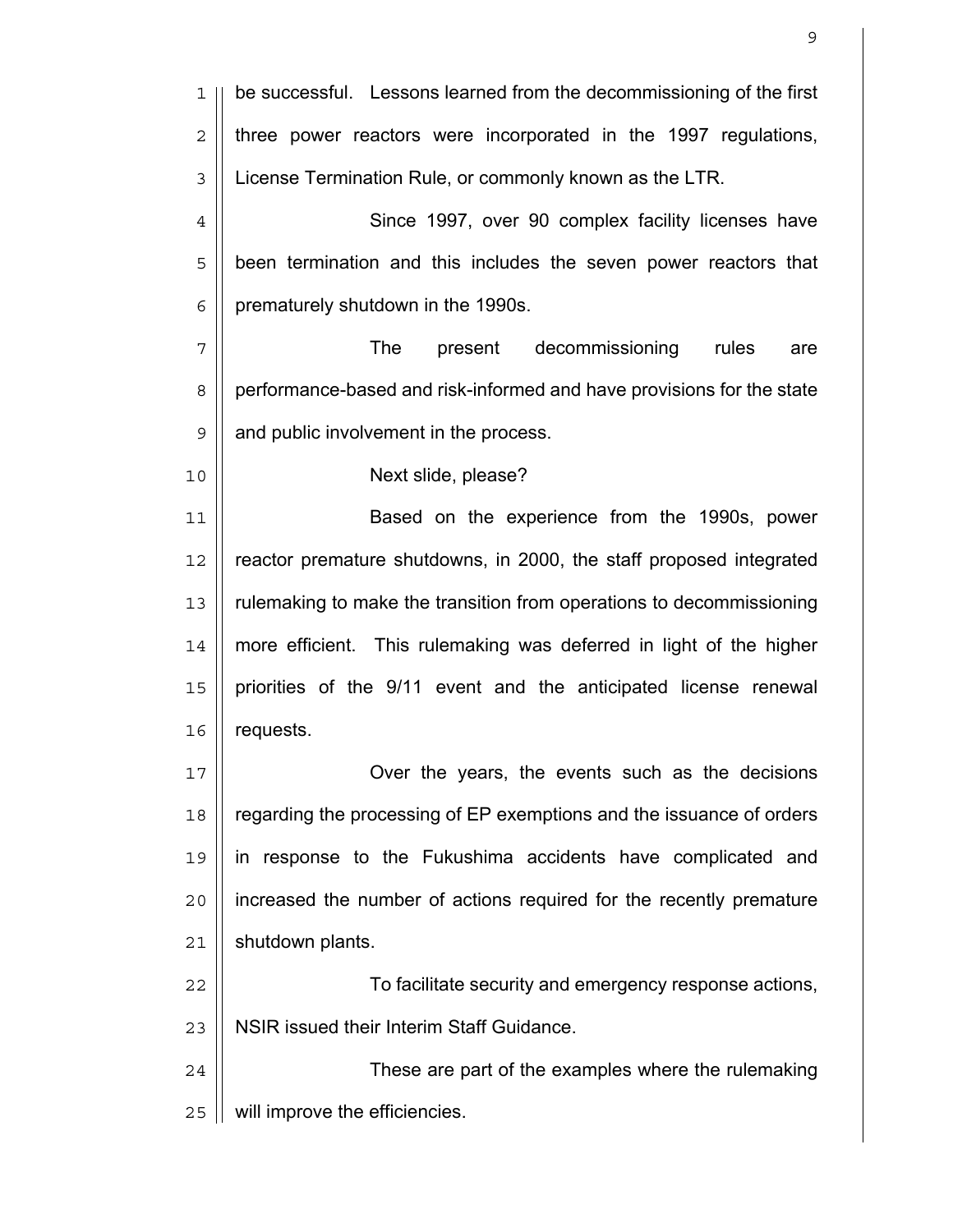| 1              | Next slide, please?                                                     |
|----------------|-------------------------------------------------------------------------|
| $\overline{2}$ | In accordance with the Atomic Energy Act of 1954 as                     |
| $\mathfrak{Z}$ | amended, the NRC is an independent safety regulator ensuring safe       |
| $\overline{4}$ | uses of radioactive materials and, therefore, safe radiological         |
| 5              | decommissioning.                                                        |
| 6              | The NRC safety mission remains the same, whether a                      |
| 7              | plant is in -- or a facility is in operations or in decommissioning.    |
| 8              | NRC requires that radiological decommissioning is                       |
| 9              | reasonably funded to ensure safety of the public and protection of the  |
| 10             | environment.                                                            |
| 11             | Through our licensing inspection programs, the safety                   |
| 12             | oversight of decommissioning activities remains in effect until the     |
| 13             | license is terminated.                                                  |
| 14             | The states regulate utility commerce through their                      |
| 15             | public service or utility commissions. States can also place additional |
| 16             | requirements on the licensees or owners.                                |
| 17             | For example, Maine and Massachusetts required a                         |
| 18             | lower dose criteria of 10 millirem per year for Maine Yankee and        |
| 19             | Yankee Rowe.                                                            |
| 20             | States decide their site restoration requirements and it                |
| 21             | can influence the future uses of the land and property.                 |
| 22             | Many states have deregulated their energy markets to                    |
| 23             | allow for merchant plants. This may have added unanticipated and        |
| 24             | unintentional impacts from some of the prematurely shutdown power       |
| 25             | reactors.                                                               |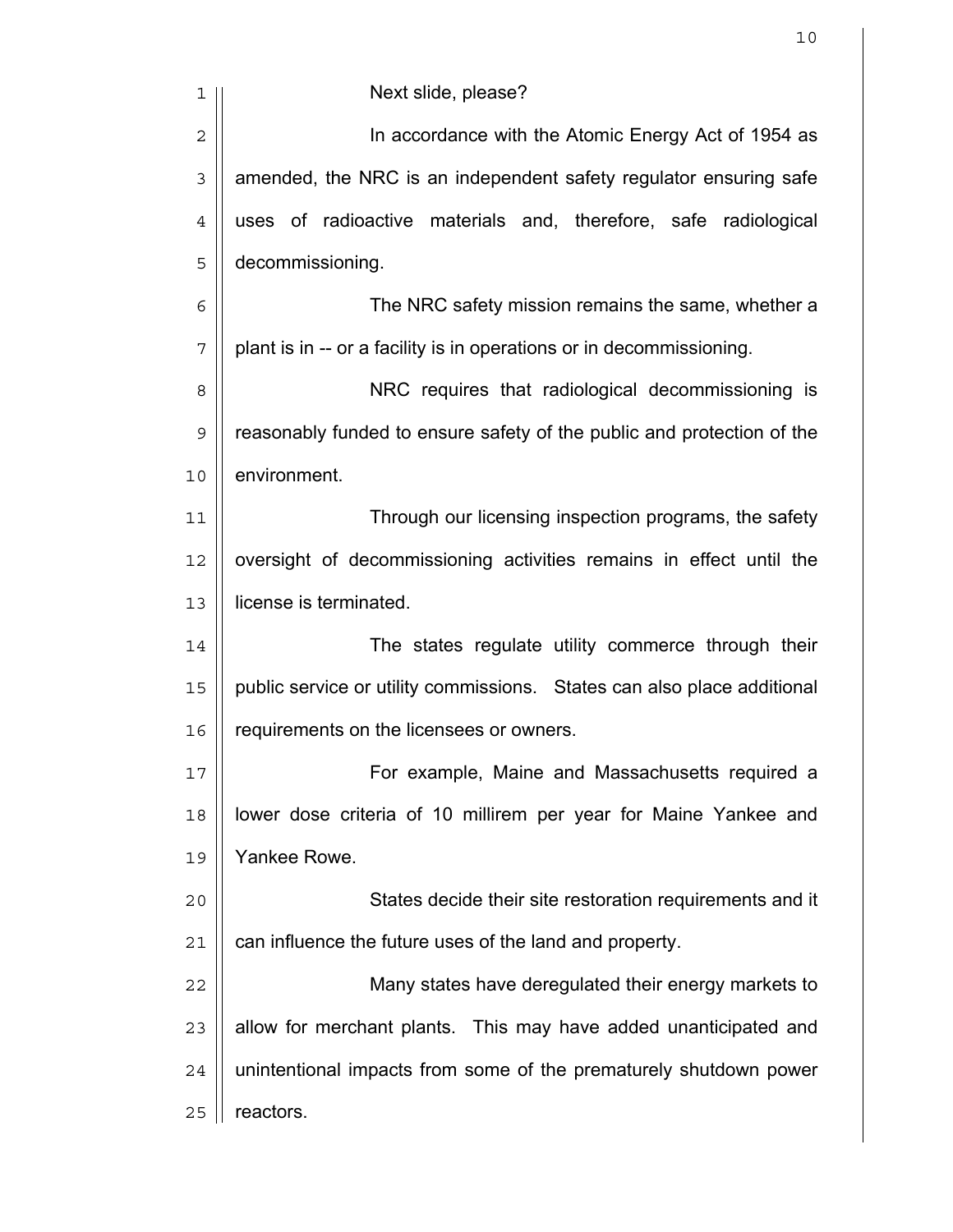| 1              | responsible<br>for<br>the<br>safe<br>Licensees<br>are                   |
|----------------|-------------------------------------------------------------------------|
| $\overline{2}$ | decommissioning and industry good practices for the licensee to         |
| 3              | sponsor citizen's engagement panels or advisory boards.                 |
| $\overline{4}$ | While not an NRC requirement, I believe this has been                   |
| 5              | the most citizen advisory groups, have a diverse membership from the    |
| 6              | local community and local government that encourages two-way            |
| 7              | communications.                                                         |
| 8              | Next slide, please?                                                     |
| 9              | For the Decommissioning ANPR out for public                             |
| 10             | comment, I thought it would be appropriate to share some of the staff's |
| 11             | experience at public meetings.                                          |
| 12             | Participation of state and local governments and the                    |
| 13             | public has been site-specific and varied.                               |
| 14             | Major issues at Kewaunee were the loss of jobs, local                   |
| 15             | economic issues and the future property real estate value impacts from  |
| 16             | leaving the spent fuel on site.                                         |
| 17             | In California, the level of involvement has been mixed.                 |
| 18             | For San Onofre, there has been significant congressional state and      |
| 19             | local government interests covering a broad spectrum of issues          |
| 20             | including the loss of jobs, the decommissioning schedule, the long-term |
| 21             | storage of spent fuel and offsite emergency response reductions.        |
| 22             | San Onofre has a very active citizen's engagement                       |
| 23             | panel that has a diverse membership and has been successful at          |
| 24             | interacting with the public.                                            |
| 25             | The rest of California is significantly different.<br><b>There</b>      |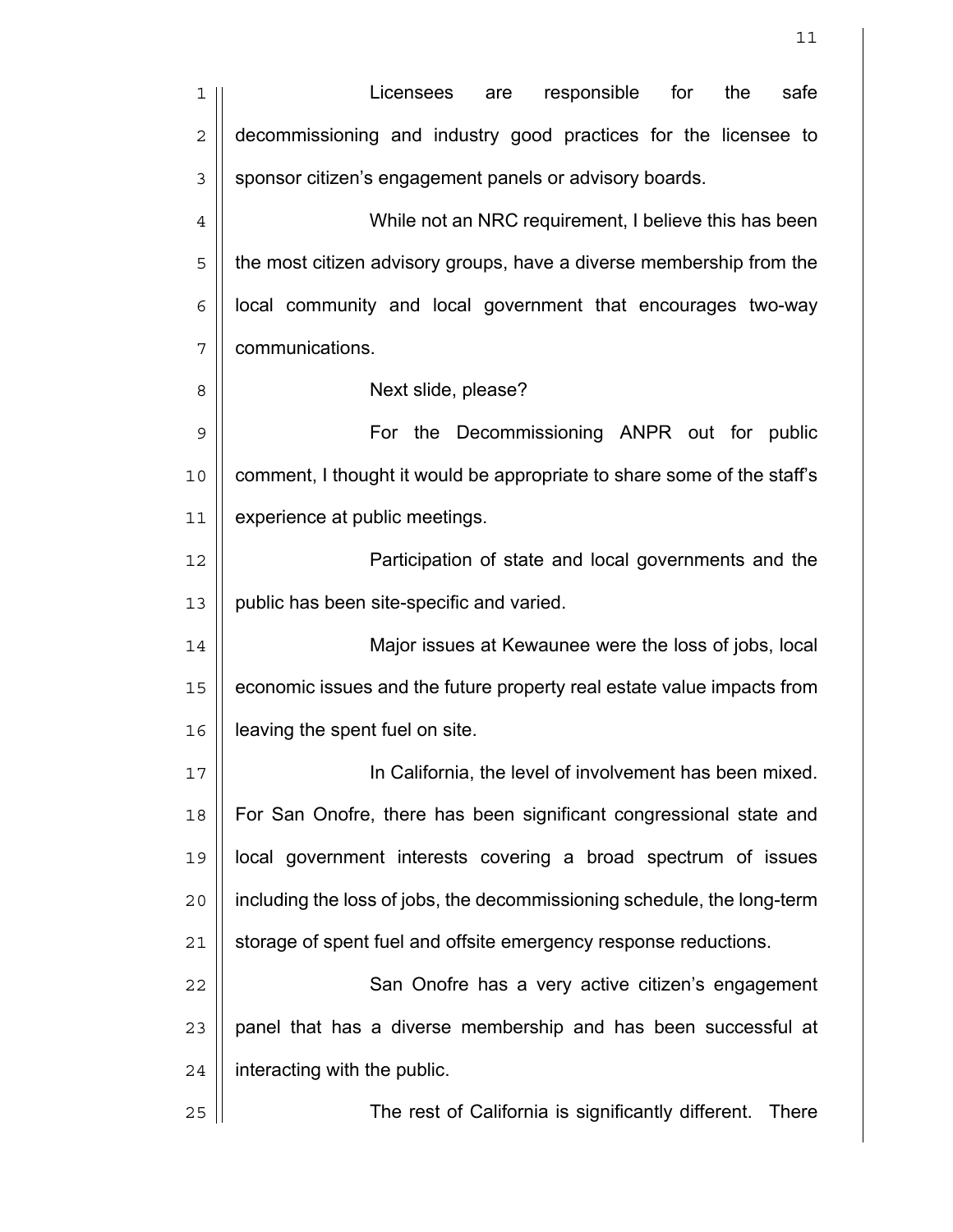| ı              | was little interest in the decommissioning of Rancho Seco.               |
|----------------|--------------------------------------------------------------------------|
| $\mathbf 2$    | The license was terminated in 2009 with the reactor                      |
| 3              | building and all the support structures still standing.                  |
| $\overline{4}$ | At GE Vallecitos, there has been very little interest in                 |
| 5              | the two power reactors that have been in safe store for decades.         |
| 6              | Humboldt Bay has a very active community advisory                        |
| 7              | board and has endorsed the license termination plan currently under      |
| 8              | review by the staff.                                                     |
| 9              | At Crystal River, concerns were voiced about the cost                    |
| 10             | of the containment repairs, the replacement of steam generators and      |
| 11             | that the rate-payers will not recover the expenses due to the end of the |
| 12             | plant operations.                                                        |
| 13             | For Vermont, there are many issues that are subject to                   |
| 14             | litigation, so we will not be discussing them today.                     |
| 15             | Next slide, please?                                                      |
| 16             | Ten<br>reactors<br>have<br>safely<br>completed<br>power                  |
| 17             | decommissioning seven using the current regulations. The plants          |
| 18             | presently in decommissioning, whether in active decommissioning or in    |
| 19             | safe store, are safe and secure and protective of the public health and  |
| 20             | environment.                                                             |
| 21             | The<br>current<br>Part<br>50<br>regulations for<br>reactor               |
| 22             | decommissioning were designed for plants expecting to<br>be              |
| 23             | permanently shut down at the end of license.<br>And, the                 |
| 24             | decommissioning process would have started five years before that        |
| 25             | end date.                                                                |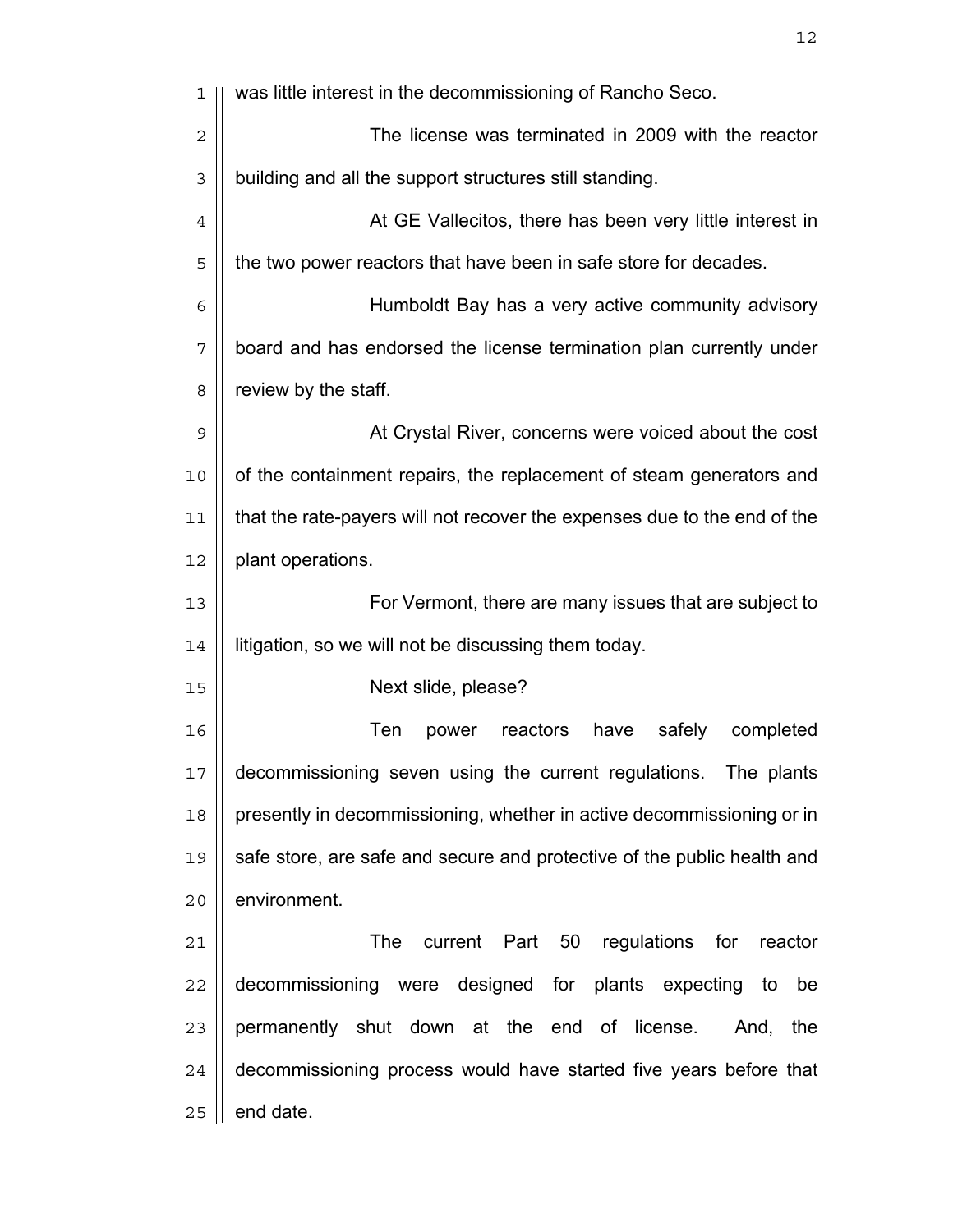| 1              | To date, all 29 power reactors ceasing operations have                    |
|----------------|---------------------------------------------------------------------------|
| $\overline{2}$ | not operated to end of license. The transitioning of power reactors       |
| 3              | from operation to decommissioning continues to be performed safely.       |
| $\overline{4}$ | Our regulations and oversight processes have proven                       |
| 5              | sufficiently flexible and robust.                                         |
| 6              | In closing, here are four pictures of sites after NRC                     |
| 7              | license termination. Maine and Massachusetts required greenfielding       |
| 8              | at Maine Yankee and Yankee Rowe respectively.                             |
| 9              | At Rancho Seco and Trojan, the reactor buildings and                      |
| 10             | support structures were still standing at license termination.            |
| 11             | All four sites have onsite dry fuel storage installations.                |
| 12             | And, I thank you and I would like to turn it over to                      |
| 13             | Meena Khanna for her presentation.                                        |
| 14             | MS. KHANNA: Thank you, Bruce.                                             |
| 15             | Good morning. My name is Meena Khanna and I'm a                           |
| 16             | Branch Chief in the Division of Operating Reactor Licensing.              |
| 17             | Today, I'll be providing you with an overview of the                      |
| 18             | regulatory framework for plants that are transitioning from operating to  |
| 19             | decommissioning.                                                          |
| 20             | My presentation will include a discussion of some                         |
| 21             | challenges that the staff faced with the recent plants that underwent the |
| 22             | decommissioning transition process as well as some lessons learned        |
| 23             | that we plan to apply to the next set of plants that transition to        |
| 24             | decommissioning.                                                          |
| 25             | Next slide, please?                                                       |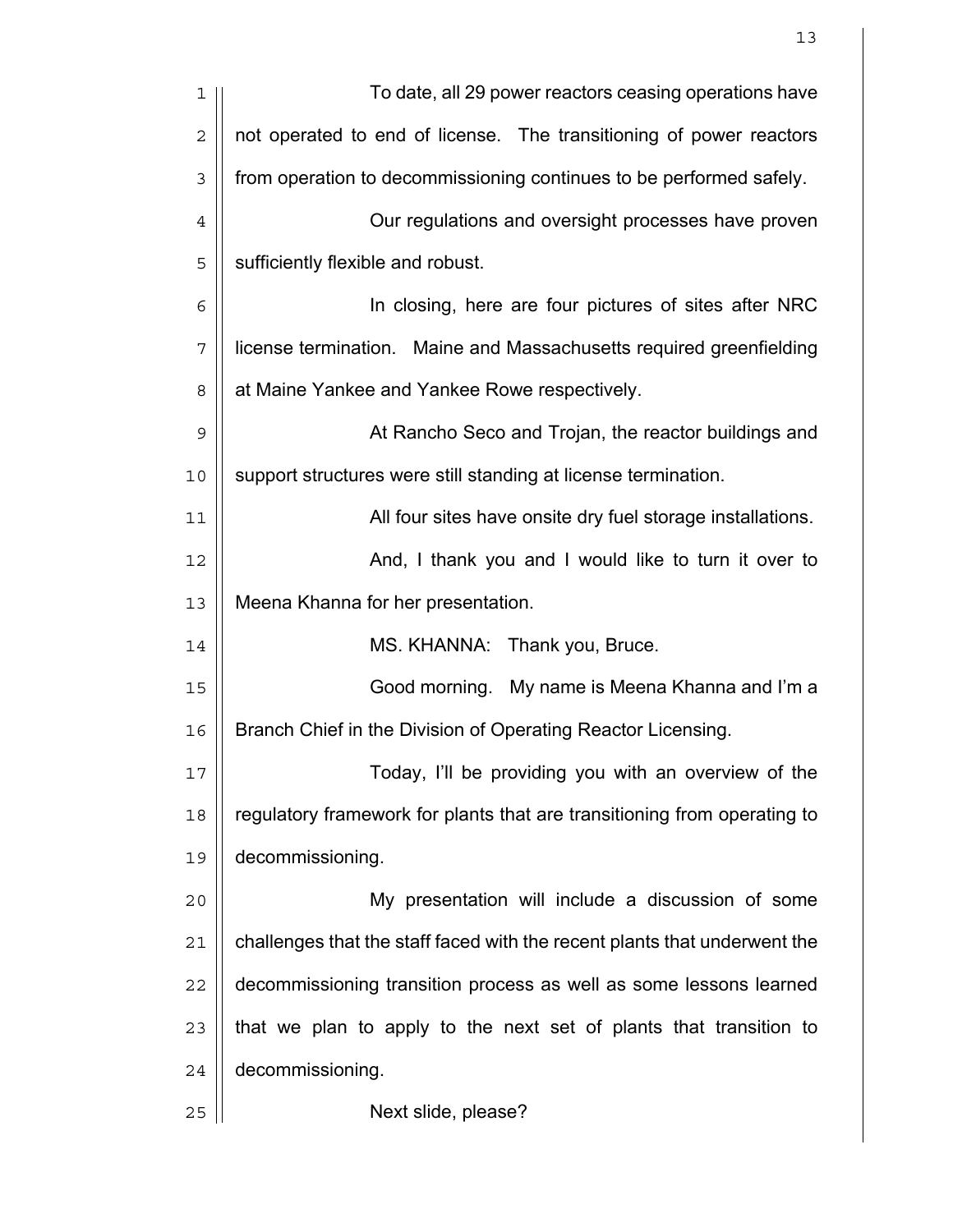Between February 2013 and December 2014, five  $2 \parallel$  reactor units permanently ceased operations. As Bruce stated, these 3 | include Kewaunee, San Onofre Units 2 and 3, Crystal River Unit 3 and Vermont Yankee.

Additional licensees have communicated intentions to | permanently shutdown the reactors, specifically, FitzPatrick has | announced its intention to shutdown on January 27, 2017, Pilgrim has 8 | announced its intention to shutdown no later than June 2019 and 9 | possibly as early as mid-2017 and Oyster Creek has announced its 10 || intention to shutdown in late 2019. And, the potential exists that additional plants could shutdown.

## Next slide, please?

The staff's current regulatory framework for plants 14 | transitioning from operating to decommissioning ensures adequate 15 | protection of public health and safety and of the environment.

16 || Some regulations that apply to operating reactors 17 | continue to apply to the decommissioning reactors.

Since the reactors shutdown, the number of potential accident scenarios and risks of radiological releases are reduced.

Based on this, licensees request certain license | amendments, regulatory exemptions and relaxation of orders that | reflect this reduction in risk.

Typical amendments include changes to the  $\parallel$  emergency plan, technical specifications and use of the certified fuel 25 | handlers in lieu of licensed operators.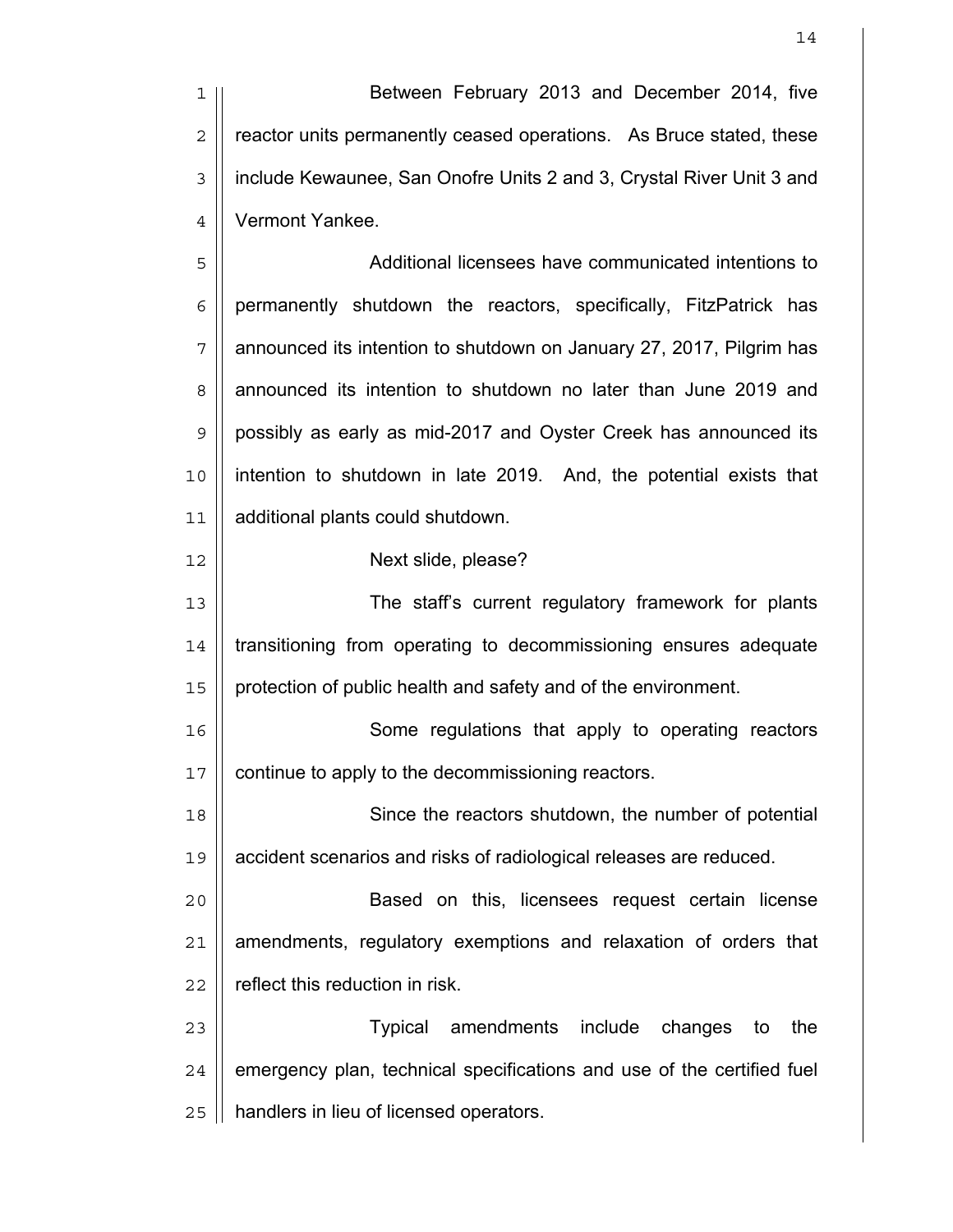| 1              | Typical<br>exemption requests<br>involve<br>emergency                      |
|----------------|----------------------------------------------------------------------------|
| $\overline{c}$ | preparedness, security and the use of the decommissioning trust fund       |
| 3              | for spent fuel management.                                                 |
| $\,4$          | The staff conducts comprehensive reviews of these                          |
| 5              | Other actions include the<br>licensing<br>actions.<br>post-shutdown        |
| 6              | decommissioning activities report meeting and review.                      |
| 7              | As a result, a long-term regulatory framework for the                      |
| 8              | facilities established during the transition process based on the reduced  |
| $\mathsf 9$    | risk posed by the facility.                                                |
| 10             | I'd like to note that the Agency's transition process and                  |
| 11             | for the transfer of regulatory responsibility from the Operating Reactor   |
| 12             | Program Oversight and the Office of Nuclear Reactor Regulation to the      |
| 13             | Nuclear Materials Oversight Organization and the Office of Nuclear         |
| 14             | Material Safety and Safeguards.                                            |
| 15             | This usually occurs once the staff completes the defuel                    |
| 16             | technical specifications amendment.                                        |
| 17             | We have completed all of the major decommissioning                         |
| 18             | licensing actions for the five units and successfully transferred all five |
| 19             | units to NMSS.                                                             |
| 20             | Next slide, please?                                                        |
| 21             | As a result of the unplanned reactor shutdowns, the                        |
| 22             | staff and industry faced several challenges.                               |
| 23             | First of all, both the NRC staff and the licensees                         |
| 24             | experienced a learning curve in addressing the decommissioning             |
| 25             | transition process. Because the last set of plants, decommissioned in      |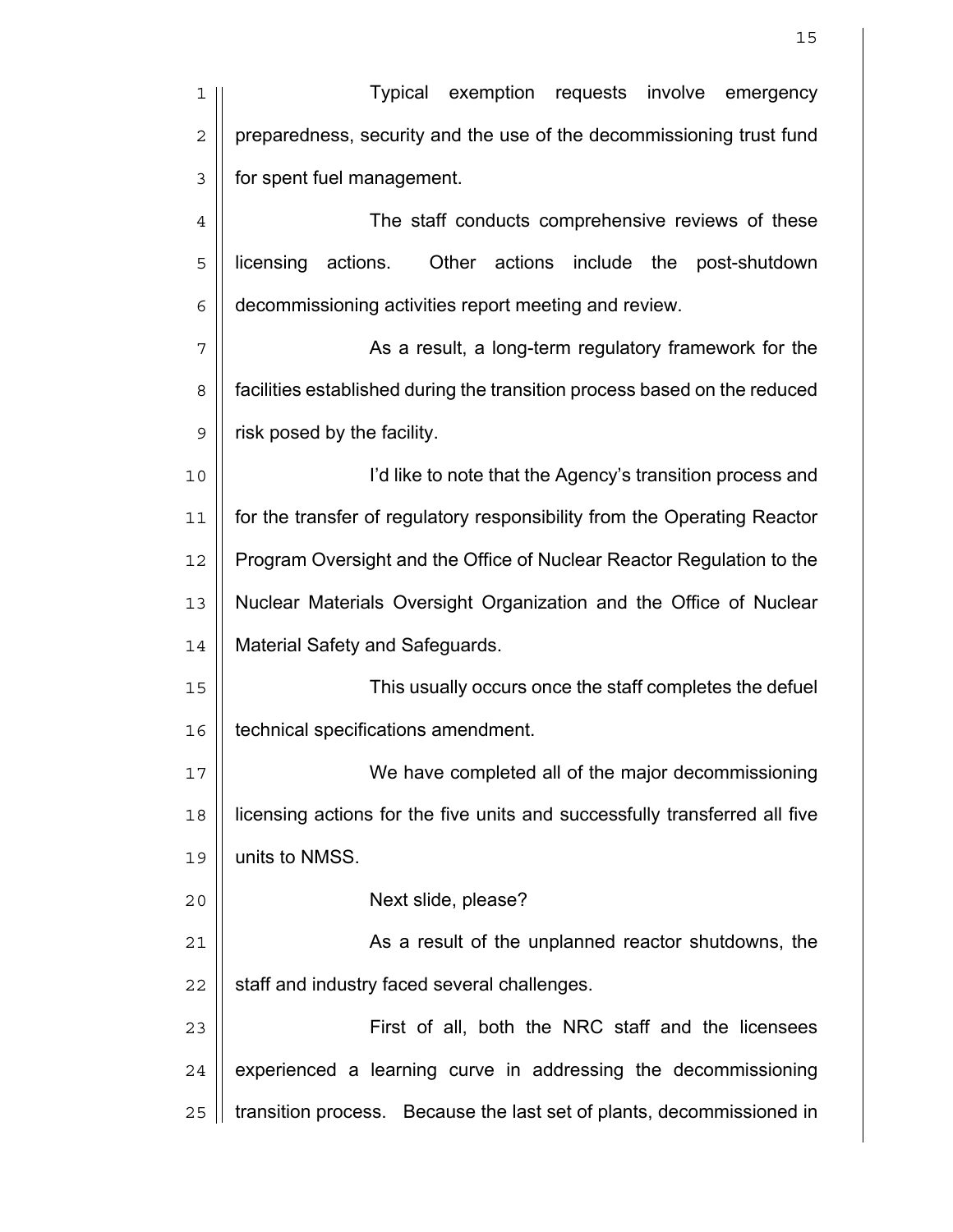| ı           | the 1990s, the current NRC staff had limited experience in processing  |
|-------------|------------------------------------------------------------------------|
| $\mathbf 2$ | the decommissioning transition licensing actions.                      |
| 3           | The staff made significant strides in completing over 70               |
| 4           | decommissioning licensing actions despite the fact that the staff was  |
| 5           | not afforded much time to plan and schedule the licensing reviews for  |
| 6           | the five premature reactor unit shutdowns.                             |
| 7           | Further, it was a challenge to conduct timely reviews,                 |
| 8           | especially when we're using, in many cases, the same resources for the |
| $\mathsf 9$ | operating reactor licensing reviews.                                   |
| 10          | Next slide, please?                                                    |
| 11          | Several actions were taken by the staff to address the                 |
| 12          | challenges that I mentioned on the previous slide.                     |
| 13          | consolidated the decommissioning<br>We<br>transition                   |
| 14          | project management into a single branch in NRR which allowed for       |
| 15          | efficiencies within the Agency in conducting the reviews as well as in |
| 16          | providing for consistent communications.                               |
| 17          | As Bruce mentioned, we formed an Interoffice                           |
| 18          | Decommissioning Transition Working Group that represents almost        |
| 19          | every office across the Agency including NRR, NMSS, the Office of      |
| 20          | Nuclear Security and Incident Response, Office of General Counsel,     |
| 21          | Office of Public Affairs as well as the regions.                       |
| 22          | The purpose of the working group included addressing                   |
| 23          | challenging regulatory and technical issues and communicating best     |
| 24          | practices and lessons learned.                                         |
| 25          | We also developed Interim Staff Guidance, as Bruce                     |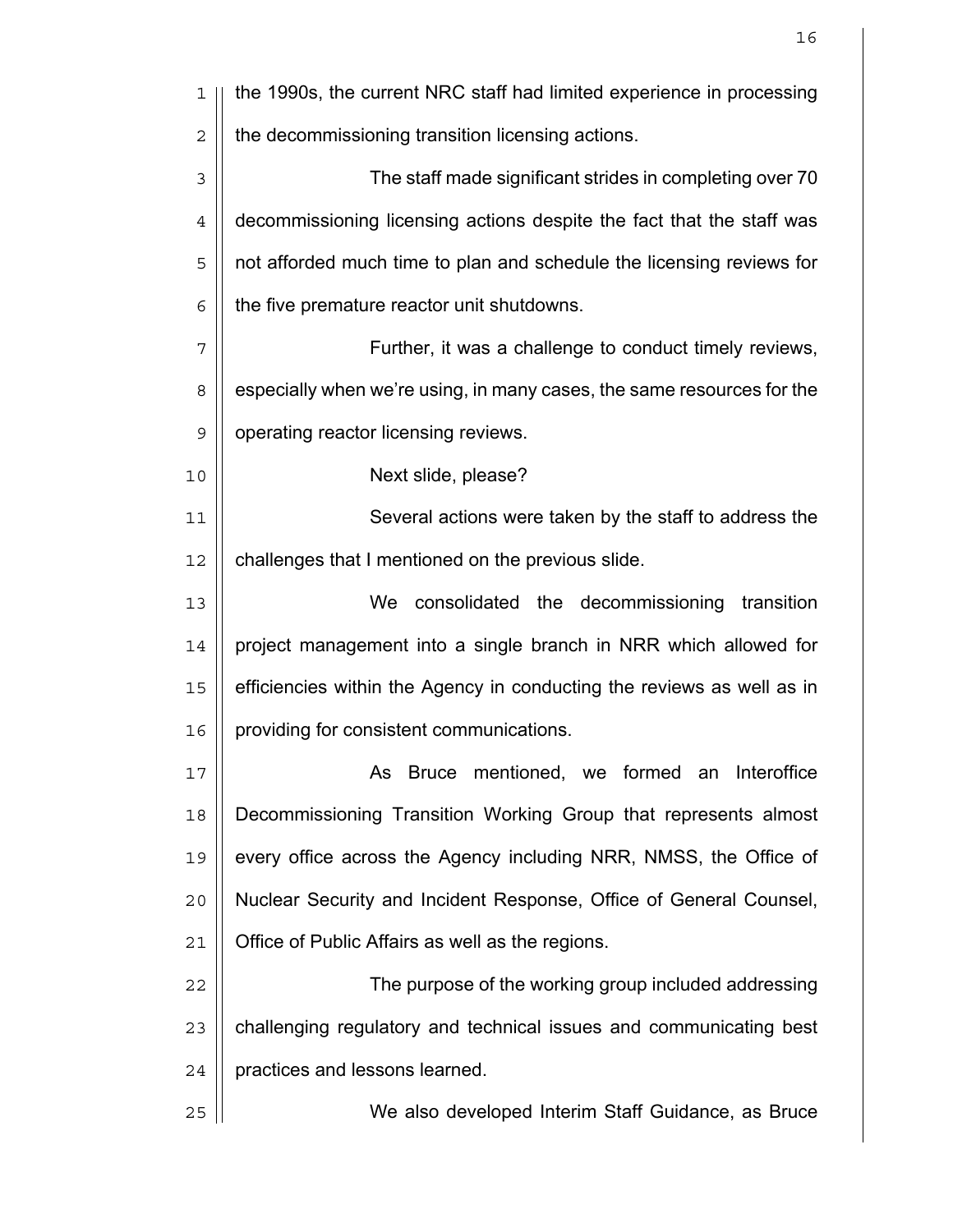| 1              | mentioned, for complex reviews such as the decommissioning security                |
|----------------|------------------------------------------------------------------------------------|
| $\overline{2}$ | plan as well as the emergency preparedness reviews.                                |
| $\mathfrak{Z}$ | We refined our technical safety evaluations with each                              |
| $\overline{4}$ | licensing action review, which can now be used as a template for future            |
| 5              | reviews and will be documented in a formal lessons learned report that             |
| 6              | we are in the process of finalizing.                                               |
| 7              | Lastly, we ramped up our communications with the                                   |
| 8              | licensees by conducting public meetings to discuss regulatory and                  |
| $\mathsf 9$    | technical issues as well as schedules associated with the various                  |
| 10             | licensing actions.                                                                 |
| 11             | Based on those discussions, the NRC staff prioritized                              |
| 12             | the decommissioning licensing actions. We also held public meetings                |
| 13             | with NEI and industry to discuss decommissioning topics of interest                |
| 14             | such as emergency planning.                                                        |
| 15             | In assessing our current regulatory framework and                                  |
| 16             | decommissioning transition process, we have concluded, as Mike                     |
| 17             | mentioned earlier, the regulatory framework that we have in place is               |
| 18             | effective and we have a proven track record that it does ensure that               |
| 19             | plans are decommissioning safely.                                                  |
| 20             | The staff is addressing potential safe efficiency gains                            |
| 21             | through its rulemaking efforts which will be discussed by Jason later in           |
| 22             | the presentation.                                                                  |
| 23             | Next slide, please?                                                                |
| 24             | The staff identified several lessons learned and best                              |
| 25             | practices<br>result<br>completing<br>Οf<br>the<br>recent<br>Οf<br>round<br>as<br>a |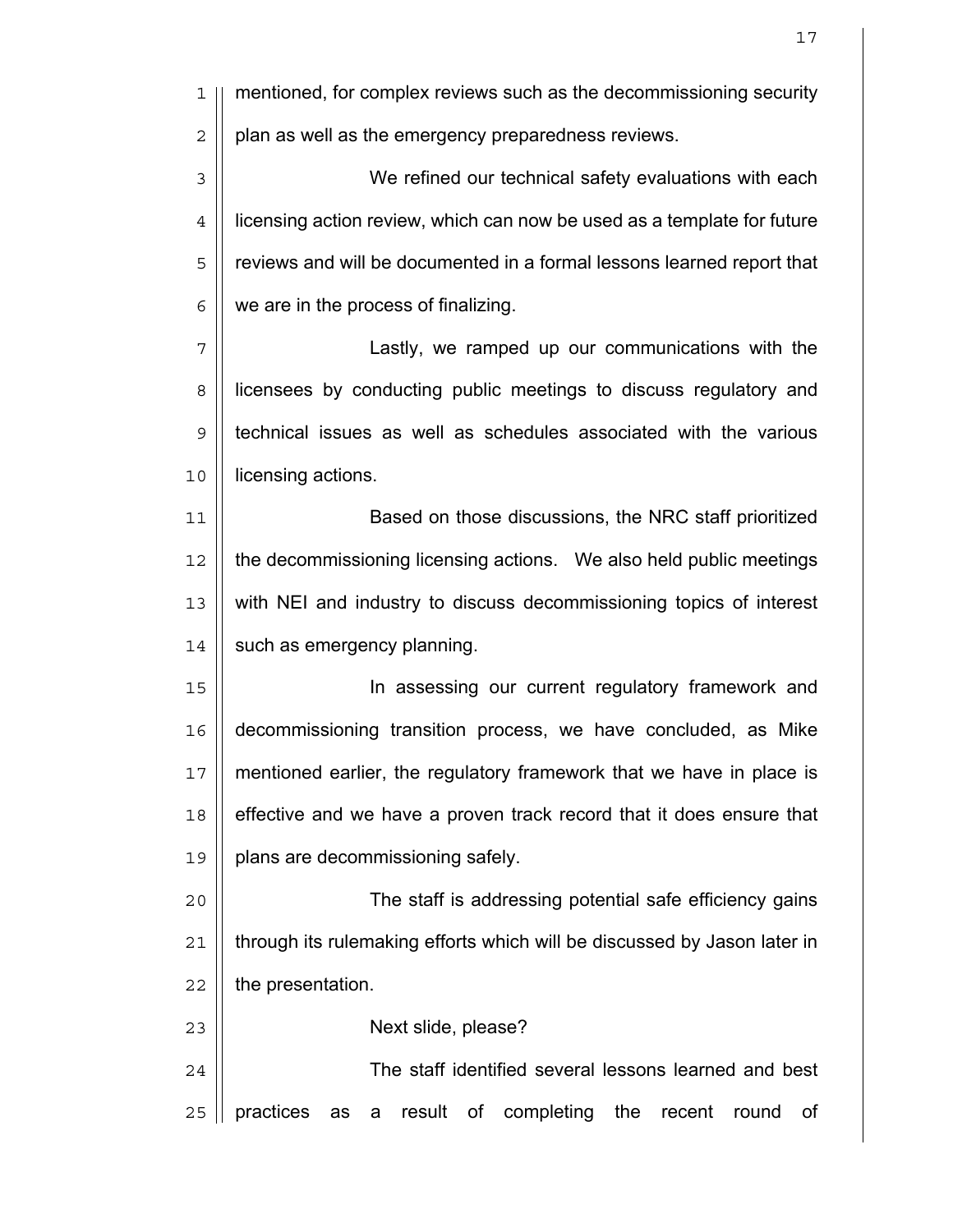decommissioning transition activities.

| 2 <sup>1</sup> | These include early and frequent communications                                      |
|----------------|--------------------------------------------------------------------------------------|
|                | $\frac{1}{3}$ between the licensee and NRC staff is key in coordinating licensing    |
|                | $4 \parallel$ actions and schedules. This includes conducting pre-submittal          |
|                | $\frac{1}{5}$   meetings and submitting decommissioning licensing actions well ahead |
|                | $\in$   of permanent cessation of operations.                                        |
|                |                                                                                      |

Licensees should use established precedent when 8 available and specifically address anything that is unique or 9 | substantially deviates from established precedent.

Based on the recent plants that decommissioned, the 11 | staff saw substantial benefits with regard to completing the reviews and || transitioning the plant to NMSS in a timely manner as a result of the licensees pre-planning efforts.

14 | As an example, Kewaunee and Vermont Yankee both | engaged with the NRC in significant pre-planning. In addition, Vermont Yankee submitted a number of licensing actions well before 17 | permanent cessation of operations.

Routine engagement with our federal, state and local government officials to keep them informed throughout the plants decommissioning licensing process is also essential.

21 | And, lastly, licensees are strongly encouraged to | establish a local community advisory panel and communicate with 23 | public, state and local community stakeholders on issues important to | the community.

We have and continue to address the importance of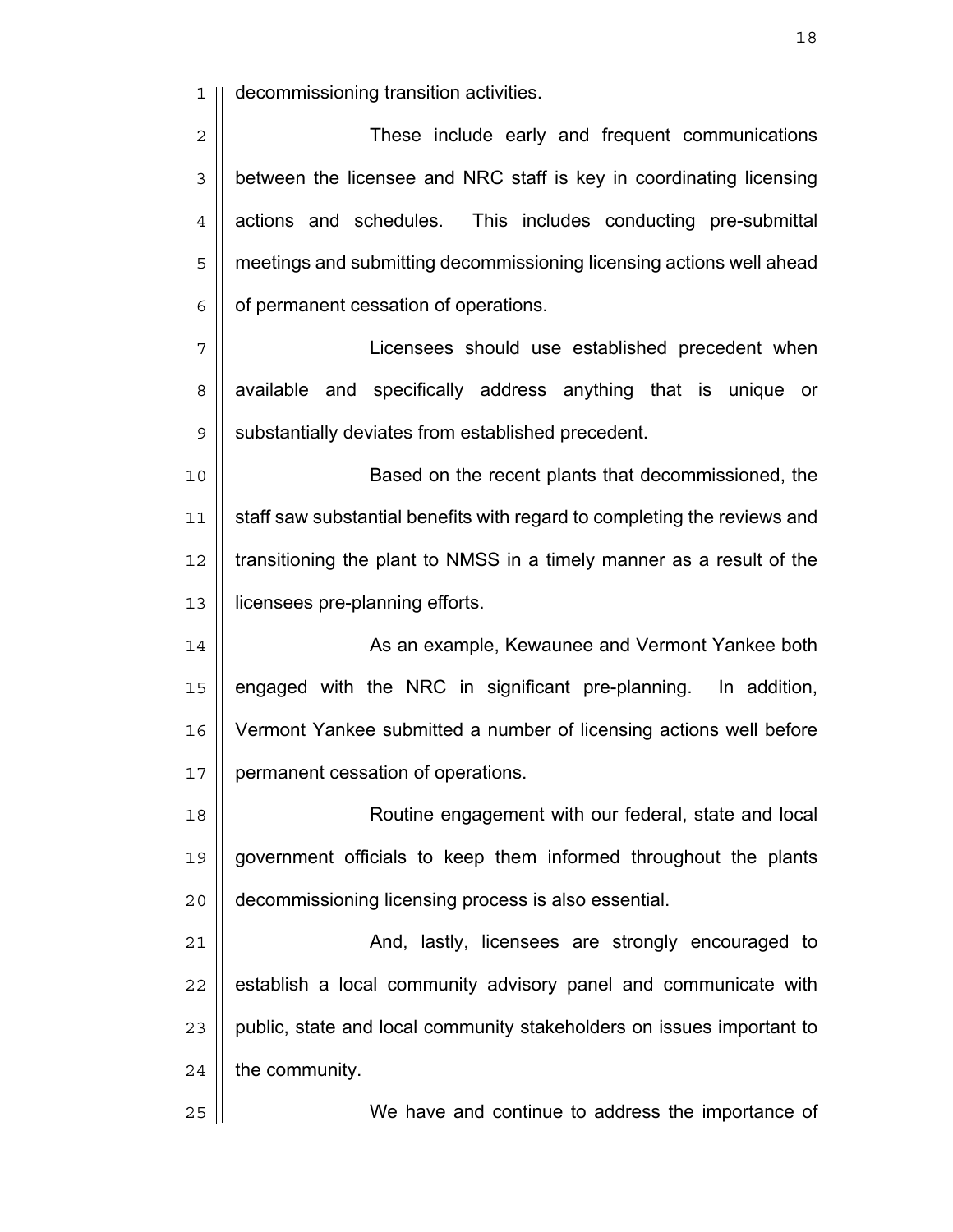| ı              | these aspects to licensees, NEI and the public through various venues     |
|----------------|---------------------------------------------------------------------------|
| $\mathbf 2$    | such as public meetings and conferences.                                  |
| 3              | As I mentioned earlier, we are in the process of                          |
| $\overline{4}$ | finalizing a lessons learned report and these lessons and best practices  |
| 5              | represent a few of the topics that will be addressed in that report.      |
| 6              | Next slide, please?                                                       |
| 7              | Okay, so, I'd like to point to this graphic. So, this slide               |
| 8              | provides a graphic that represents the efficiencies gained from           |
| $\mathsf 9$    | implementing lessons learned from prior staff decommissioning             |
| 10             | licensing reviews.                                                        |
| 11             | As shown on this graphic, in comparing the hours                          |
| 12             | expended by the staff for the first five decommissioning plants for which |
| 13             | the staff recently completed, we noted a declining trend of hours         |
| 14             | expended by the staff for each of the reviews completed based on the      |
| 15             | experiences gained from the prior reviews.                                |
| 16             | And, this was done while still ensuring safety of the                     |
| 17             | plants that were transitioning to decommissioning.                        |
| 18             | We chose emergency preparedness reviews for the                           |
| 19             | five recent shutdown reviews in this graphic and found similar trends     |
| 20             | with respect to the other licensing reviews.                              |
| 21             | We are pleased with the efficiencies gained, however,                     |
| 22             | it should be noted that there may be variations in the reviews that could |
| 23             | impact the staff's level of effort required for future reviews.           |
| 24             | Next slide, please?                                                       |
| 25             | With regards to path forward, the staff will continue to                  |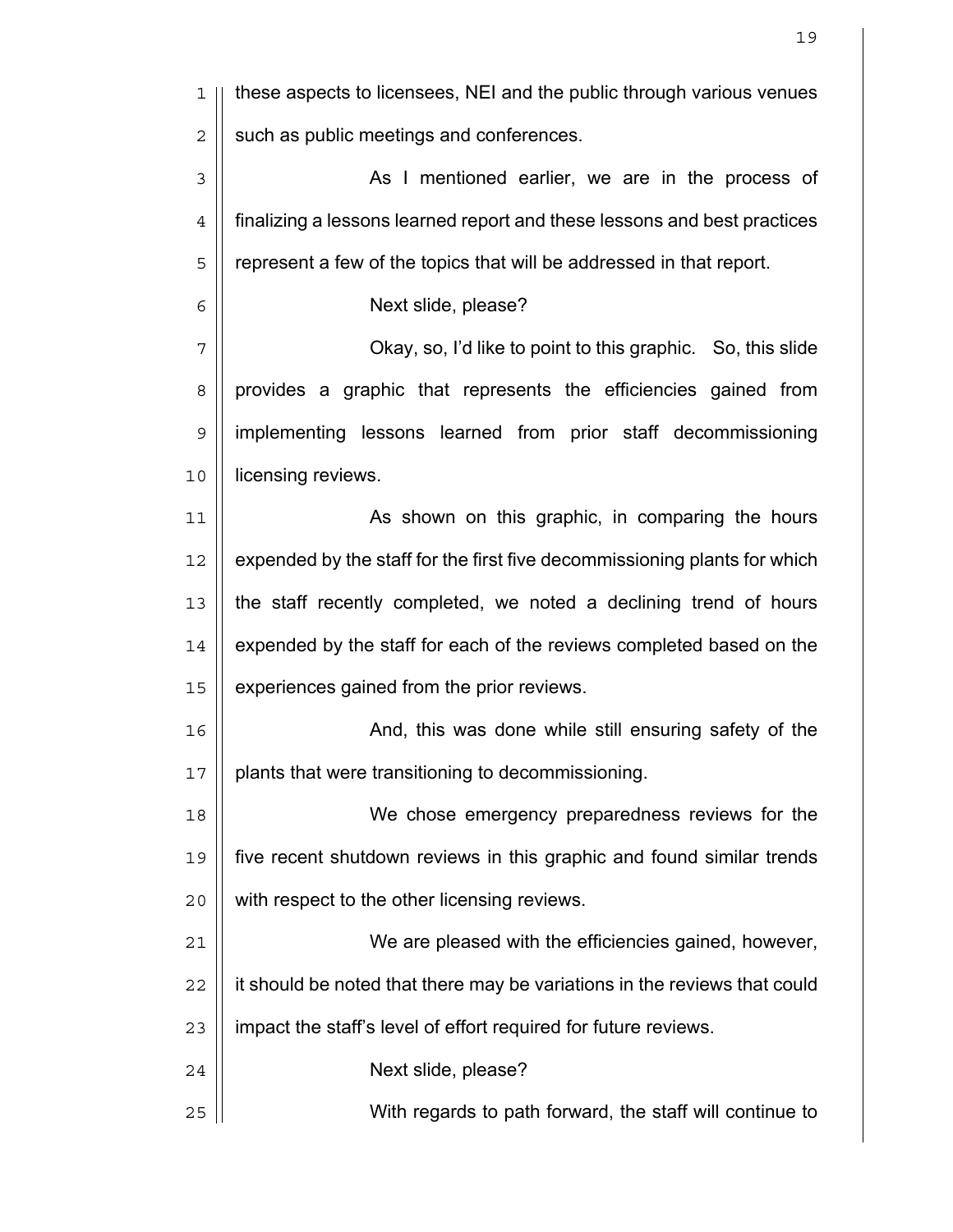1 || use the current decommissioning transition process with 2 | implementation of lessons learned until the decommissioning 3 | rulemaking is implemented. 4 As I mentioned, earlier, we are in the process of 5 finalizing a report that reflects best practices, lessons learned and  $6 \parallel$  efficiencies that we have identified and implemented as a result of the 7 | recent decommissioning licensing reviews. 8 Thank you. I will now turn the presentation over to 9 | Jason Carneal who will address the decommissioning rulemaking  $10 \parallel$  efforts. 11 MR. CARNEAL: Thank you, Meena. 12 Good morning. My name is Jason Carneal and I'm a 13 | Project Manager in the Division of Policy and Rulemaking in the Office 14 | of Nuclear Reactor Regulation. 15 Today, I'll be providing you with an overview of the 16 rulemaking effort with a focus on the Advance Notice of Proposed 17 | Rulemaking. 18 Next slide, please? 19 In the Staff Requirements Memorandum for  $20$  || SECY-14-0066 dated August 7, 2014, the Commission directed the  $21$  || staff to report its views on the need for an integrated rulemaking for 22 | decommissioning. 23 || **Subsequently, in the Staff Requirements**  $24$  | Memorandum for SECY-14-0118 issued on December 30, 2014, the  $25$  | Commission directed the staff to proceed with the rulemaking on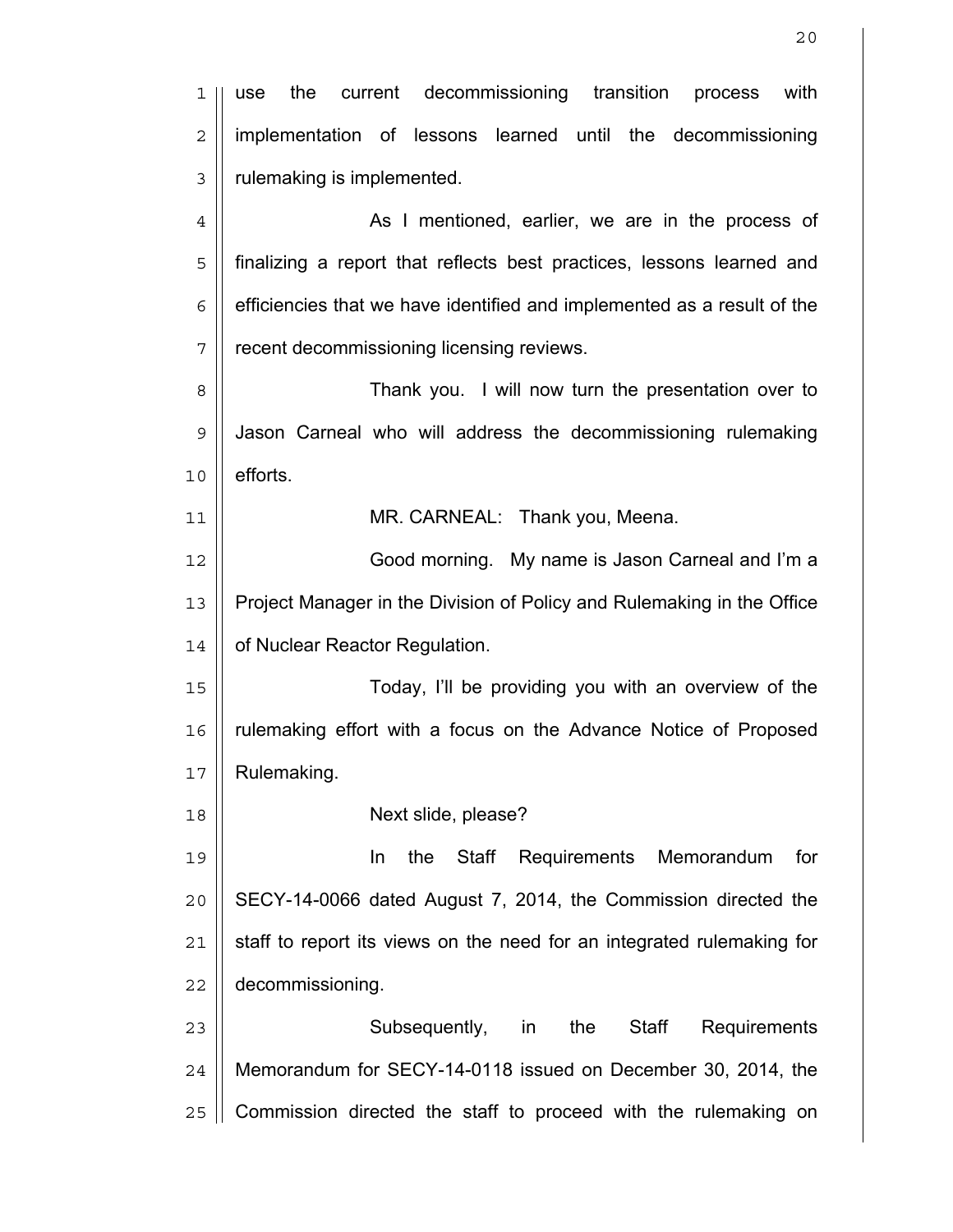1 decommissioning and to set an objective of completing the rule in 2019. 2 | The Commission also directed the staff to continue 3 | processing current and pending applications for decommissioning  $4 \parallel$  amendments and exemptions until that regulatory work is complete.

5 || **In addition, the Commission provided the staff with an**  $6 \parallel$  initial scope for the power reactor decommissioning rulemaking. This || scope included the issues discussed in SECY-14-0145 such as the 8 | graded approach to emergency preparedness, lessons learned from | the plants that have already or are currently going through the decommissioning process, the advisability of requiring NRC approval of a licensee's post-shutdown decommissioning activity report, the appropriateness of maintaining the three existing options for decommissioning and the time frames associated with those options, the appropriate role of state and local governments and nongovernmental stakeholders and the decommissioning process and 16 | any other issues deemed relevant by NRC staff.

17 In fiscal year 2015, the staff began work on the power 18 || reactor decommissioning rulemaking in parallel with the remaining 19 license amendment and exemption requests.

20 Next slide, please?

21 || **In many of the areas including in the power reactor** 22 || decommissioning rule scope, the staff identified a clear need to obtain  $23$  | stakeholder input.

24 | For example, input from state and local governments is  $25$  | critical to the evaluation of their appropriate roles in the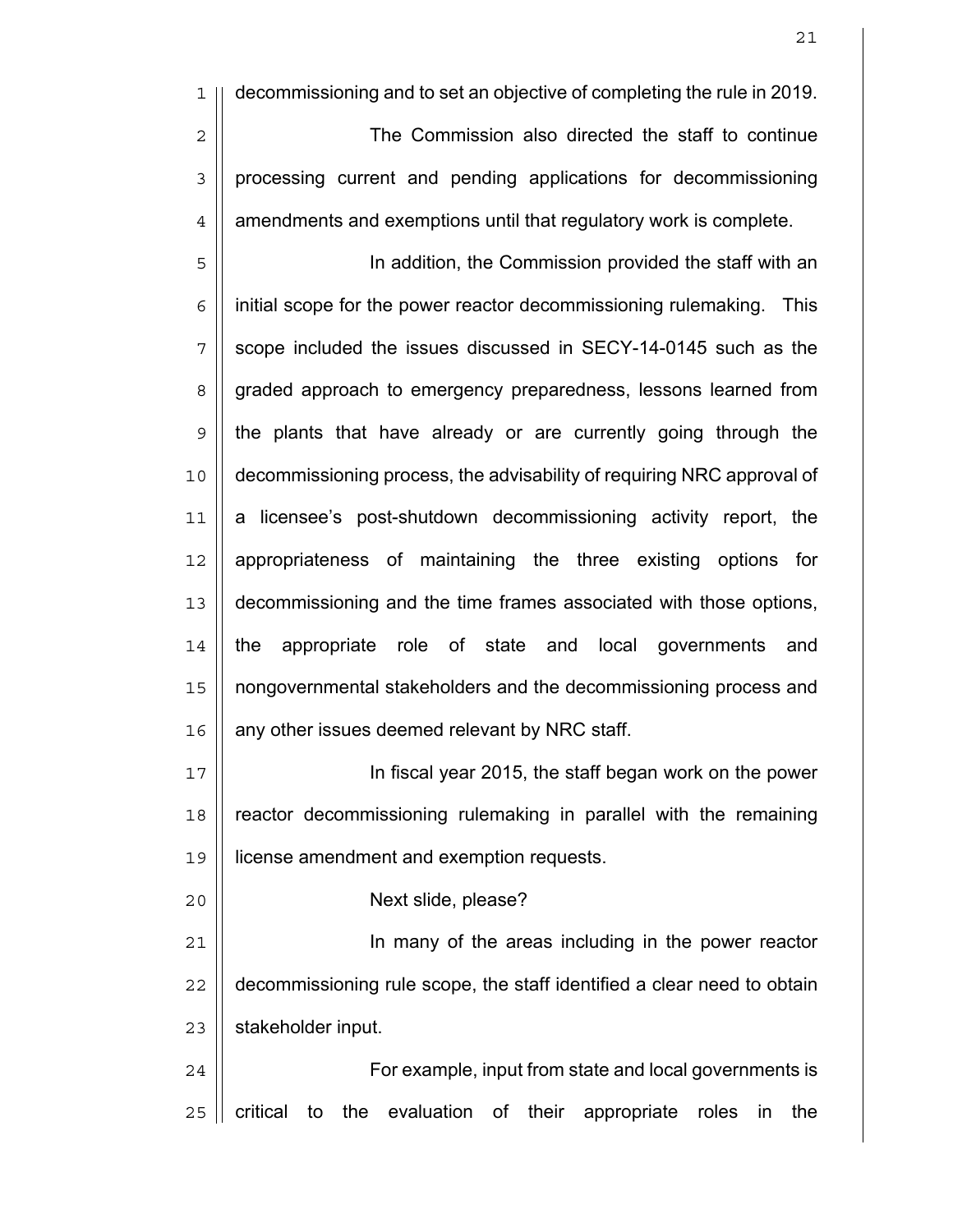1 || decommissioning process.

| $\overline{2}$ | In order to gain formal feedback from stakeholders, the              |
|----------------|----------------------------------------------------------------------|
| $\mathfrak{Z}$ | staff issued an Advance Notice of Proposed Rulemaking or ANPR for    |
| 4              | the power reactor decommissioning rule on November 19, 2015.         |
| 5              | The ANPR seeks stakeholder feedback on issues                        |
| 6              | being considered as part of the rulemaking effort.                   |
| 7              | The staff held a public meeting on December 9, 2015                  |
| 8              | to clarify the questions contained in the ANPR.                      |
| $\mathsf 9$    | The comment period for the ANPR was extended to                      |
| 10             | March 18, 2016 based on feedback from multiple stakeholders that     |
| 11             | additional time was necessary in order to provide a comprehensive    |
| 12             | response to the questions posed in the ANPR.                         |
| 13             | Extension of the comment period to 120 days allows                   |
| 14             | additional time for all stakeholders to provide feedback.            |
| 15             | Next slide, please?                                                  |
| 16             | The overall goals of the decommissioning rulemaking                  |
| 17             | are to promote a more efficient decommissioning process, reduce the  |
| 18             | need for exemptions from regulations and support the principles of   |
| 19             | good regulation including openness, clarity and reliability.         |
| 20             | The ANPR contains a detailed background and history                  |
| 21             | of the regulation of decommissioning power reactors and then seeks   |
| 22             | stakeholder feedback on specific regulatory topics.                  |
| 23             | The ANPR is arranged into sections that contain                      |
| 24             | questions in each technical area. The topics covered in the ANPR     |
| 25             | include emergency preparedness, physical security, fitness for duty, |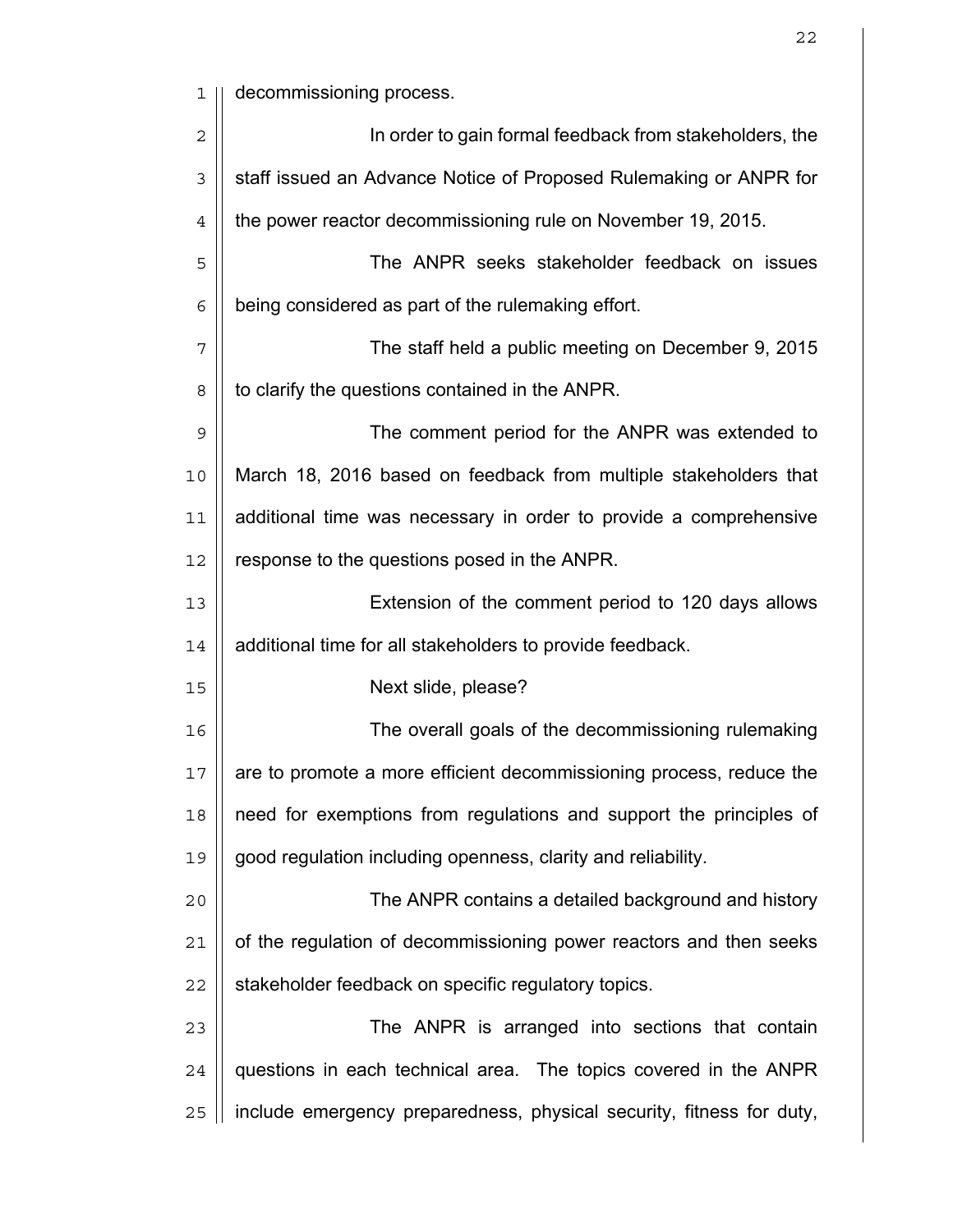1 || training requirements for certified fuel handlers, the current regulatory  $2 \parallel$  approach to decommissioning, application of backfitting protection, 3 | Decommissioning Trust Funds, offsite and onsite liability protection and 4 | general questions regarding the regulation of decommissioning power 5 || reactors.

6 || **I** would like to note that the staff is receiving public  $7 \parallel$  comments in almost all of these areas. To date, the staff has received 8 || 59 public comment submission on the ANPR from members of the 9 public, state and local governments, nongovernmental organizations 10 | and professional societies.

## 11 || **Next slide, please?**

12 As I mentioned, the ANPR was published in November 13 || and the public comment period ends this Friday, March 18. The staff is 14 || currently developing a regulatory basis for the rule and will use 15 | stakeholder input received on the ANPR to inform the development of 16 | its regulatory basis.

17 Looking forward, the staff intends to publish the draft 18 || regulatory basis for public comment. The staff estimates that their 19 draft regulatory basis will be completed in late calendar year 2016.

After completion of the final regulatory basis, the staff  $\parallel$  will develop and publish the proposed rule and draft regulatory | guidance for the rule and will issue these documents for public | comment.

24 | The staff also intends to hold a public meeting after  $25$  | each of the listed rulemaking milestones.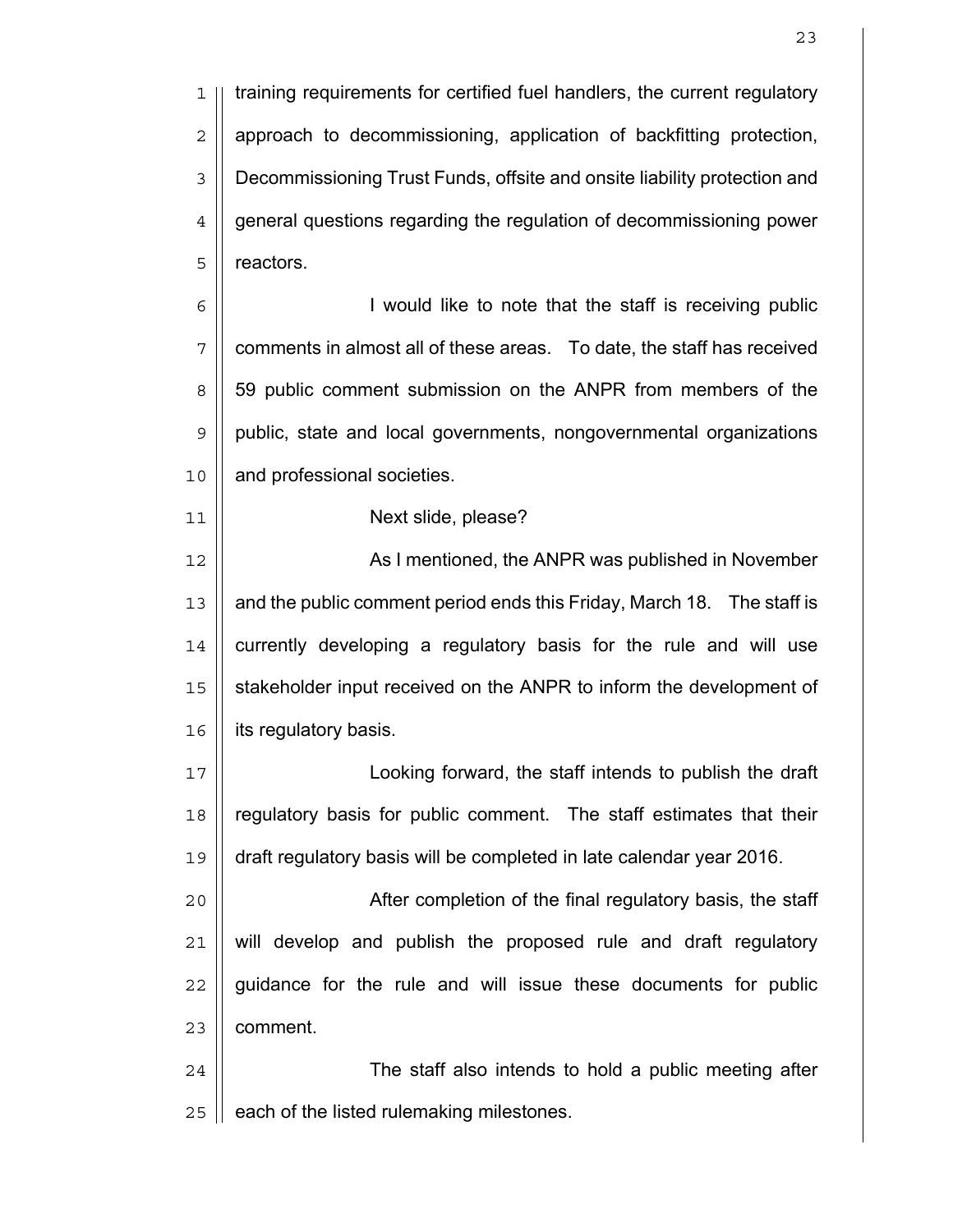| 1              | In SECY-15-0014, the staff provided a list of                            |
|----------------|--------------------------------------------------------------------------|
| $\overline{2}$ | assumptions that were key to the staff's ability to complete this        |
| 3              | rulemaking by calendar year 2019.                                        |
| $\overline{4}$ | The list included an assumption that no additional                       |
| 5              | reactors other than Oyster Creek Nuclear Generating Station would        |
| 6              | permanently shutdown during the rulemaking period.                       |
| 7              | Since that time, Entergy announced that two additional                   |
| 8              | sites, James A. FitzPatrick Nuclear Power Plant and Pilgrim Nuclear      |
| $\mathsf 9$    | Power Station would permanently cease operations within the              |
| 10             | rulemaking period.                                                       |
| 11             | The staff will continue to monitor this situation and will               |
| 12             | communicate any impacts on the rulemaking schedule to the                |
| 13             | Commission.                                                              |
| 14             | The staff continues to pursue the objective of providing                 |
| 15             | the final rule and final regulatory guidance to the Commission in        |
| 16             | calendar year 2019.                                                      |
| 17             | At this time, I'll turn back over to Mike Johnson for                    |
| 18             | closing remarks.                                                         |
| 19             | Thank you.                                                               |
| 20             | MR. JOHNSON: Thanks, Jason.                                              |
| 21             | So, in conclusion and as we've discussed, the staff has                  |
| 22             | gained significant experience in decommissioning nuclear power           |
| 23             | reactors.                                                                |
| 24             | All the reactors that have permanently shutdown are                      |
| 25             | completing that transition in a safe and a secure manner.<br>And, we are |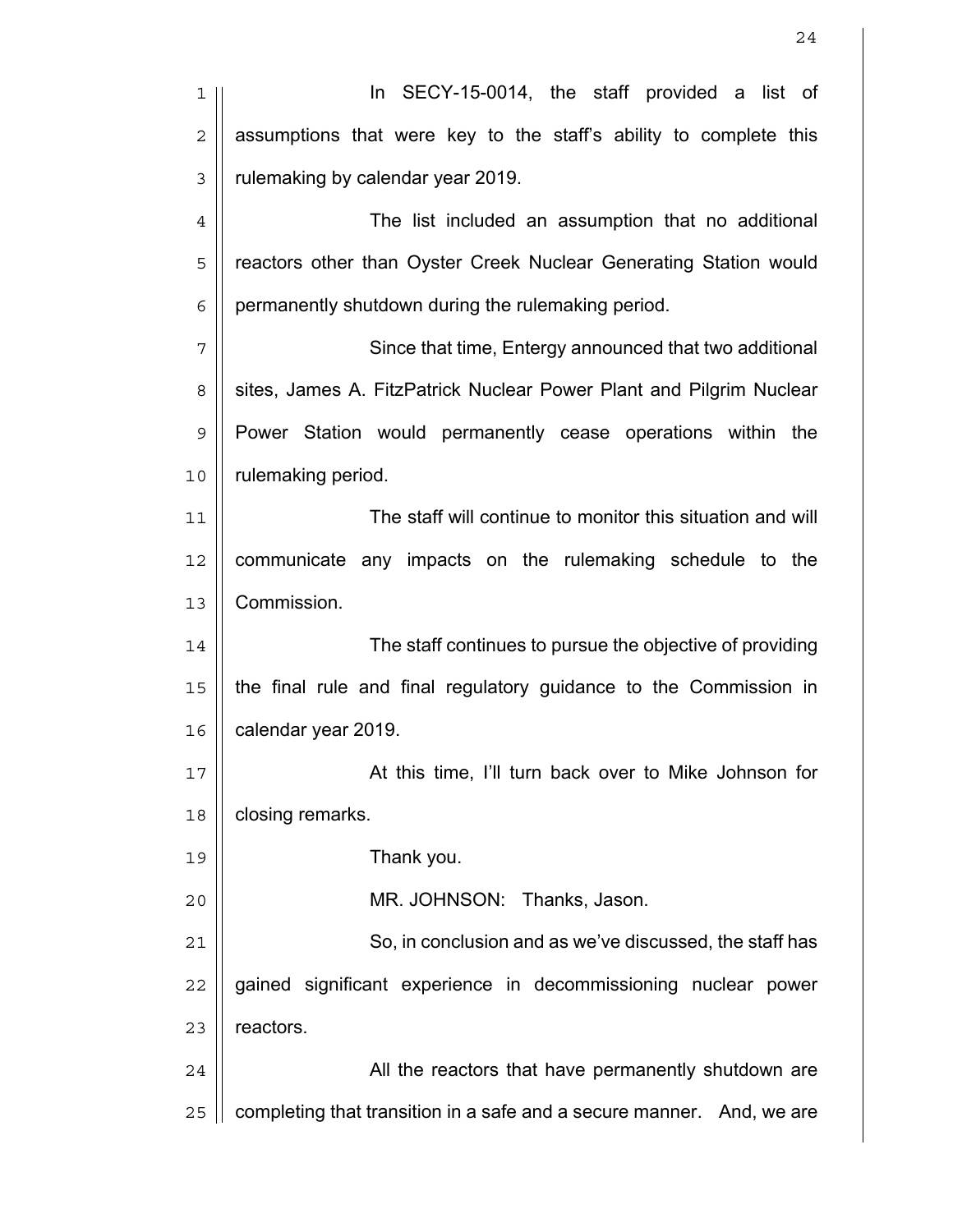| 1              | taking action to incorporate the lessons that we've learned into our     |
|----------------|--------------------------------------------------------------------------|
| $\overline{2}$ | existing process and we'll certainly do that into the rulemaking that we |
| $\mathfrak{Z}$ | have ongoing.                                                            |
| $\overline{4}$ | We look forward, with that, to the Commission's                          |
| 5              | questions.                                                               |
| 6              | Thank you.                                                               |
| 7              | CHAIRMAN BURNS: Thank you and I thank the staff                          |
| 8              | for the presentations.                                                   |
| 9              | We have a brief period for some clarifying questions                     |
| 10             | from the Commission. And, Commissioner Svinicki will go first today.     |
| 11             | COMMISSIONER SVINICKI: Yes, I -- if we need to                           |
| 12             | take time off my subsequent rounds, that's fine.                         |
| 13             | I did think it was important that we began this meeting                  |
| 14             | with a contextual overview by the NRC staff.                             |
| 15             | I know and I'm grateful for all those who have traveled                  |
| 16             | to be here. They're probably ready to get this preliminary out of the    |
| 17             | way. But, I did think it was important for you to give a status of where |
| 18             | we are, both with ongoing work and the Advance Notice of Proposed        |
| 19             | Rulemaking.                                                              |
| 20             | You know, we regulate really complex topics and, as a                    |
| 21             | result, as Commissioner Baran noted, there's a lot of diverse views on   |
| 22             | what we're doing well, what we could do better.                          |
| 23             | I think that, in light of that, what we need to do is speak              |
| 24             | with clarity about things. And, I want to compliment all the NRC staff   |
| 25             | who worked on the ANPR in terms of looking at notices of this type.      |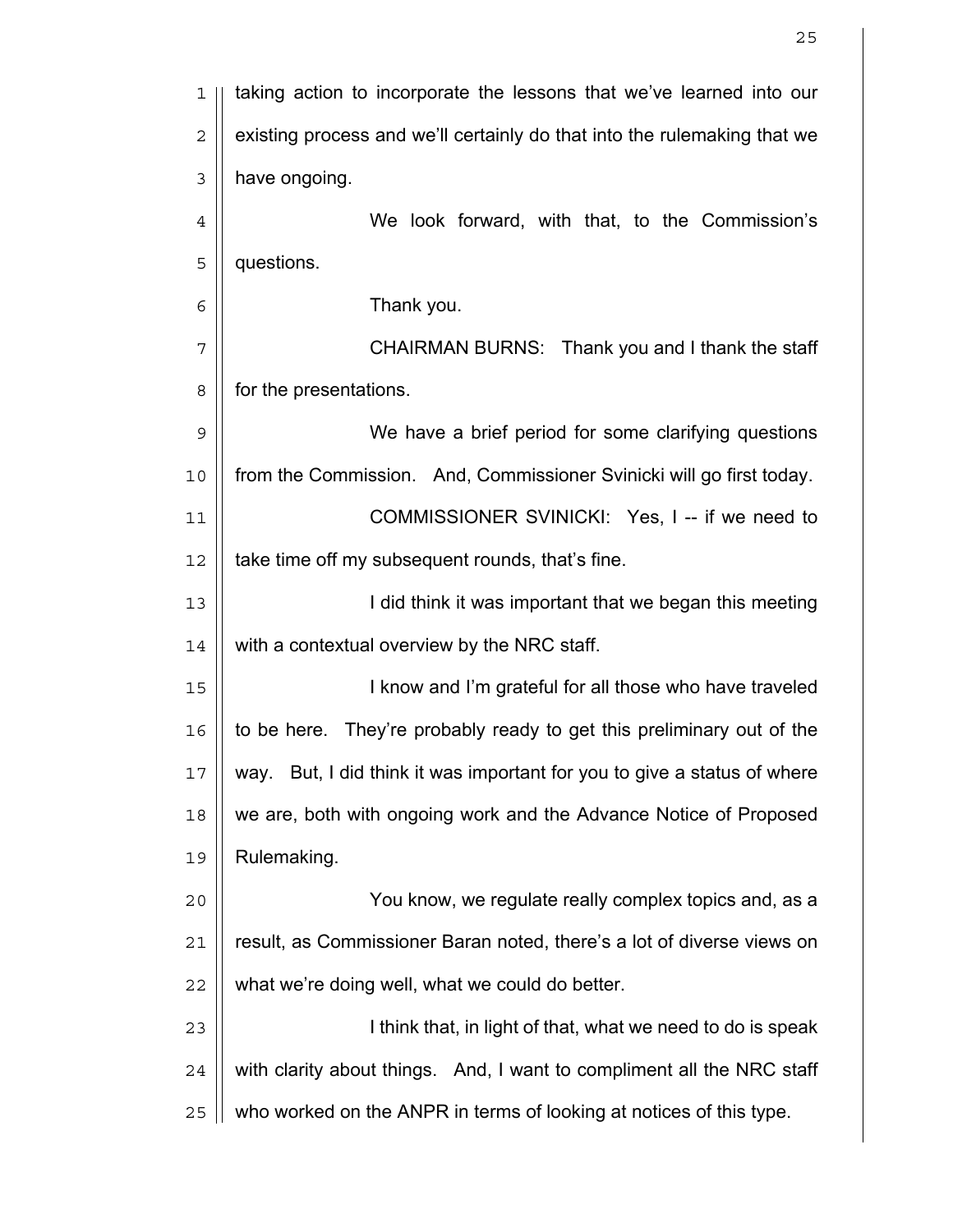| 1              | I felt that we drafted it with a lot of particularity and                |
|----------------|--------------------------------------------------------------------------|
| $\mathbf 2$    | clarity. And, I appreciated that. It was very well done, in my view.     |
| 3              | Meena, you mentioned in your presentation, but also in                   |
| $\overline{4}$ | the ANPR, is this statement, the need for a power reactor                |
| 5              | decommissioning rulemaking is not based on any identified                |
| 6              | safety-driven or security-driven concerns.                               |
| 7              | Therefore,<br>the<br>primary<br>the<br>objective<br>0f                   |
| 8              | decommissioning rulemaking is to implement appropriate regulatory        |
| 9              | changes that reduce the number of licensing actions needed during        |
| 10             | decommissioning.                                                         |
| 11             | So, although I know we're going to hear on the other                     |
| 12             | two panels a lot of suggestions for changes that we could make, and, as  |
| 13             | Commissioner Baran indicated, and the public comment period is still     |
| 14             | open, we're very early in that process of evaluating it.                 |
| 15             | But, can you just confirm that, you know, some may                       |
| 16             | say that we need to make changes for safety or security reasons, but     |
| $17\,$         | the staff does not share that determination, you believe that safety and |
| 18             | security is ensured through the process we have?                         |
| 19             | MS. KHANNA: That's correct.                                              |
| 20             | COMMISSIONER SVINICKI: Okay, thank you.                                  |
| 21             | The other thing that the ANPR goes on to say is that, if                 |
| 22             | we look at the late 1990s, 2000 and some of the work that the staff did  |
| 23             | at that time, the Agency was on a path to do, I will say a broader       |
| 24             | scoped, perhaps, rulemaking on these issues.                             |
| 25             | And, you mentioned in the ANPR that, incorporating                       |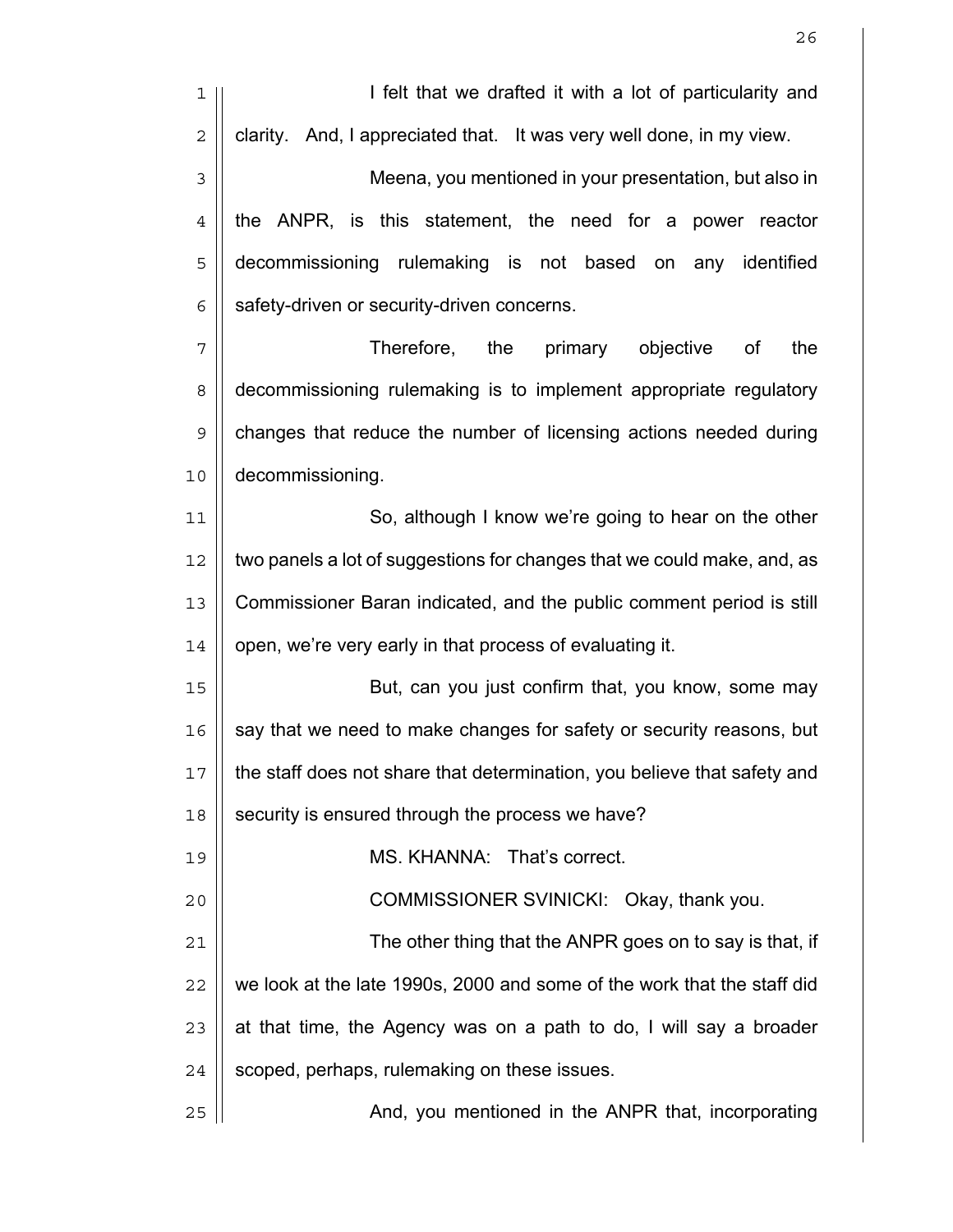1 || too broad of a regulatory scope into a single rule was one of the  $2 \parallel$  challenges encountered during that prior effort.

3 || **I know we're very early in this process, but as Jason** mentioned, you made an assumption that no additional reactors would 5 | permanently shutdown. Your resourcing and scheduling is predicated  $6 \parallel$  on that.

7 | Chang and, since you made that assumption, we've had 8 Sume premature shutdowns and we're not a financial or market 9 || regulator and I have no crystal ball, but I think that we all have to admit that, unless changes happen with the markets as they function right now, it is, at least, a medium level of probability that we would, in the next 18 to 24 months, perhaps, have additional reactors notifying us of | a change in their operating plans.

14 || So, is the staff, at least, do you feel your process would allow you, given the diversity of comment that you're getting and will get until the close of the period on Friday, do you feel that your process allows you to kind of reflect on that lesson learned about a broad scope rulemaking could potentially put us exactly where we were in 2000.

It's almost eerie to read those papers from 2000 that || say, you know, nobody's going to shutdown and we're not going to have | another wave of shutdowns so no one would benefit from this rule.

22 | For people in decommissioning now, those who might  $\parallel$  announce in the next little bit, the likelihood that they would benefit from || the process established in a new rule, given how long that takes, is | unlikely.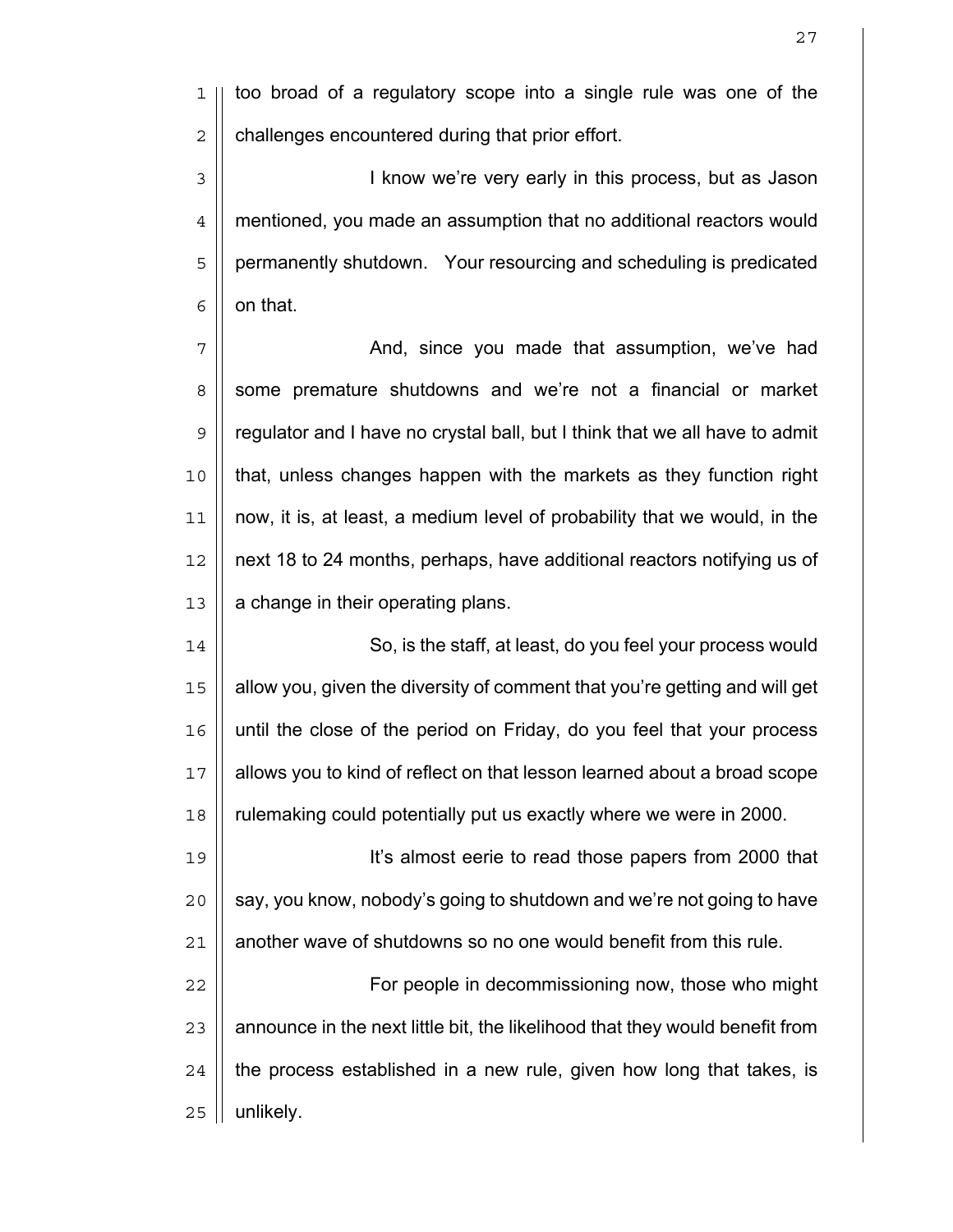| 1           | So, we might have to process this through the                                |
|-------------|------------------------------------------------------------------------------|
| $\sqrt{2}$  | regulating by exemption that's been referred to for these and some that      |
| 3           | come in the next little bit.                                                 |
| $\,4$       | And, then we'll be, maybe I'm worried, right where we                        |
| 5           | were, where we said, it's not valuable to do a rulemaking now because        |
| 6           | we've processed these all with the current process.                          |
| 7           | So, do you think that you would at least be opening to                       |
| 8           | evaluating any opportunity to bifurcate some of the near-term things in      |
| $\mathsf 9$ | a more expedited rulemaking and then take the broader issues in a kind       |
| 10          | of parallel but maybe segregated rulemaking?                                 |
| 11          | Is it too early for you to say -- all I'm asking you to say                  |
| 12          | is, is that something that you think you're going to struggle with is the    |
| 13          | sequencing of this?                                                          |
| 14          | MR. JOHNSON: So, maybe I'll start and Meena can                              |
| 15          | weigh in.                                                                    |
| 16          | So, we would certainly, as a priority matter, deal with                      |
| 17          | the decommissionings that are in front of us. And, we think we're            |
| 18          | resourced to do that.                                                        |
| 19          | If there was to come a time when the Commission                              |
| 20          | would say, let's bifurcate, if you will, let's go with a narrower scope rule |
| 21          | to enable the staff to move forward in a way that doesn't impact and         |
| 22          | then come back at a later time, we could accommodate that.                   |
| 23          | If the Commission would elect to go with the rule as                         |
| 24          | broadly scoped as you could imagine, we would prioritize our resources       |
| 25          | to deal with those that are working through and then we would come           |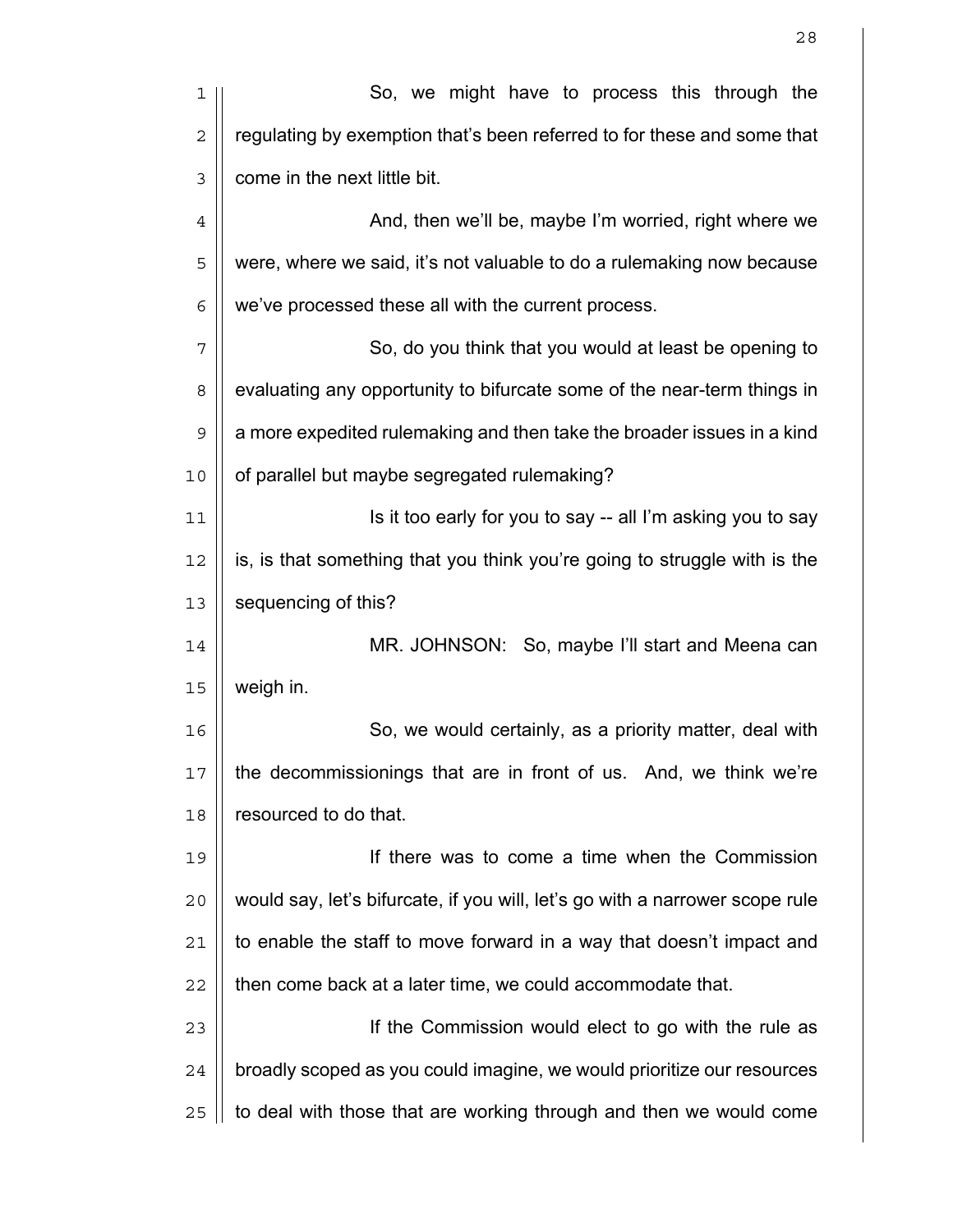1 || back to the Commission if we needed additional resources. 2  $\parallel$  So, I think we could be flexible, Commissioner, in either 3 || approach, depending on how the Commission would determine we 4 | should proceed. 5 || COMMISSIONER SVINICKI: Well, and I appreciate  $6$  | your acknowledgment, Mike. The work that will go on for the 7 decommissionings under way, that will have to continue. It simply has 8 | to continue in parallel with the scope of any rulemaking we do. 9 I'm just a little worried that in our Project Aim 10 environment and having to really look at activities, that we would end 11 up, once again, putting off capturing in a rule improvements to this  $12$  | process because we're going to get so busy with the work that has to be 13 done because that's simply part of our mission and we have to continue 14 | processing exemptions and license amendments. 15 || So, I think, you know, I'm a pragmatist about some of  $16$  | this stuff and, if we end up there, I don't want the replay of 2000 all over  $17 \parallel$  again. 18 || So, I would urge you to look at flexibilities in how we 19 || can proceed and maybe be a little creative in your recommendations. 20 Thank you. 21 | CHAIRMAN BURNS: Commissioner Ostendorff? 22 COMMISSIONER OSTENDORFF: Thank you, 23 | Chairman. 24 | Thank you all for your presentations. 25 || **I thank Commissioner Baran for proposing the**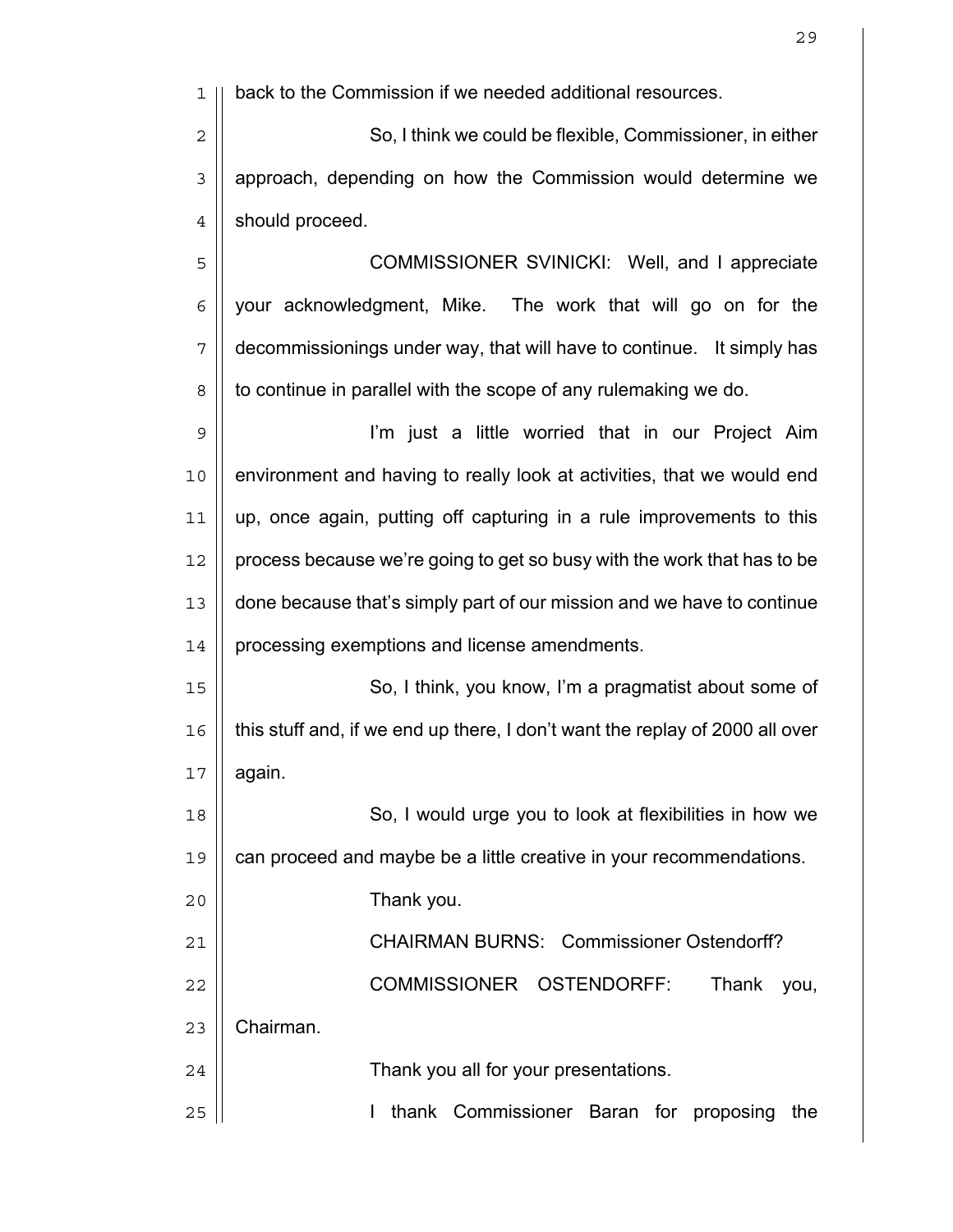1 || meeting. 2 || I kind made a similar philosophical comment, as 3 | Commissioner Svinicki, looking, Meena, at your slides 12 and 14, I 4 | appreciated that your comment on slide 12 was that the regulatory 5 | framework we have in place is effective.  $6 \parallel$  And then on slide 14, I see that the significant 7 | efficiencies gained from experience. 8 | I recognize in the next two panels, we'll have significant  $9 \parallel$  external stakeholder input, which is a good thing. 10 I'm also struck by the, you know, the notion that we  $11$  | need to make sure we understand what problem -- what is the problem  $12$  | we're trying to fix here? 13 || And, if I understand correctly from yours and Jason's  $14$  | testimony, that there's no safety concern you currently have with the 15 | existing security exemption and emergency preparedness exemption 16 | piece. Is that correct? 17 || **MS. KHANNA: That's correct.** 18 || COMMISSIONER OSTENDORFF: And, I understand 19 the objects of, you know, the objects of exemptions. I don't -- that  $20$  | doesn't really bother me that much as a realist of how things work. 21 || So, I guess the one question I'll ask, with that predicate  $22$  || laid down to Jason is, if there's no safety issues with the current security  $23$   $\parallel$  exemptions in the EP exemption process, how will you look at other  $24$  | changes to the decommissioning framework that might come up in this  $25$  | process?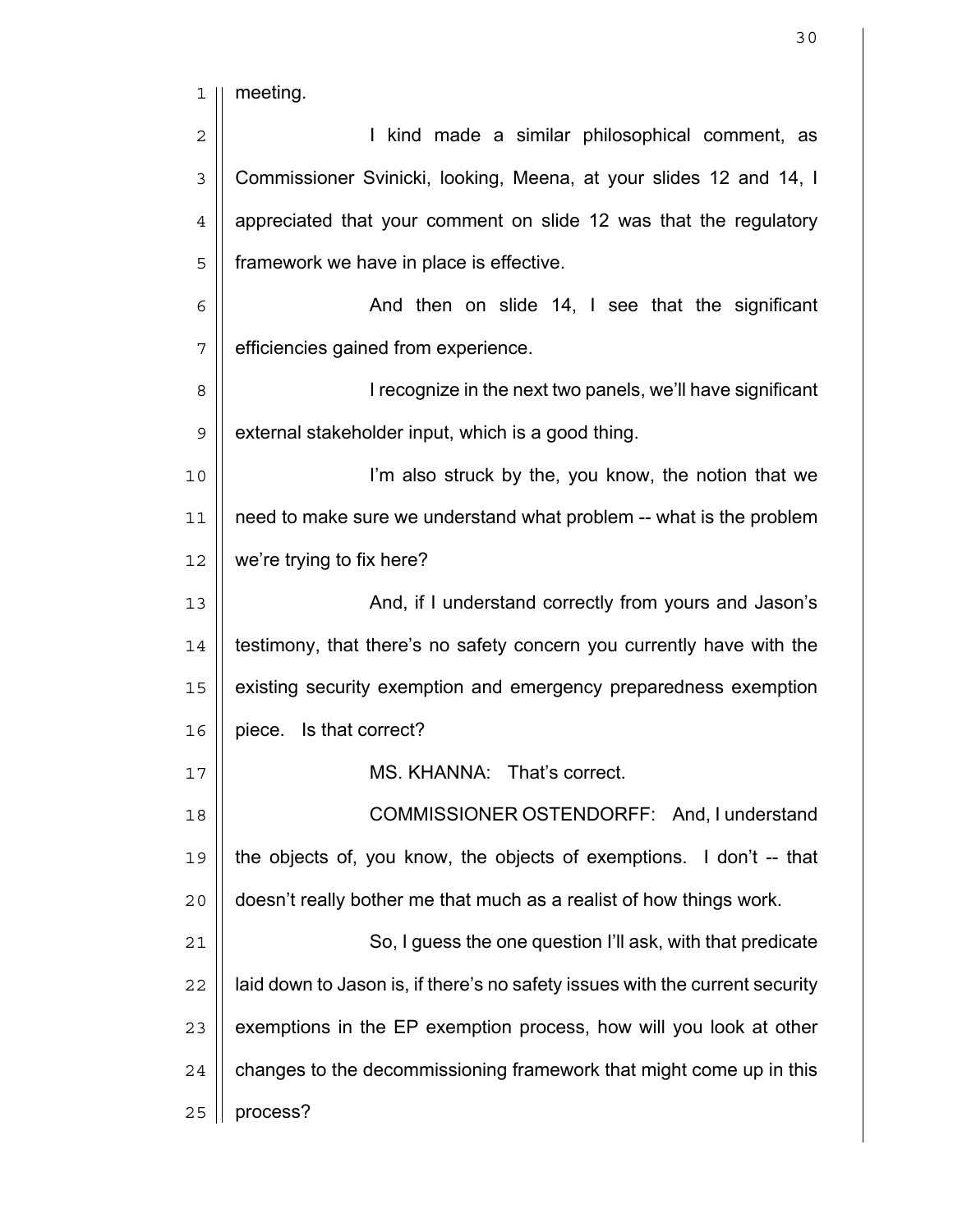| 1              | MR. CARNEAL: Sure.                                                          |
|----------------|-----------------------------------------------------------------------------|
| $\overline{c}$ | For changes that were outside of the exemption and                          |
| 3              | license amendment procedures that we've been going through, and             |
| $\overline{4}$ | even considering those, we would be analyzing those under 50.109 for        |
| 5              | a backfit. And, we would also be completing a comprehensive                 |
| 6              | regulatory analysis for any changes that we're considering as part of       |
| 7              | this rule.                                                                  |
| 8              | And, as part of the update to the regulatory analysis,                      |
| $\mathsf 9$    | we are doing a preliminary regulatory analysis at the regulatory basis      |
| 10             | stage, so we're trying to get that information as early in the process as   |
| 11             | we can.                                                                     |
| 12             | So, that's how we'd be looking and evaluating changes                       |
| 13             | outside what we've already seen.                                            |
| 14             | <b>COMMISSIONER OSTENDORFF:</b><br>Meena, did you                           |
| 15             | want to say --                                                              |
| 16             | MS. KHANNA: I just do want to add, when we talk                             |
| 17             | about the security and safety issues, because of the level of effort and    |
| 18             | work that we've done with the five recent decommissioning plans, we         |
| 19             | believe that, you know, the bulk of the security issues, I would say all of |
| 20             | the security issues and the safety issues, we feel like we've addressed     |
| 21             | them pretty comprehensively.                                                |
| 22             | We've gained a lot of experience from doing the first                       |
| 23             | one, Kewaunee.<br>And I think we've addressed lessons learned.              |
| 24             | We've made our exemptions more robust as we've done each of the             |
| 25             | reviews for the EP exemptions as well.                                      |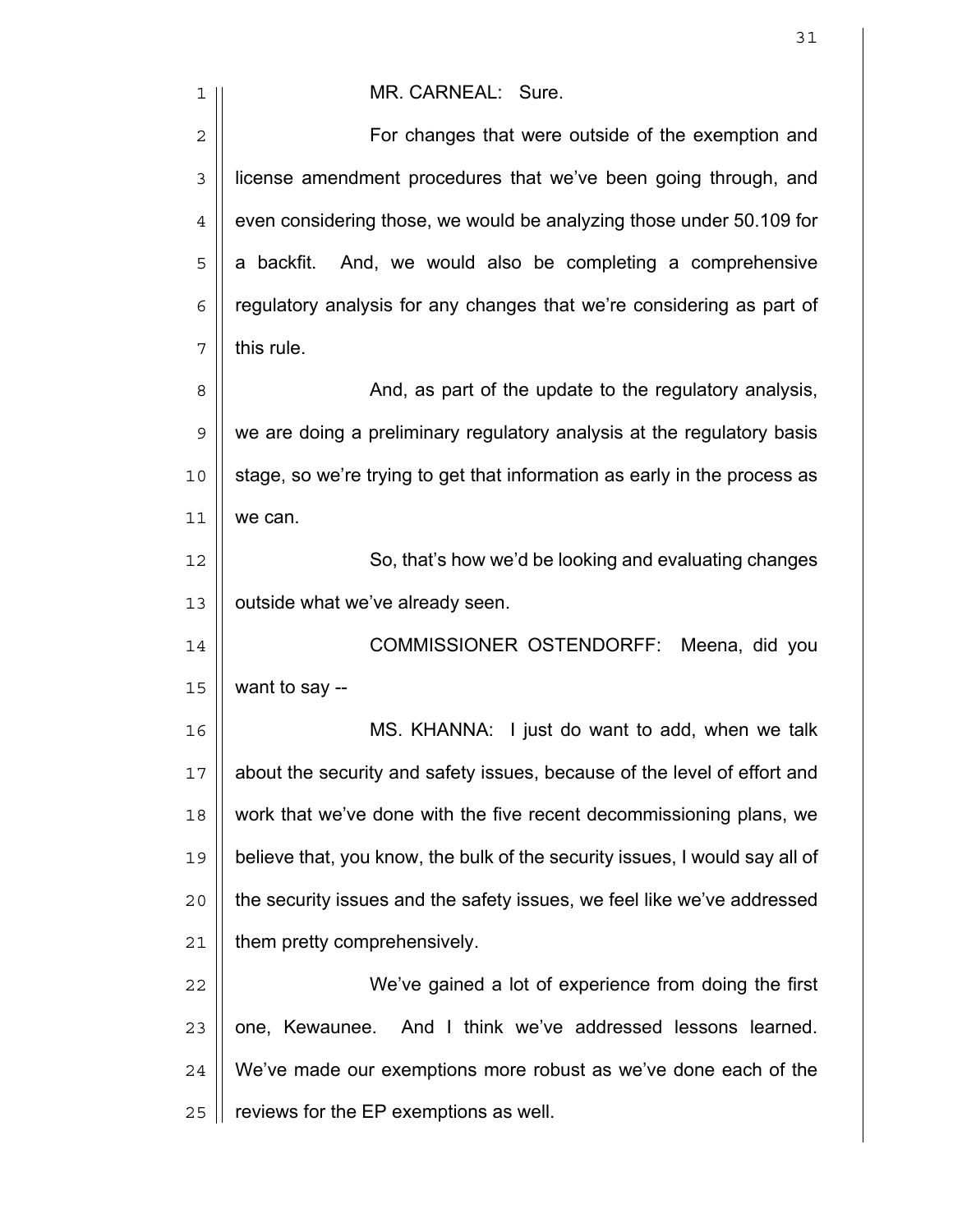| 1              | So, I would just say that I just wanted to indicate that,                 |
|----------------|---------------------------------------------------------------------------|
| $\overline{2}$ | from a security and safety perspective, we feel like we've really         |
| 3              | addressed those issues quite well through the reviews that we've done.    |
| $\overline{4}$ | COMMISSIONER OSTENDORFF:<br>Well, I was                                   |
| 5              | pleased to see in slide 14 the lessons learned and the efficiencies being |
| 6              | achieved from one to the next to the next. So, well done to you and       |
| 7              | your staff.                                                               |
| 8              | Thank you.                                                                |
| 9              | CHAIRMAN BURNS: Thank you, Commissioner.                                  |
| 10             | <b>Commissioner Baran?</b>                                                |
| 11             | <b>COMMISSIONER BARAN: Thanks.</b>                                        |
| 12             | Mike, I just have a couple of quick questions.                            |
| 13             | NRC issued an Advance Notice of Proposed                                  |
| 14             | Rulemaking seeking public comment on a wide range of issues related       |
| 15             | to decommissioning.                                                       |
| 16             | And, we know stakeholders have strong views on a lot                      |
| 17             | of these issues and they want to know that their views will be seriously  |
| 18             | considered.                                                               |
| 19             | So, my question is really pretty simple. Is the staff                     |
| 20             | committed to looking at the ideas and suggestions submitted by            |
| 21             | stakeholders with an open mind?                                           |
| 22             | MR. JOHNSON: Commissioner, absolutely.                                    |
| 23             | In fact, I think we'll find the situation in which a number               |
| 24             | of the comments could provide opportunity or things that we would         |
| 25             | consider where we might be able to identify additional efficiencies or    |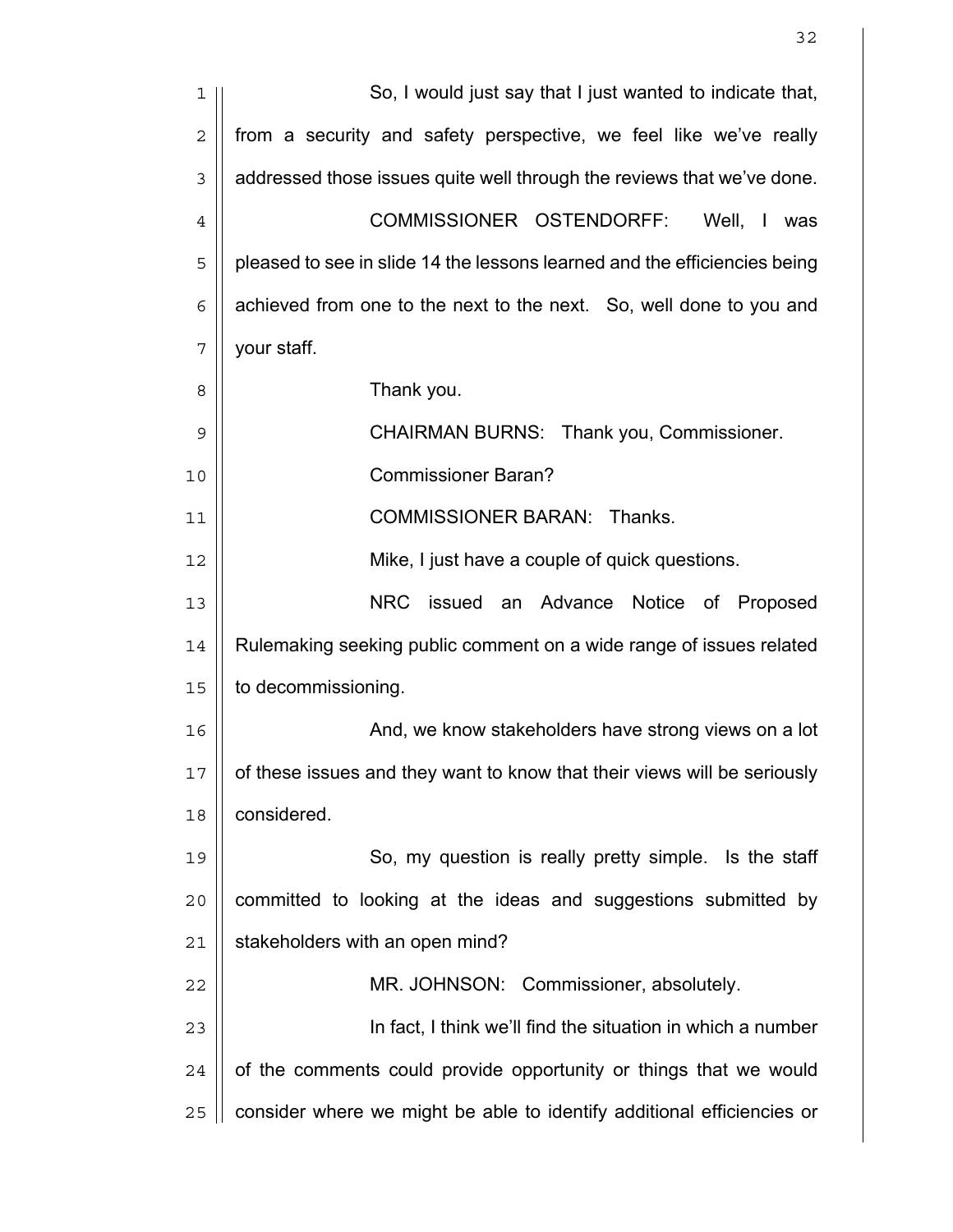| 1              | effectiveness regardless of whether the Commission would move             |
|----------------|---------------------------------------------------------------------------|
| $\overline{2}$ | forward with a broad rulemaking or a rulemaking at all.                   |
| 3              | So, we look very much forward to the comments that                        |
| $\overline{4}$ | we will be provided and consider those in the regulatory process.         |
| 5              | COMMISSIONER BARAN: I appreciate that.                                    |
| 6              | Let me just ask a question related to timing.<br>The                      |
| 7              | staff's Aiming to complete the decommissioning rulemaking by the end      |
| 8              | of 2019, as we've noted.                                                  |
| 9              | My understand is that emergency preparedness is                           |
| 10             | probably the aspect of this rulemaking that will take the longest time to |
| 11             | complete. It's the long pole in the tent, is that right?                  |
| 12             | MR. JOHNSON: Yes.                                                         |
| 13             | COMMISSIONER BARAN: Okay, thank you.                                      |
| 14             | <b>CHAIRMAN</b><br><b>BURNS:</b><br>Okay,<br>thank<br>you,                |
| 15             | Commissioner.                                                             |
| 16             | And, I want to thank the staff panel and we'll transition                 |
| 17             | to our first external panel now.                                          |
| 18             | Thank you.                                                                |
| 19             | Well, thanks, everyone. I want to welcome our                             |
| 20             | external panel, first external panel that includes representatives of     |
| 21             | various states that are either have plants undergoing decommissioning     |
| 22             | or have undergone decommissioning or will undergo decommissioning.        |
| 23             | And, the first panel includes Paul Baldauf, Director of                   |
| 24             | Division on Energy Security and Sustainability in the New Jersey          |
| 25             | Department of Environmental Protection.                                   |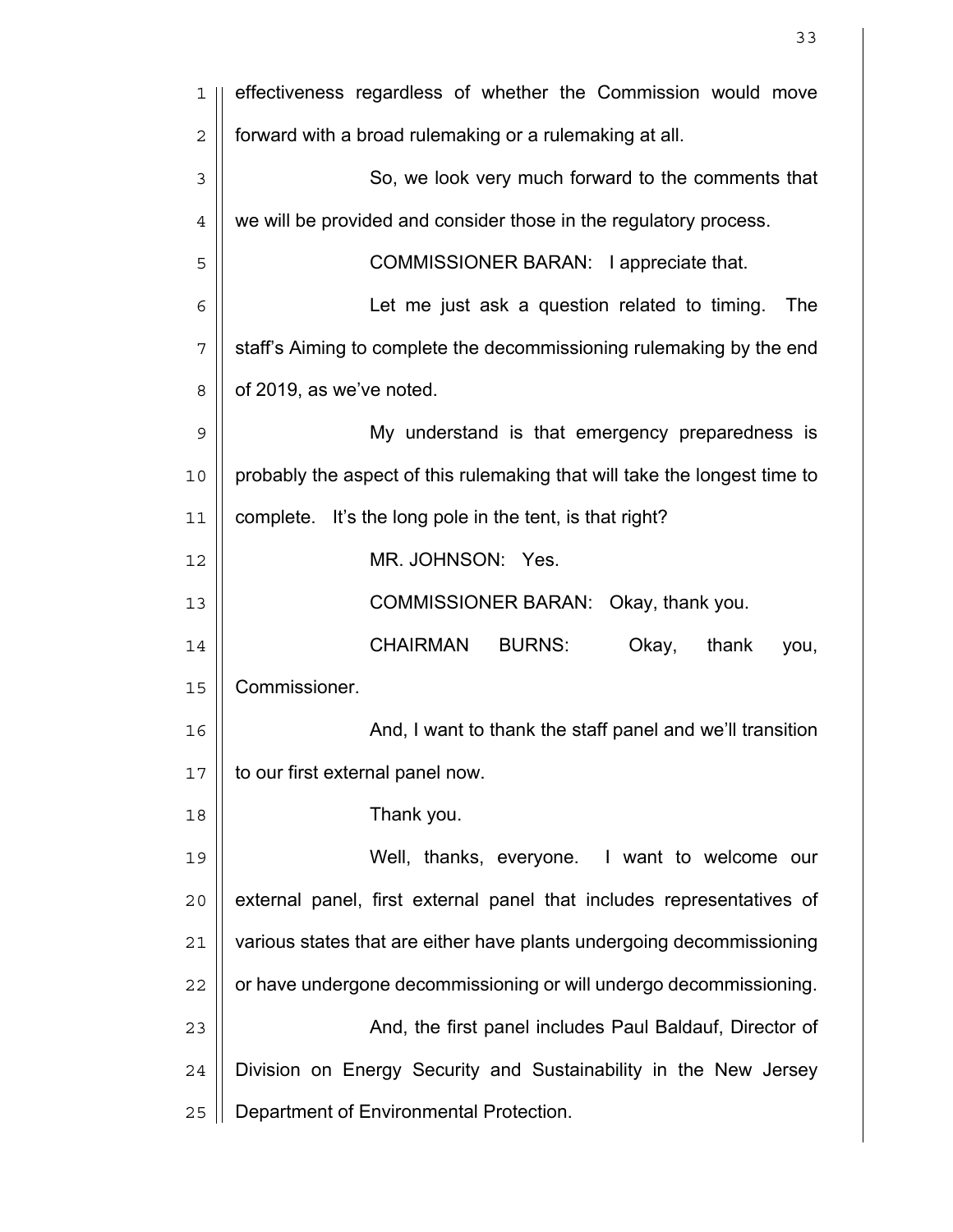| 1              | Dr. Robert Weisenmiller, Chair of the California Energy                 |
|----------------|-------------------------------------------------------------------------|
| $\overline{2}$ | Commission and California State Liaison Officer. Welcome.               |
| 3              | Engelhart,<br>Radiological<br>Teresa<br>Emergency                       |
| $\overline{4}$ | Preparedness Supervisor for Wisconsin Emergency Management.             |
| 5              | Senator<br>Wolf<br>of<br>the<br>Dan<br>Commonwealth<br>0f               |
| 6              | Massachusetts.                                                          |
| 7              | And, Dwight Dudley, Florida State Representative.                       |
| 8              | Welcome all and I think we'll start with Mr. Baldauf with               |
| $\mathsf 9$    | your presentations. And, we'll have the presentations and then open a   |
| 10             | period for questioning.                                                 |
| 11             | Thanks.                                                                 |
| 12             | Mr. Baldauf?                                                            |
| 13             | MR. BALDAUF: Thank you, Chairman Burns.                                 |
| 14             | My name's Paul Baldauf, I work for New Jersey                           |
| 15             | Department of Environmental Protection. I'm the Director of the         |
| 16             | Division of Energy Security and Sustainability. I have oversight of New |
| 17             | Jersey's Radiation Protection Programs and have also been the State     |
| 18             | Liaison Officer to the NRC for the past ten years.                      |
| 19             | I'd like to thank the Commission for inviting New Jersey                |
| 20             | to share our perspective on the ANPR for decommissioning power          |
| 21             | reactors.                                                               |
| 22             | We fully support NRC pursuing rulemaking in this area                   |
| 23             | because it will provide predictable and consistent actions by licensees |
| 24             | and transparency to all stakeholders.                                   |
| 25             | Our<br>primary concern about decommissioning<br>0f                      |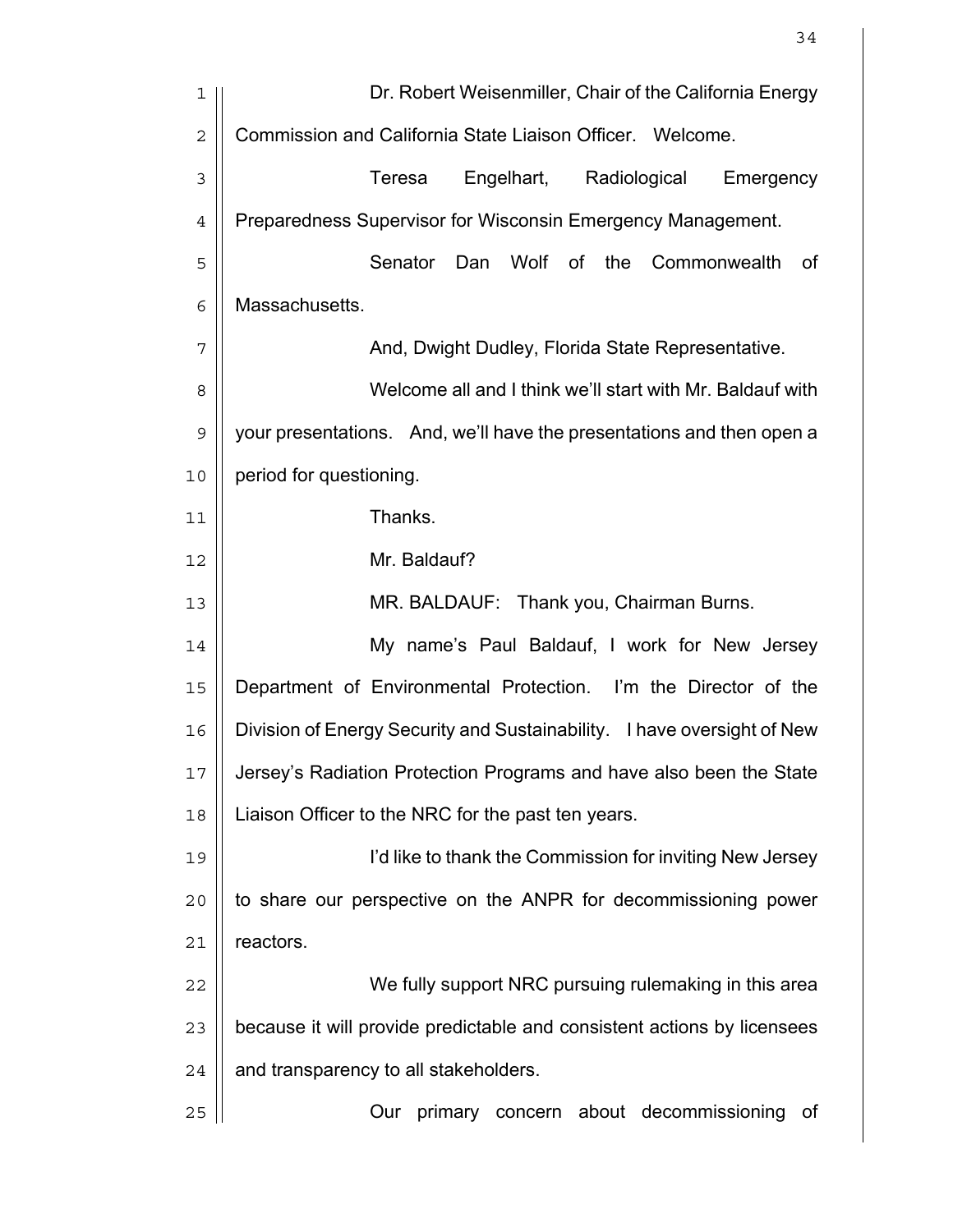1 || nuclear power reactors is to ensure the emergency regulatory structure  $2 \parallel$  provides a robust emergency planning and physical security program 3 | after a reactor ceases operation.

4 | New Jersey's technical comments on the ANPR are 5 || quite detailed. So, I'd like to focus this morning on four general areas,  $6$  | offsite emergency planning, physical security, backfit analysis, and 7 | state stakeholder participation.

8 || **Next slide, please?** 

9 Offsite emergency planning, EPA Evacuation 10 Protective Actions Guide Levels were established as a guideline for 11 emergency planning and were never intended to be enforced as a 12 | regulatory threshold for licensees to establish offsite emergency 13 | response plans.

In addition, regardless of the regulatory threshold, we do not believe beyond design basis accident scenarios have been fully vetted by the NRC when considering whether a licensee must continue 17 | to conduct offsite emergency planning.

18 || A tiered approach to offsite emergency planning is 19 most prudent. There would be no change in EP requirements from 20 | cessation of operations until, say, 15 months after that point.

21 | And then, a reduced program would apply from 15  $22$   $\parallel$  months until all fuel is in dry cask storage.

23 || **And, for instance, instead of having, say, a ten mile**  $24$   $\parallel$  EPZ, maybe that EPZ in that interim period would be five miles or two 25 | miles and only portions of the operating EP requirements would remain.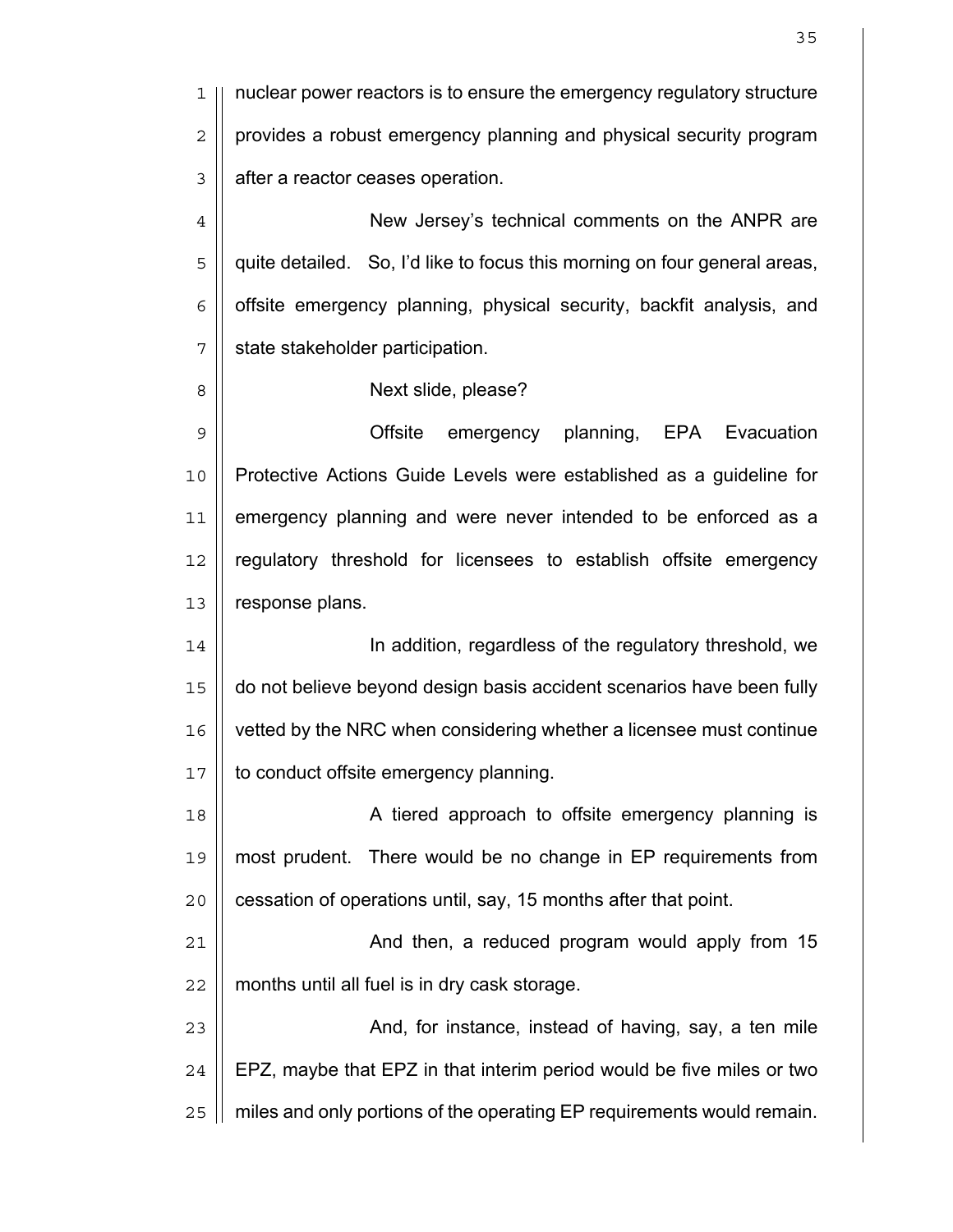| 1              | Remember, risk is both calculated and perceived. As                       |
|----------------|---------------------------------------------------------------------------|
| $\overline{2}$ | long as an offsite release is possible, regardless of magnitude,          |
| 3              | appropriate pre-planned capabilities must exist.                          |
| $\overline{4}$ | Once all fuel is in dry cask storage, only a very limited                 |
| 5              | EP program would be warranted at that point.                              |
| 6              | Next slide, please?                                                       |
| 7              | Physical security, physical security can be reduced in a                  |
| 8              | very similar tiered manner I just presented for emergency planning.       |
| $\mathsf 9$    | Robust security must remain until all spent fuel is removed from the fuel |
| 10             | pool and stored in dry casks.                                             |
| 11             | With few exceptions, spent fuel pools represent the                       |
| 12             | largest single inventory of radioactive materials in any state. At that   |
| 13             | point, the size of the security footprint and other security measures     |
| 14             | could be modified as appropriate for the storage of high level            |
| 15             | radioactive waste.                                                        |
| 16             | Next slide, please?                                                       |
| 17             | Backfit analysis, it should be expected that                              |
| 18             | inconsistencies will arise between the final rule and the exemptions that |
| 19             | have been approved and implemented at sites under the interim             |
| 20             | process.                                                                  |
| 21             | This is positive news and demonstrates that the rule                      |
| 22             | process encourages the reevaluation and the reassessment of past          |
| 23             | practices. The end result is enhanced protection of public health and     |
| 24             | safety.                                                                   |
| 25             | NRC will be challenged to address these deviations for                    |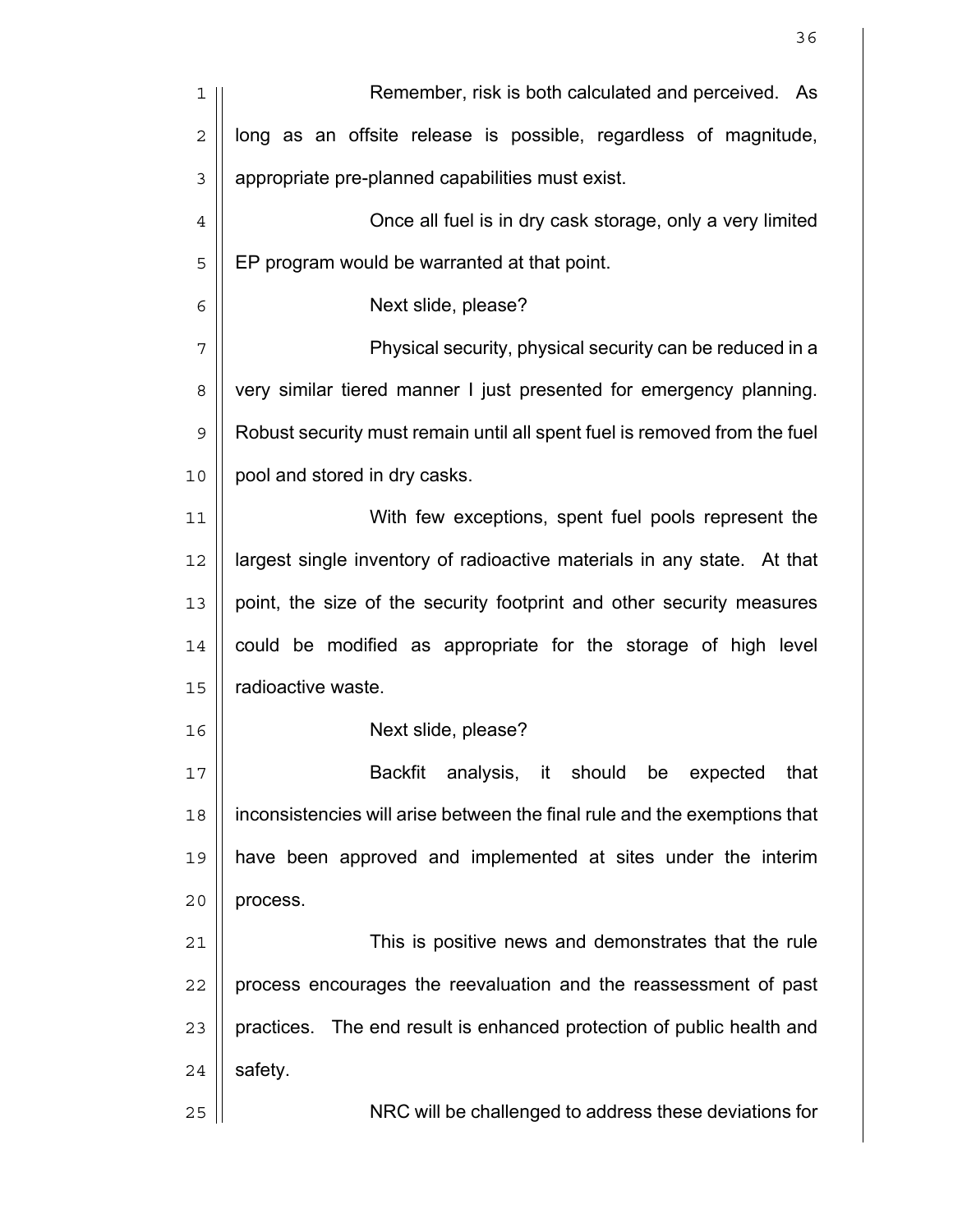| 1              | sites that are in decommissioning at the time of the final rule adoption. |
|----------------|---------------------------------------------------------------------------|
| $\overline{2}$ | However, all regulatory programs address and resolve similar              |
| $\mathfrak{Z}$ | challenges with new rules every day.                                      |
| $\,4$          | Backfit analysis should never be the basis for an                         |
| 5              | organization to remain static, especially in the world of nuclear power.  |
| 6              | Next slide, please?                                                       |
| 7              | State and stakeholder participation, the relationship                     |
| $\,8\,$        | between the licensee, the community leaders and state and local           |
| $\mathsf 9$    | agencies that were formed during operations should continue through       |
| 10             | decommissioning.                                                          |
| 11             | Decommissioning activities impact all aspects of the                      |
| 12             | local community. A transparent process and informed stakeholders is       |
| 13             | key.                                                                      |
| 14             | We believe a community advisory panel should be                           |
| 15             | strongly encouraged by the NRC. However, the structure of that panel      |
| 16             | should be left to the state, local government officials, the licensee and |
| 17             | the interested stakeholders to jointly determine the best methods to      |
| 18             | ensure effective community engagement.                                    |
| 19             | We do not believe a one-size-fits-all community                           |
| 20             | advisory panel would work.                                                |
| 21             | New Jersey looks forward to continuing the productive                     |
| 22             | working relationship that we've had with the NRC during operations as     |
| 23             | the units move toward the process of decommissioning.                     |
| 24             | Some state organizations like the New<br>Jersey                           |
| 25             | Department of Environmental Protection have agreements with NRC to        |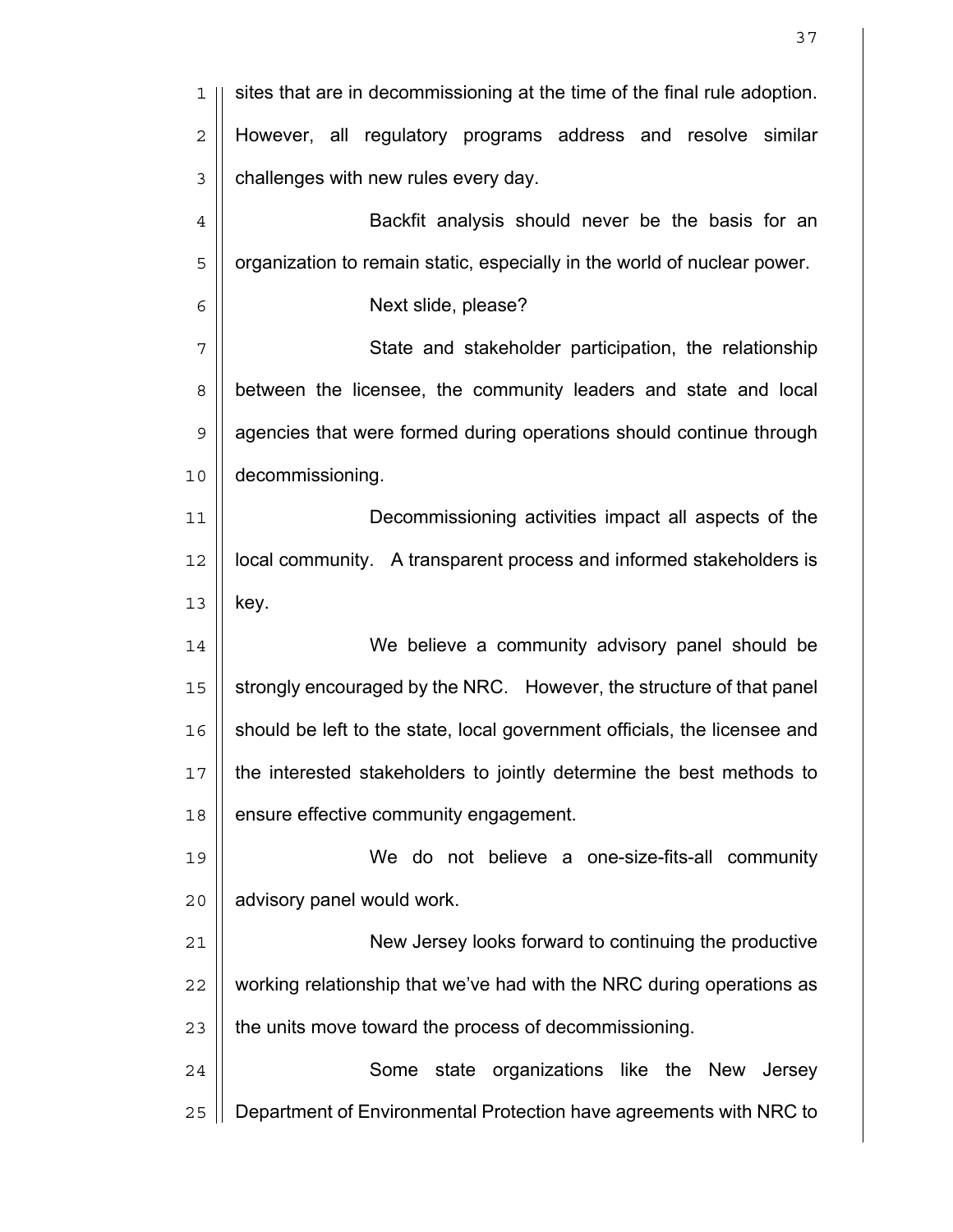| 1              | participate in site inspections. These agreements must continue to       |
|----------------|--------------------------------------------------------------------------|
| $\overline{2}$ | allow site access and participation in the inspections as we move        |
| 3              | through decommissioning.                                                 |
| $\overline{4}$ | To ensure public safety during decommissioning, New                      |
| 5              | Jersey will continue operation of our 24/7 radiological surveillance and |
| 6              | telemetry system. We'll continue routine environmental monitoring        |
| 7              | and sample collection and analysis and the operation of our              |
| 8              | independent dosimetry program.                                           |
| 9              | Last slide, please?                                                      |
| 10             | My contact information is above and I'd just like to                     |
| 11             | thank you one more time for the opportunity for us to share our          |
| 12             | perspectives and when our comments are submitted in the next couple      |
| 13             | of days, you'll see the full detail to them.                             |
| 14             | Thank you.                                                               |
| 15             | CHAIRMAN BURNS: Thank you, Mr. Baldauf.                                  |
| 16             | Dr. Weisenmiller?                                                        |
| 17             | DR. WEISENMILLER: Good morning.                                          |
| 18             | I'm Bob Weisenmiller. I am the Chair of the California                   |
| 19             | Energy Commission and also the State's Safety Liaison.                   |
| 20             | California Energy Commission is about 40 years old.                      |
| 21             | It was -- the original legislation was signed by then-Governor Reagan.   |
| 22             | And, implemented by then-Governor Brown when he was voted in as          |
| 23             | Governor.                                                                |
| 24             | Our responsibilities are varied, but in terms of the three               |
| 25             | things of relevance to you, one is, we were responsible for thermal      |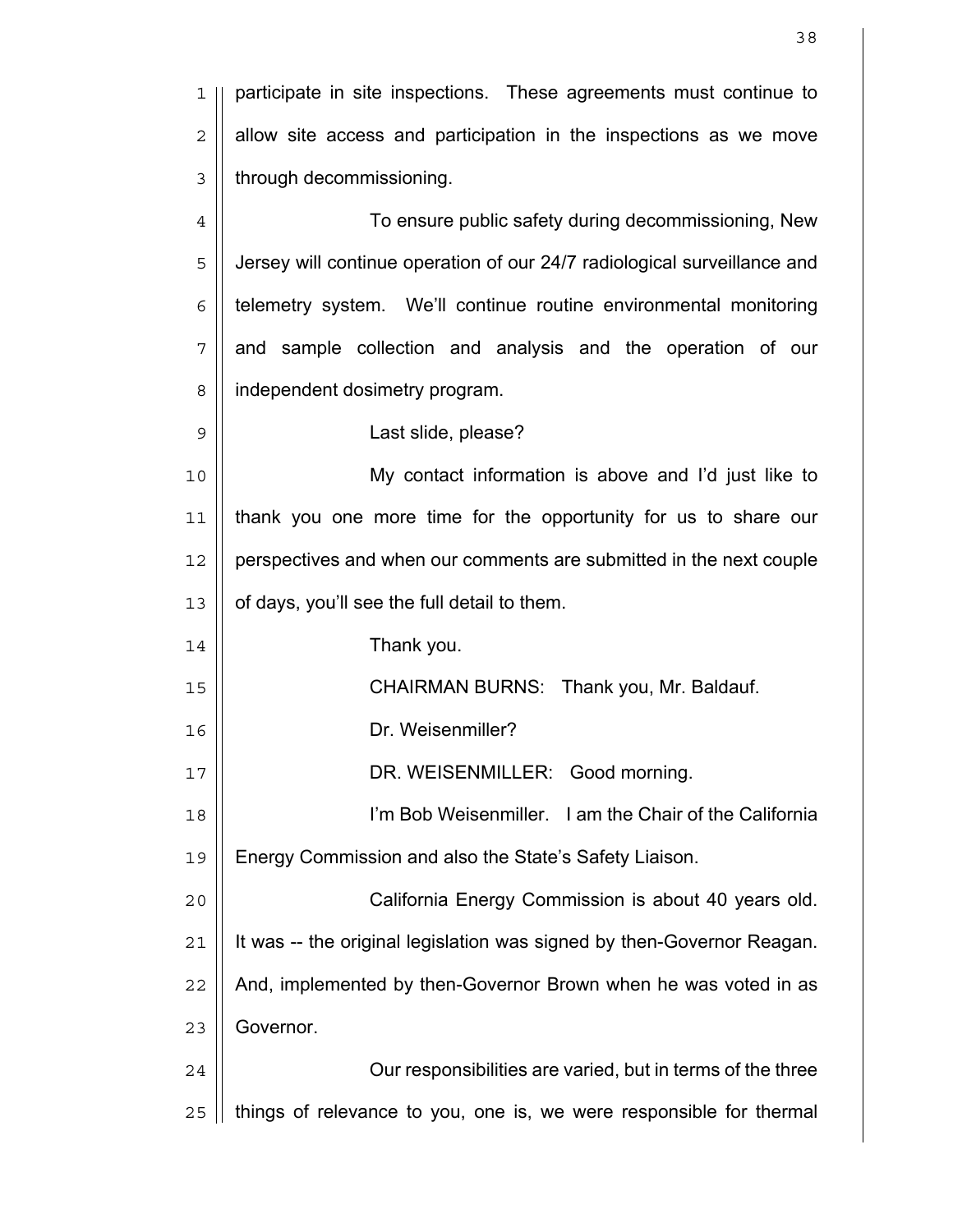| 1              | power plant setting in California over 50 megawatts including            |
|----------------|--------------------------------------------------------------------------|
| $\overline{c}$ | decommissioning, planning and forecasting and also contingency           |
| 3              | planning.                                                                |
| $\overline{4}$ | I appreciate the opportunity to be here today and                        |
| 5              | discuss these issues.                                                    |
| 6              | If you'd go to the next slide?                                           |
| 7              | Basically, our position is very similar to I think what                  |
| 8              | you're going to hear from most states that we really appreciate the NRC  |
| $\mathsf 9$    | taking a further examination of this issues and, essentially, trying to  |
| 10             | figure out alternatives to the current exemption process.                |
| 11             | And, essentially,<br>looking at<br>the<br>issues<br>on                   |
| 12             | decommissioning once more in a more systematic fashion.                  |
| 13             | Obviously, some sort of tiered approach makes sense                      |
| 14             | as you look at the initial shutdown. If you look at once everything      |
| 15             | moves out of spent fuel and then eventually, hopefully, when all the     |
| 16             | spent fuel is moved offsite.                                             |
| 17             | So, again, there's a spectrum there, the risks are much                  |
| 18             | different as you go through that. And, it seems like there's a chance to |
| 19             | think about the variation there.                                         |
| 20             | Also, in terms of one of the things which we're certainly                |
| 21             | looking forward to is more of a role of state and local governments.     |
| 22             | We have found the citizens engagement panel for San                      |
| 23             | Onofre to be pretty helpful. Obviously, it's a difficult issue.<br>Many  |
| 24             | citizens in that area would like the spent fuel to be moved some place   |
| 25             | else, if not any place else.                                             |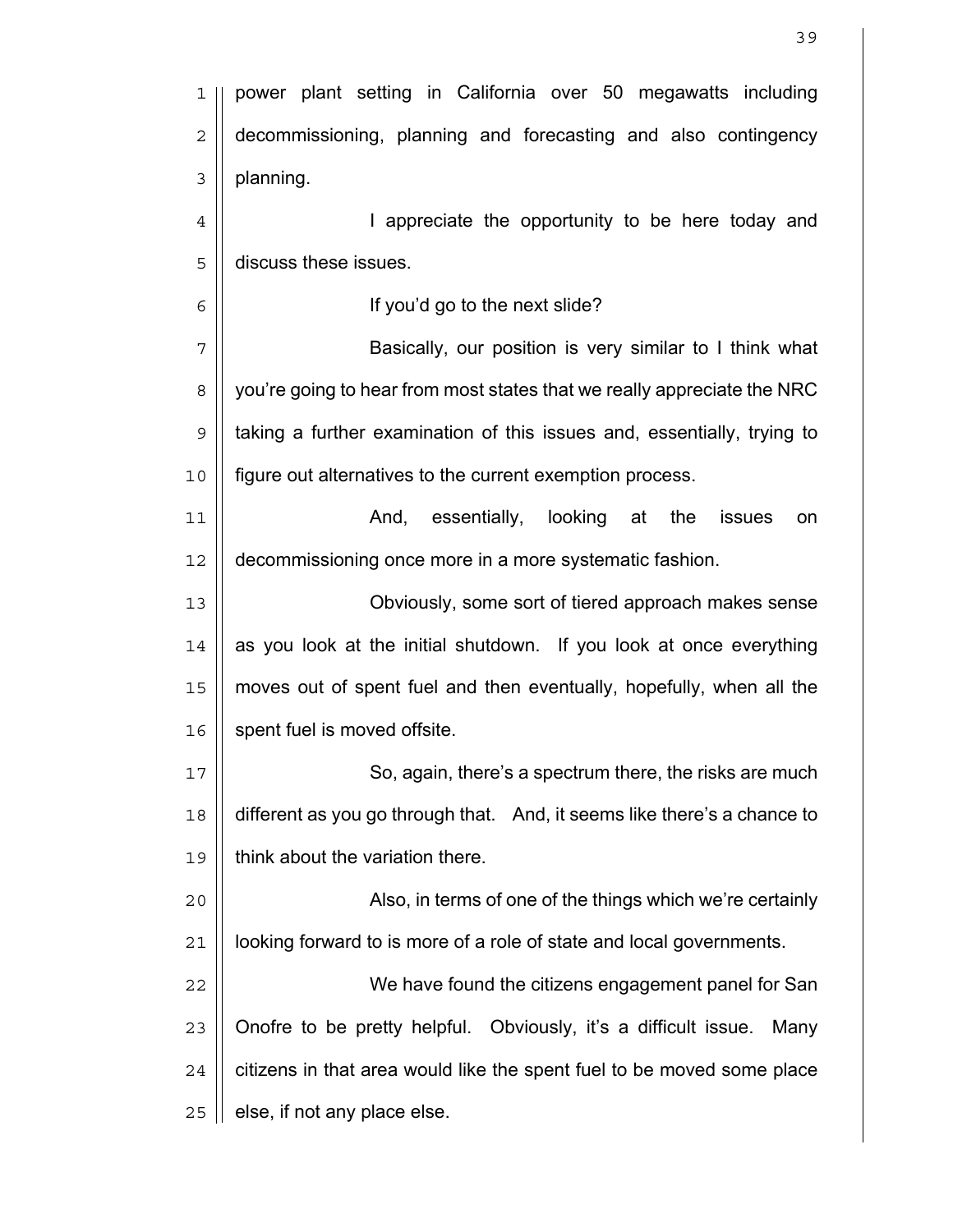| 1              | And, basically that is a -- it complicates things going                       |
|----------------|-------------------------------------------------------------------------------|
| $\mathbf 2$    | forward. But, again, it's useful to have that dialogue with the public.       |
| $\mathfrak{Z}$ | I think in terms of one of the reasons for really                             |
| $\overline{4}$ | emphasizing this more is that, indeed, you're going to see more and           |
| 5              | more plants coming in for decommissioning, at least some time sooner          |
| 6              | or later, they all will be here. So, it's good to think about that end state. |
| 7              | California, I know, is unusual in many respects.<br>But,                      |
| 8              | as you know, we have two operating reactors at Diablo Canyon. We              |
| $\mathsf 9$    | have a number of plants that have gone through decommissioning of             |
| 10             | once various levels. Certainly Humboldt, Rancho Seco, GE, San                 |
| 11             | Onofre 1 and now we're proceeding on 2 and 3.                                 |
| 12             | So, again, it's something which, certainly, we all face.                      |
| 13             | And, as you go forward, it's really important to really establish public      |
| 14             | confidence in where we're heading.                                            |
| 15             | It is, again, this perception of not only what the risk is,                   |
| 16             | but trying to really get to the perceptions. And, I think basically           |
| 17             | communication is part of that.                                                |
| 18             | If you go to the next slide, it emphasizes a couple of                        |
| 19             | things about California, which I would say is more or less the geology of     |
| 20             | California.                                                                   |
| 21             | As you can tell, most of our reactors have been along                         |
| 22             | The coast is a pretty seismically active area.<br>the coast.<br>So, the       |
| 23             | Rancho Seco is a little bit inland.                                           |
| 24             | Certainly, by coastal, in California, we have legislation                     |
| 25             | sort of trying to preserve the coast for higher value uses. But, at the       |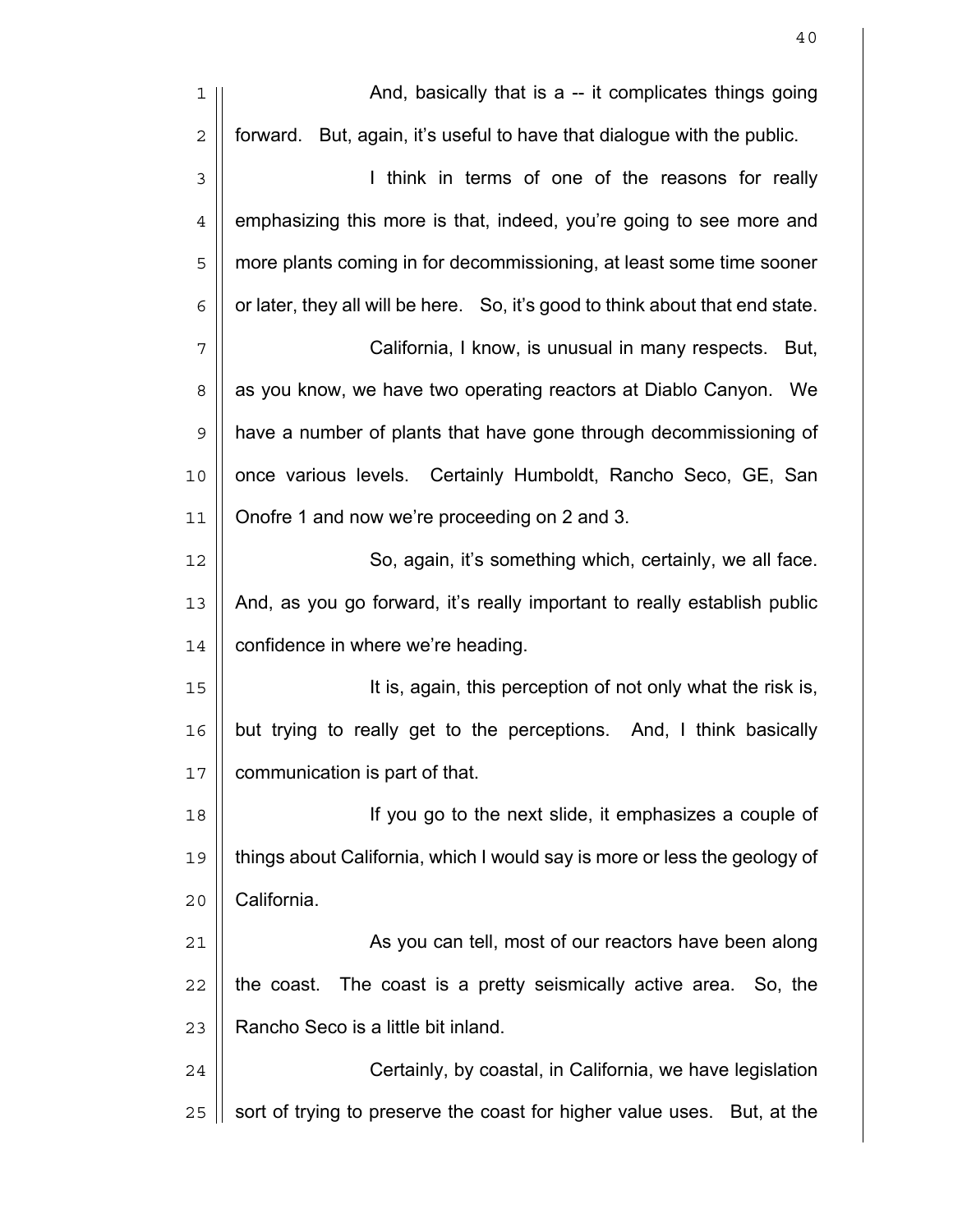1 || same, certainly, we're not contemplating sort of interim waste storage  $2 \parallel$  facilities. But, at the same time, you know, there's the reality of the 3 | seismic issues. 4 | And, if you go to the next slide, that's sort of gives you a  $5 \parallel$  sense of what that means in terms of reactors in California, again, that  $6 \parallel$  they can be somewhat unusual. 7 I would note that, in California, we have a Seismic 8 Safety Commission and it estimates that within the next 30 years, 9 there's a 99.7 percent chance of a 6.7 or greater earthquake. And, 10 within the next -- and a 46 percent chance of an earthquake 7.5 or 11 greater. 12 || So, certainly, you know, we are in seismic country and 13 || that has implications as people go -- it's certainly had implications on 14 the permitting and operation of the plant and certainly will have 15 | implications as we go into decommissioning. 16 || **Again, I'm certainly looking forward to continuing the**  $17$  || partnership we've had, certainly on the operating plants as we go into 18 decommissioning and encourage you to look at this as an opportunity 19 for a broader partnership with the local communities and to really  $20$  | engage them meaningfully in these decisions. 21 | So, thank you, again, for the chance to be here. 22 CHAIRMAN BURNS: Thank you, Dr. Weisenmiller. 23 | Ms. Engelhart? 24 || MS. ENGELHART: Thank you for inviting us to 25 | present at this meeting.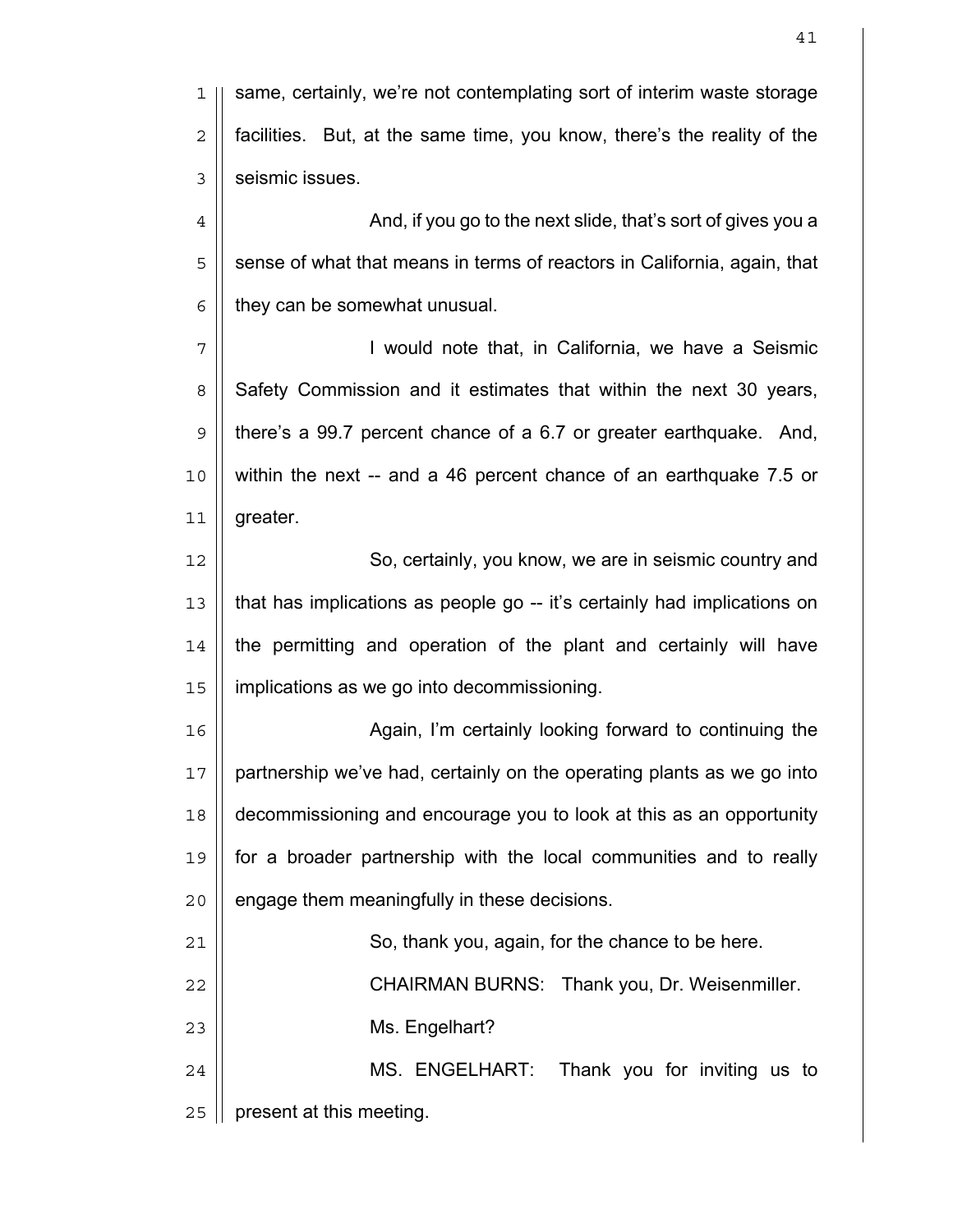| ı              | I am filling the shoes of our State Liaison Officer, so I'll            |
|----------------|-------------------------------------------------------------------------|
| $\overline{2}$ | do my best to answer any questions.                                     |
| 3              | I guess the first thing I'd like to say is that I'll start out by       |
| $\overline{4}$ | saying that we got a phone call announcing that Kewaunee Power          |
| 5              | Station would be shutting down the day before I think it was publically |
| 6              | announced. And, that was the very first inkling that we had that        |
| 7              | anything was going on. So, it was rather abrupt.                        |
| 8              | And, then the last day of production at the plant was                   |
| $\mathsf 9$    | May 7, 2013. So, there was only a couple of months between the time     |
| 10             | they announced it and the time that they did shutdown.                  |
| 11             | The fuel was removed from the reactor vessel just a                     |
| 12             | week later. So, it was all done very quickly.                           |
| 13             | Wisconsin compiled a list of questions and issues that                  |
| 14             | we thought we needed to deal with immediately after they announced      |
| 15             | their shutdown in late October. And, those questions including will EP  |
| 16             | staff remain on site?                                                   |
| 17             | I mean, we just had no basis for knowing any of these                   |
| 18             | things.                                                                 |
| 19             | What about budget? How long would the budget be in                      |
| 20             | place? And, what would we do with our hostile action planning?          |
| 21             | We were currently working with the plant to put a                       |
| 22             | hostile action plan in place and prepare for an exercise.               |
| 23             | Next slide?                                                             |
| 24             | We did have a rather unique situation with Kewaunee                     |
| 25             | Power Station. The Point Beach Nuclear Plant is only four and a half    |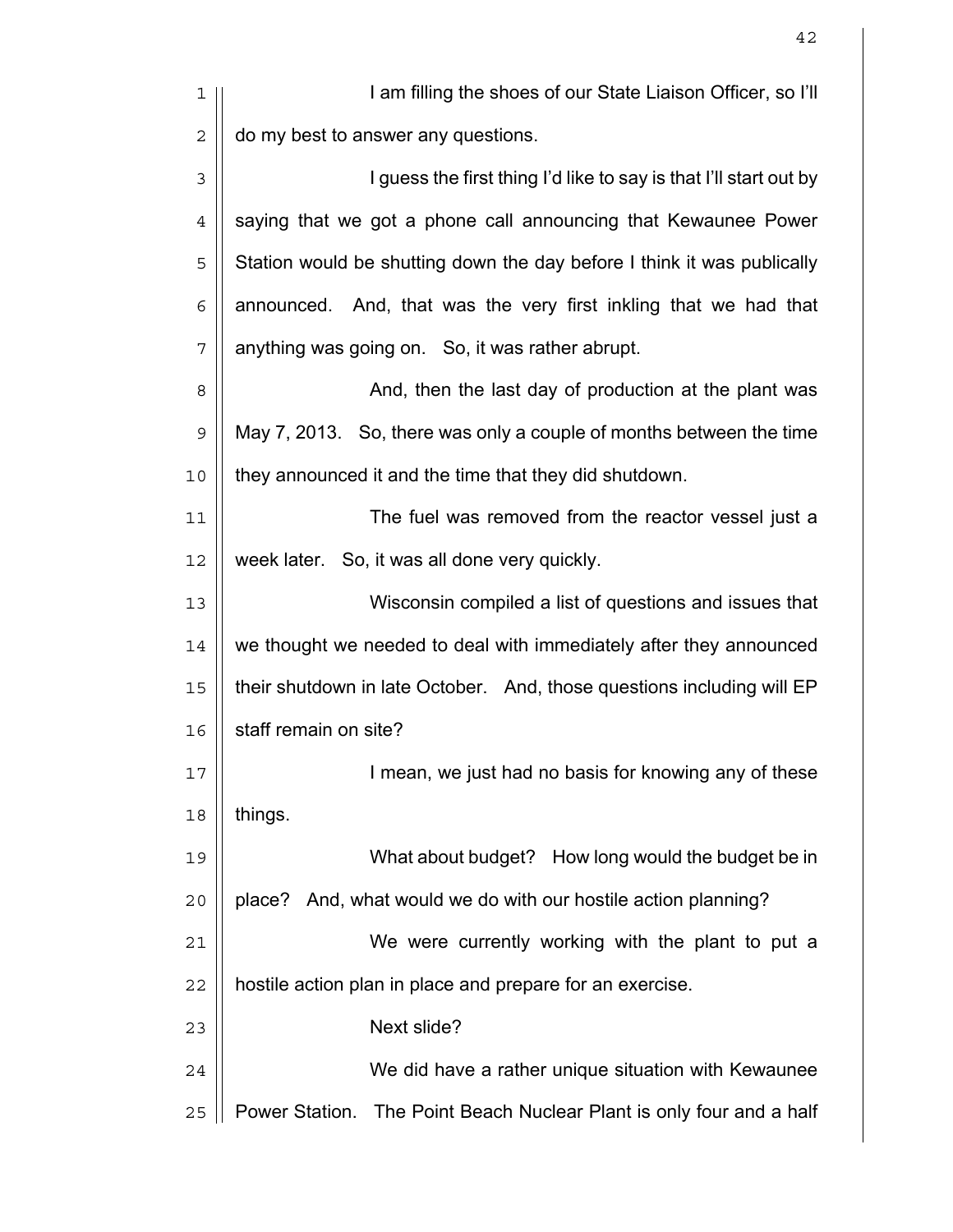| 1              | miles away. The two plants shared EPZs. They had overlapping            |
|----------------|-------------------------------------------------------------------------|
| $\sqrt{2}$     | EPZs. They shared sirens. They shared facilities and they shared        |
| 3              | responsibilities for training, printing, public outreach.               |
| $\overline{4}$ | So, there were a lot of questions that were kind of                     |
| 5              | unique to just those two plants.                                        |
| 6              | At the -- FEMA also conducted a meeting in early                        |
| 7              | February at Region V in Chicago and that meeting did include state and  |
| 8              | local, NRC was there, FEMA was there and a plant transition team was    |
| $\mathsf 9$    | there.                                                                  |
| 10             | And, at that meeting in February, everyone wanted to                    |
| 11             | know, including FEMA, what were the plans for the shared facilities?    |
| 12             | How was Point Beach going to take over a facility that was currently    |
| 13             | owned by Dominion or Kewaunee Power Station? How were they              |
| 14             | going to continue to maintain the training plan that they had?          |
| 15             | And, it wasn't until much later that any of those issues                |
| 16             | were worked out. February was just very soon, way too early to have     |
| 17             | any answers to those questions.  There was a very, very large learning  |
| 18             | curve.                                                                  |
| 19             | Kewaunee also had an exercise scheduled for June of                     |
| 20             | 2013 and one of the questions was, what do we do about that exercise?   |
| 21             | Well, our solution at the time was just to request that                 |
| 22             | FEMA let us reschedule it to October of that year. That bought us a     |
| 23             | little time to get that question answered and actually to allow for the |
| 24             | actual shutdown to occur since that didn't happen until May.            |
| 25             | And, that way, NRC and FEMA could get together and                      |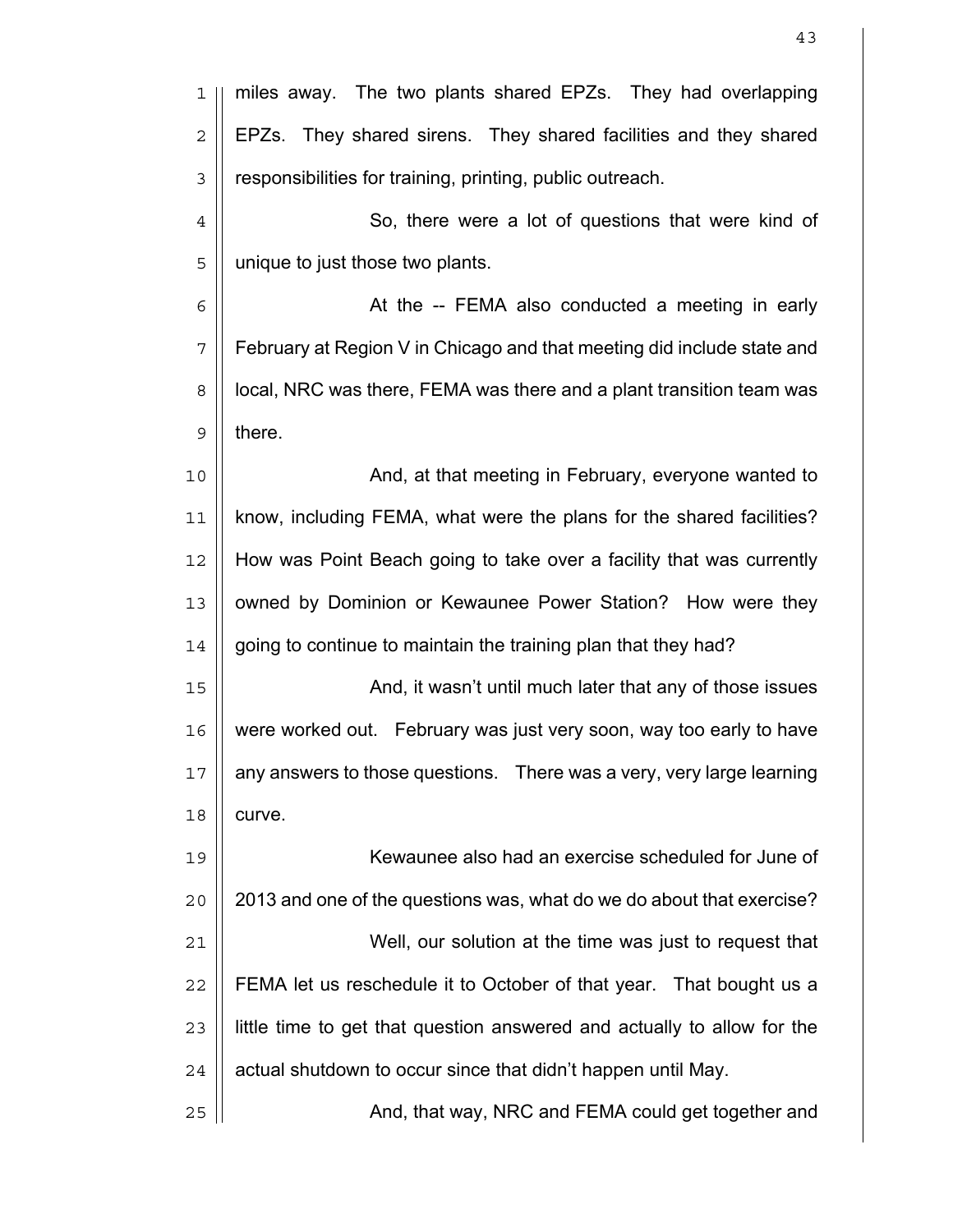1 || get some of those questions answered and make some decisions. 2 || FEMA Headquarters eventually determined that after  $3 \parallel$  the shutdown that an exercise was not required. So, we were able to | cancel that one in 2013. FEMA and the utility also debated about scenario  $6 \parallel$  during that time. Once the fuel had been removed from the reactor, || the plant maintained that there was no possibility of a regular plume 8 | release. But, FEMA was indicating that, well, you're still under your 9 | current emergency plan and still under the exercise requirement, so you will have to, I guess, pretend to have a scenario that will meet the offsite requirements for exercising. 12 || So, that was one of the things that the cancellation of | that 2013 exercise resolved. Next slide? 15 || As far as the Advance Notice of Proposed Rulemaking, licensees no longer need an offsite emergency plan. But, we feel that the relationship still exists for drills, emergency action levels and | training. We still have, you know, some relationships going. We still talk to Kewaunee Power Station all the time and they still attend | all of our meetings. We still have Memorandums of Understanding in place

 || for local law enforcement, emergency medical services, country | emergency management, fire, hospitals, townships and, in this case, 25 | they still have an MOU with Point Beach Nuclear Plant.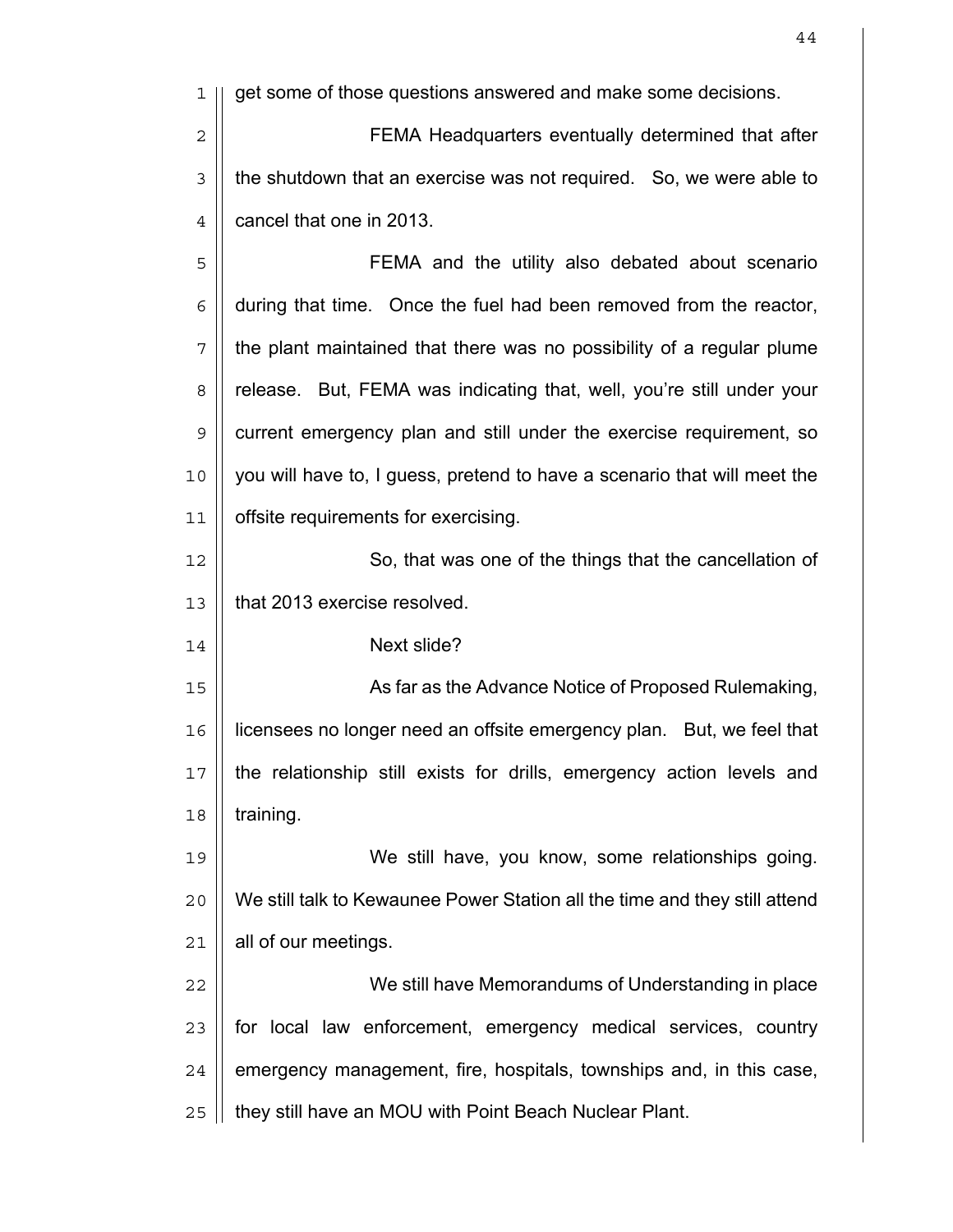| 1              | Offsite involvement is now to be covered under our                            |
|----------------|-------------------------------------------------------------------------------|
| $\overline{2}$ | comprehensive emergency plans. We do have similar relationships               |
| 3              | with other private sector entities, but there is still a regulatory flavor to |
| $\overline{4}$ | the activities that we're involved in with Kewaunee.                          |
| 5              | We implemented a revised NARS form. We take part                              |
| 6              | in quarterly communication drills. We participate in an annual drill.         |
| 7              | They provide us with an EAL review. We participate in training and et         |
| 8              | cetera.                                                                       |
| 9              | These are things the utility needs to do, but they can't                      |
| 10             | be done without our involvement.                                              |
| 11             | There are still planning issues such as site access for                       |
| 12             | first responders and the public inquiry hotline that we maintain should       |
| 13             | be there in case any events would happen at the plant because an              |
| 14             | event at this point would be media event or a public event.                   |
| 15             | Next slide?                                                                   |
| 16             | While fuel rods are stored in the spent fuel pool, there                      |
| 17             | is a slight chance of an accident, possibly resulting in an Alert             |
| 18             | <b>Emergency Classification Level.</b>                                        |
| 19             | Once the fuel is removed from the reactor vessel,                             |
| 20             | requirements could be automatically exempted such as<br>some                  |
| 21             | plume-based exercises.                                                        |
| 22             | And Alert in our state is a trigger for the state and the                     |
| 23             | counties to activate their emergency operations centers and potentially       |
| 24             | activate a joint information center, a public inquiry hotline, and to put     |
| 25             | field teams on standby.                                                       |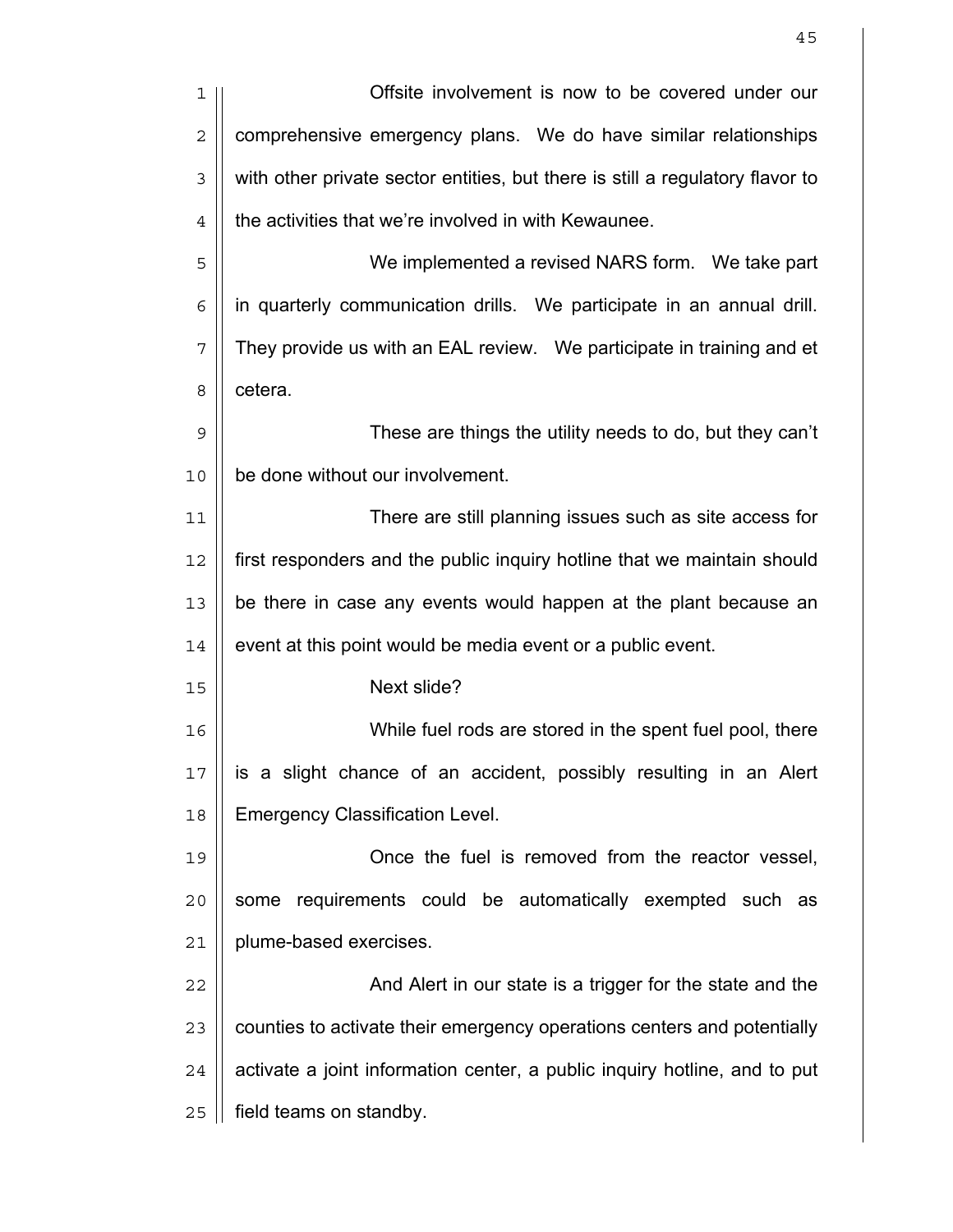| 1              | If there can't be a release, there may not be a need for                      |
|----------------|-------------------------------------------------------------------------------|
| $\overline{2}$ | a full scale exercise. And, that was one of the exemptions that took          |
| 3              | kind of a long time to get to.                                                |
| $\overline{4}$ | So, I think there's a possibility that maybe there could                      |
| 5              | be an expedited process put in place for that.                                |
| 6              | Once the fuel is moved to dry cask storage, it becomes                        |
| 7              | more of a security matter. Until the fuel is removed from the site,           |
| 8              | security forces will be required and, again, offsite collaboration will still |
| $\mathsf 9$    | be necessary.                                                                 |
| 10             | The offsite collaboration includes rapid site access for                      |
| 11             | local law enforcement and pre-planning for a response to that.                |
| 12             | All cybersecurity efforts should continue for any plant                       |
| 13             | systems remaining in place.                                                   |
| 14             | And, the last slide?                                                          |
| 15             | Until<br>exemptions are<br>granted, clear<br>guidance                         |
| 16             | regarding conducting exercises and open exercise issues should exist.         |
| 17             | We did have an open exercise issue at the time that Kewaunee                  |
| 18             | announced their shutdown and it took a little bit of time for FEMA to         |
| 19             | determine what needed to happen with that.                                    |
| 20             | Eventually, it was just dropped because there was no                          |
| 21             | way for us to re-demonstrate that without the proper participants in          |
| 22             | place.                                                                        |
| 23             | The 50.54(t) review of emergency planning program                             |
| 24             | elements should continue. We do receive information from our plant            |
| 25             | liaison but it's not in an official capacity.                                 |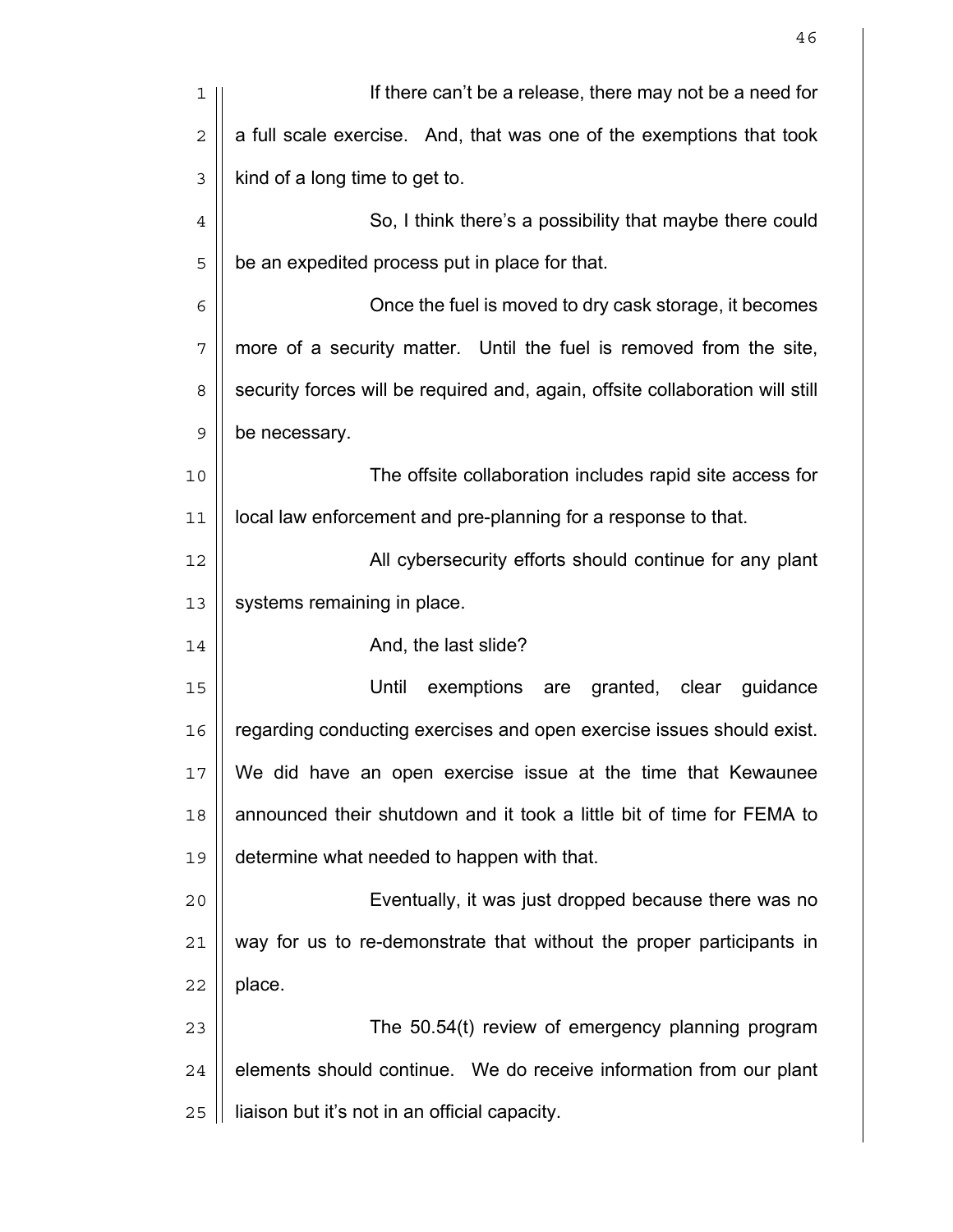We receive inquiries regarding Kewaunee Power  $2 \parallel$  Station and we should be one of the organizations that can address | those inquiries. The state's role should be enhanced in the 5 | decommissioning process as long as -- as well as the local units of  $6 \mid \mid$  government. And, we recommend that a community engagement panel should be mandatory and should have state and local 8 | representation on it.  $9 \parallel$  And, that's all I have. Thank you. CHAIRMAN BURNS: Thank you very much. 12 | Senator Wolf? MR. WOLF: Thank you very much. And I just want | to say that in addition to being the state senator, I've been flying airplanes in this area for 40 years around where this nuclear power plant is, and started an airline that now operates 93 airplanes. I've also 17 | been a licensed mechanic for the last 35 years. 18 || So I just want to put that as a perspective overlay because when we have the Q&A, I think that offers an interesting || perspective as well. So I'm going to race through these because a lot | of what I have is going to be supporting and in addition to what you've | heard from my colleagues here. The decommissioning goals from a state perspective 24 || from the Commonwealth of Massachusetts: first and foremost, 25 || obviously, safe removal of fuel from the reactor vessel, the transfer of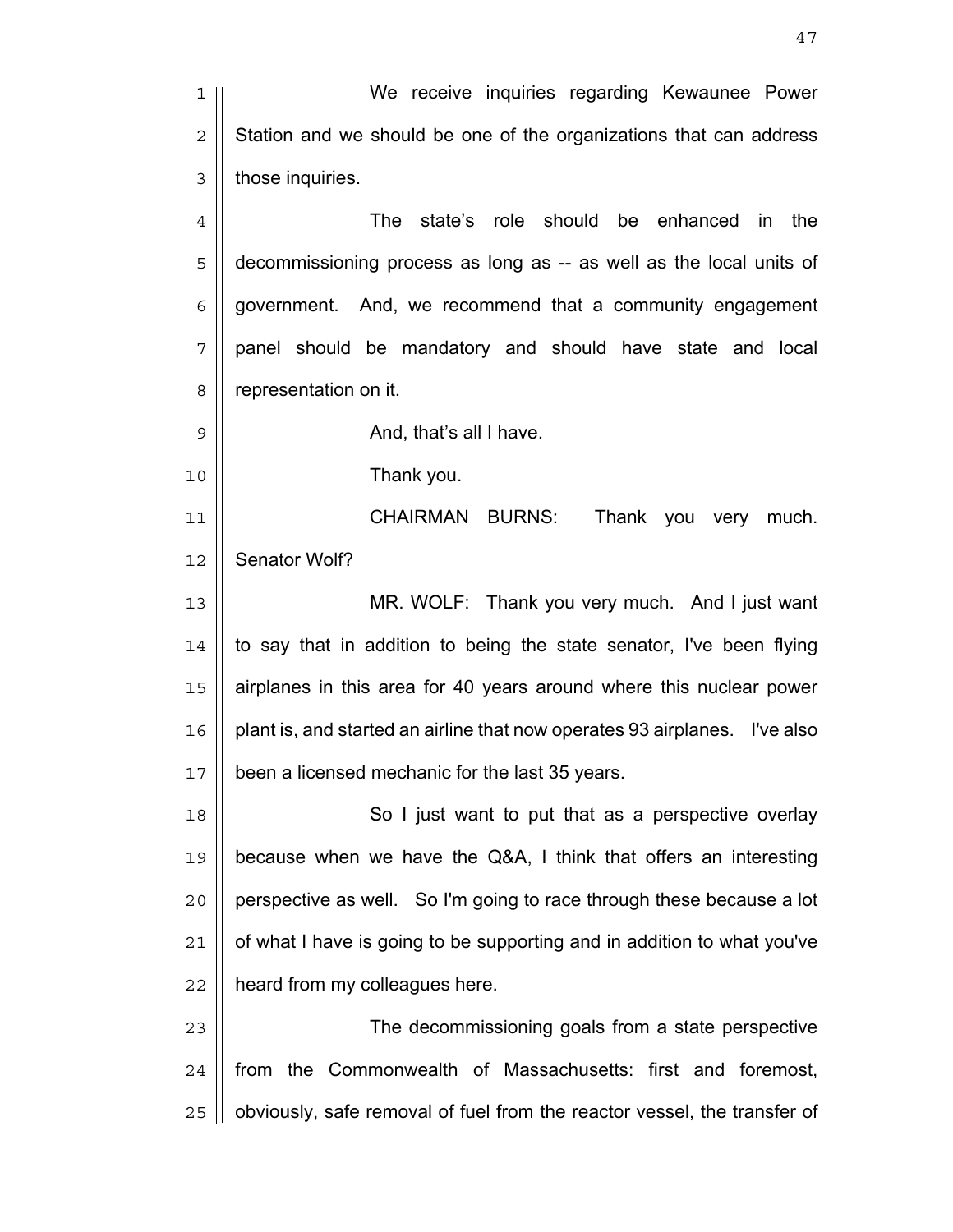fuel from the spent fuel to dry cask - I cannot emphasize that enough.  $2 \parallel$  From a pilot perspective, from a mechanic perspective, I think that the 3 | Nuclear Regulatory Commission way underestimates the difference 4 | between wet storage and dry storage. And if I emphasize anything 5 || here today, I think it is regulations that expedite the transition of fuel  $6 \mid$  storage from wet to dry - cleaning up the site, obviously, and making it | productively used consistent with community goals, local community 8 || goals. Give the public, state, and local authorities a real voice in the 9 | public process.

Continue appropriate monitoring, emergency preparedness, and evacuation planning during the process. Obviously, that will be stepped up and stepped down as the process 13 | occurs and as the safety and the security issues change.

14 || Ensure that the economics of decommissioning reflect best public policy. And economics, you're going to see I'm going to  $\parallel$  return to that as a very important part of this. Suggested regulatory approach, two slides forward, please. Thanks. One more, next slide, | okay, thanks.

Suggested regulatory approach for decommissioning: || we would like to see that the licensee be required to prepare a more detailed site specific Post-Shutdown Decommissioning Activities Report that includes site characterization, plans for site remediation, || and a description of the end use of the site, plans for spent fuel | management, proposed timeline for the decommissioning activities,  $\parallel$  safety and emergency preparedness plans that reflect the site specific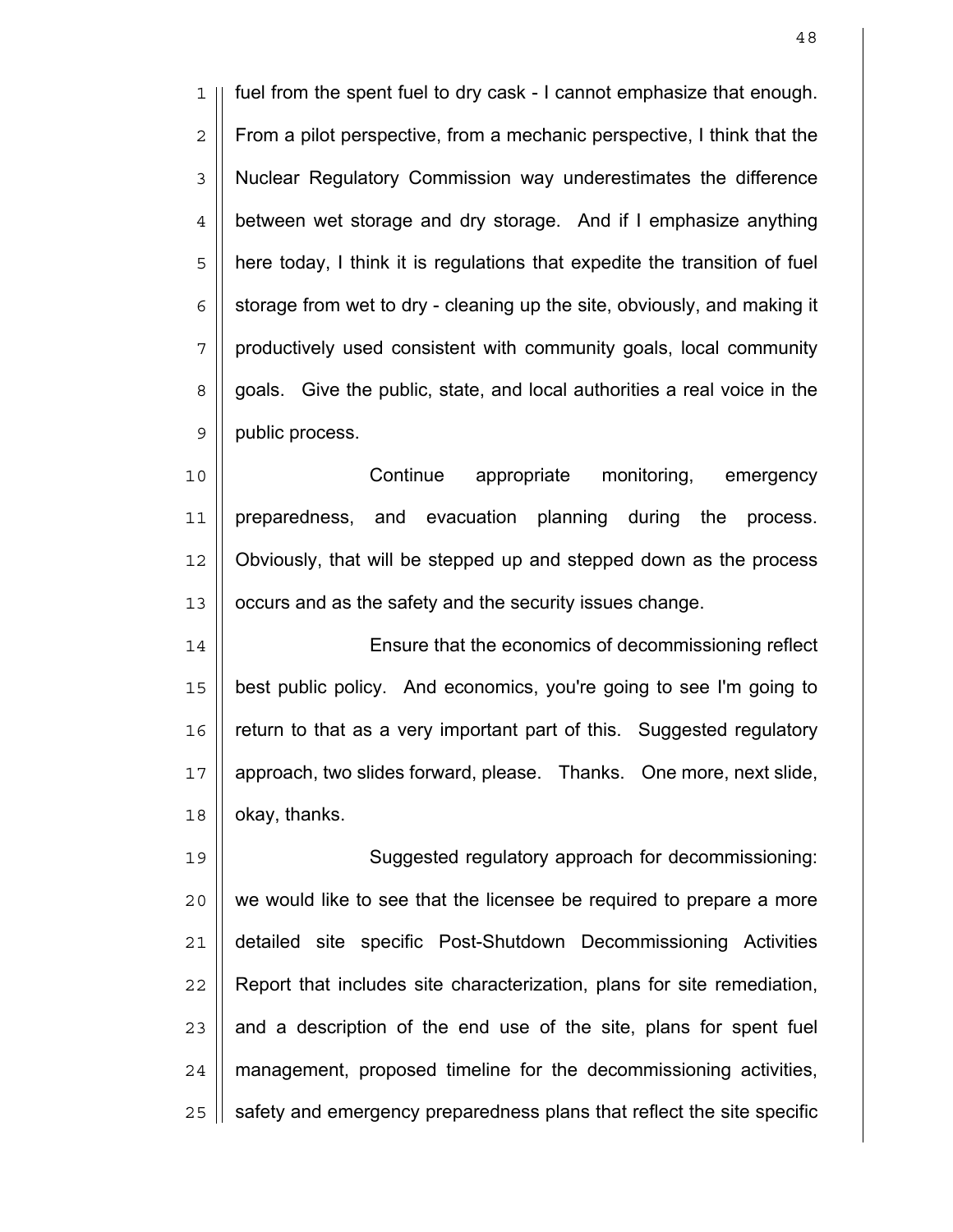1 risks at various stages of decommissioning --

2 || The reason I keep going back to site specific is if you  $3$  | look at the Pilgrim Nuclear Plant and you look at the district that I 4 | represent, it's very unique in the geography there, so all of our citizens 5 || have very different challenges getting away from that plant in the event  $6 \parallel$  of an event and cost estimates for decommissioning and spent fuel 7 | management. Next slide, please.

8 || Suggested regulatory approach for decommissioning: 9 | require the formation of a community engagement and advisory panel. 10 I think you're hearing that consistently that it's very important that state 11 | and local communities have a real voice and real input.

Require public hearings, opportunities to comment, 13 | etcetera. Require the NRC to analyze long-term environmental impacts of the shutdown plan prior to approval. I think there's a lot of focus on the short-term, but I think there also needs to be understanding, and included in the approval of the process, what the 17 | long-term impacts are.

18 || Require local and state approval and NRC approval of the final PSDAR, and any requests to change or update it going || forward. So there's the approval initially, but then any changes also | need local input, and we think there should be a process to facilitate || that. Next slide, please.

23 || **Suggested changes to the Decommissioning Trust**  $24$   $\parallel$  Funds: we think that there should be a real look at what the monies that  $25$  | have been put into trust ultimately can be used for, so we think there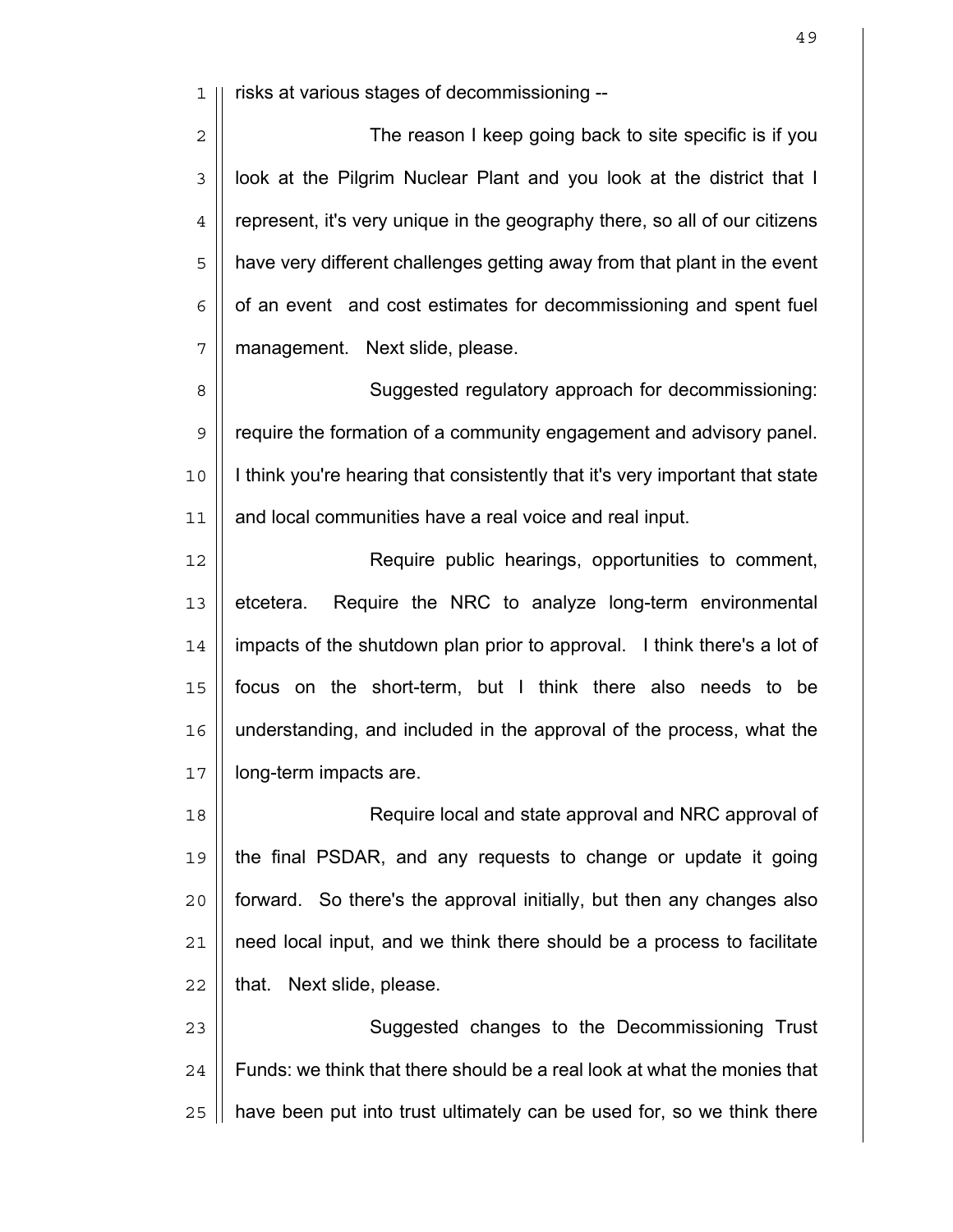1 || should be a broadening of the definition of legitimate decommissioning 2 | activities to include site restoration and spent fuel management.

3 || We think that they should be used, these funds should  $4 \parallel$  be used to expeditiously and quickly move the fuel from wet storage to 5 || dry storage, and we should make sure that the funds are prioritized in  $6$  | that way, and we should not allow the funds to be used for corporate 7 || interests, and I think that would be a very dangerous precedent if we 8 | allowed that to happen. Next slide, please.

9 | Suggested changes to the Decommissioning Trust 10 Funds: to the extent possible, ensure that the parent company of the 11 LLC that manages a singular station be held accountable for the 12 | clean-up costs. We are very concerned the corporate structure here is 13 || creating a veil, or isolating, or insulating the corporate interests at the  $14$  || top from site-specific liability, and we think that really needs to be 15 looked at to the extent that it can.

Clarity that non-radiological issues and issues unrelated to operational safety, such as site restoration, non-radiological cleanup, redevelopment planning, etcetera, are subject to state and local oversight, and are not preempted.

We certainly understand and honor the preemption | that we have on nuclear issues here, and on radioactive issues, but we 22 || really think that as much local oversight relative to site restoration and | other non-nuclear issues should be there.

24 | So just to look at the Pilgrim Plant, roughly there are  $25$   $\parallel$  \$900 million in the current trust fund. We think right now that the

50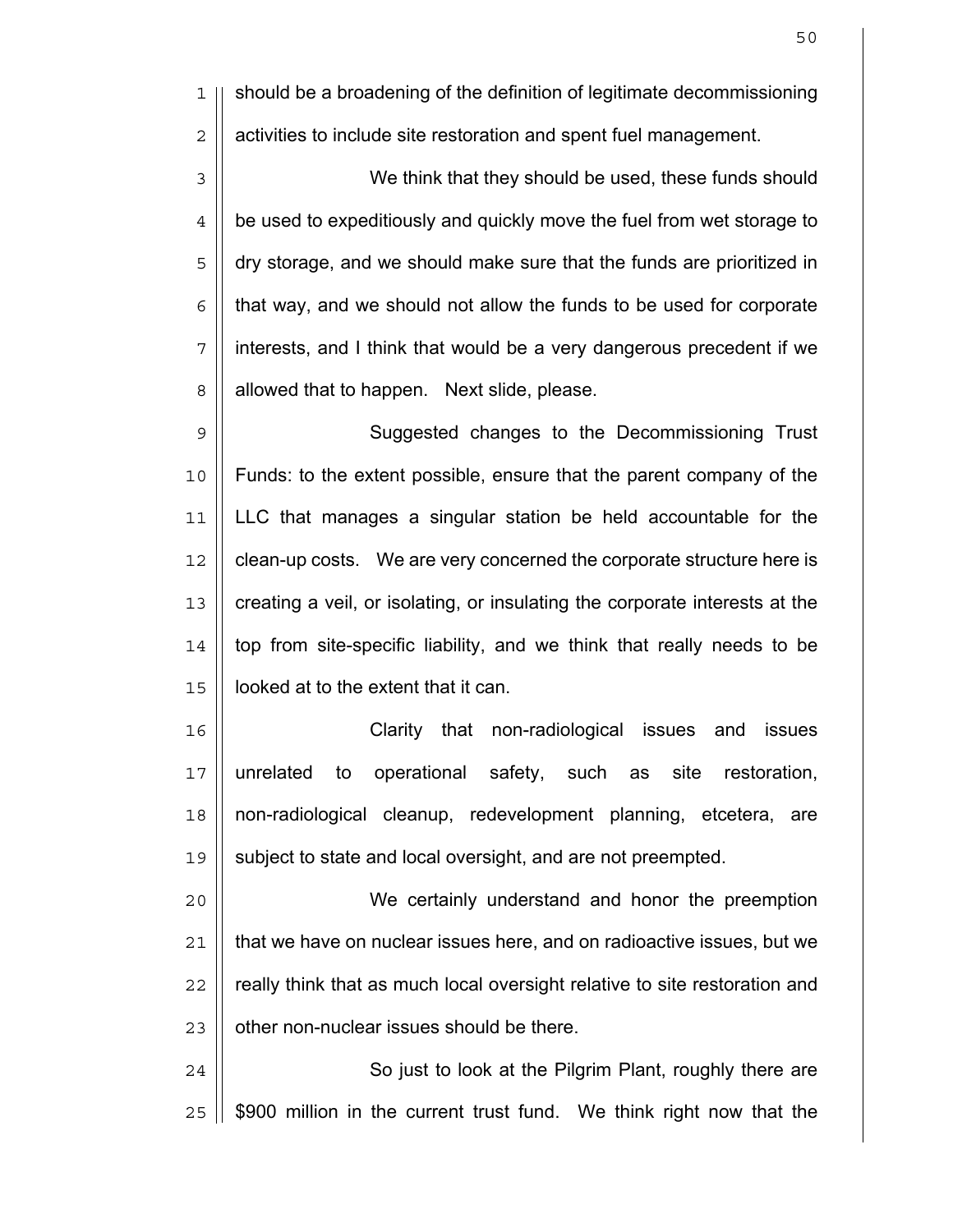estimated costs are about \$1.4 billion. We have actually - I have  $2 \parallel$  actually filed legislation, a piece of legislation in Massachusetts that 3 | would require the operator put another \$25 million a year into that fund  $4 \parallel$  to bridge that gap because right now it looks like we're going to be about || \$500 million short. Next slide, please. Next slide.

6 | Chay, there you see based on certain assumptions made relative to the growth of the fund certain return rates, and you see 8 | there anywhere from 3.5 to 5 percent along the bottom axis, and the increase or escalation of the decommissioning costs along the other || axis that we could be - have a shortfall of anywhere on the low end of \$4.4 billion, anywhere on the high end of \$58.2 billion, and that 12 || concerns us greatly relative to the payment of this. Next slide, please. 13 || **And the final slide just shows the widening gap over** 

 || time, should we go out to the 60 years with the safe store option, of what the shortfall could be if we don't really manage the trust fund | adequately and make sure that the reserves continue to be built up.

Thank you, Mr. Chairman. Thank you to the Commissioners.

CHAIRMAN BURNS: Thank you. Representative 20 | Dudley, welcome.

MR. DUDLEY: Good morning, Dwight Dudley here,  $\parallel$  state representative from Florida. Just to clarify, I am not representing || any official position of our state other than speaking on behalf of | consumers that have been hurt deeply by the process that is occurring 25 | in Florida with regard to Crystal River III. I liked very much Senator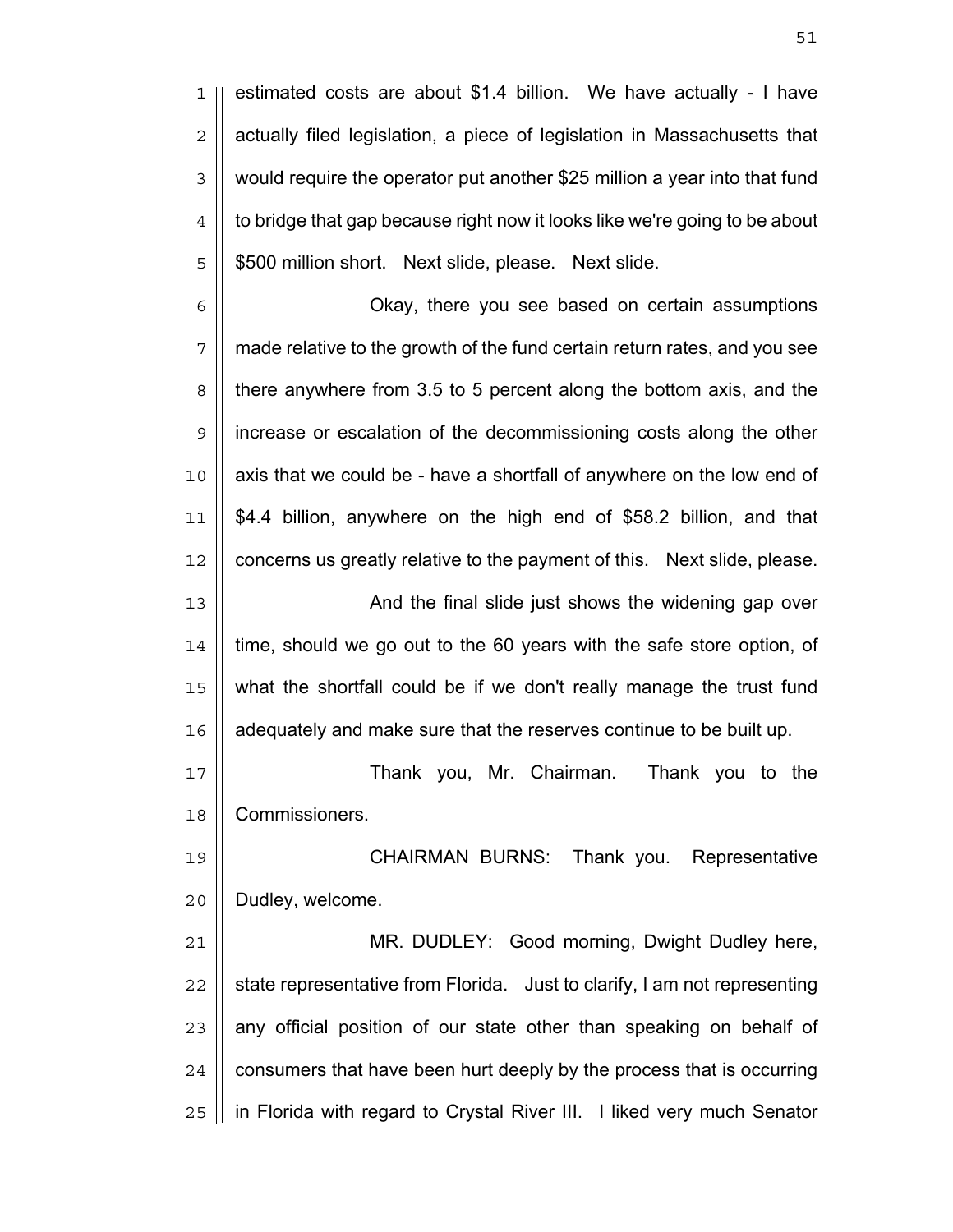| ı              | Wolf's presentation. I think he covered all of my points, but I'll go     |
|----------------|---------------------------------------------------------------------------|
| $\sqrt{2}$     | forward. The first slide?                                                 |
| 3              | We'll whip past the history of Crystal River III because                  |
| $\overline{4}$ | you all know so much more about that than anyone. But in 2009 - let's     |
| 5              | see, go to the shutdown slide, please.                                    |
| 6              | In 2009, Crystal River III was taken offline so that two                  |
| 7              | steam generators could be upgraded. In an attempt to save \$15            |
| 8              | million, the utility decided to perform the upgrades themselves. They     |
| $\mathsf 9$    | Three basketball court sized delaminations of the<br>botched it.          |
| 10             | containment building occurred.                                            |
| 11             | You know, 34 other plants that successfully replaced                      |
| 12             | steam generators, they had used, I guess, Sargent & Lundy, Bechtel,       |
| 13             | but you know, I guess a case of beer and a wild weekend, upgrading is     |
| 14             | not a good idea.                                                          |
| 15             | So cost to ratepayers, \$1.3 billion for repairs.                         |
| 16             | Operations, maintenance, and construction were going to cost              |
| 17             | ratepayers - slide - \$450 million for upgrades under Florida's Nuclear   |
| 18             | Cost Recovery Statute, as much as \$300 million per year for              |
| 19             | replacement fuel, \$1.5 billion for natural gas plant replacement         |
| 20             | generation lost by the closure of Crystal River III.                      |
| 21             | The community affected: the metro area surrounding                        |
| 22             | Crystal River topped the nation in GDP lost in 2014. 400 plant workers    |
| 23             | lost their jobs. Duke Energy's tax bill dropped from \$35 million to \$13 |
| 24             | million. A quarter of the county's general revenue fund disappeared.      |
| 25             | Dire consequences for the schools, safety, and public                     |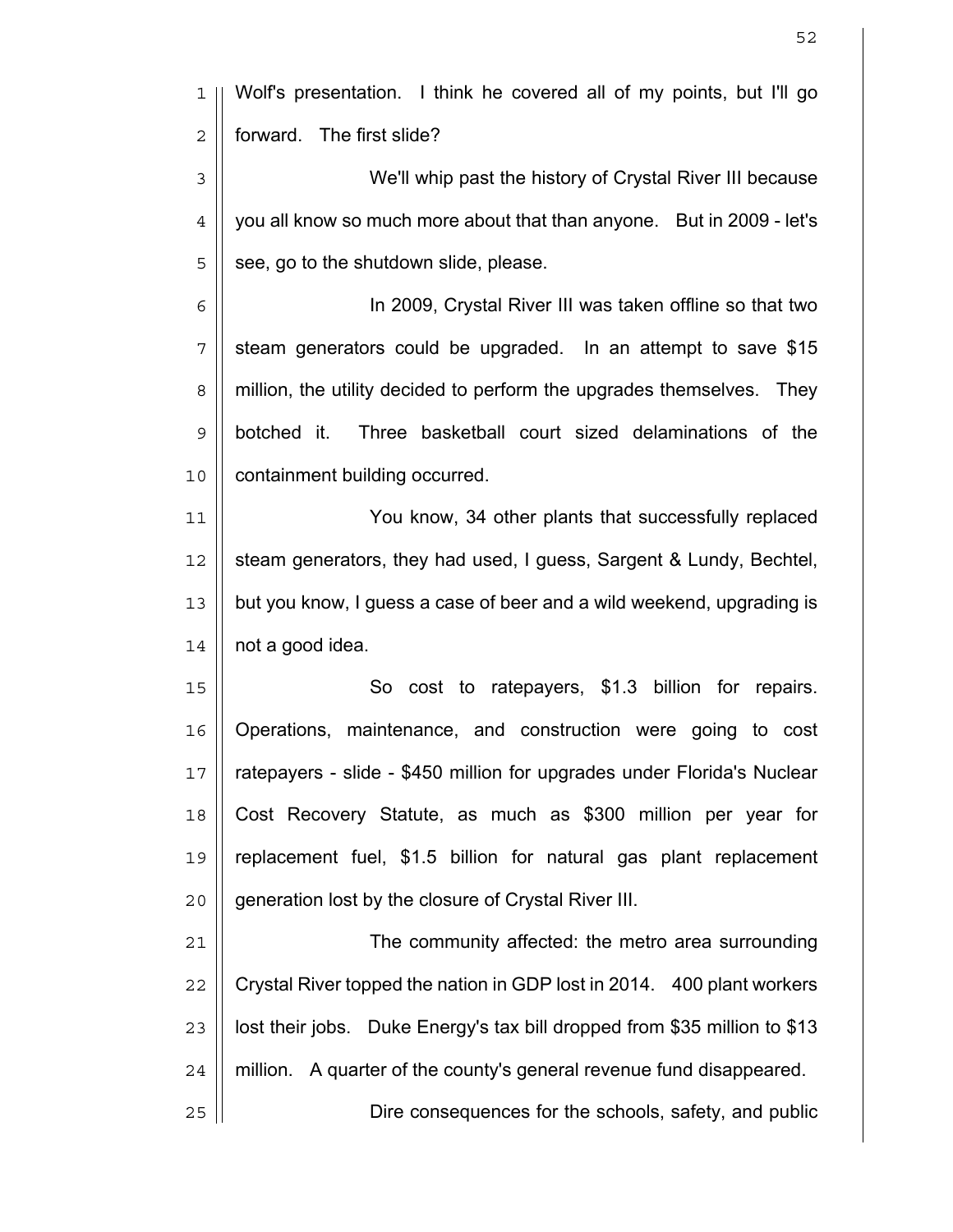services, and now there is in this beautiful area of Florida what they call  $2 \parallel$  the nuclear stigma, is affecting the economy and having a real impact. Duke collected \$100 million from the original to the  $4 \parallel$  plant's steam generators. In addition, they were able to keep 7 percent 5 || from a subsequent \$100 million project to stabilize the broken  $6 \parallel$  containment wall. All of these were granted by the PSC. They have a | very close relationship with the industry.

8 | And costs: \$1.18 billion in 2013 dollars, \$100 million for  $9 \parallel$  a dry cask fuel storage site. The decommissioning fund had \$780 million in it. The Crystal River III decommissioning fund held at one point \$400 million in 2000. It rose to \$580 million in 2007, and dropped 12 | sharply to \$417 million in 2008 during the financial crisis. The fund will 13 | grow to an estimated \$5.9 billion by 2076. You know, we won't get to | see that personally, but.

15 || So with regard to decommissioning funds, we think more needs to be done to secure the public. Require licensees to have adequate decommissioning funds upon closure. Prohibit funds from being used for purposes other than cleanup of radiological contamination as Senator Wolf referred to, like lobbying activities or, || you know, any number of different other ways to spend money.

We need to proactive - suggest that you proactively 22 || monitor the expenditures. Ensure that the unexpended funds to be | released to ratepayers. We know that due to a GOA report, 27 out of | the 104 decommissioning funds had a combined shortfall of \$2.4 billion. The NRC's decommissioning funding formula may be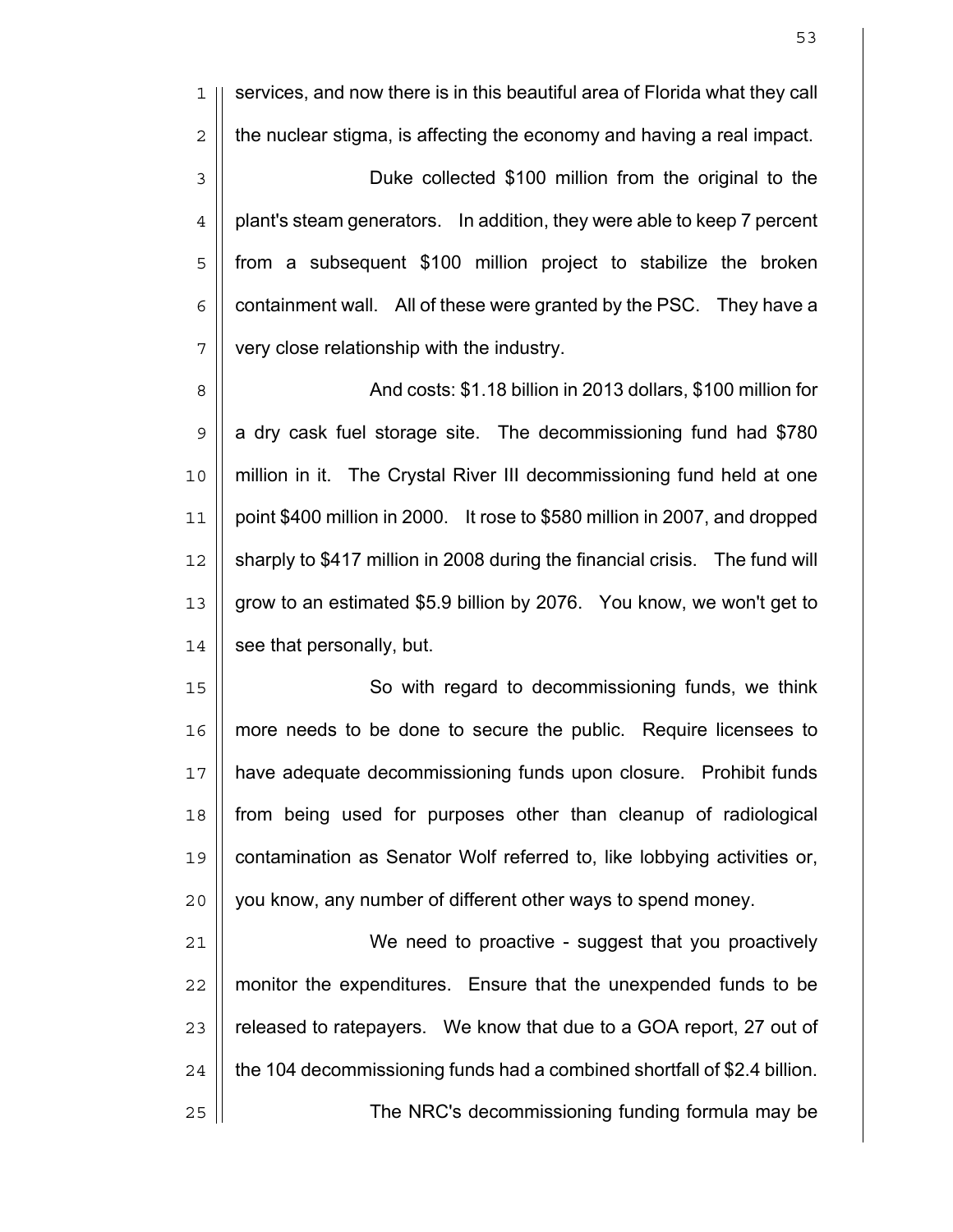1 | outdated since it was last revised in 1988 and is based on two studies  $2 \parallel$  published in 1978 and '80 that used technology costs and other 3 information available at that time.

4 | The exemption process has been used to undermine 5 | the financial viability of decommissioning funds. Entergy Vermont  $6 \parallel$  Yankee Plant intends to use funds to pay \$600,000 in local taxes, legal  $7 \parallel$  and lobbying expenses, costs for fuel transfer, and guarding of 8 | high-level waste.

9 || Reports are only required once every two years, and 10 || the NRC seems to be concerned only with whether or not licensees are 11 on track financially, or so it seems. There is no guarantee that 12 ratepayers will be paid back unused monies, \$5.9 billion versus \$1.8 13 billion.

14 || So the big elephant in the room really is from most Floridians, and particularly those who live in or around the Crystal River III Plant, that this huge property and this area is stigmatized and can be held as it is for the next 60 years, is not a good thing, and so I, as | evident by my presentation, am not an expert in these matters.

I'm just carrying forth the complaints of the people by || and large that feel powerless in this matter, and that we go forward with 21 | greater consideration for the economies of these communities, and the || regulations that are applied to do better by the people, to ensure that  $\parallel$  the monies are adequate to maybe decommission more quickly and the  $24$  || like.

25 || So we have our host of issues with some of the plants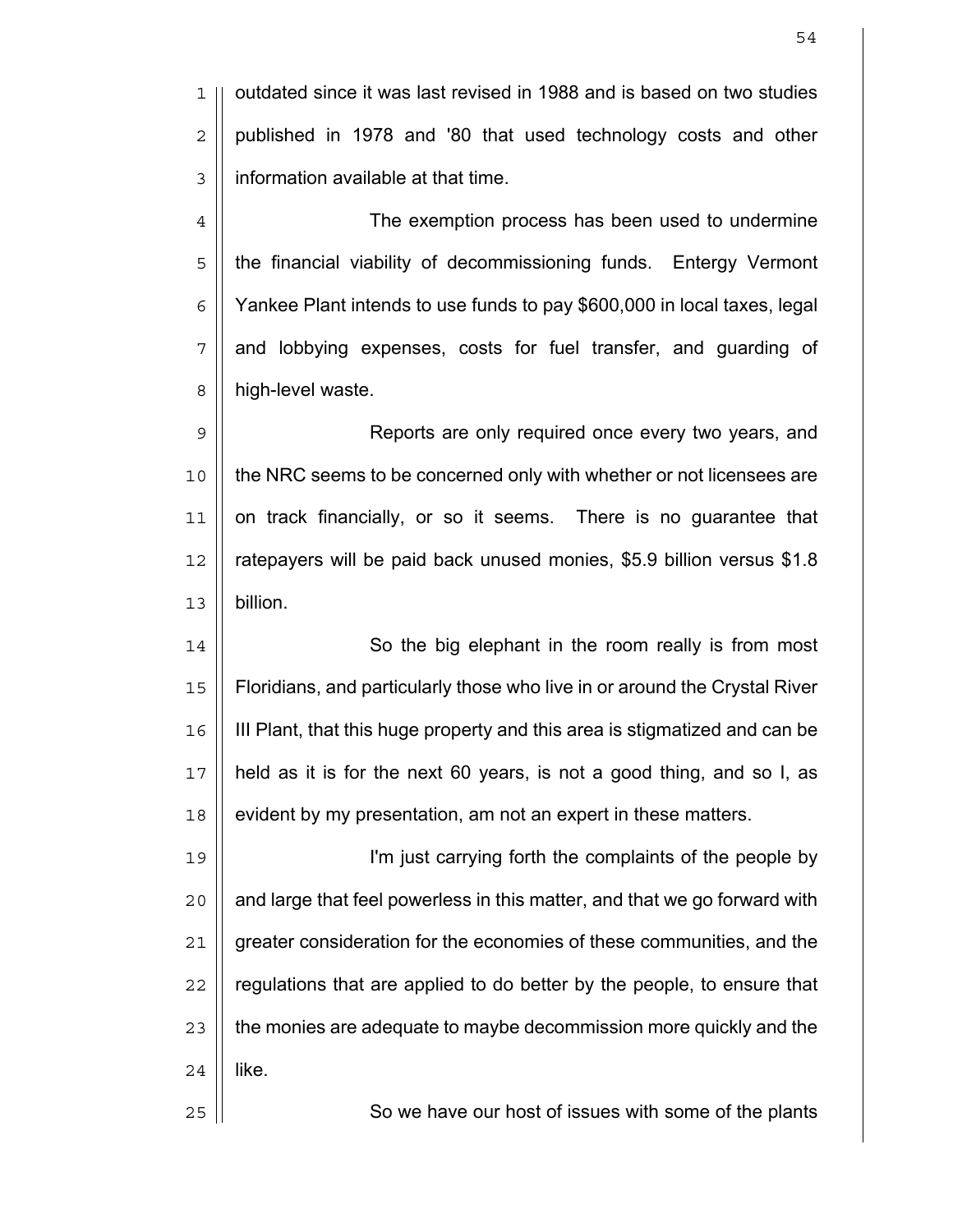1 in the state. And I know that this isn't the time for that, but I'll just touch  $2 \parallel$  on the issues down in the Miami area, Turkey Point recent findings of  $3 \parallel$  tritium in the Biscayne Bay. 4 | Christian These are huge issues, and we believe the NRC needs  $5 \parallel$  to have a greater role, not a smaller role, that deregulation is a horrible  $6$  || idea if that's a - you know, a main impetus, that that should be greatly  $7$  | reconsidered, and that we can do much better than we're doing today.  $8 \parallel$  Thank you. 9 CHAIRMAN BURNS: Okay, thank you all for your 10 presentations and we'll start the questioning with Commissioner 11 Svinicki. 12 || **COMMISSIONER SVINICKI:** Thank you all again for 13 being here. I realize that you have a lot of other responsibilities, so I 14 || appreciate your time and your perspectives that you've shared here  $15 \parallel$  today. 16 || **I** think that I heard an explicit acknowledgment from 17 || some of you that either the states you represent or the constituents that 18 you represent will be submitting comments, or some of you will be 19 submitting comments. The public comment period does not close until  $20$  | Friday. 21 I look forward to spending some time in detail with that.  $22$  || I know that we posed a lot of questions in the federal register notice, so  $23$  || acknowledge that what we're discussing here today is really just some 24 | high-level perspectives. 25 || But also as I reflect on your presentations, the first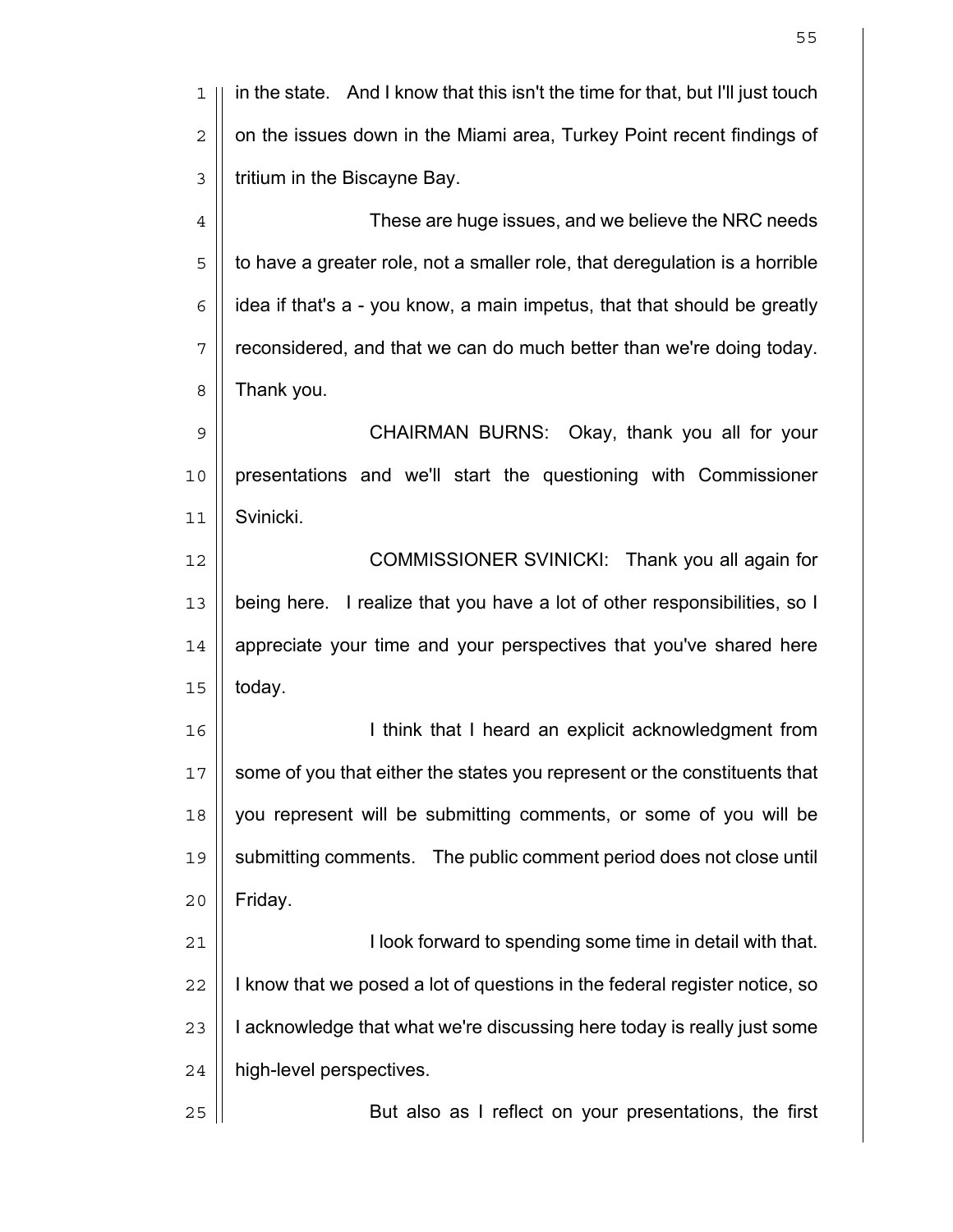1 || thing I'm reminded of, having been to nearly every facility that was 2 mentioned here today by any of you, including Humboldt Bay, Rancho  $3 \parallel$  Seco, and GE Vallecitos, so I've been to a number of the 4 decommissioning sites, I'm just reminded by listening to your 5 | presentations of really how intensively site-specific a lot of these issues  $6 \mid$  are.

The second thing I'm reminded of, or maybe have a 8 | greater appreciation for based on your presentations, is how your | connection with these facilities, which we think of as just regulated 10 | entities, are both broad and deep. It's the people who work there. It's the communities around the plants. It is of course enduring legacy issues that, you know, either representing the constituents nearby, or | state agencies.

14 What we're talking about today in this proposed scope 15 || of this rulemaking is really just one narrow aspect. These are entities 16 that operate or have operated in your communities and in your states, 17 || and you have other economic relationships with them, perhaps state 18 | permitting and other things that goes on, so that's the other thing that 19 I'm reminded afresh of how broad and deep all of your roles are when it 20 | regards these facilities.

21 I was concerned that mentioning preemption today 22 || would be discourteous, and Senator Wolf helped me so much by just  $23$   $\parallel$  explicitly taking it head on. Having two lawmakers at the table, and on  $24$  || this side of the table, three people who spent some aspects of their 25 | career working for lawmakers, I hope it's not remiss for me to mention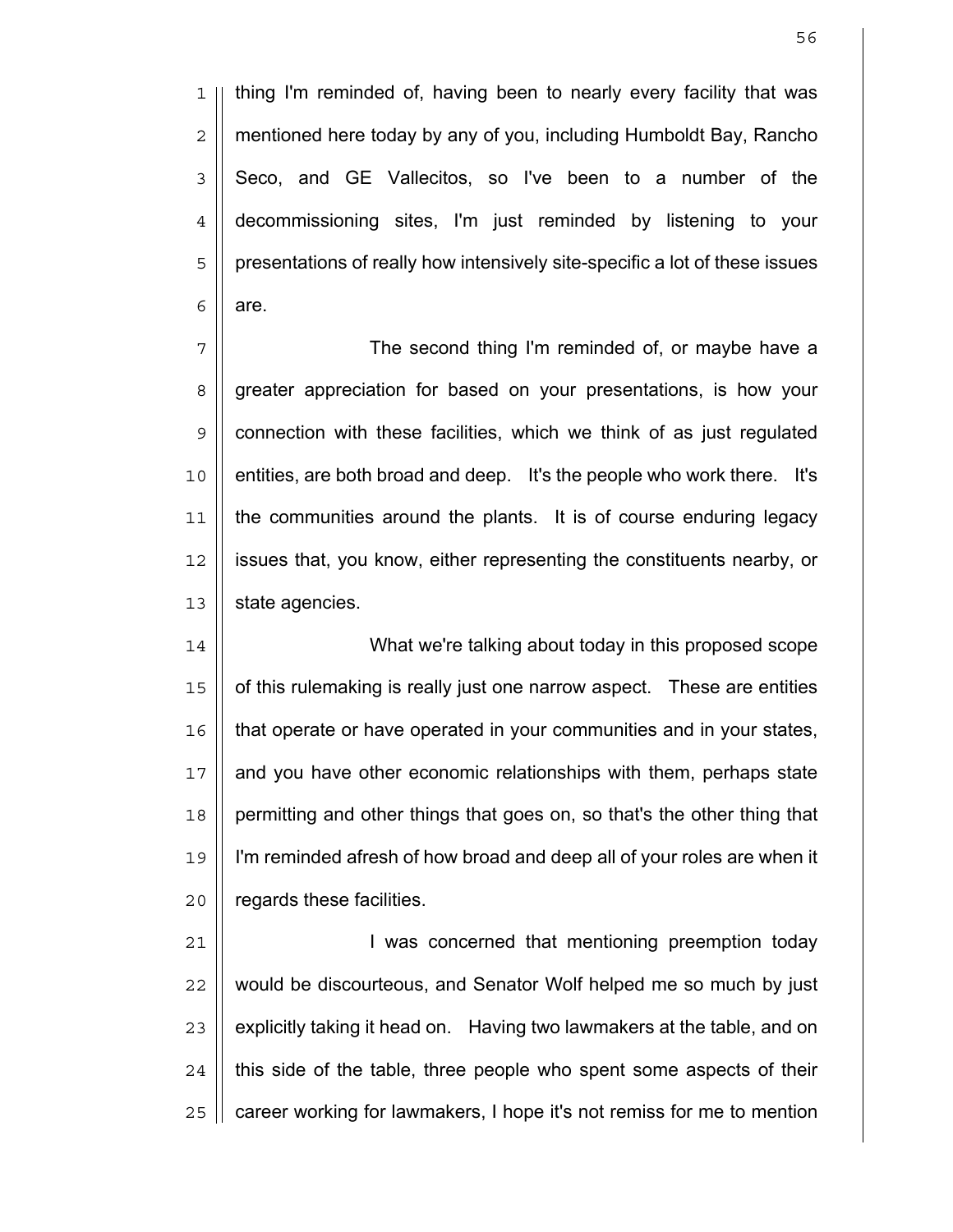1 || that as a federal agency, we must, and therefore will comply with state  $2 \parallel$  law. And under existing federal law, we do not have an unlimited  $3 \parallel$  ability to relinguish our regulatory authority over certain things.

4 | And I'm not suggesting that any of you were | advocating for that. You certainly in your other capacities can  $6 \mid$  advocate for federal law changes, but we have to operate within that, || and I just don't want to set an expectation that there is an unlimited 8 | ability to modify this process.

That being said, I think that there are a lot of areas, you've touched on many of them today, that do provide us opportunities to examine maybe issues of established commission policy. We can't 12 | change the law. You've heard our NRC staff talk about encouraging good practices, the other aspect of our complying with laws, that we || don't have an unfettered ability to mandate everything we think is a good management practice.

We have to have a sufficient justification for making || things compulsory. But I think within that, as certainly as was responded to Commissioner Baran's question, our staff will engage in a very genuine look at this area. It hasn't been examined.

And I made reference to our work in 2000, and as I was | reading some of that stuff last night, I think of that as being so current. | Well, that was 16 years ago. As the years go by, it's amazing how || you're humbled by how fast it's going by. So I do look forward to | continuing this engagement.

Ms. Engelhart, you mentioned your specific Wisconsin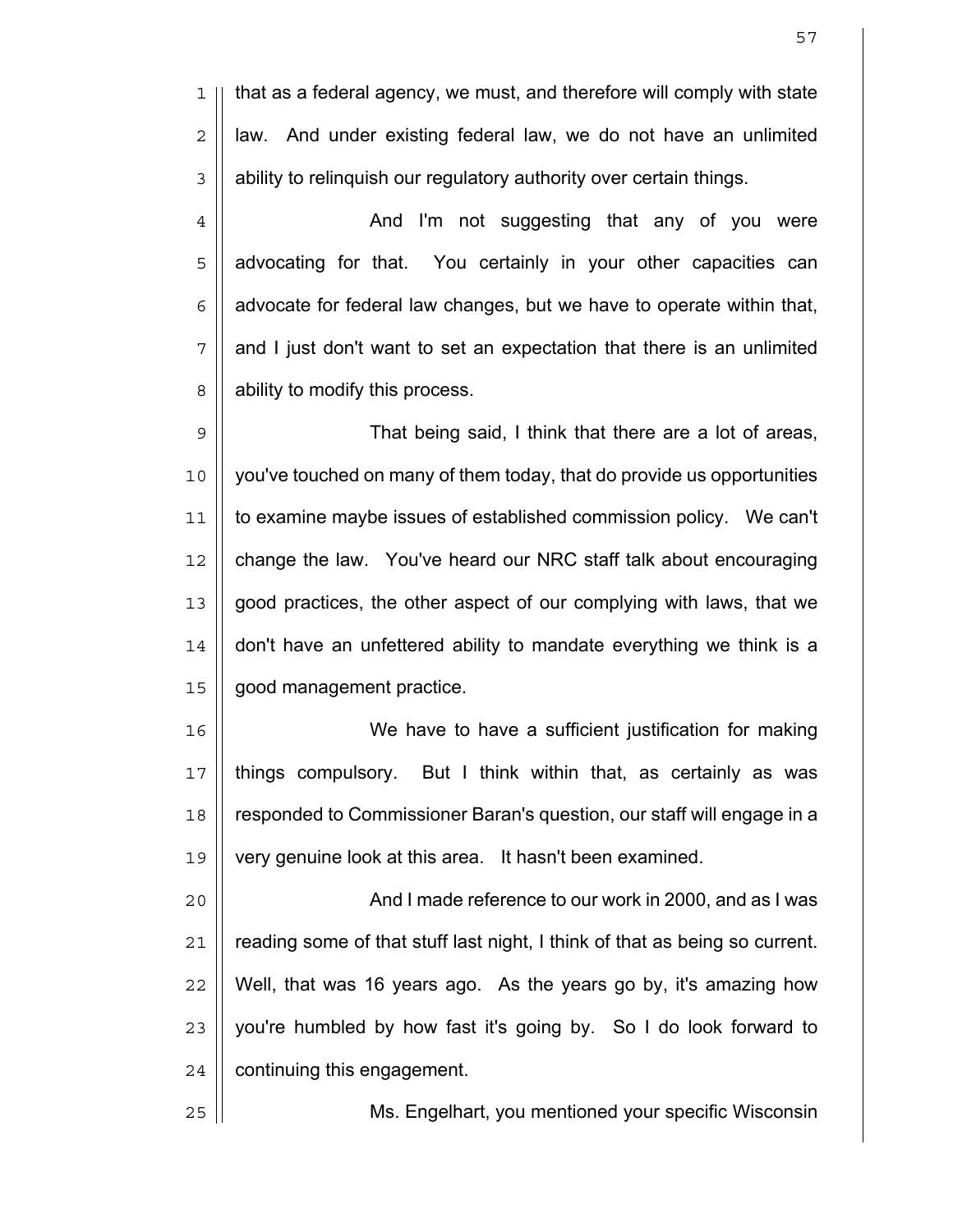1 || experiences where you had to handle a lot of the emergency  $2 \parallel$  preparedness issues on kind of an ad hoc basis, but I would 3 | compliment you, and I think the licensee to the extent NRC contributed  $4 \parallel$  to that. I guess I'll give us a pat on the back as well.

5 || Because I think although that's not maybe the optimal  $6 \mid \mid$  way to address those, you seem to have been able to handle each of  $7$  || those reasonably. That being said, we don't want to continue to have 8 || to use ad hoc processes. As you heard from my comments with the 9 NRC staff if you were here, I don't want us to be in a place where we 10 || once again handled decommissionings through an imperfect process 11 | and we forgo the benefits of things.

I'm encouraging the staff to look creatively at scope, and timing, and pacing, what I'll call maybe sequencing of consideration | of issues that I, as I listen to you, would just very much like some of the decommissionings you're talking about now to benefit from some of  $16$  this.

17 But, you know, I'll just admit candidly to you, federal  $18$  || rulemaking is not a quick activity, and I think that would be a missed 19 opportunity for all of us if we couldn't capture anything in the near term. 20 | I do also think that the staff in examining the public comment record will 21 | probably find things that don't require rulemaking.

22 | So I do encourage you to have your shared  $\parallel$  experiences and lessons learned because there may be some of that | that we wouldn't have to - wouldn't require a change in regulation.  $\parallel$  They may be simply practices that we could improve our own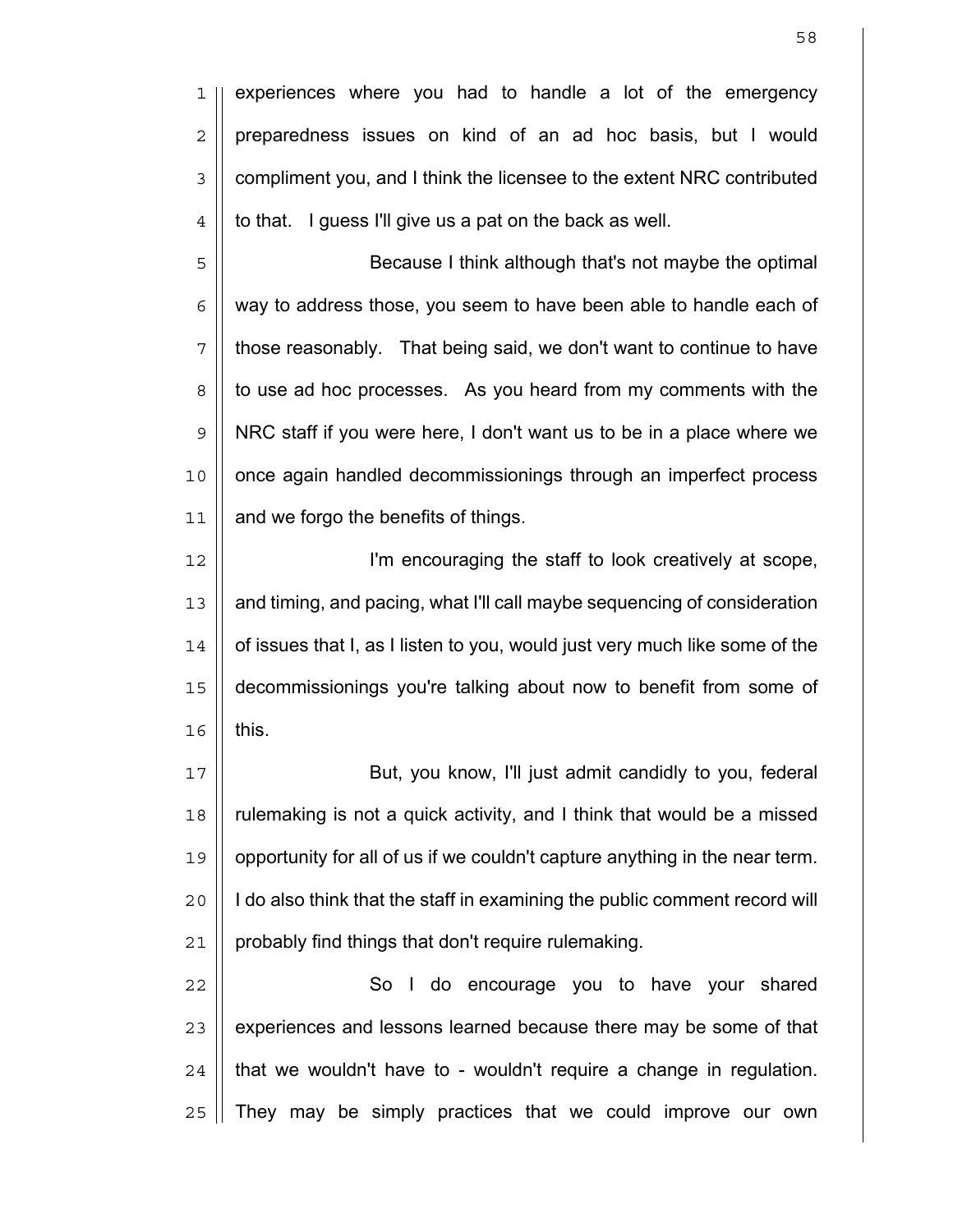1 || processes, and so I know our staff will give a very sincere consideration  $2 \parallel$  of that.

3 || So with all of that, I would just say that you all have  $4 \parallel$  your own relationships with these entities. Is there anything you would || say for what you're going through right now is a really key and principle | lessons learned, not about the NRC process, but about your own or || your state-level processes? Is there anyone who just at a high level 8 || would reflect on, "We wish we had this in place or we had done that better?"

10 || **And I think the other curious thing is we've all talked** about having little notice of premature cessation of operation. You 12 || know, it occurs to me other than Oyster Creek, that may be more the norm than the exception. And so, you know, I'm having - just open to || thoughts on is that - should we adjust our thinking on that? Maybe they'll all be kind of short notice. Anyone who would like to respond?

MR. BALDAUF: Just for New Jersey, you know, you 17 || spoke a little bit about preemption before, and we all fully understand that, but I think, at least on the operating side, we've done a very good job working with the utility, and that relationship is key to be able to 20 | handle all of the offsite issues that aren't actually preemption issues, but  $\parallel$  they're issues that the utility might not be required to do, but you need || that conversation. You need that two-way street to be able to satisfy | the community, but also stay back on the preemption side.

24 || The agreements that agencies have in place to assist  $\parallel$  with, to participate in inspections, to be at the table all of the time, that's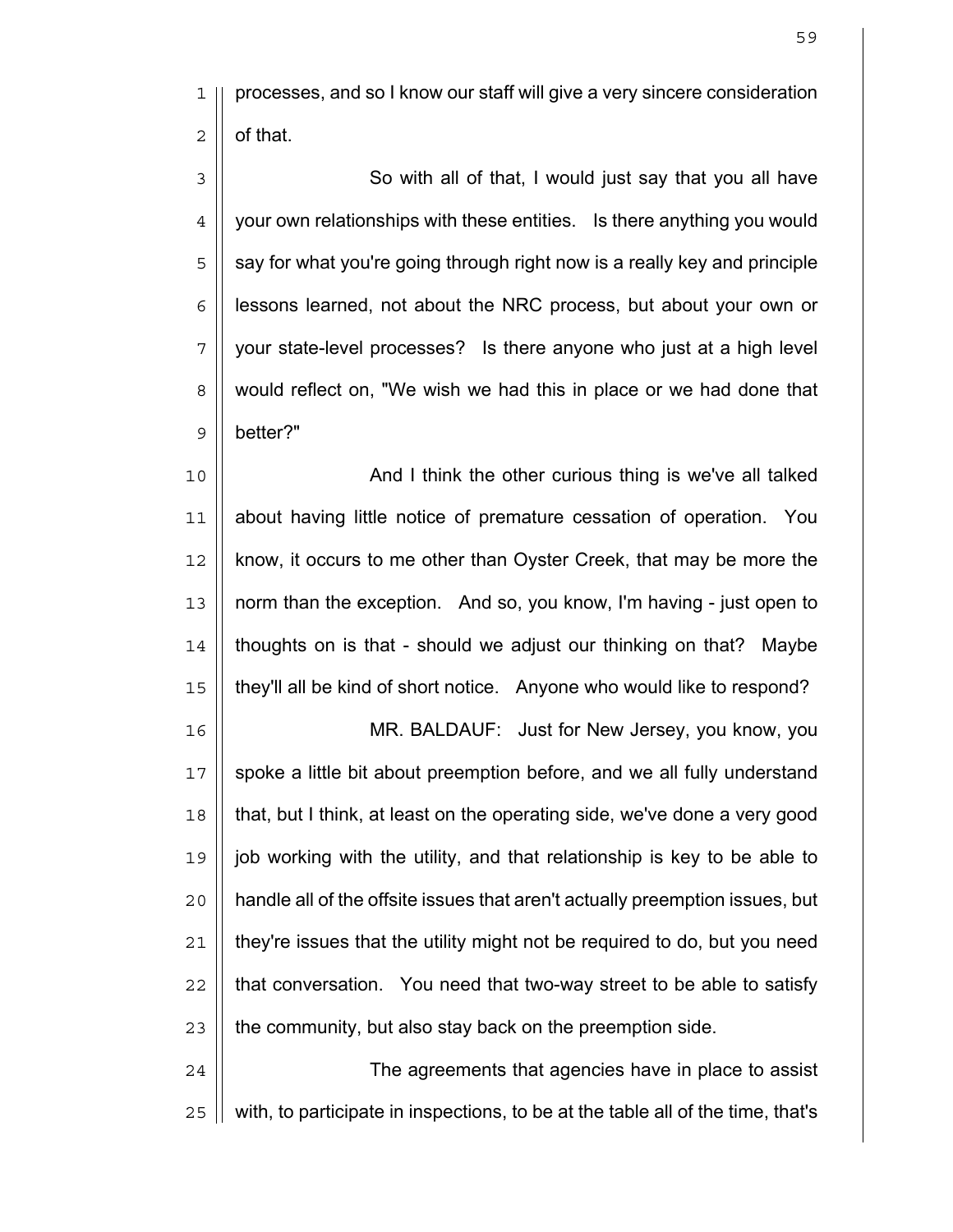| 1              | huge, the SLO program that allows us to have, the states to have              |
|----------------|-------------------------------------------------------------------------------|
| $\overline{2}$ | information before the public does, to be able to sound off and say,          |
| $\mathfrak{Z}$ | "Yes, we're fully aware. We're on board with this." So those types of         |
| $\overline{4}$ | things are all very important.                                                |
| 5              | COMMISSIONER SVINICKI: And those are perfect                                  |
| 6              | examples when I referred to it as your own relationships with these, the      |
| 7              | employees with the sites, being both broad and deep. Those are all            |
| 8              | good examples of that.                                                        |
| 9              | MR. BALDAUF: Absolutely.                                                      |
| 10             | MR. WOLF: If I could, and again, no one understands                           |
| 11             | than an airline person federal preemption, so I really, I get it, and         |
| 12             | actually I -                                                                  |
| 13             | COMMISSIONER SVINICKI:<br>So I should<br>have                                 |
| 14             | counted on you to take that on.                                               |
| 15             | MR. WOLF: And I appreciate it.                                                |
| 16             | COMMISSIONER SVINICKI: Thank you for opening                                  |
| 17             | the door.                                                                     |
| 18             | MR. WOLF: I mean, really it's needed in a lot of                              |
| 19             | issues like this. What I would say the NRC might consider doing a             |
| 20             | better job of, or a more proactive job of, is playing the facilitator because |
| 21             | even though you may not have regulatory or legal authority in certain         |
| 22             | areas, the fact is you are the regulating agency. So when you bring           |
| 23             | the stakeholders to the table, you do it in a different way.                  |
| 24             | Whether you have the ability to actually influence the                        |
| 25             | outcome on a certain issue, the mere fact that you're bringing us             |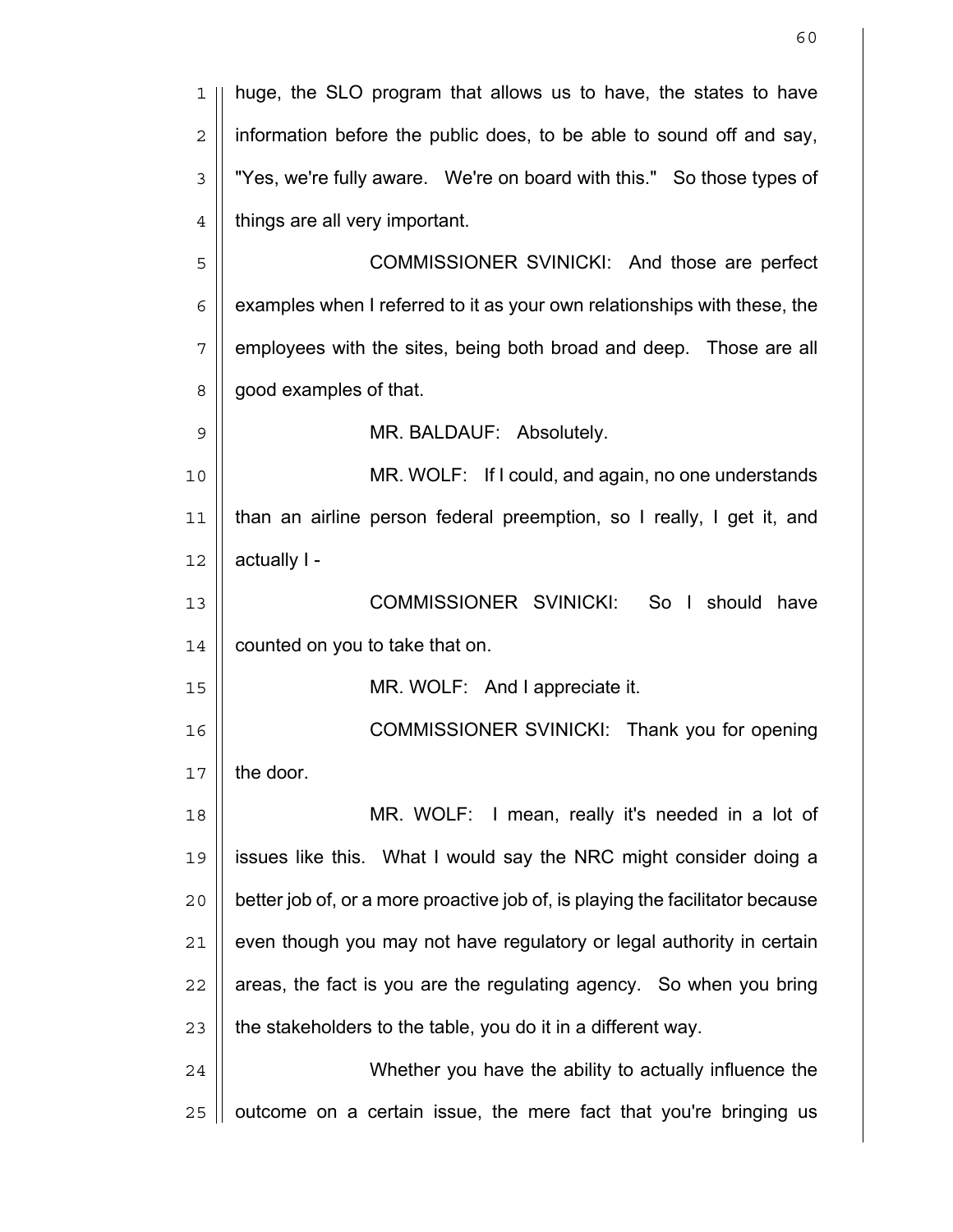1 together is a lever point for the utilities. And they are not all willing to  $2 \parallel$  play ball like maybe the New Jersey experience. I can tell you that. 3 | It's different in Massachusetts. 4 || So I would ask that whether it's formal in the rules, or 5 || whether you just do it informally, we're dealing with EPA, we're dealing  $6$  || with the Massachusetts Environmental Protection Agency, as well as  $7$  | other state agencies, and very often NRC isn't at the table, so if you 8 | were willing to do that, I think it would actually make a difference. 9 COMMISSIONER SVINICKI: Thank you. Would 10 | anyone else like to comment? 11 MS. ENGELHART: I will just comment that I believe 12 Kewaunee was the first of this new batch of shutdowns, and so  $13$   $\parallel$  everything was done at first on an ad hoc basis, but I'd really like to 14 || complement our Region III NRC liaisons. They did their best to 15 | answer our questions, and the NRC Headquarters. 16 || **But I did feel that there was a need for maybe a** 17 decommissioning team that included the state and locals, NRC, FEMA,  $18$  | and plant representation to even, you know, explain to us what the 19 || exemption process was. How did it work? 20 || At one point, FEMA made a phone call to me and said, 21 "The plant got their exemption." And I said, "They did? That's  $22$  || strange. I guess I would have thought they would have called," and it  $23$  || was just one exemption out of many so we didn't understand the  $24$  | process at all. 25 || So I guess I - what Senator Wolf was saying is what I'm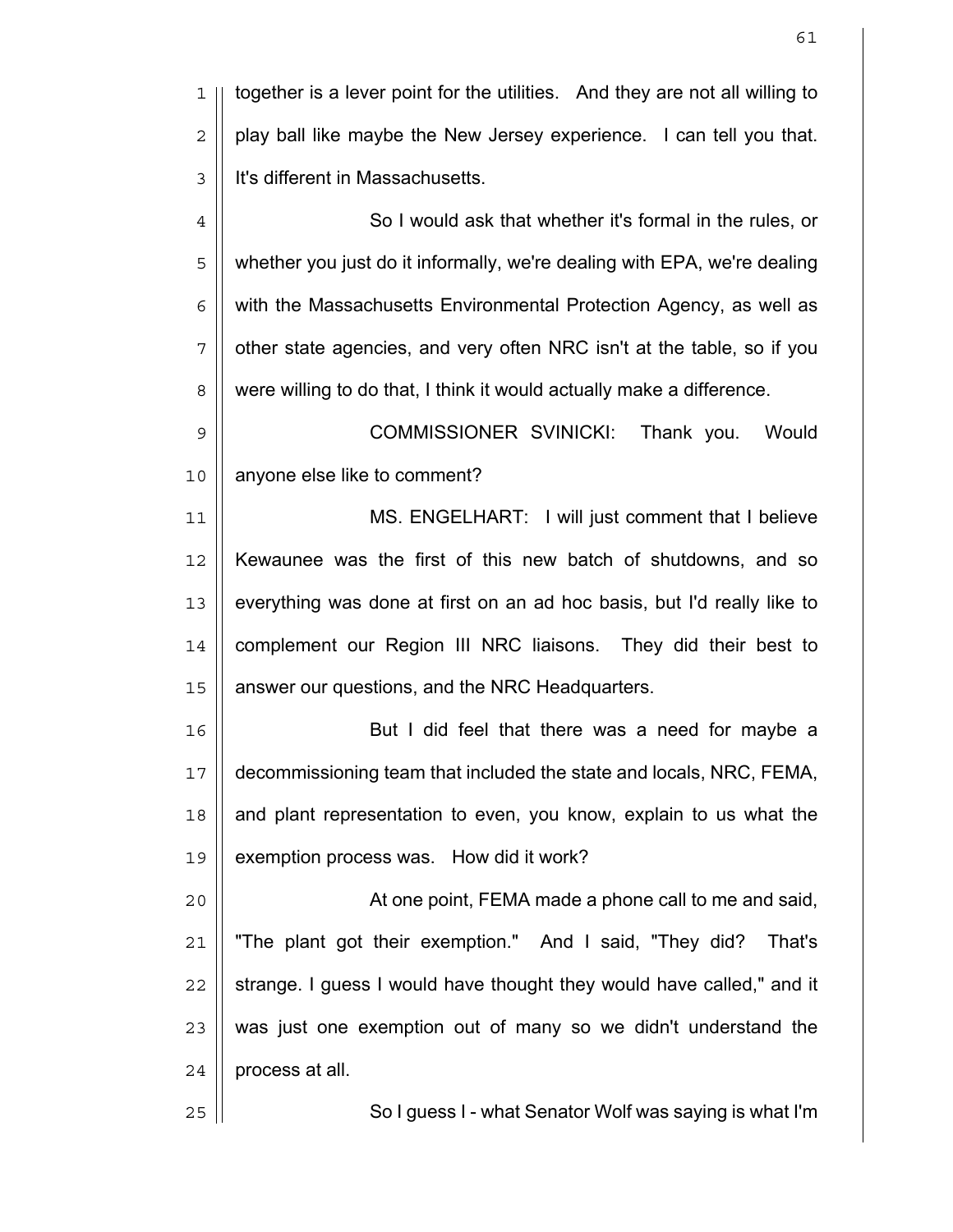| 1              | getting at too, is that there needs to be more of a formalized process, a   |
|----------------|-----------------------------------------------------------------------------|
| $\sqrt{2}$     | team that sits down together and maintains, you know, situational           |
| $\mathfrak{Z}$ | awareness and monitors the activities that are going on during the          |
| $\overline{4}$ | decommissioning process.                                                    |
| 5              | COMMISSIONER SVINICKI: Thank you.<br>Anyone                                 |
| 6              | else?                                                                       |
| 7              | DR. WEISENMILLER: Yes, I was going to say I think                           |
| $\,8\,$        | the importance of communication both ways is one of the key                 |
| $\mathsf 9$    | messages that should come out, and also that it's really important that     |
| 10             | the plant operator has that sense of community.                             |
| 11             | You know, in looking at San Onofre, Edison has done a                       |
| 12             | number of things voluntarily which has certainly helped, but - you know,    |
| 13             | in terms of the engagement panel, in terms of continuing to do the          |
| 14             | monitoring and emergency planning.                                          |
| 15             | Again, you've got each, in my state, each area has                          |
| 16             | been different, but I think the - you know, all of us need to adapt to that |
| $17$           | the specific circumstances, and try to communicate well in terms of         |
| 18             | understanding peoples' concerns, and move forward.                          |
| 19             | COMMISSIONER SVINICKI:<br>Okay, thank you.                                  |
| 20             | Thank you, Mr. Chairman.                                                    |
| 21             | CHAIRMAN BURNS: Thank you. Commissioner                                     |
| 22             | Ostendorff?                                                                 |
| 23             | COMMISSIONER OSTENDORFF:<br>Thank you,                                      |
| 24             | Chairman, and thank you all for being here. I also benefit                  |
| 25             | tremendously, as do my colleagues, from hearing your perspectives.          |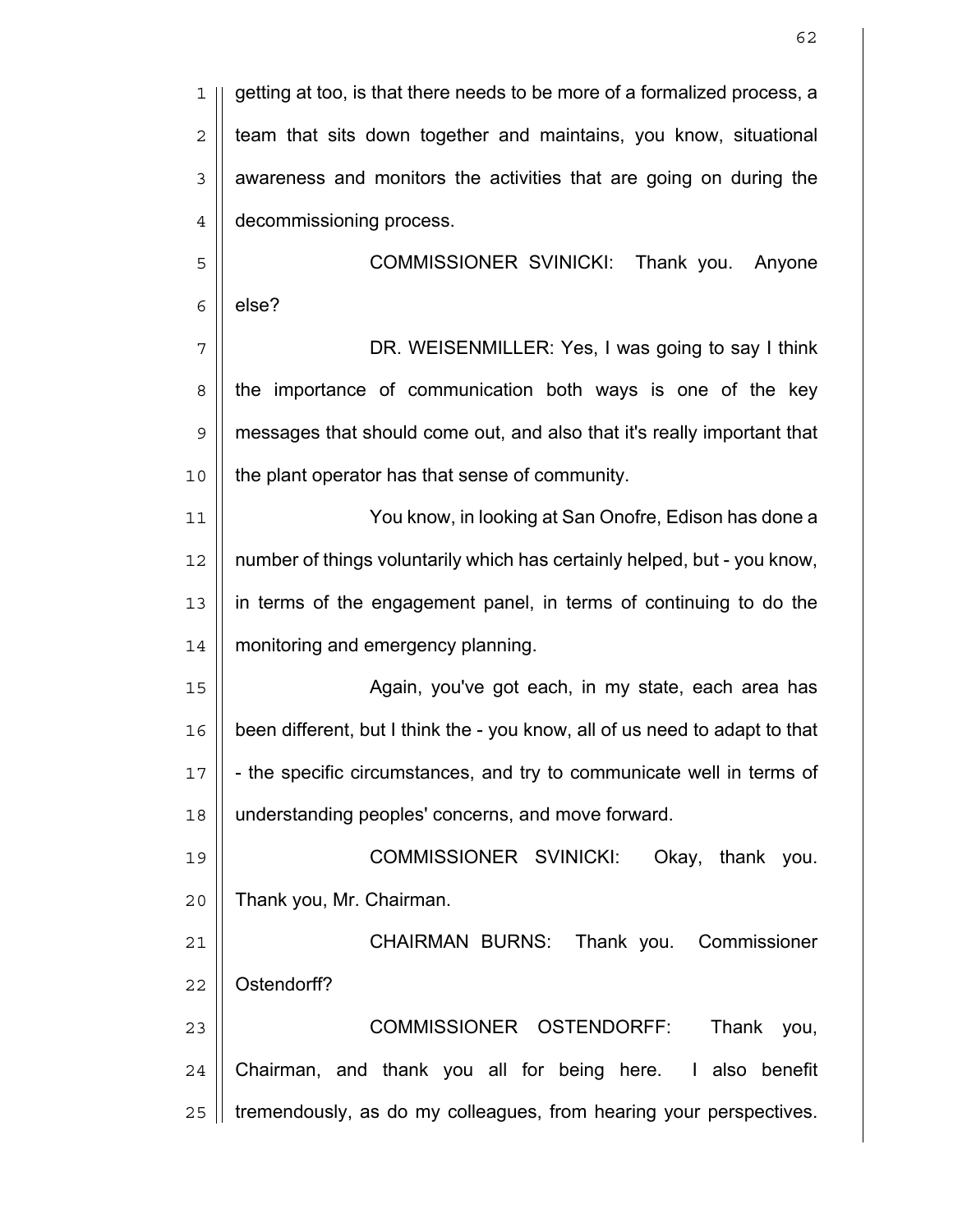It's important for us as Commissioners to have 5 || situational awareness of what things are on your plate, and of your | concerns, even if they may sometimes fall outside of our regulatory | responsibilities.

8 | Cike Commissioner Svinicki, I've been to many of your 9 Sulf sites. I've been to Humboldt Bay, been to SONGS twice since shut 10 down. I've been to Kewaunee there in September of 2013 and had a 11 long discussion with Kewaunee, and then also Point Beach about the 12 || relationship. I've been to Crystal River, Pilgrim, Turkey Point, St. 13 Lucie, and Salem, Hope Creek.

14 || **And so I think the Commission benefits by getting out** 15 || and seeing these sites, talking to the community individuals, but also 16 hearing more formally in this setting your concerns. I guess I'm going 17 to start out with Senator Wolf's comment on the coordination, and I'm 18 going to kind of look at California here, just I think we want to help be 19 | part of the solution on coordination and facilitation.

20 || **But I look at just in the San Onofre community, the** number of different local governmental entities involved in that is || overwhelming to a certain extent. And so just - I can't remember the || number. I met with several of them in my two visits out there, and we | need to be careful that we're not trying to pick winners or losers as far | as who gets a seat at the table and who does not because that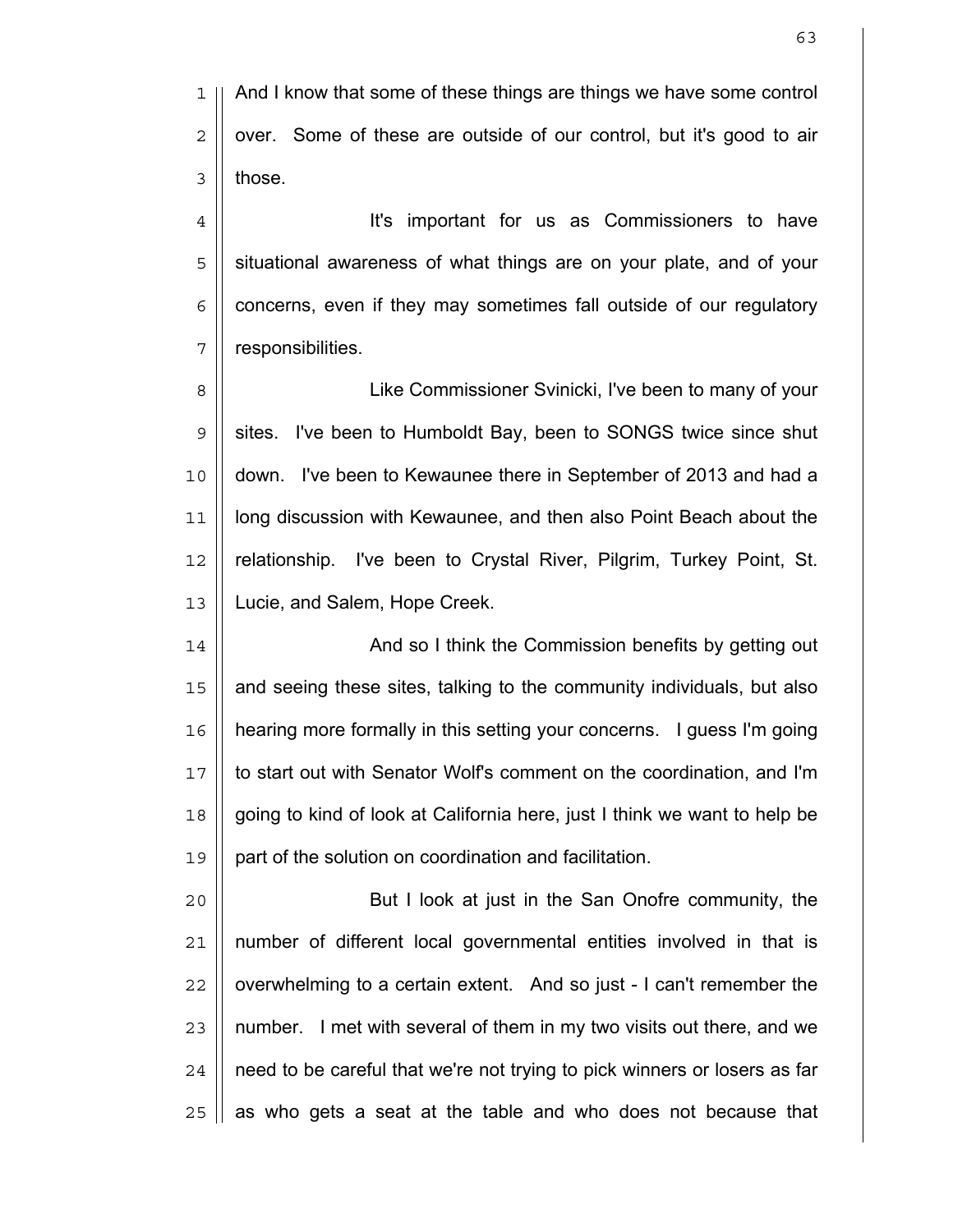| 1              | sometimes surfaces in these discussions with the NRC placed in the            |
|----------------|-------------------------------------------------------------------------------|
| $\overline{c}$ | somewhat awkward position as to who is going to speak at a particular         |
| 3              | event. You know what I'm talking about Dr. Weisenmueller.                     |
| $\overline{4}$ | DR. WEISENMILLER: Right.                                                      |
| 5              | COMMISSIONER OSTENDORFF:<br>Miller, excuse                                    |
| 6              | me.                                                                           |
| 7              | DR. WEISENMILLER: Exactly, I was going to say the                             |
| 8              | reality is for California, all of our citizens really want to be engaged, and |
| $\mathcal{G}$  | it's important to have an open process and encourage them.                    |
| 10             | COMMISSIONER OSTENDORFF: Absolutely, and it                                   |
| 11             | is for us to pragmatically try to actualize that. Sometimes there's hurt      |
| 12             | feelings and groups left out because it's difficult to allow 50 different     |
| 13             | groups to be at the table for a particular meeting, and in particular in      |
| 14             | southern California, sometimes there's a large number of different            |
| 15             | entities, so I think your comment was helpful.                                |
| 16             | I know that our staff is very committed to the open                           |
| 17             | meeting, open forum process to allow everybody's voices to be heard.          |
| 18             | And while from your perspectives we may sometimes fall short of the           |
| 19             | mark, it's not for lack of effort I think is my observation as a              |
| 20             | Commissioner here.                                                            |
| 21             | MR. WOLF: Yes, and I hope I didn't send the wrong                             |
| 22             | message. The NRC staff in our region has been really responsive and           |
| 23             | has been at the table. I think what I'm saying is, and to echo the point,     |
| 24             | if there was a formal sort of mandate or structure that allowed that to       |
| 25             | happen in a more predictable and open way, I think our constituents           |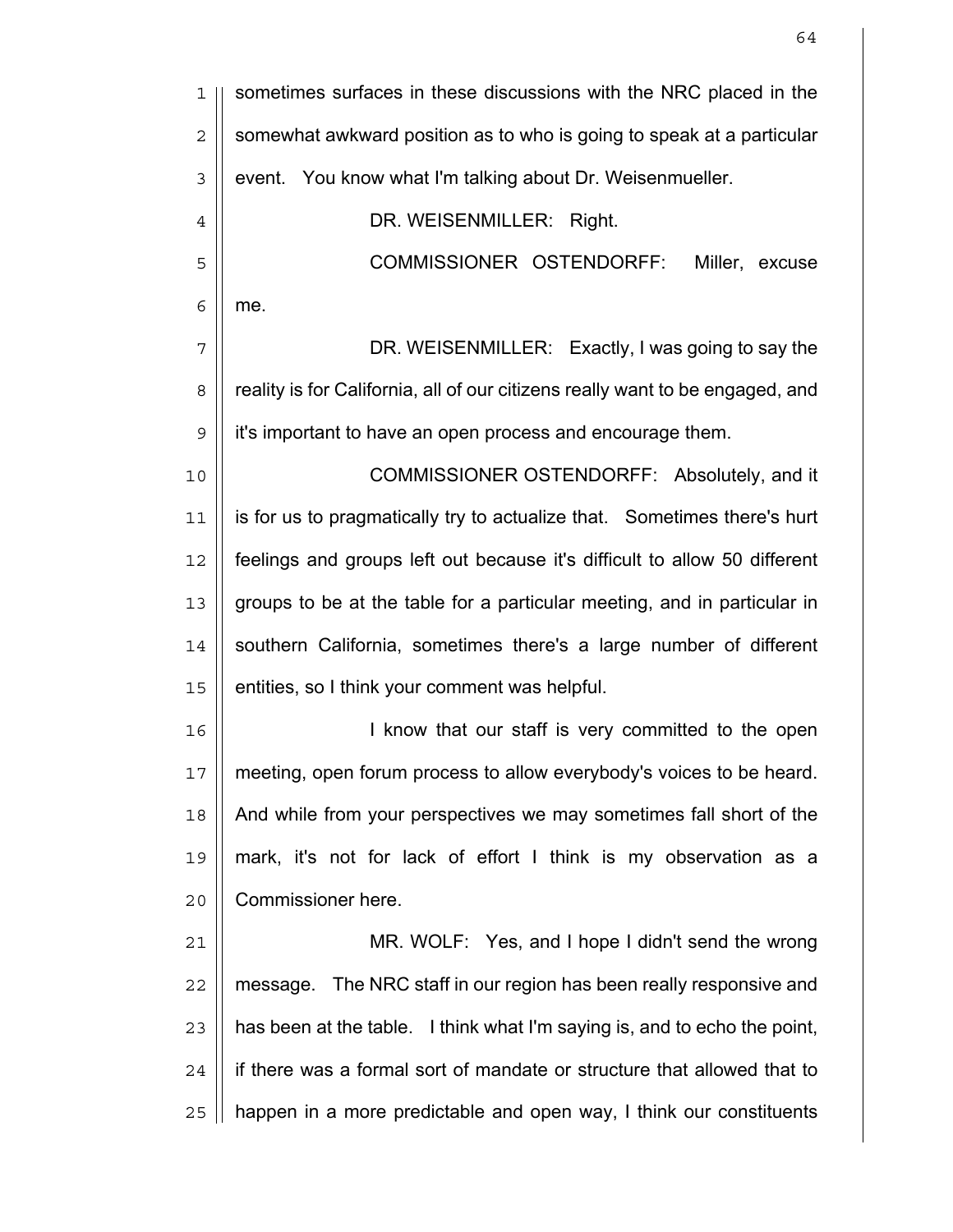would appreciate that.

2 || Because the staff is doing a great job there, but it's just || they're not - I don't think they're really clear the degree to which they  $4 \parallel$  should be engaging at all these levels.

COMMISSIONER OSTENDORFF: Okay, I  $6 \parallel$  appreciate the spirit of your comment, and I agree that we need to be 7 || very sensitive to ensuring that the voices are heard. I'll just comment 8 even in preparation for this meeting and the attendees for this meeting, there are some challenges at different state levels as to, well, who's 10 | going to represent an individual state?

MR. WOLF: Right.

COMMISSIONER OSTENDORFF: That's just the 13 || reality of the world we're in. So thank you for that comment. I think || that was very helpful. Mr. Baldauf, let me talk to you about - I have a question I wanted to ask you about your slide four, please.

MR. BALDAUF: Sure.

COMMISSIONER OSTENDORFF: And you made the comment, if I understood it correctly, that previously approved  $\parallel$  exemptions are likely to deviate from the final rule. And do you have | anything in particular, any particular safety aspect in mind in that comment?

MR. BALDAUF: Oh, I think the focus on that is || probably emergency planning meaning that, you know, our belief is that 24 | emergency planning shouldn't cease outside offsite, shouldn't cease at | the, say, 15 months, whatever that, roughly that time is from cessation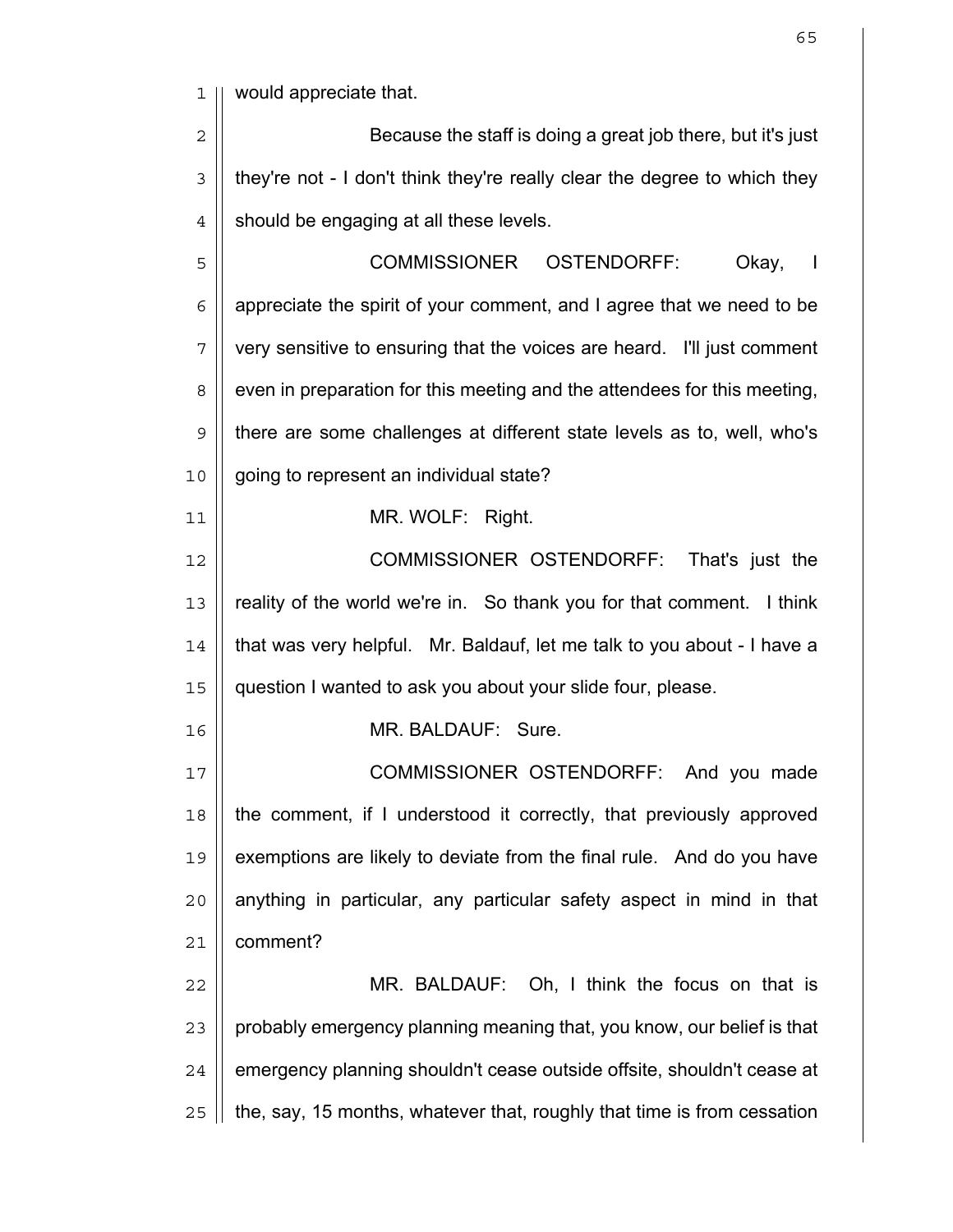1 || of operations.

2 || So let's say for instance that the new rule, the final rule 3 | has some other requirement from the time period of that 15 months until  $4 \parallel$  all of the fuel is in dry casks. That would be a deviation. That would || be the type of change. So you'd be in a situation where you have | exemptions out there that were treated differently than going forward  $7 \parallel$  with the final rule, so those are the types of things.

8 || **It could be really any change.** I mean, the whole point  $9 \parallel$  of the slide was to try to say that it's a - the rule process to engage all of the stakeholders. If the only - at the end game, the only thing that's done is codify exemptions that have been in the past, I'm not sure what you gained other than -

13 || COMMISSIONER OSTENDORFF: Well -

14 || MR. BALDAUF: You know.

COMMISSIONER OSTENDORFF: So do you have a safety issue with the exemptions that NRC has granted for the decommissioned sites so far? Maybe that's the better way of me **asking the question.** 

MR. BALDAUF: Yes, our -

COMMISSIONER OSTENDORFF: What's your 21 | safety concern?

MR. BALDAUF: Our belief is that regardless of the || magnitude, if you can have an offsite release, whether it's below or | above the EPA PAG level, we believe that's a safety concern. Now, | let's take the assumption it's below the PAG level.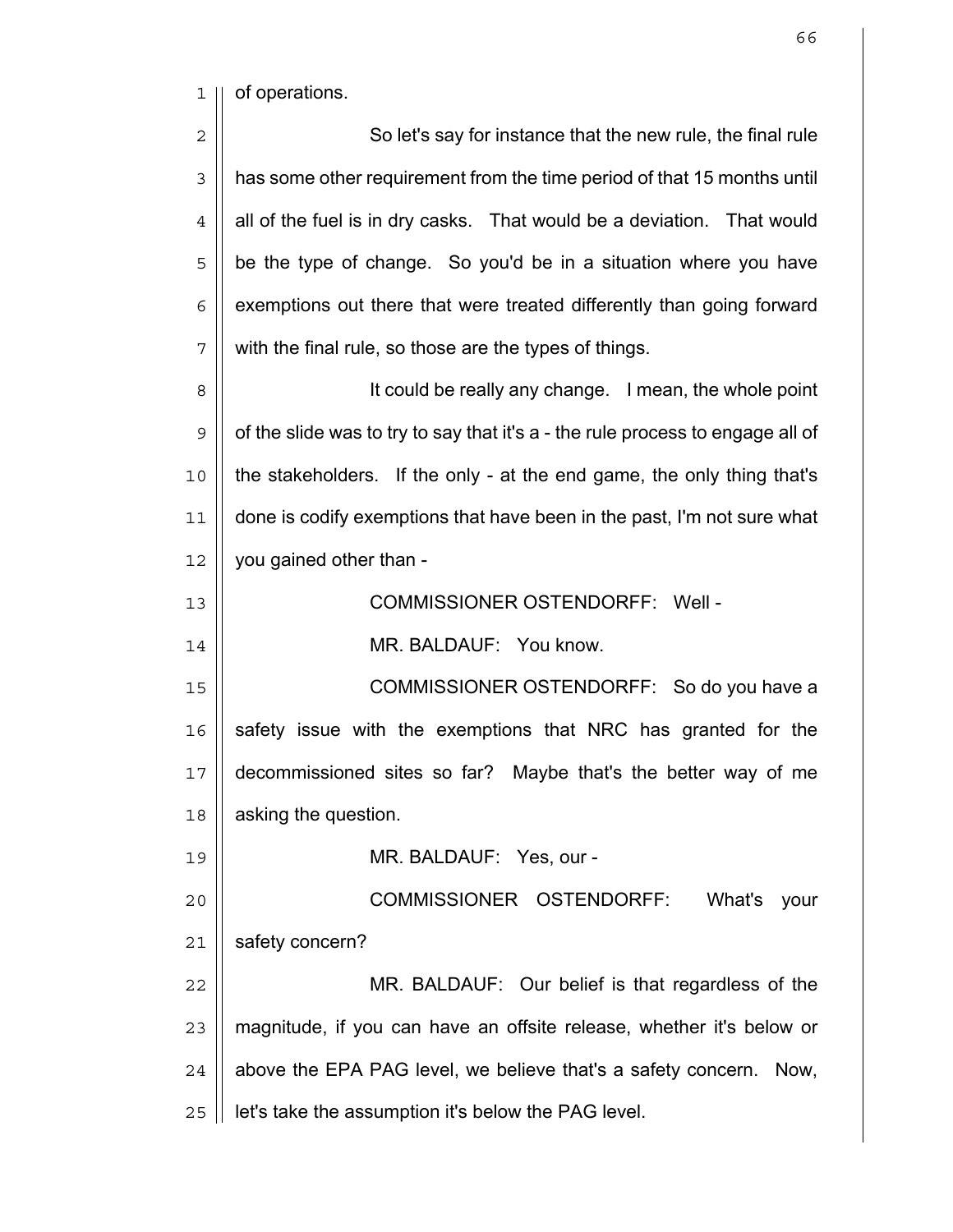1 We still think there should be some offsite capabilities 2 | in place because - and a dedicated offsite plan is much more effective 3 | than an all-hazards plan to protect those people, and we think that  $4 \parallel$  something needs to be in place at least until everything is in dry cask  $5 \parallel$  storage.

6 || COMMISSIONER OSTENDORFF: Is there a specific 7 || exemption that we have granted for the Kewaunee, SONGS, Crystal 8 | River, Vermont Yankee that you're alluding to, or is it more of a general 9 | concern you have?

MR. BALDAUF: It's our general understanding the exemptions issued that they are no longer required to do offsite || emergency planning, so it's not one specific piece of it. The whole program ceases to exist at a certain point and we believe it's premature.

14 || COMMISSIONER OSTENDORFF: Okay.

15 MR. BALDAUF: We believe it should go offsite. 16 | There should be something in place. We're not saying it has to remain 17 | unchanged. We realize that, but something should be changed.

18 COMMISSIONER OSTENDORFF: Okay, I 19 | appreciate that specificity. Dr. Weisenmiller, you made a comment if I 20 || heard you correctly that the NRC should look at exemptions, and I  $21$  | believe you used the phrase, "in a more systematic fashion."

22 || DR. WEISENMILLER: Yes.

23 COMMISSIONER OSTENDORFF: Could you  $24$  | elaborate on that perhaps?

25 || **DR. WEISENMILLER: Well, again, I think the basic**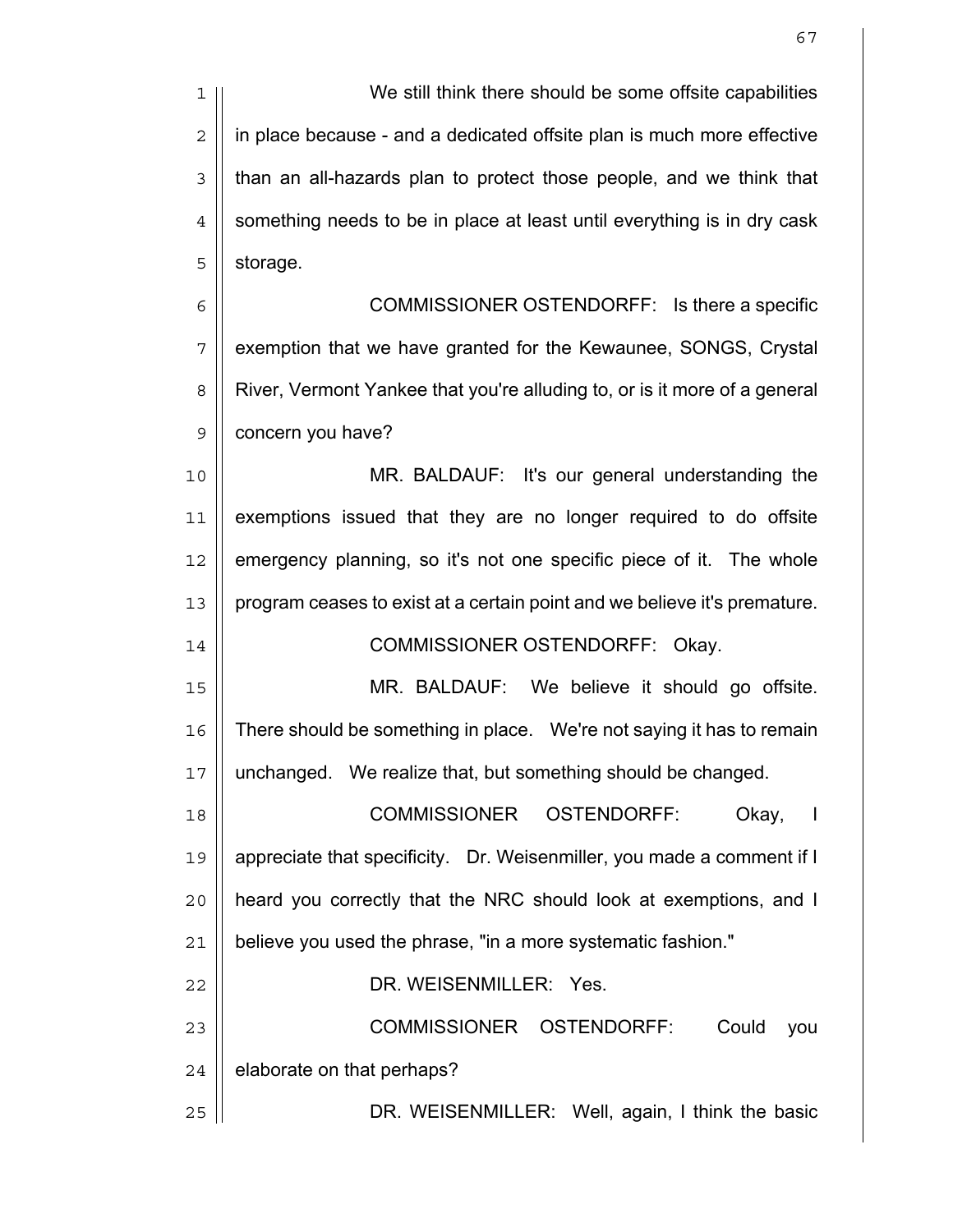1 message is all of these sites are different, and looking at what you're  $2 \parallel$  going through - and again, I was thinking particularly similar to some  $3 \parallel$  sort of tiered approach, that, you know, once everything is off the site  $4 \parallel$  obviously it's pretty straightforward. When things are moved into the  $5$   $\parallel$  casks, again, I think our level of concern goes down significantly. 6 | But in that period of time when stuff is still in the spent  $7$  || fuel pools going into the casks is where we still have some concerns, 8 || and we appreciate Edison's efforts to expedite the movement there.  $9 \parallel$  But I think in terms of, again, looking at cut and dry just when you stop 10 || operating, obviously it's a lot safer, but it will not be as safe as it will 11 when it's all in the casks. 12 || **COMMISSIONER OSTENDORFF: Okay, thank you.** 13 | Thank you all. Thank you, Chairman. 14 CHAIRMAN BURNS: Okay, thank you. 15 Commissioner Baran? 16 || **COMMISSIONER BARAN:** Well, thank you again to  $17$  || all of you for being here. It's really not that often we have a 18 | commission meeting where we have stakeholders representing folks 19 from coast to coast. It's a little bit like our Super Tuesday of 20 | commission meetings, so thanks. 21 | vant to start with what's really probably a pretty  $22$  || obvious question for a panel of state officials, which is what's the right 23 | role for state and local governments in the decommissioning process? 24 As has been mentioned, there are a few days left in the  $25$  || comment period, but I've been looking through the comments we've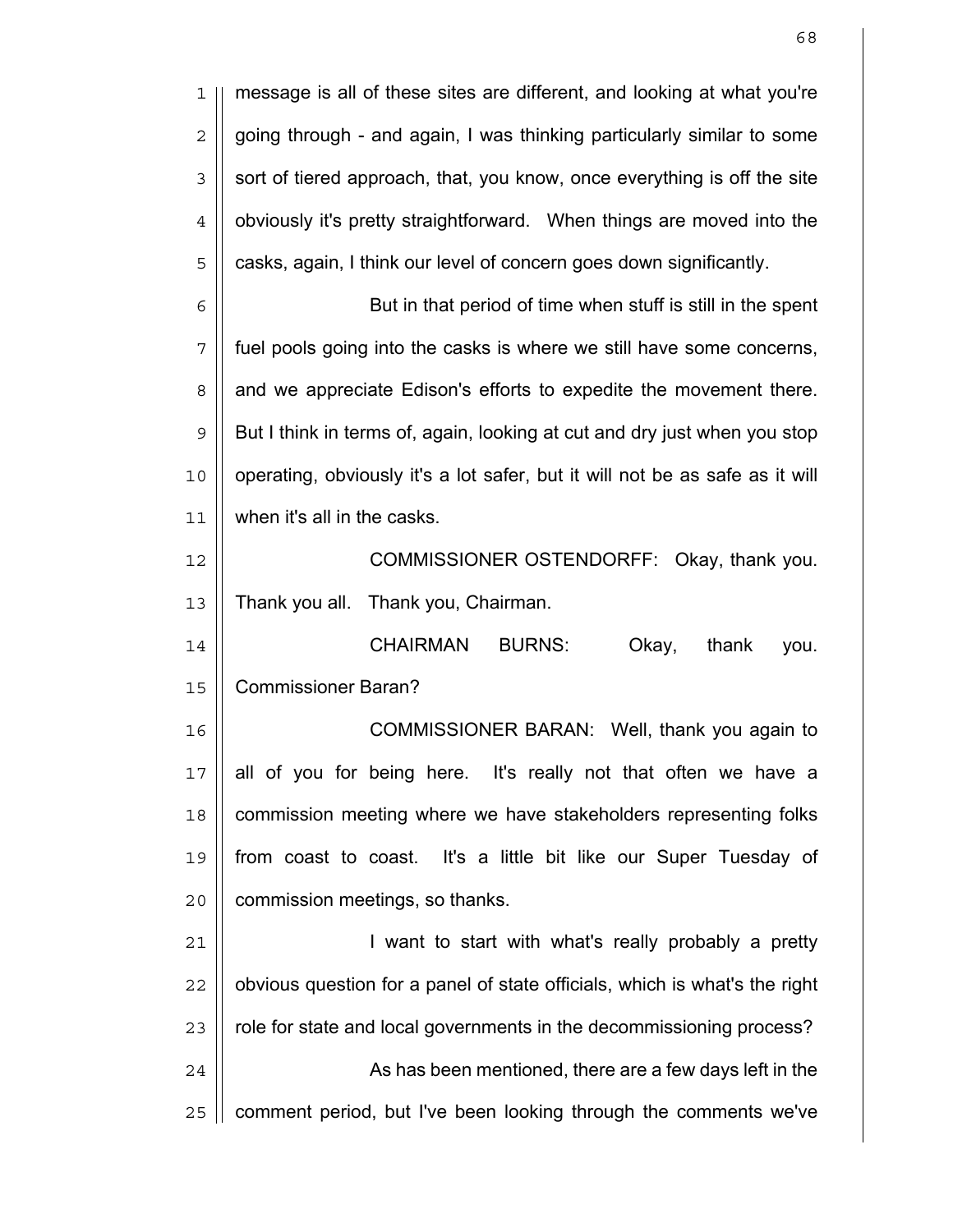| 1                | received so far, and I saw that many of them suggest that NRC require      |
|------------------|----------------------------------------------------------------------------|
| 2                | the establishment of a community advisory panel with state and local       |
| 3                | representation for each plant entering decommissioning.                    |
| $\ensuremath{4}$ | Ms. Engelhart and Senator Wolf made that suggestion                        |
| 5                | Is that something you think we should consider requiring, and<br>today.    |
| 6                | should a licensee be required to provide its post-shutdown                 |
| 7                | decommissioning activities report to the community advisory panel for      |
| 8                | feedback prior to its submission to - at the NRC?                          |
| $\mathsf 9$      | MR. DUDLEY: I think it's crucial. I appreciate the,                        |
| 10               | you know, raising the issue. It's so industry driven in Florida at least.  |
| 11               | I don't know what the experiences of all of the other states would be.     |
| 12               | But you know, community involvement, input, and so on is critical, and I   |
| 13               | think that should be greatly considered.                                   |
| 14               | MR. WOLF: Please, and absolutely.                                          |
| 15               | MS. ENGELHART: Yes, everything that we do with                             |
| 16               | the utility now is in tandem, and so it's just a matter of why stop at the |
| 17               | announcement of their shutdown?<br>There's still a lot of offsite          |
| 18               | concerns, a lot of community concerns. So I feel that they should          |
| 19               | continue that working relationship to get through that process as well.    |
| 20               | DR. WEISENMILLER: Yes, now I think what I've                               |
| 21               | found is frankly my citizens look to us for some degree of independent     |
| 22               | assessment and information in this area, and so one way or another,        |
| 23               | we're part of the process. And so having a more formal role makes          |
| 24               | sense, and at the same time, you know, talking about how each site has     |
| 25               | its own wrinkles.                                                          |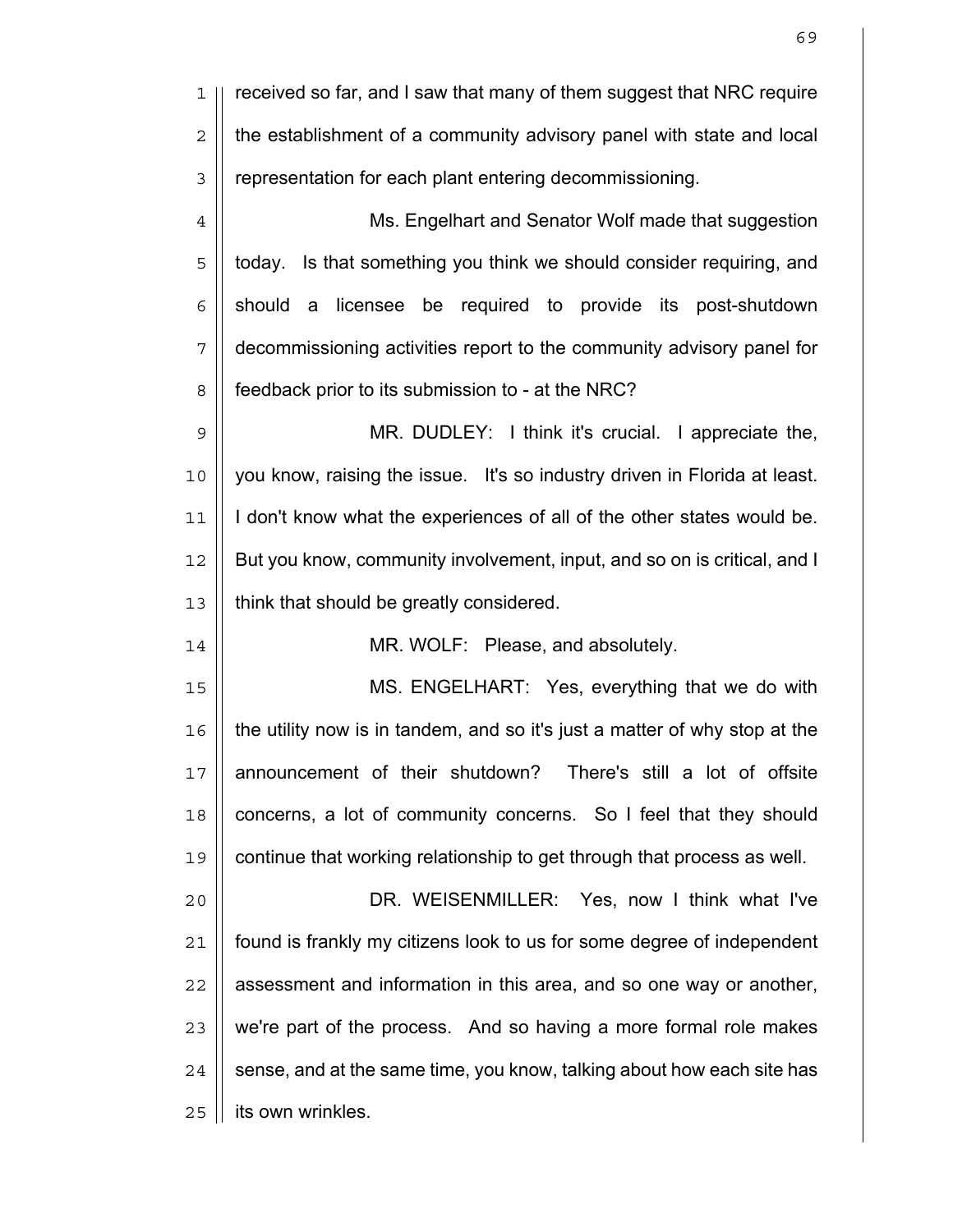1 Obviously one of the complications for San Onofre is  $2 \parallel$  it's in the middle of a military base. And certainly under the lease  $3 \parallel$  agreement with the Marines there, it's supposed to be brought back to  $4 \parallel$  the condition it was beforehand, and so that's sort of another really 5 | significant player that somehow needs to be folded into this process is,  $6$  | you know, what exactly does that lease mean in terms of what the 7 | Navy/Marines are going to require?

8 || MR. BALDAUF: For New Jersey, I think that, you 9 know, regardless of how the rule comes out, we would have a 10 community advisory panel, you know, just because of our active 11 | engagement and how our agencies operate.

12 || But our concern, and you'll see in our comments, is we 13 || asked for it to just be strongly encouraged because our concern is one  $14$   $\parallel$  size doesn't fit all. And so if you put a mandatory piece in there, it 15 || might work perfect for Florida, but not for New Jersey, and not for New 16 York, or whatever it may be.

17 || Because as I think was spoken by some of the NRC  $18$  staff earlier, each site is unique. You know, the stakeholders are 19 unique everywhere from very strong, strongly organized, to not that  $20$  || much involvement, so you want to be able to craft it so it can work for 21 | every jurisdiction.

22 || COMMISSIONER BARAN: What's your vision about  $\parallel$  - so there's the question of whether NRC should mandate the existence | at all of such a community advisory panel. But putting that aside, | what's your vision for how the composition of that panel should be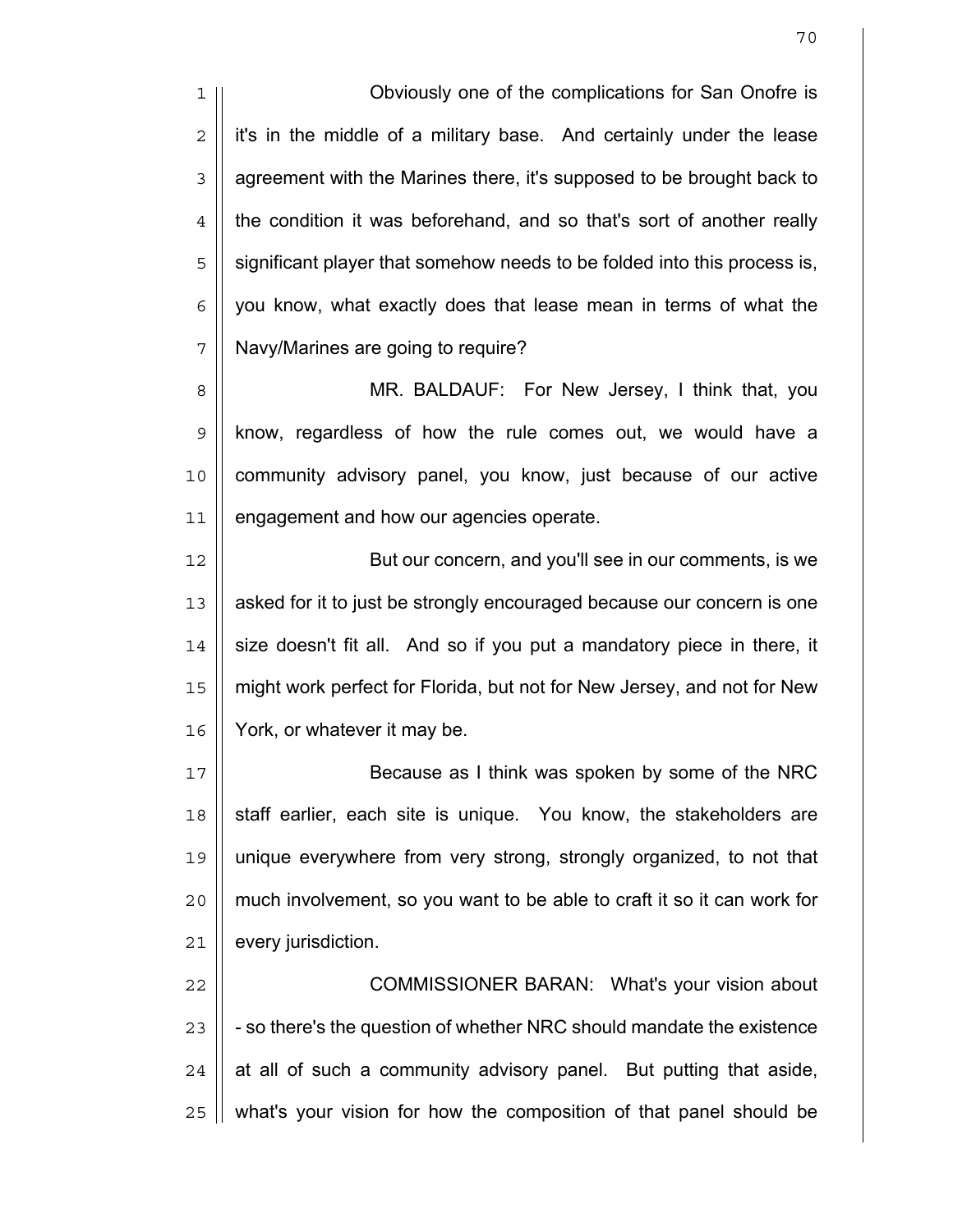| 1              | determined? Who should determine the composition of that panel,            |
|----------------|----------------------------------------------------------------------------|
| $\overline{2}$ | and - because I take your point. It's going to be different in every case. |
| $\mathfrak{Z}$ | MR. BALDAUF: Right, I mean, in our state - in most                         |
| $\overline{4}$ | states it's unique because you have different agencies. So in our          |
| 5              | state, it would be the Department of Environmental Protection, State       |
| 6              | Police, and Office of Emergency Management, and then we'd pull             |
| 7              | together all of the affected groups so it would be the county, the local   |
| 8              | responders, things like that. And also we obviously have a long track      |
| 9              | record with all of the concerned stakeholder groups, and they'd have a     |
| 10             | seat at the table also.                                                    |
| 11             | COMMISSIONER BARAN: Okay.                                                  |
| 12             | MR. WOLF: If I could, I mean, I would also, I would                        |
| 13             | broaden that out a little bit because there are going to be land use       |
| 14             | issues, there are job issues, and there are economic issues. So I think    |
| 15             | it's a great conversation.                                                 |
| 16             | I'd like to think about it and maybe get back to you                       |
| 17             | because I think there's a process you could work through the state to      |
| 18             | get recommendations for appointees or positions that are appointed         |
| 19             | that would really facilitate a great outcome.                              |
| 20             | We're all acknowledging that they all are individual and                   |
| 21             | unique, but all individual and unique have a lot of themes that are in     |
| 22             | common that would suggest certain people would really fulfill that         |
| 23             | mission on the panel in a really meaningful way.                           |
| 24             | COMMISSIONER BARAN: We'll get into this a little                           |
| 25             | bit more in the next panel, but the nuclear industry has recommended       |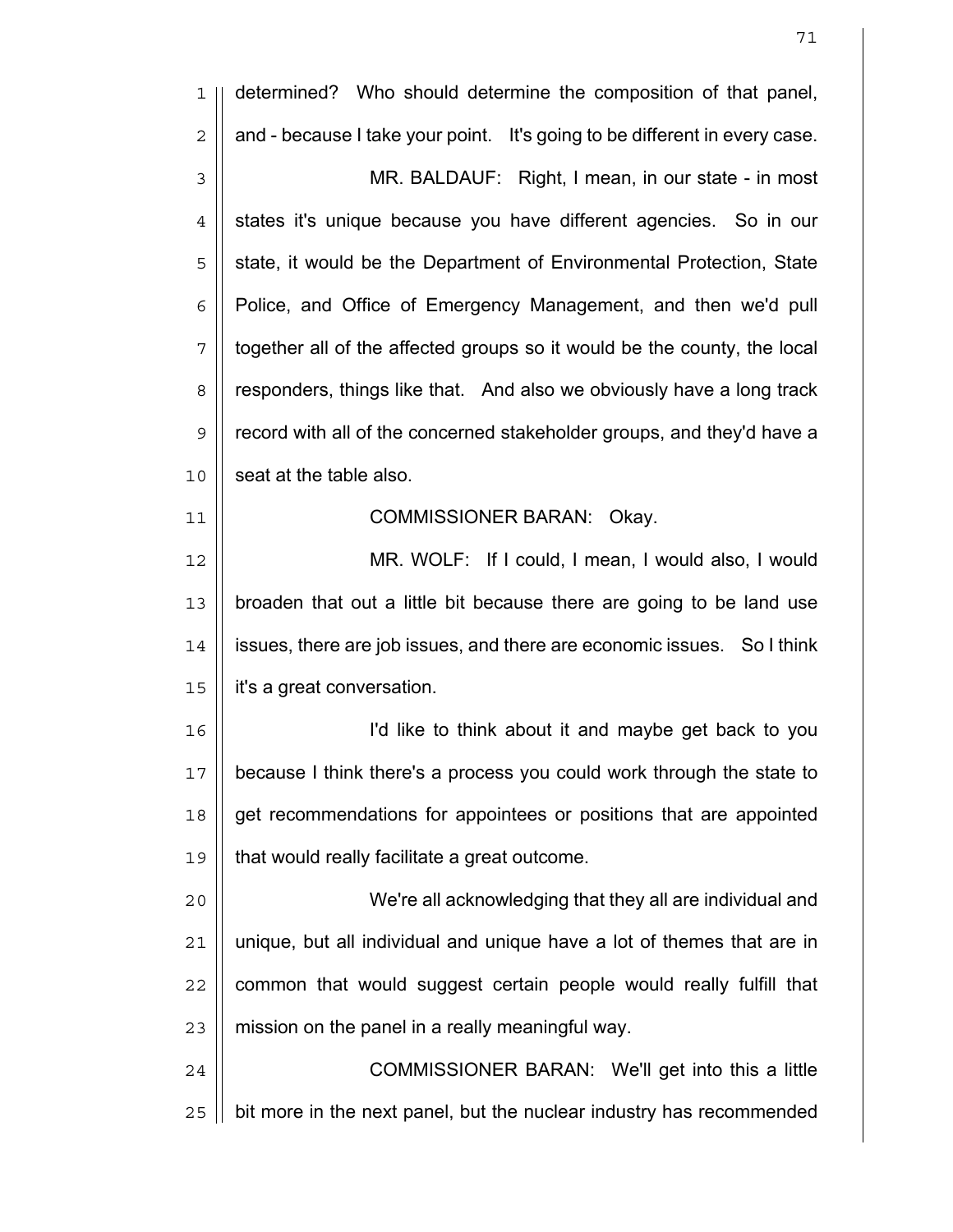1 || that NRC proceed with a rulemaking focus just on the exemption piece.  $2 \parallel$  Under this approach, as I understand the proposal, NRC would not take  $3 \parallel a$  fresh look at all of the other issues including the appropriate role of  $4 \parallel$  state and local governments.

5 | I wanted to get your thoughts collectively, and I guess  $6$  | individually and then collectively. What do you think about that 7 | approach, the narrowly focused rulemaking just on exemptions?

8 || **MR. WOLF:** I'll jump in. I think that's absurd. I 9 mean, we have lessons learned from operating these plants and from 10 decommissioning them, so I totally agree with the Commissioner -- I'm 11 | not going to try your last name because I'd insult you.

12 || But I totally agree that there's opportunity to expedite 13 || some of the proposed rules to bifurcate and expedite, but that should 14 not be instead of taking a much more broad and deliberate approach to 15 the bigger issues. If we do what you're suggesting and just focus on 16 || exemption, we're eliminating a lot of the lessons learned that could be 17 | applied in some really meaningful ways.

18 || COMMISSIONER BARAN: Other thoughts about that 19 narrow versus broad?

20 || **DR. WEISENMILLER: No, I think historically we've** 21 failed in terms of not thinking a lot about the back end of the fuel/reactor  $22$  || cycle, and this is a good opportunity to do that. You know, I mean, 23 | certainly our plants were not sighted with the perception that they would  $24$  | be waste storage facilities, spots, you know.

25 MR. BALDAUF: I think if you don't include the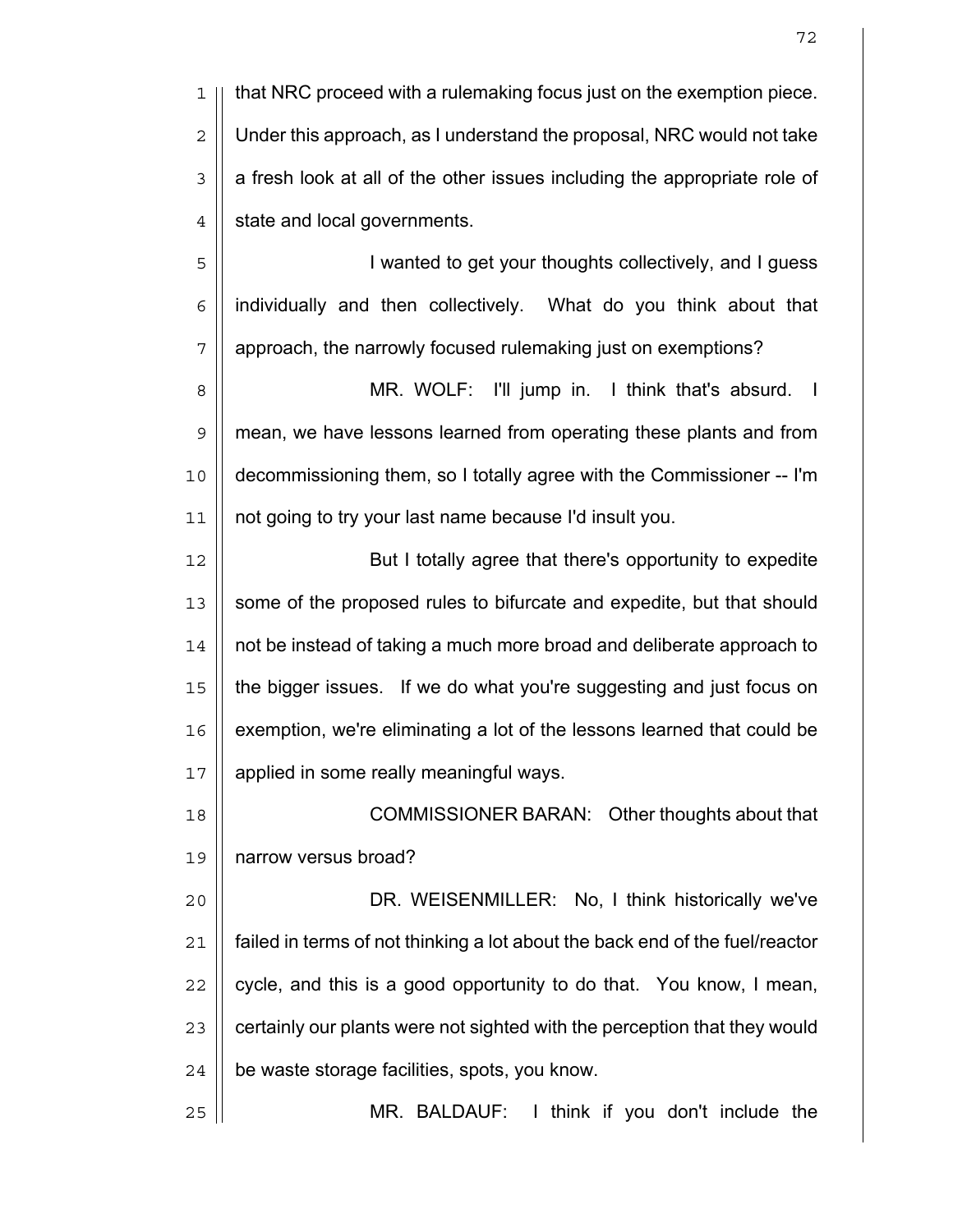1 stakeholder participation early on in the process and wait until later, it's  $2 \parallel a$  disservice because I think one of the biggest issues that the local 3 | communities have is that they don't have a role. They don't have a  $4 \parallel$  piece in the exemption process. They don't have a say in what's going  $5 \parallel$  on.

6 | And whether it's simply just a community advisory  $7 \parallel$  panel type of situation that allows them to voice their concern, it goes a 8 | | long way toward getting them supportive of whatever is moving forward,  $9 \parallel$  and at a minimum, at least they know that their voice has been heard.

10 MR. DUDLEY: To do otherwise would seem 11 undemocratic.

12 COMMISSIONER BARAN: Thanks for your 13 || comments on that. So I take it we don't have any votes on this panel 14 | for the narrow rulemaking that just looks at exemptions? Okay, it's not 15 democratic in quite that fashion where we vote by panel, but it's good to  $16 \parallel$  get a sense of where people are on things.

NRC is specifically seeking comment on the question | of when it's appropriate for the licensee to deactivate the emergency response data system or ERDS. Ms. Engelhart, after Kewaunee shut 20 | down, I should say Kewaunee.

21 || MS. ENGELHART: Either way is fine.

22 || **COMMISSIONER BARAN: Okay, I appreciate that.** Dominion voluntarily kept ERDS operational for the data points that  $\parallel$  were still relevant to the spent fuel pool. Do you think that was a good | outcome, and is that something that NRC should consider requiring?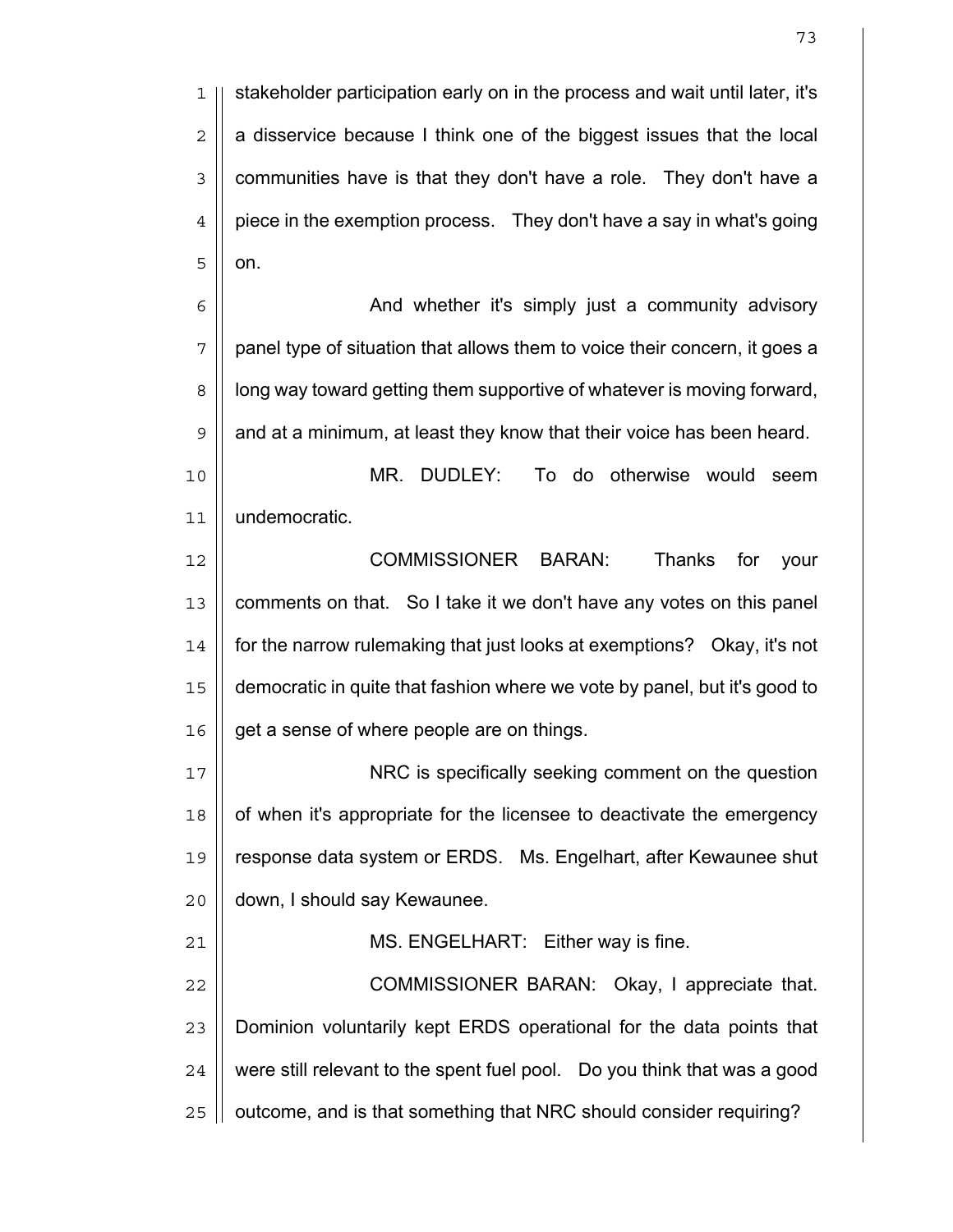| 1              | MS. ENGELHART: I think for us it was - it gave us,                             |
|----------------|--------------------------------------------------------------------------------|
| $\overline{c}$ | you know, something to rely on, and we still felt like we had that             |
| 3              | capability. If something went wrong with the spent fuel pool, we still         |
| 4              | would have access to ERDS and could still perform a little bit of an           |
| 5              | independent assessment.                                                        |
| 6              | So we feel that if something went wrong, it would be                           |
| 7              | It would be beneficial. And as long as it's not cost prohibitive<br>useful.    |
| 8              | to the utility, we would like to maintain that capability, yeah.               |
| 9              | COMMISSIONER BARAN: Do others have thoughts                                    |
| 10             | about ERDS and when the appropriate time to completely shut it down            |
| 11             | is?                                                                            |
| 12             | MR. BALDAUF: Sure, I mean, for - our comments                                  |
| 13             | were specific to - I mean, it really is the key piece of information that      |
| 14             | offsite organizations use for response purposes. So obviously you're           |
| 15             | only looking at a few things, a few items there at that point, but we think    |
| 16             | it should exist to some degree until such a time as everything is in dry       |
| 17             | cask storage.                                                                  |
| 18             | Because without that, even though we have other                                |
| 19             | ways, without that, this one piece, you're kind of flying blind at that point. |
| 20             | So even if you don't expect that release to go offsite necessarily, you        |
| 21             | still might have to make protective action recommendations and things          |
| 22             | like that, and you wouldn't - and that's a critical piece to have.             |
| 23             | MR. WOLF: Could I respond to that? I'm wearing                                 |
| 24             | my pilot for a minute. At Pilgrim, there is a wet storage facility that is     |
| 25             | holding over 3,000 spent fuel rod assemblies that was designed to hold         |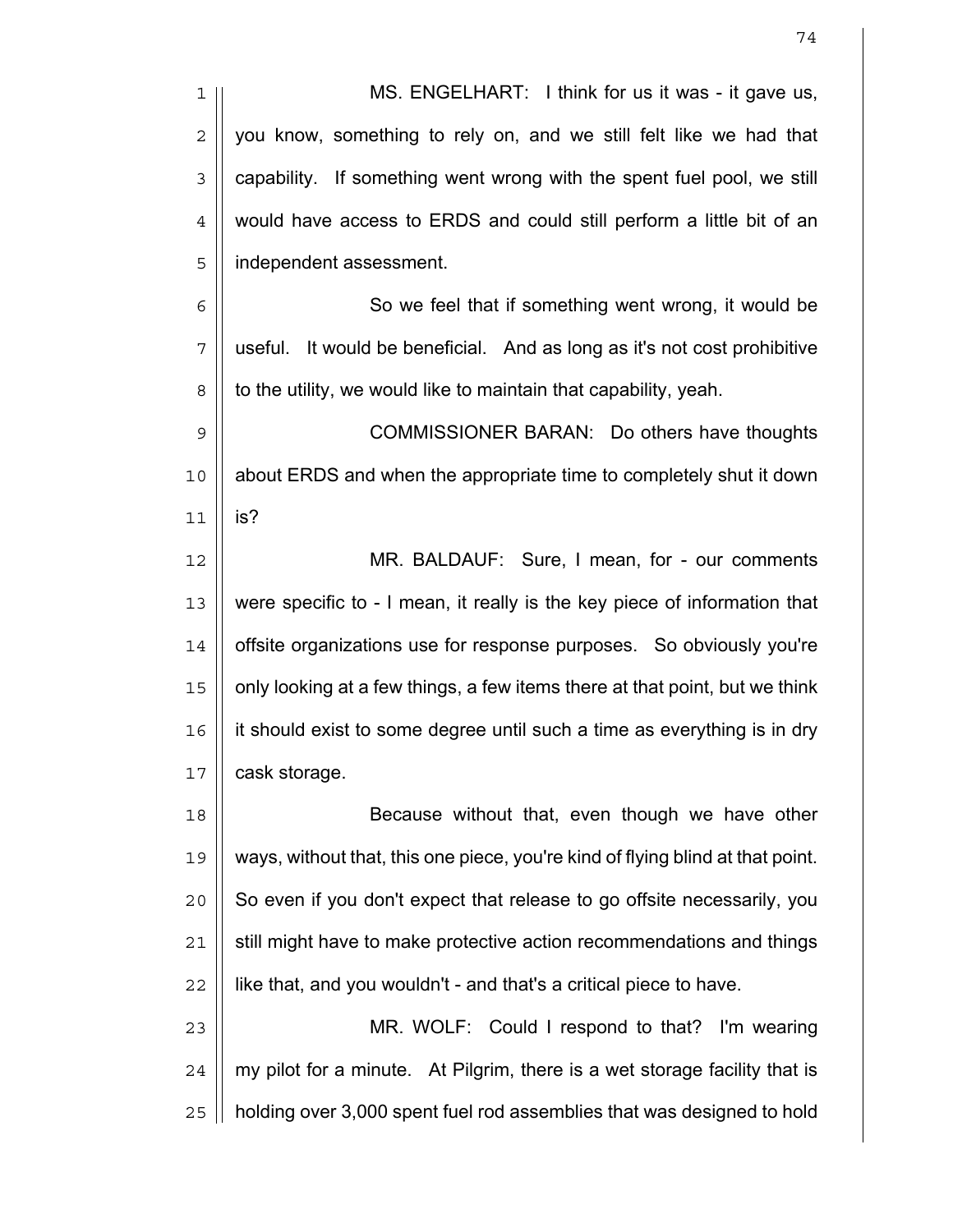1 || 880. It is at the top of the building that was designed to have strong  $2 \parallel$  walls and a weaker roof so that a rapid discharge would go up instead  $3 \parallel$  of out.

4 || We should do nothing to diminish the emergency 5 || response until all of the fuel that can be safely moved from wet to dry  $6 \parallel$  storage - I can't emphasize that enough. I think the staff is  $7$  || understating the exposure of how this fuel is being stored, both the 8 | natural disaster, but also to some kind of other event, so I won't say it  $9$  | again if I said it emphatically enough that time.

DR. WEISENMILLER: Yeah, exactly. I think, just again, having the data is important so there are - if something happens, it's a way of either reassuring the public it's not significant or dealing  $13 \parallel$  with it.

14 || COMMISSIONER BARAN: Thank you. Thank you 15 || again for your thoughts, and I look forward to reading the written 16 | comments for those of you who are submitting them. Thanks.

17 || **CHAIRMAN BURNS: Again, I want to thank the panel** 18 for your presentations. You have a few questions. Actually, I'll start 19 with Mr. Baldauf with perhaps the more narrow question. I thought 20 || your comment with respect to the, sort of the memorandum of 21 understanding on inspection was interesting.

22 || **I** mean, it's been a while since I've looked at one of  $23$   $\parallel$  those. I'm presuming they may be more open-ended, but I don't know. 24 | You may have looked in terms of a particular type of termination, but it  $25$  | does seem to me that there is, you know, value in terms of the state -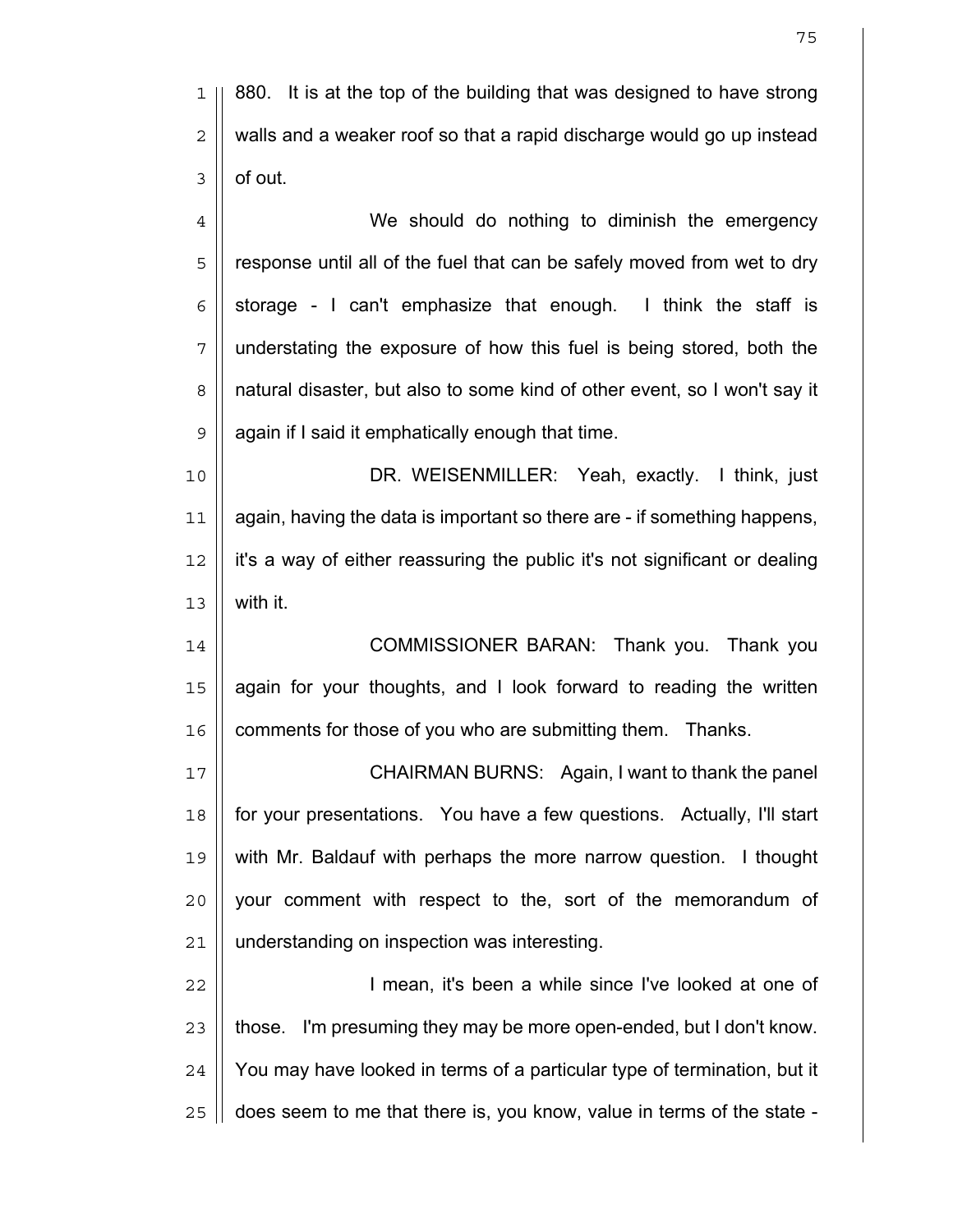1 || excuse me, at the, you know, continued cooperation of the state during  $2 \mid \mid$  that phase, but I don't -3 MR. BALDAUF: Yeah, to be quite honest, we didn't  $4 \parallel$  look at the language. I'm not saying it does -5 CHAIRMAN BURNS: Yeah. 6 MR. BALDAUF: - look like it stops at that point. We 7 | just wanted to reinforce -8 CHAIRMAN BURNS: Yeah. 9 MR. BALDAUF: - that needs to go on. I mean, the 10 || other piece that needs to be understood too, the resident inspector 11 || leaves fairly early or fairly soon after the reactor ceases operation. So 12 it's just another comfort level to know that even though the resident 13 inspector isn't there, we do have staff that have the ability to be there  $14$  | and are still continuing to participate in all activities. 15 || CHAIRMAN BURNS: Right, and obviously, you 16 know, when the residents go, we do continue to have inspection 17 || oversight of activities, and then sort of ability to coordinate and all of 18 that. So I think that's a good - one of those little things. It's probably 19 worth looking at on both of our ends in terms of that, and I take the point 20 in your context, and I think Senator Wolf mentioned, and this comes 21 | from my own experience visiting one of the plants currently under 22 | decommissioning. 23 || Because I think the interesting thing when I visited  $24$   $\parallel$  them last year is the Zion plant north of - which was north of Chicago, is  $25$  | that as they are going through the process, they're coming to the point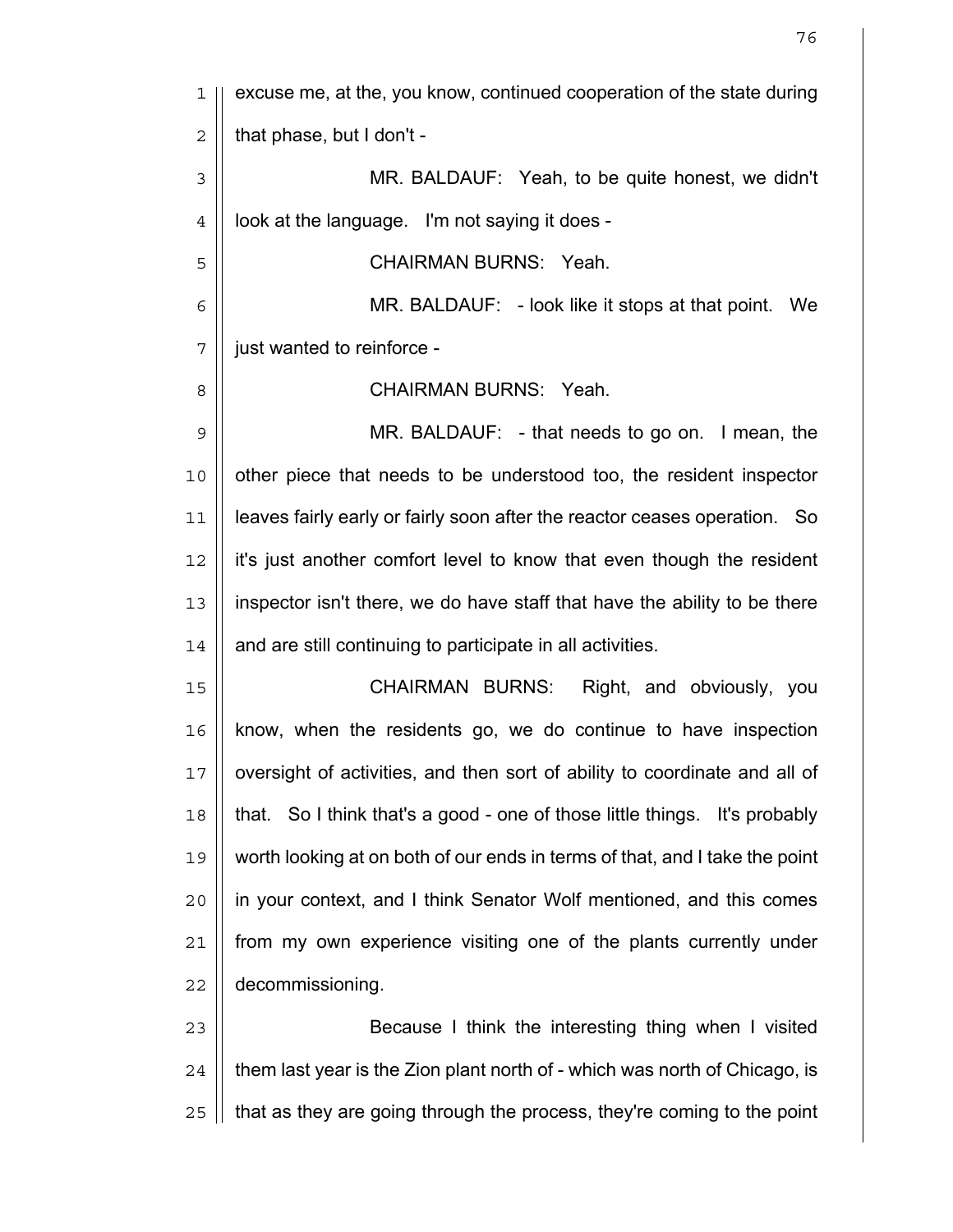1 where the radiation basically, or decontamination for radiation, other  $2 \parallel$  than they've got some of the large components which they're breaking 3 | up for disposal, their issues are much - hazardous materials and some  $4 \parallel$  other things, asphalt, and other things which yeah, if we sat here, you  $5$  || know, we'd think about, but they need to deal with.

6 | And obviously some of those things, I think as you 7 | noted, are things subject to state regulation. It may be state regulation 8 | delegated from the EPA, or the EPA directly, or there may be state 9 || environmental issues. For example, at that site, some of the site is 10 being released to, I think, public park land alongside, so at one point, 11 those interests.

12 || So I think you made a good point. A number of you 13 | have made a good point on this, the question of our engagement with  $14$  | state and local organizations as we can.

One of the things that, and I'd appreciate your || comments from anybody who would care to respond on this, is there's a theme in some of your comments to us regarding decommissioning 18 | regulations, maximizing safety, and minimizing economic impacts, || among other things. And also, this notion when we talked about the || state - or excuse me, the community engagement boards, about issues, | for example, the site usage and all of that.

22 || **And here is a place where, you know, if you draw the**  || Venn diagram, where we may have some of that, particularly noted in || the radiation area, the remediation area, but some of those things in | terms of economic usage, impacts on community, are frankly outside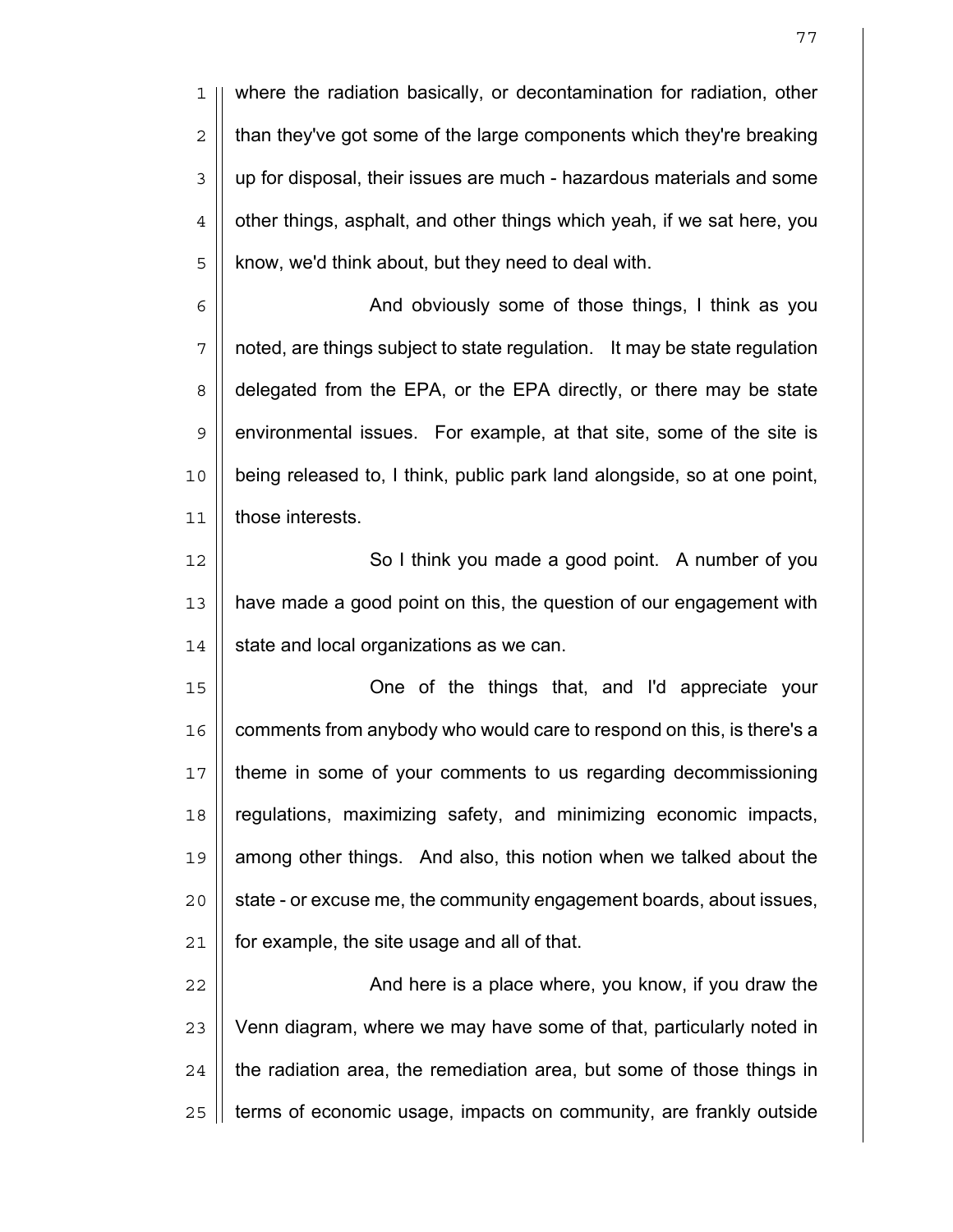4 | But could anybody - I'm not - there's a question in there  $5 \parallel$  somewhere, but my question is really how do we look at that role which || is, is the NRC role, which is the safe decommissioning, safety and 7 || security while that process is going on, with these other things that sort 8 | of intersect about future community development, future uses, and all of that? If anybody would like to respond, I'd appreciate it.

MR. DUDLEY: Yes, thank you. You know, again, 11 | you could fill a thimble with what I know about this, but it seems that | regulations to the extent that the NRC can assist in assuring that financially that there, you know, there's adequate funding to decommission, and to do it faster, is my main impetus in this, I think.

You know, I really don't know and haven't considered 16 | the other side of what the wonderful value of keeping a site open for 60 years in mothballs or whatever before that is returned to usefulness. | So, you know, that's my input.

MR. WOLF: If I could, the other federal agency that I || deal with a lot in my life, while there's not necessarily regulatory | oversight in certain areas, there certainly are best practices.

And a role that you could play which would really be a  $\parallel$  nice, again, facilitative role, is to look at land use relative to nuclear, you | know, decommissioned nuclear sites, and say what is working in other | areas so that other decommissioning plants and their communities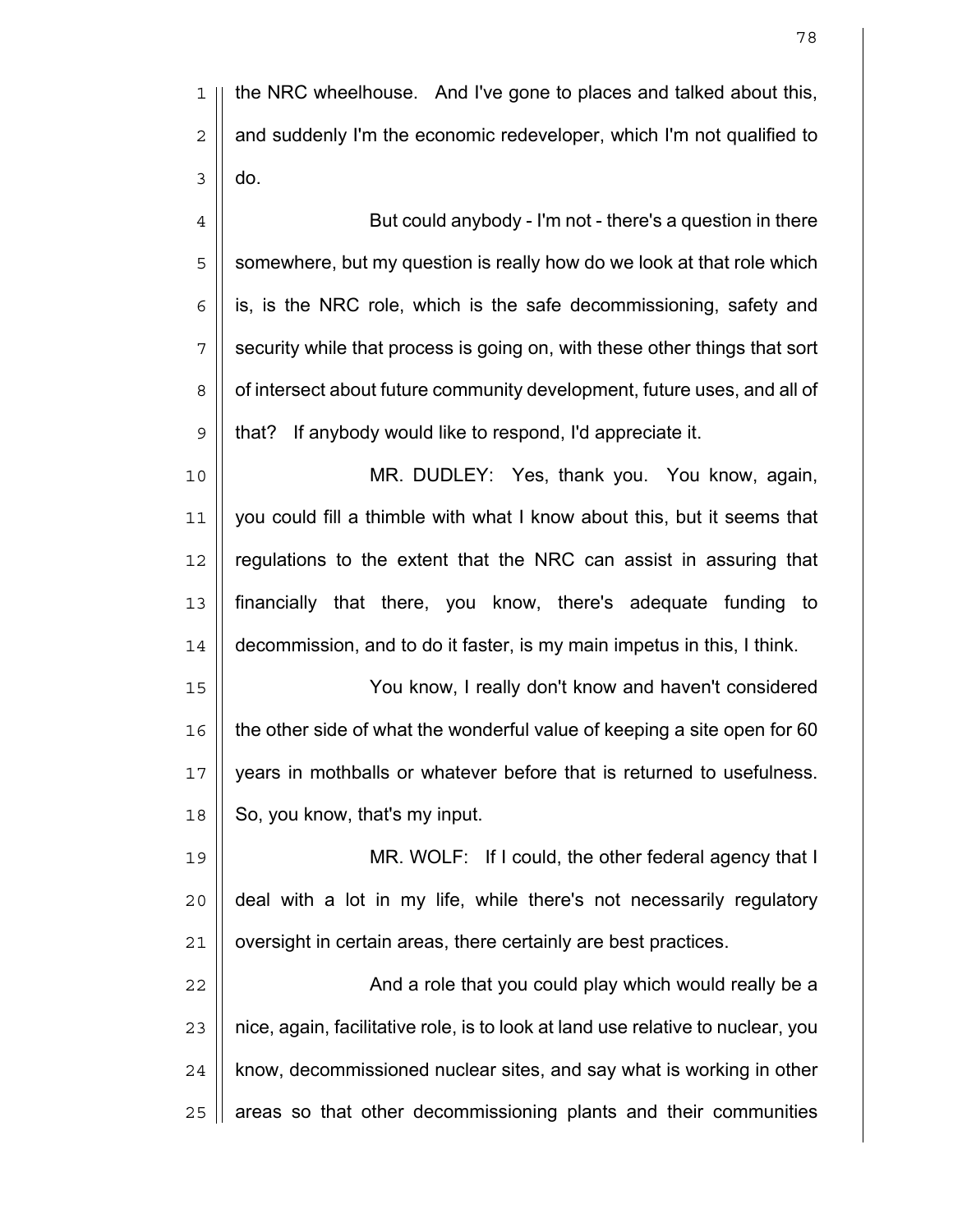1 could look at best practices, everything from retraining work force, to  $2 \parallel$  land use, to other environmental issues, almost a play book if you will  $3$  | that's not regulatory.

4 And I understand resources are limited, but if you're  $5 \parallel$  asking what could you do to help, there are consistent themes with all of  $6 \mid$  these plants, and yet very often the communities feel like they're in 7 | solation. So you could actually play a really interesting role relative to 8 | best practices.

9 || DR. WEISENMILLER: Yeah, now, I was going to say 10 || obviously you preempt the field in the area of radioactive issues. Now, 11 having said that, there's a whole complicated set of issues involved in 12 decommissioning, some of which obviously states have a lot of 13 experience with other pieces of it, and certainly the economic 14 redevelopment is a piece where, again, that's certainly very appropriate 15 | to have state and local involvement.

16 || But again, I think we have to be looking at it as a 17 partnership, again, realizing you have parts which are really in your 18 wheelhouse, but other areas where you can facilitate the conversation. 19 I think a lot of the process I'm looking forward to is thinking of the blue 20 | ribbon commission on how do we deal with long term waste issues? 21 This is a good chance to put in place sort of a model  $22$  || program here on decommissioning that will allow us that degree of 23 | comfort to move forward on solutions for long-term waste. 24 || CHAIRMAN BURNS: Okay, anybody else? 25 MR. BALDAUF: Yes, just a quick one. I think it's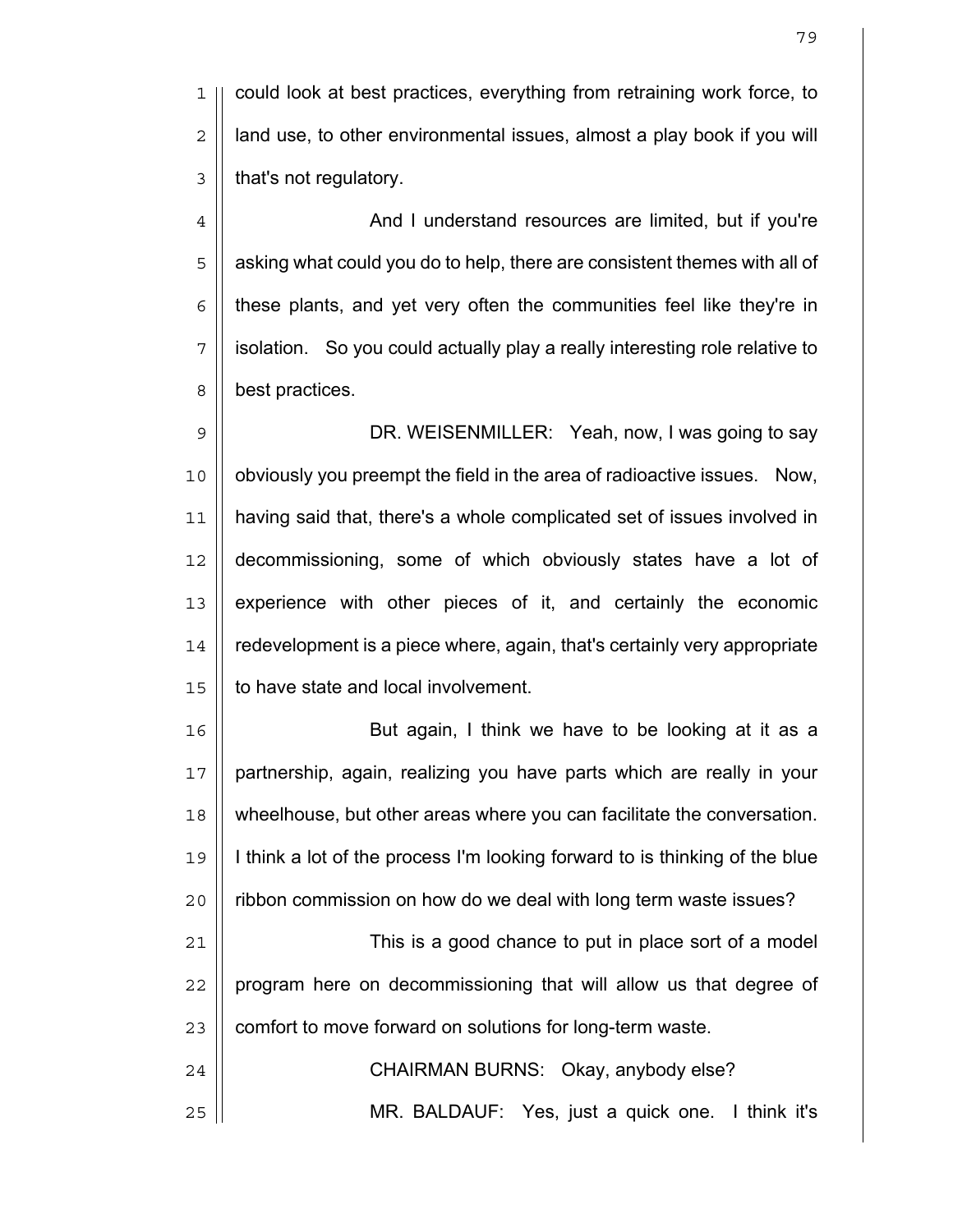1 || difficult for the NRC in that space because no matter how well you send  $2 \parallel$  the message out, at the end of the day, you may be looked upon as the  $3 \parallel$  agency preventing that land to be developed for 60 years. So even  $4 \parallel$  though your piece is limited, as long as - I mean, people are asking, 5 "What can we do there next? How can we redevelop this property?"  $6 \parallel$  But if the rule is to allow that long of a time period, you're still going to be  $7 \parallel$  there.

8 || But the best advice we have is there isn't - there can be  $9 \parallel a$  lot more communication with the public so they explain exactly who 10 does what, but you're very correct, and those circles are very 11 intertwined and complicated, and you'd be surprised, at least we're 12 || surprised daily on what people think the expectations are from each of  $13$  | the agencies.

14 ||<br>
CHAIRMAN BURNS: Okay, all right, thank you very 15 much, and I want to thank this panel again for your interesting 16 | comments and testimony this morning. And we're going to take, oh, I'll 17 be generous and give us until 11:00, and we'll have our second panel.  $18$  | Thank you again.

19 (Whereupon, the above-entitled matter went off the  $20$  | record at 10:53 a.m. and came back on the record at 11:01 a.m.) 21 || **CHAIRMAN BURNS: Well, thanks, everyone, and** 

 $22$   $\parallel$  we'll get started with our second external panel. And, again, we want to  $23$   $\parallel$  welcome those of you who are participating in this one: Rod McCullum, 24 Senior Director, Used Fuel and Decommissioning Programs at the 25 | Nuclear Energy Institute; Pamela Cowan, Director, of Spent Fuel and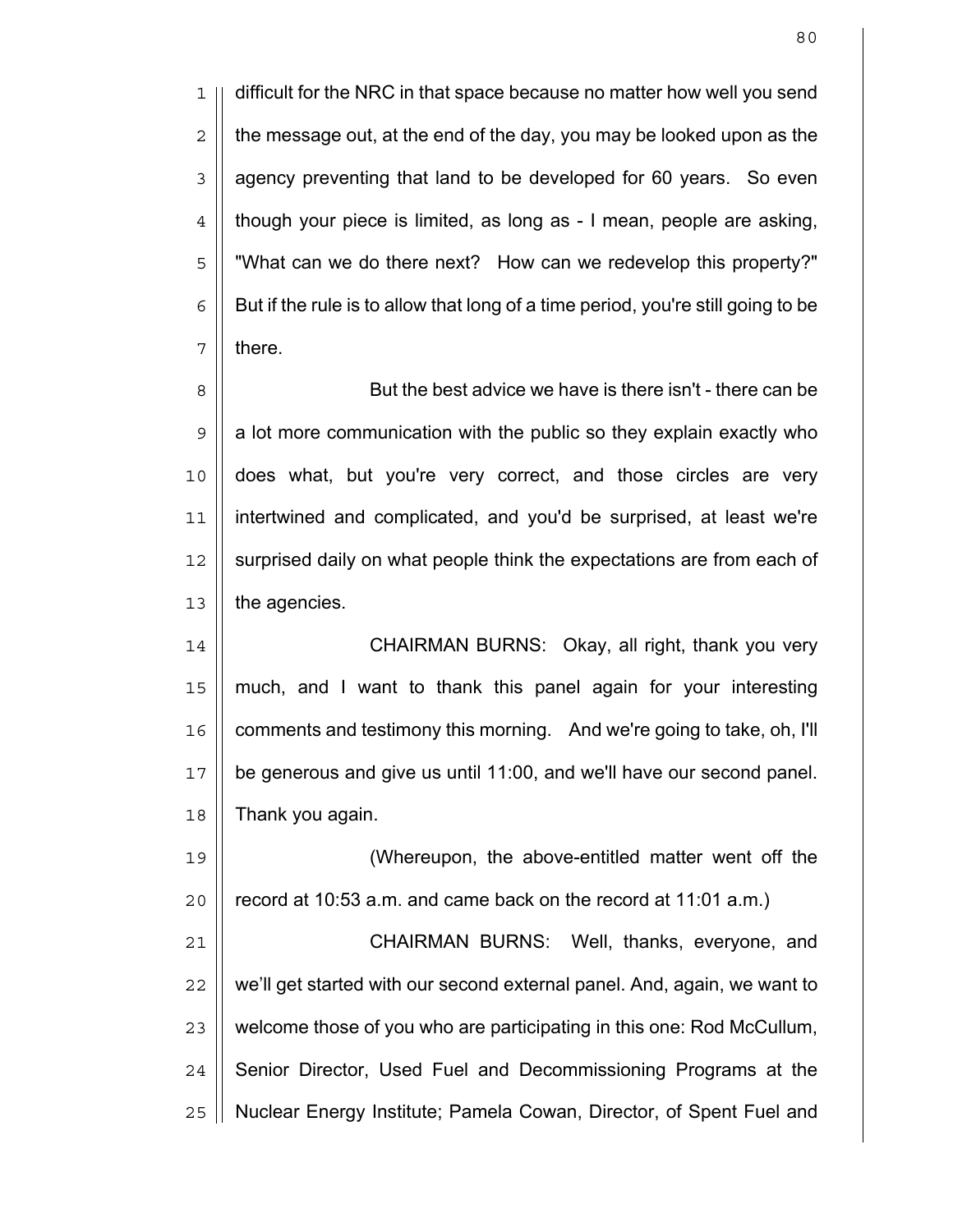1 Decommissioning for Exelon Generation; Gerry van Noordennen, Vice 2 | President, Regulatory Affairs at Zion, Energy Solutions; Wayne Norton, 3 Chair of the Decommissioning Plant Coalition and President/CEO of 4 | Yankee Atomic and Connecticut Yankee and Chief Nuclear Officer of 5 || Maine Yankee; and Geoffrey Fettus, Senior Project Attorney with the 6 | Nuclear Program at the Natural Resources Defense Council; and Kate 7 || O'Connor, Chairperson of the Vermont Nuclear Decommissioning 8 | Citizens Advisory Panel.

9 || **I** welcome you all, and we'll start down here with Mr. 10 McCullum.

11 MR. MCCULLUM: Chairman Burns, Commissioners, 12 | I want to begin by congratulating you on assembling a very robust panel 13 here, rich in stakeholder input and views from states and communities. 14 | I find that very informative and instructive in my role for the Nuclear 15 Energy Institute of representing industry's interests on a complex-wide 16 | basis in the areas of used fuel and decommissioning.

In the area of decommissioning, with respect to this rulemaking, I will say that we agree with Commissioner Baran that, when we shut down a nuclear plant, it's a very big deal. So we have given in our industry significant consideration to this potential || rulemaking. It's our proposal that I'll talk about here today for a 22 | limited-scope rulemaking has already been referred to. I will say that | proposal has been vetted at all levels of industry, and I'll talk about why | that is.

25 After I describe that, you'll hear from three of my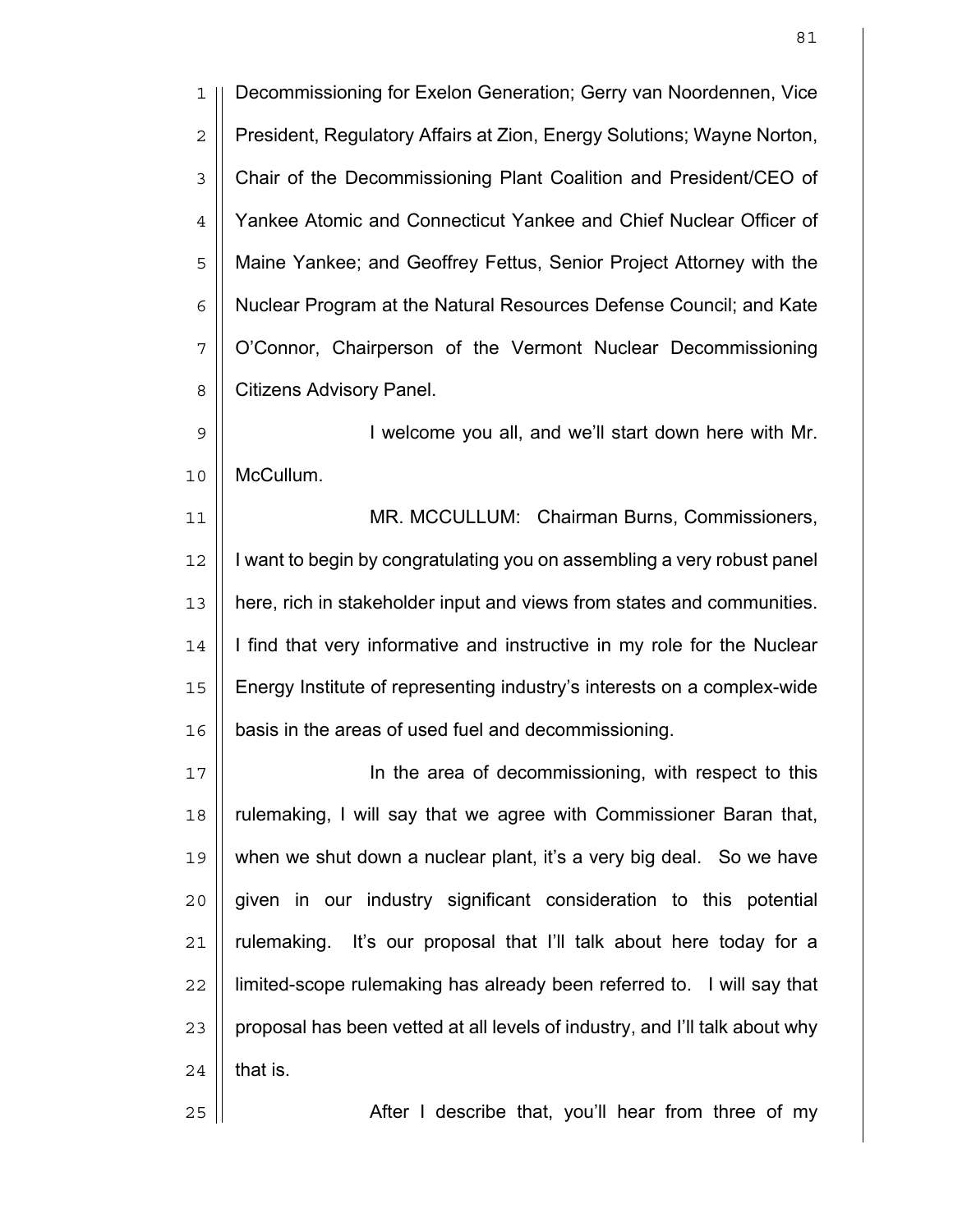1 || colleagues before hearing from some more stakeholders. They will 2 | give you tales of decommissioning past, present, and future, in reverse 3 | order actually. And I think those tales will be further instructive 4 | because they will help illustrate why we have come to the position we 5 | have on focusing on a limited scope rule here.

6 || So if we can go to the first or the slide after the title 7 || slide. I won't spend a lot of time on this because I think Bruce Watson 8 | did an excellent job of outlining the history of decommissioning as a 9 | history of success. We do know how to do this. You know, we have 10 safely decommissioned ten nuclear plants, we've got 18 others in the 11 || process, all of them working, all of them using available 12 Decommissioning Trust Funds responsibly to get to that end point.

What that tells us is a couple of things about NRC's 14 || regulatory framework. Number one, that's it's very effective. You have the right regulations in place to govern how to decommission a 16 | nuclear plant. Where the regulatory framework needs improvement is in the transition from an operating plant status to a decommissioned | plant status.

You recognized that before 2000, and then that 20 || rulemaking got overtaken by events. And it's interesting that the  $\parallel$  events that overtook it, perhaps ironic that the events that overtook it || have also changed the regulatory world. While we recognized then  $\parallel$  and in the RIC, Regulatory Information Conference, last week and the | decommissioning panel that I had a chance to be a part of and 25 | Commissioner Baran had a chance to attend, the French referred to

82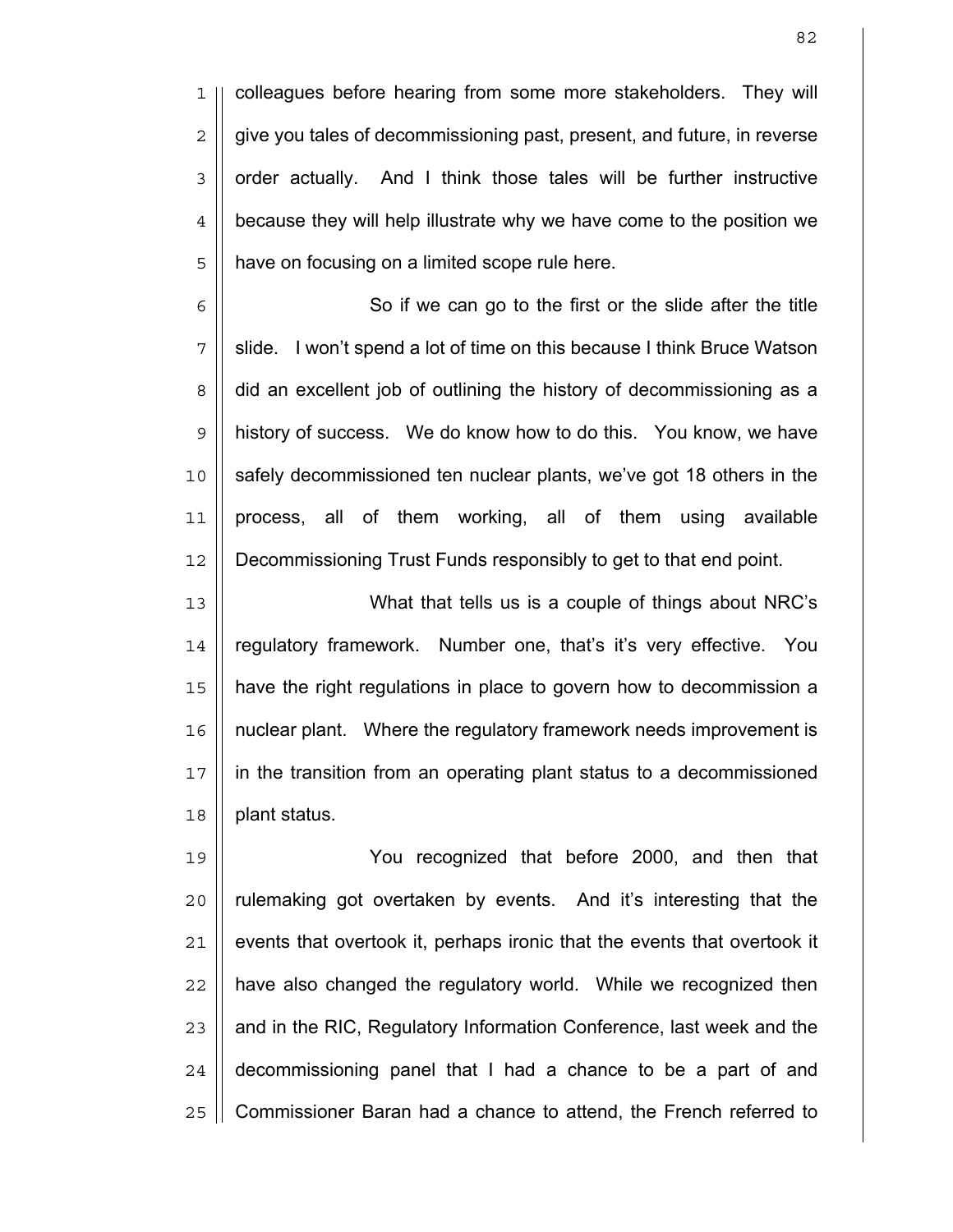1 || this as delicensing, that part of the process. And that part of the  $2 \parallel$  process is not well described by regulations. Again, that was 3 | recognized in 2000, and, unfortunately, after the turn of the century, it 4 | got even more complicated because we had the events of September 11th, which caused changes to the regulatory framework after 2001; we | had the events at Fukushima that caused changes to the regulatory framework; we had the termination of the Yucca Mountain Project, 8 || which put a brighter spotlight on used fuel, and that has been talked  $9 \parallel$  about here in this context; and, of course, we had utility deregulation which, as some have alluded to, puts a lot more complex regulatory schemes, even beyond NRC's, in place when looking at 12 || Decommissioning Trust Funds.

13 || So the regulatory structure is even more complicated || today than it was back in 2000 when NRC first began to consider this question. So, therefore, it is even more important that we get this delicensing part of the process right, that we get the efficiencies built in. And I'll talk in a little bit about what those inefficiencies are because, to 18 || us, in this context, efficiency is safety. Every stakeholder you've heard from and every member of industry you're about to hear from are united || on one key thing is that we all want to see judicious use of the trust 21 | funds. We all want to be good stewards and see that there is good  $\parallel$  stewardship of the trust funds, so we don't want to be spending money | on paperwork that's not necessary when we could be spending that | money safely decommissioning the plants. We believe that those || efficiencies are the only reason that a rulemaking should go forward.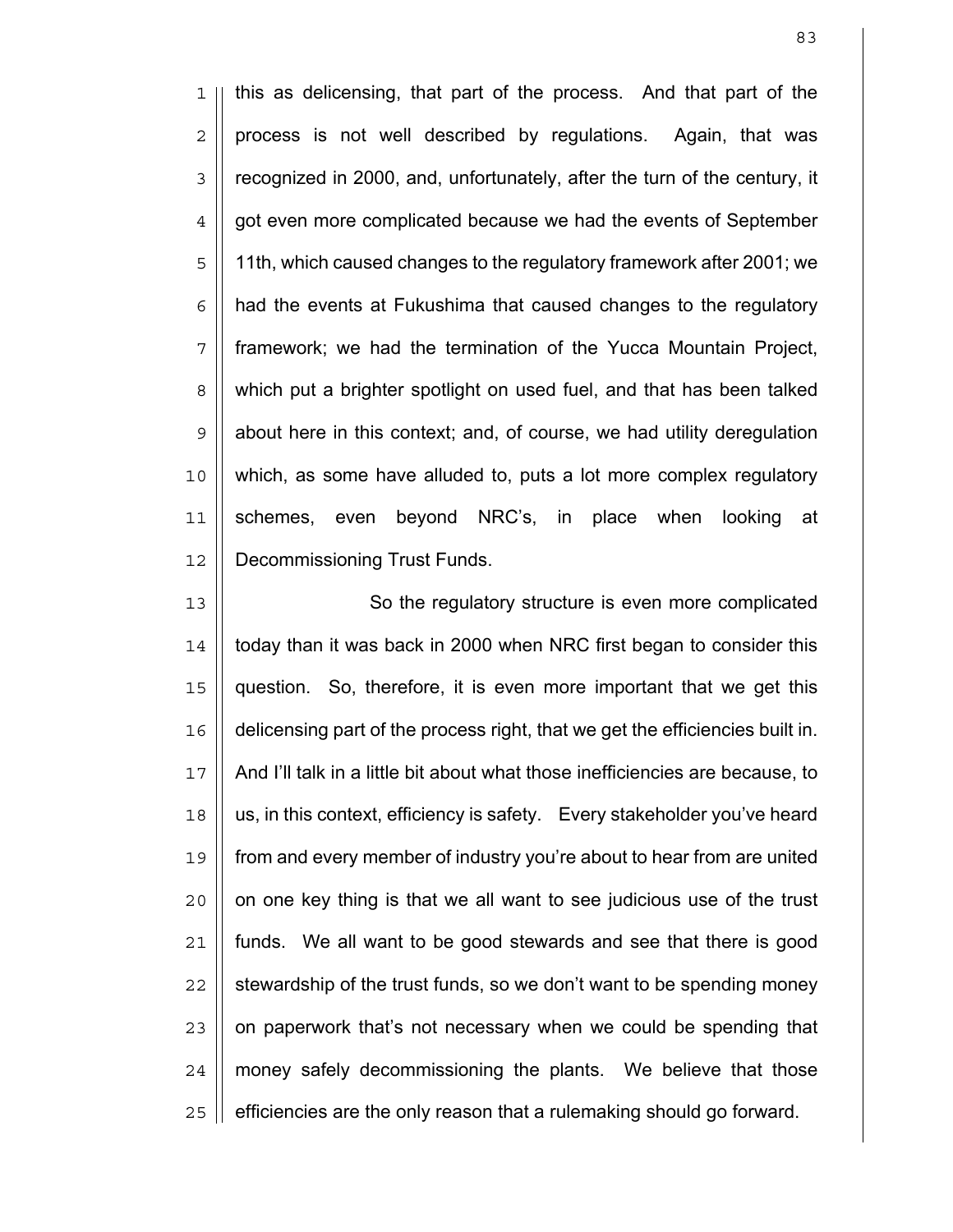1 || And if we go to the next slide, this is how we outline the 2 | delicensing process. I think one of the previous speakers referred to it  $3 \parallel$  as the tailored approach at how you transition through the steps. It's  $4 \parallel$  already been mentioned in one of the NRC presentations, you know, 5 || the Agency has already processed about 70 different licensing actions.  $6$  | These are totaled up in four different points in a plant's life where you 7 || transition from one set of requirements from one risk regime to another. 8 The fuel is out of the reactor, the reactor will never operate again, you 9 make your certifications for permanent defueling, you're permanently 10 defueled with a qualifying spent fuel pool analysis. This is that you 11 demonstrate that there is no design basis accident with an off-site 12 | consequence and that you can mitigate any beyond design basis 13 || accidents so that there's no off-site consequence. All fuel in dry  $14$  | storage and then all fuel removed from site.

15 || As we go through these transition points, what our | experience with the five most recent plants has been and in the, you 17 || know, post-turn-of-the-century world that we exist in is that significant resources get expended. Yes, NRC is getting more efficient in || processing the paperwork. That is something the Agency is to be || commended for. It also tells us, well, why can't we take what they 21 | learned in becoming more efficient and simply make it operable by a || matter of rule? That's what we're asking for there, and you can see, | you know, over a million and a half dollars, about two-thirds of that is on || the industry side, one-third on the staff side, to get the exemptions.  $\parallel$  And while you're waiting for them, the collective bunch of them, it's over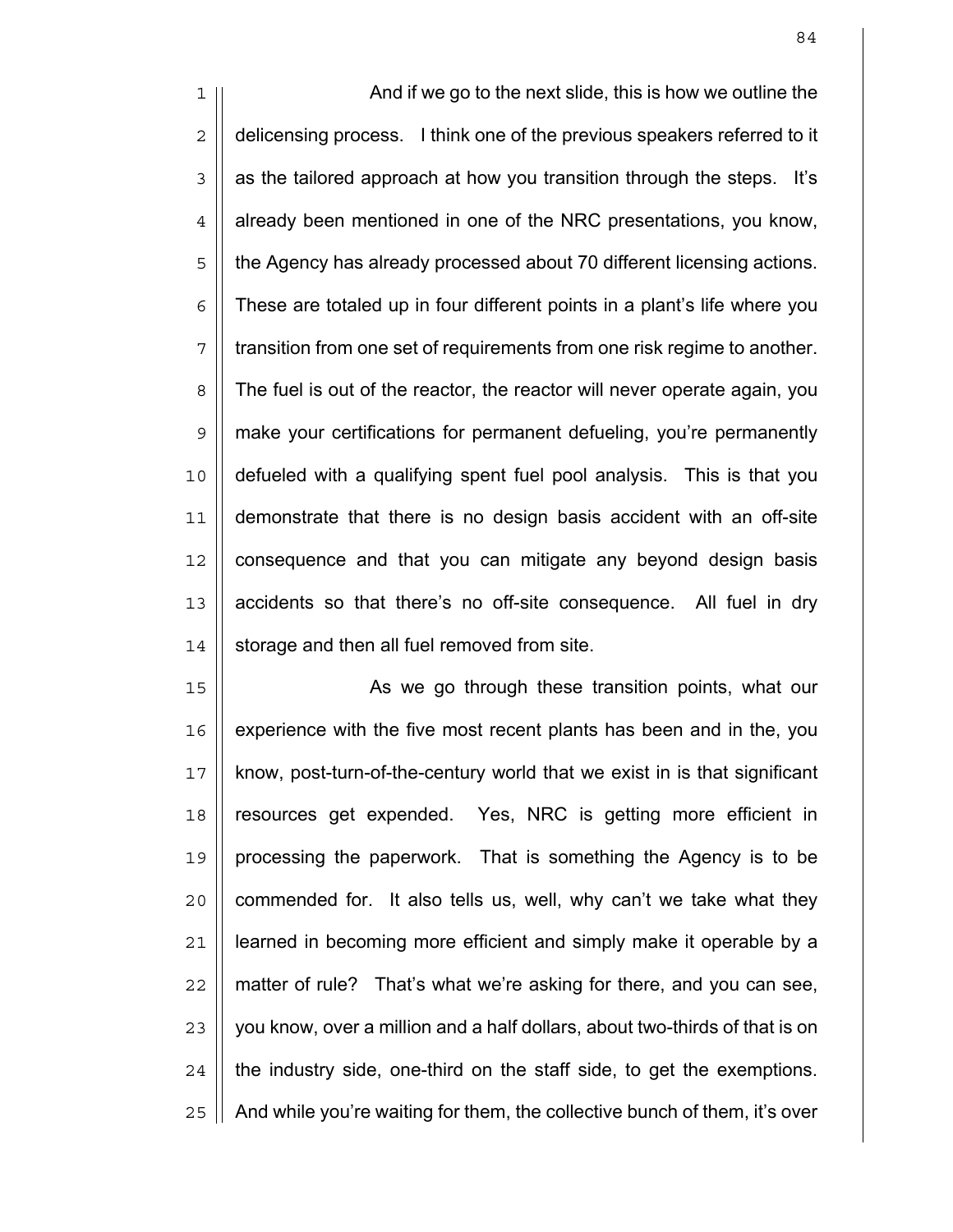1 a million dollars a month.

2 || We can go to the next slide. This speaks to 3 | Commissioner Svinicki's concern about not getting where we were in 4 | 2000 where we miss an opportunity. You can see the events where 5 | plants begin to shut down again and the Commission began to become  $6 \parallel$  interested in a decommissioning rulemaking again, and we've spent the  $7$  || last year in this ANPR stage where, again, you know, we have received 8 | a lot of good consideration. We spent a lot of time on those 81 ANPR 9 **questions**.

But the question I think that Commissioner Svinicki is asking was, well, are we going to go ahead and shut these next plants down and maybe those that might follow, I would like to see there won't be, but if there were, are going to shut them down using the same  $\parallel$  exemption process and use millions more dollars, maybe a few fewer 15 | millions, but millions more dollars of the decommissioning trust fund, or 16 || what can we do in the interstitial time that exists between where we are now and when we again go into decommissioning in some more 18 || plants? That was a key question industry wrestled with. We even 19 || wrestled with the possibility, well, why do rulemaking at all if you can't | do something in that time?

21 | So that's one of the foundational considerations in our || proposal. And if we can go to the next slide, this is, in fact, our || recommendation: that you pursue a limited scope rulemaking to | address the inefficiencies, to make operable by rule what you've | already done in numerous exemption requests. And that's very

<u>85 and 2001 and 2001 and 2001 and 2001 and 2001 and 2001 and 2001 and 2001 and 2001 and 2001 and 2001 and 200</u>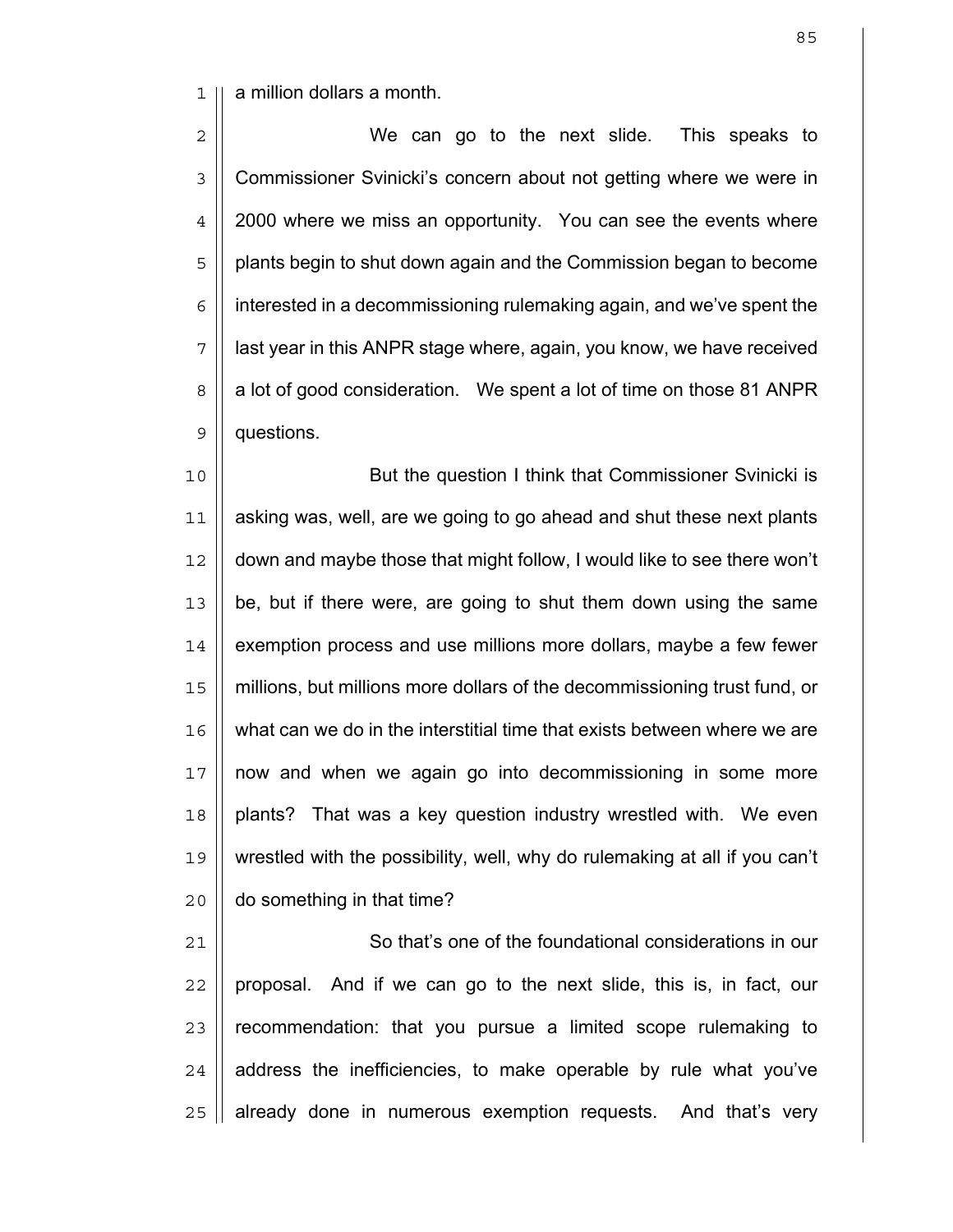1 || important here is that we believe you already have established a  $2 \parallel$  regulatory basis for that in those exemptions and license amendments. 3 | You know, the next step of the process, the regulatory  $4 \parallel$  analysis, the regulatory basis, if you simply build the rulemaking or a 5 || limited scope rulemaking, and I know the possibility of bifurcating has  $6 \parallel$  been mentioned, you know, if you simply build it on the regulatory basis  $7 \parallel$  you already have, is there, in fact, an opportunity there to get something 8 done in a time frame that can have efficiencies in place in time for more  $9 \parallel$  plants to use them? We think there is.

10 So we won't just submit comments on the ANPR. 11 We're going to submit a detailed rulemaking proposal with rule  $12$  | language in it that all has what we believe is a firmly-established 13 || regulatory basis and actions that NRC has already approved. We're 14 | going to encourage you to move forward quickly with that. What you 15 do with the rest of the fresh look that you may or may not be taking, 16 | that's another decision you'll have to make. We're not weighing in on 17 that. What we're looking for is what we can do to, again, preserve 18 those elements of the trust fund so that we can get to the common goal 19 | of decommissioning these plants safely.

Going to the next slide, these are things that have | already been discussed and we commend the staff for recognizing 22 || these in the Advanced Notice of Proposed Rulemaking. There is no | safety reason to do this, except for the fact that efficiency is safety in  $\parallel$  this case when you're looking at pre-defined and limited resources.

25 You know, Chairman Burns talked about NRC's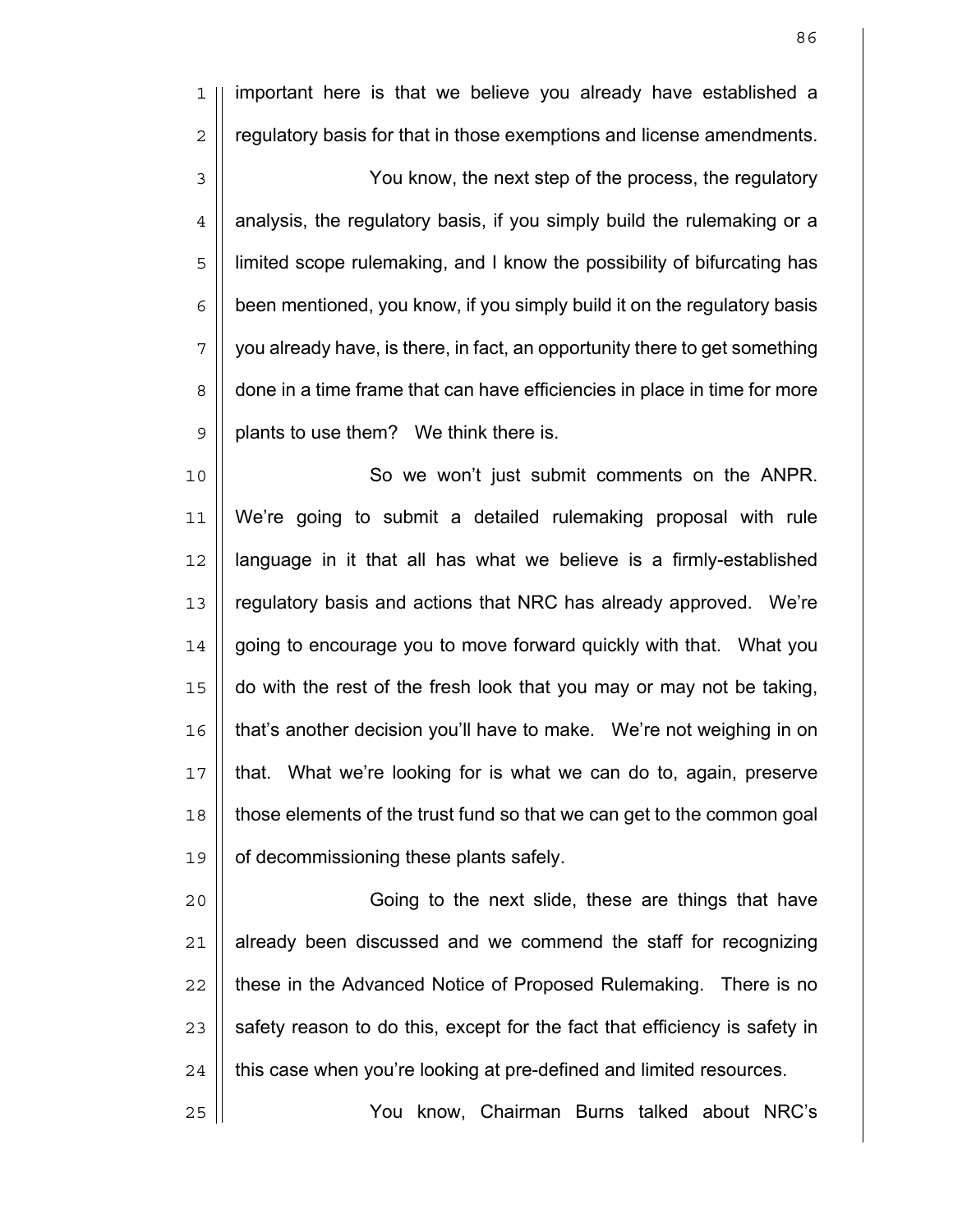1 || wheelhouse. What we're saying here is that NRC should stay inside  $2 \parallel$  its wheelhouse. You are a regulator of nuclear safety, protecting 3 | public health and safety and the environment.

4  $\parallel$  So I don't want to dismiss the other concerns that have 5 | been raised here. They're all valid concerns. Our nuclear plants are  $6 \parallel$  parts of the community when they're operating. They don't stop being  $7 \parallel$  parts of the community when they shut down. In fact, in some 8 | respects, the relationship gets closer. I've spent some time recently 9 | out at the Vermont Yankee site, got to meet Kate O'Connor out there. 10 And, you know, it's a very emotional event when a plant shuts down. 11 | It's emotional on both sides. I know I was there the day that the Zion 12 Nuclear Station announced its shutdown.

13 || **And so the processes that are in place already, they**  $14$  || work. They work when we're operating, they work when we're shut 15 down. There's no safety reason for NRC to get into this.

16 || And I'll say one more thing. A lot has been expressed 17 || about the desire to get the used fuel off the site. The communities do 18 || not want to be host sites for used fuel any more than we want to be in 19 the business of managing used fuel at these sites, although we will do  $20$  || so safely. I would encourage the state representatives and community  $21$  | representatives who have come to you today to take the same  $22$  || concerns to a different agency, one that has its headquarters down in 23 || the Forrestal Building on Independence Avenue, the Department of  $24$  | Energy.

25 || So I'll wrap up now and go to my concluding slide. We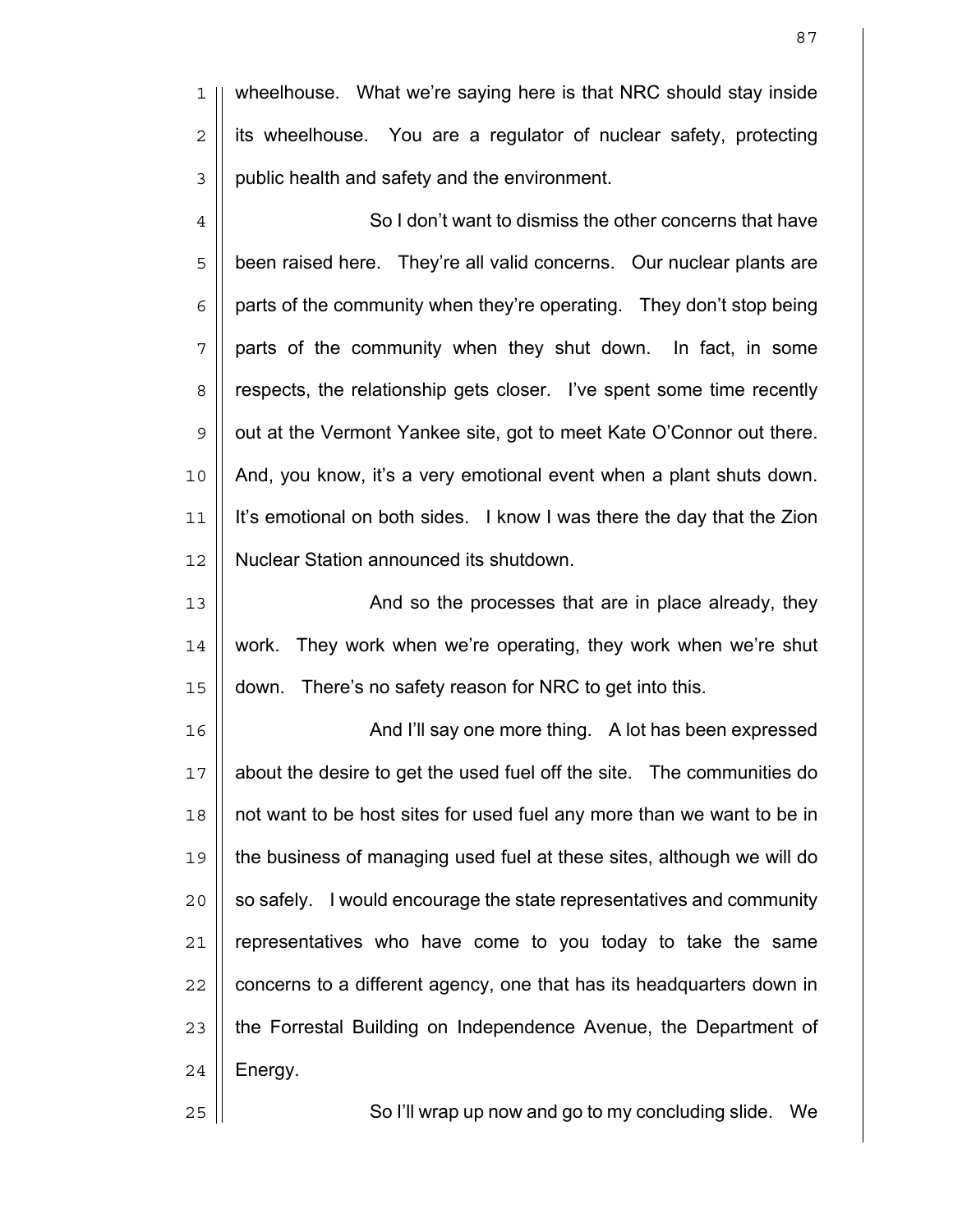1 || certainly think your primary objective is worthy. I would be remiss 2 | without invoking Project AIM. I think that recognizes the imperative of 3 | efficiency here, and we think that you should stay within the scope of 4 | your primary objective and address the inefficiencies. Thank you.

## CHAIRMAN BURNS: Ms. Cowan?

MS. COWAN: Okay. Good morning. I'm Pam Cowan, and I know it says Director of Spent Fuel and 8 | Decommissioning, but, recently, my title has changed to Senior Director 9 | of Decommissioning, as we start to focus on Oyster Creek decommissioning.

I'm from Exelon Generation, and at Exelon we operate | the largest fleet of nuclear plants in America with 23 units being 13 || operated in six states. In 2010, we did announce that Oyster Creek Nuclear Generating Station would be shut down permanently in 2019, unfortunately. And current efforts are underway to prepare for that upcoming decommissioning transition. And it is with respect to Oyster and all other plants that will go through a similar transition sooner or | later that I am focusing my comments.

So I want to first thank you for the opportunity to || provide this perspective and say that I do agree, I was, you know, this 21 | morning in the session, I do agree that the current regulatory framework || ensures safety commissioning, so my comments are not about safety. 23 | It's more about efficiency.

24 | At the RIC, it was mentioned that 35 licensing actions || just this past year were processed related to the four sites in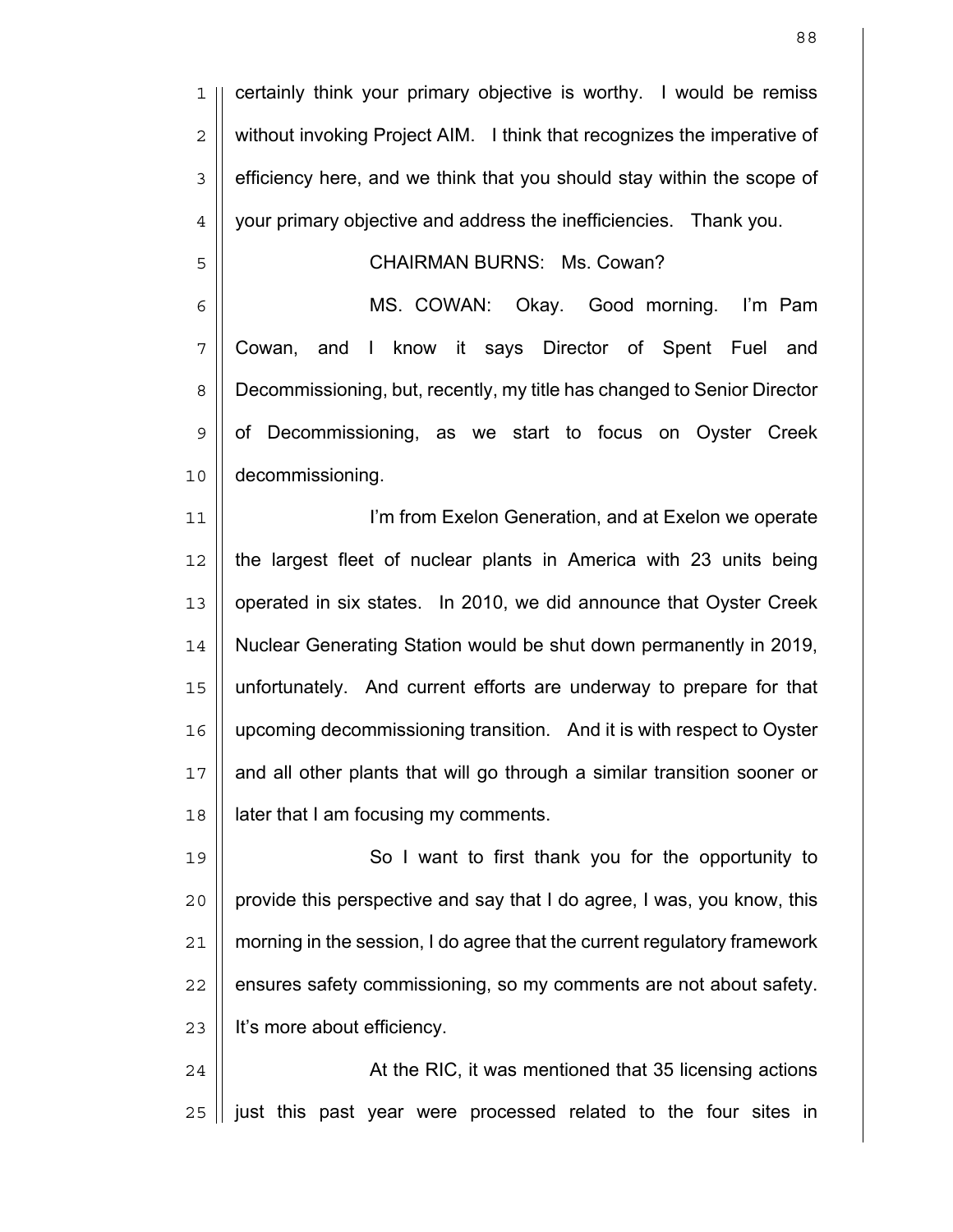1 decommissioning transition. And if you look at our upcoming plans for 2 | Oyster Creek, and we did submit our plan submittals but I also have 3 | been looking at those in detail lately, similar exemptions and submittals  $4 \parallel$  will be necessary to what we saw with those plants under the current 5 || regulations. And the reason we do these exemptions is because it's  $6 \mid \mid$  more efficient for us at this site. It helps us adjust the regulations to 7 meet the risk associated with decommissioning and not an operating 8 | plant risk. So it's important to us to not overburden the site with cost or 9 | resources unnecessary to afford that same level of protection.

We then reviewed and we've been working with NEI, as with other utilities, to come up with this framework that is within, you 12 | know, and justified by those very recently-granted exemptions and their 13 Safety basis. And we spent the time because we felt it was that important to spend the time, and we spent a lot of time, to write a regulation that would be in line the justified safety basis, in line with that, 16 || so that, going forward, not only could it potentially benefit Oyster Creek, and I say potentially because timing does matter, but it will also benefit | every other site.

So I said, yes, timing matters because, depending on 20 || the progress and timing of regulation changes, certainly exemptions | and actions associated with moving to an ISFSI-only state or perhaps | earlier could be realized, and 2018 would work best for that for us. 23 || **I'll use a phrase here, if an ounce of prevention is worth** | a pound of cure, then the effort put into the regulations to appropriately

25 || address the decommissioned state and limit licensing actions, well, so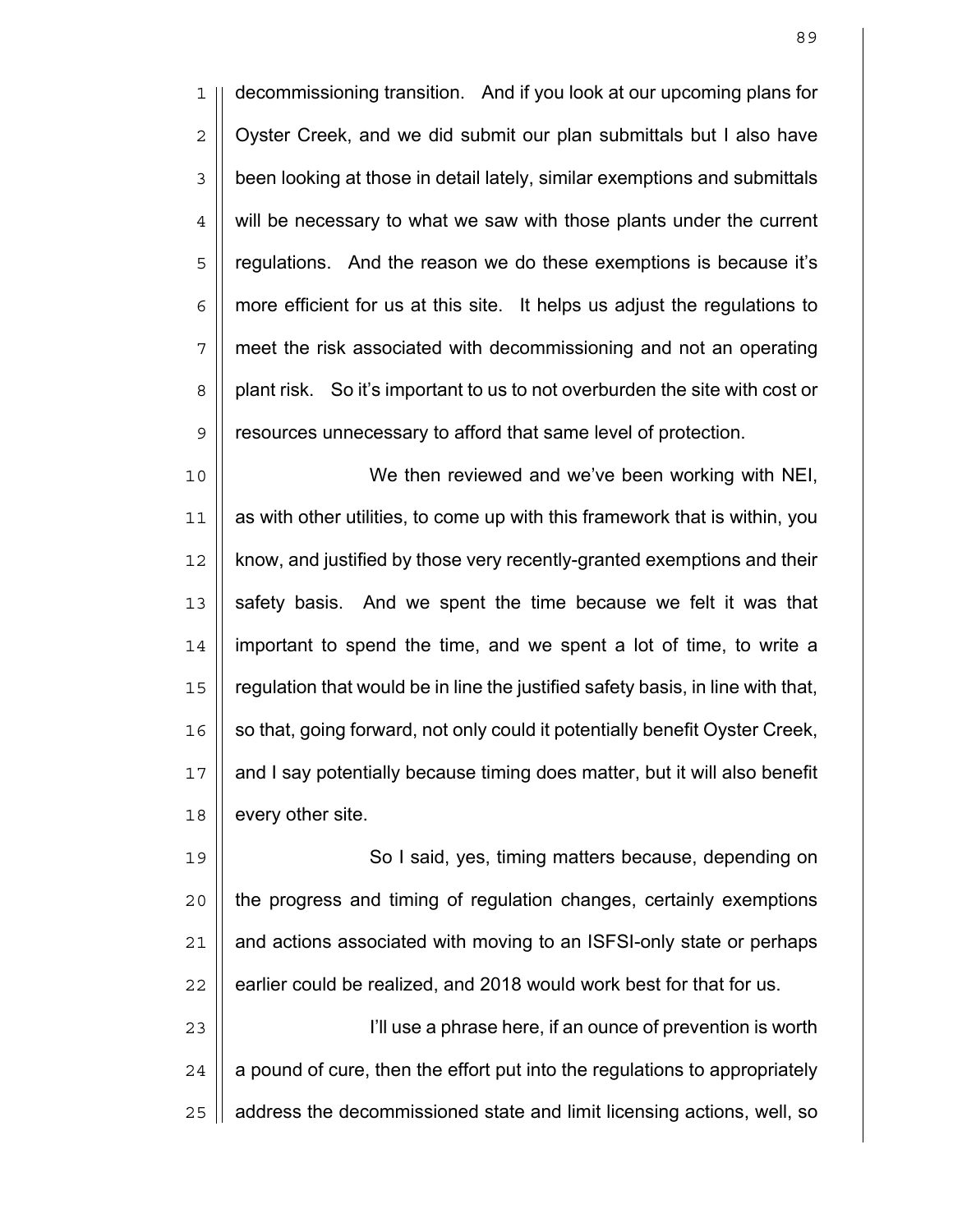benefits far greater than that effort put in up-front to make that change. Moving forward in a focused manner will ultimately achieve magnified 3 | efficiencies for both utilities and Agency resources and, additionally, in 4 | communication with our stakeholders.

 $\parallel$  Given that it is recognized in the ANPR, and I'll state  $6 \parallel$  again and we agree, that there is no safety reason, the rules should 7 || focus on those areas that will ultimately gain those efficiencies. An 8 || ancillary but no less important benefit is the facilitation of 9 | communication with our employees and stakeholders in describing with additional certainty the timing of adjustment of regulations as the plant 11 | transitions into decommissioning. There's nothing more awkward than having to explain that we will then put in for this exemption, then we'll 13 || put in for this exemption, and we think it will be this many months but we 14 | know it's gotten more efficient, so we think, at this point in time, that's 15 || when things will change. It's a very difficult message, and it's not one that we like to deliver. We would like more certainty in that area, and we think that, through this rulemaking being focused and occurring, you || know, in the next couple of years, that would benefit us greatly.

We have always strived to maintain a good working || relationship with the states and communities within which we operate, | and we will continue to do so. And I've worked with, actually, Paul || Baldauf. I was pleased to see he was on the panel. I've worked with  $\parallel$  him through many tougher issues than decommissioning, with license | renewal, with tritium. But we continue to maintain that open dialogue. We don't always agree on everything, but it's important for us to have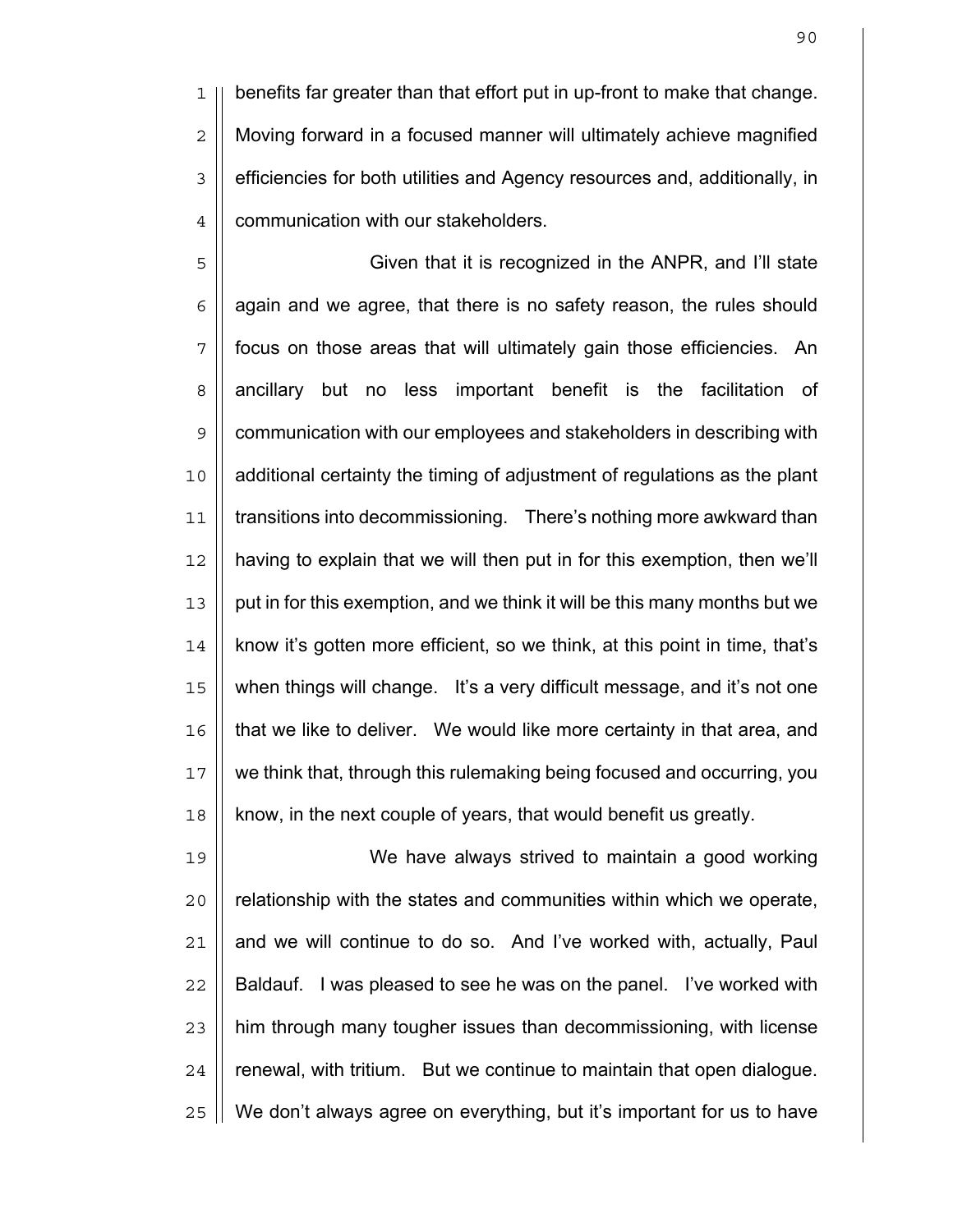1 || that dialogue. I don't think the NRC needs to tell us to have it. I think  $2 \parallel$  we know the value of it, and I think that, again, it helps our dialogue in being able to communicate a firm message, not one that relies on 26 4 approvals.

Well, the ANPR does go broader than that, which was | initially envisioned in 2000 when December rulemaking was being 7 || reviewed. We respectfully put forward our recommendation that a 8 || focused rulemaking, as NEI described, be put into effect and be focused on first. And I agree. We do not want to be here ten years from now wondering what happened because all the good dialogue in the world, if it doesn't change anything, in the end it doesn't necessarily help anything. It helps us right now in the moment. I think dialogue is important. But at the end of the day, we have to see results.

14 || So I'll close my comments with three points. First, reviews of the submitted decommissioning licensing actions should 16 || continue to be processed as efficiently as possible. I know it's challenging for the staff, and it's a great staff, you know, that I believe 18 || you have here. We've worked with them through meetings. We've had open communication with them, and it's a good working || relationship, but, at the same time, it is challenging because, as you've || seen and you've referred to in the news, it is not predictable when || plants will ultimately shut down. And, therefore, they have a challenge || of we may not be able to tell them in advance because we may not | know a year in advance or two years in advance. So it's always a 25 | challenge. But the submitted decommissioning licensing actions have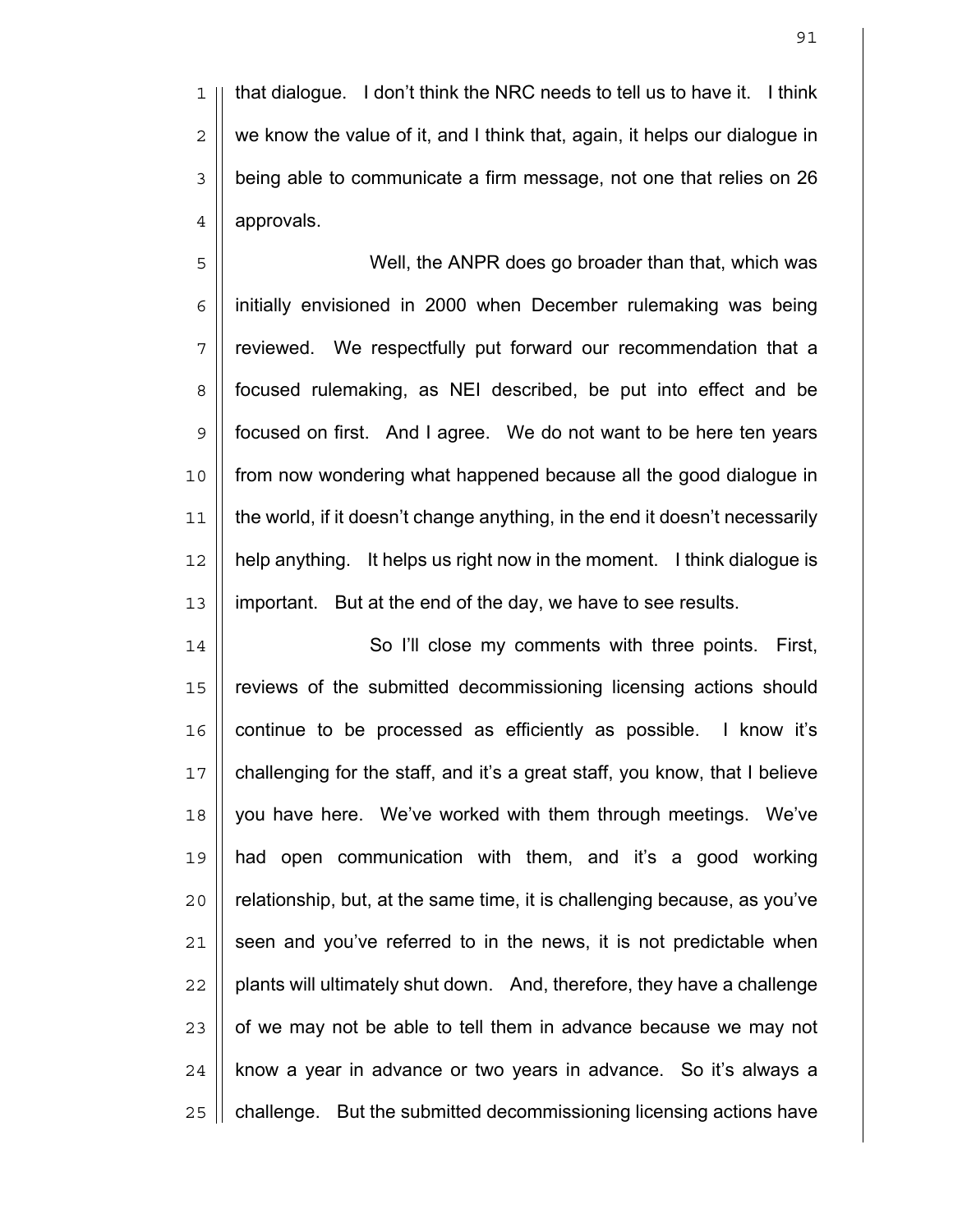to continue to be processed as efficiently as possible until a rule should  $2 \parallel$  take effect.

3 || Second, the timing of the rule can and will make a difference in realizing actual efficiencies to those upcoming 5 || decommissionings. And, third, the goal of the ANPR and AIM will be | met best when a focused scope rulemaking to allow for significant 7 | process efficiencies moving forward, and it must not be burdened with 8 | slowing it down to address other areas that do not enhance safety.

Thank you very much. I appreciate the opportunity.

CHAIRMAN BURNS: Okay. Thank you. I'm going to ask, we've gone a little bit over on the time. If you need a little bit more, fine. But let's try to stick to the timing. Thanks. Mr. van Noordennen?

14 || MR. VAN NOORDENNEN: Good morning, Chairman Burns and Commissioners. My name is Gerry van Noordennen. I'm the Vice President of Regulatory Affairs for the Decommissioning and Disposal Group at Energy Solutions and also have that title at Zion.

Energy Solutions is the only non-utility NRC licensee performing reactor decommissioning at this time. And we also agree 20 || that the process needs to become more efficient, and the historical | exemptions that have been granted in the past should be codified in | rulemaking.

23 || **Next slide, please.** The first two presenters have | already talked about the first two bullets, and I want to focus a bit on the 25 || third bullet. Energy Solutions is supportive of using the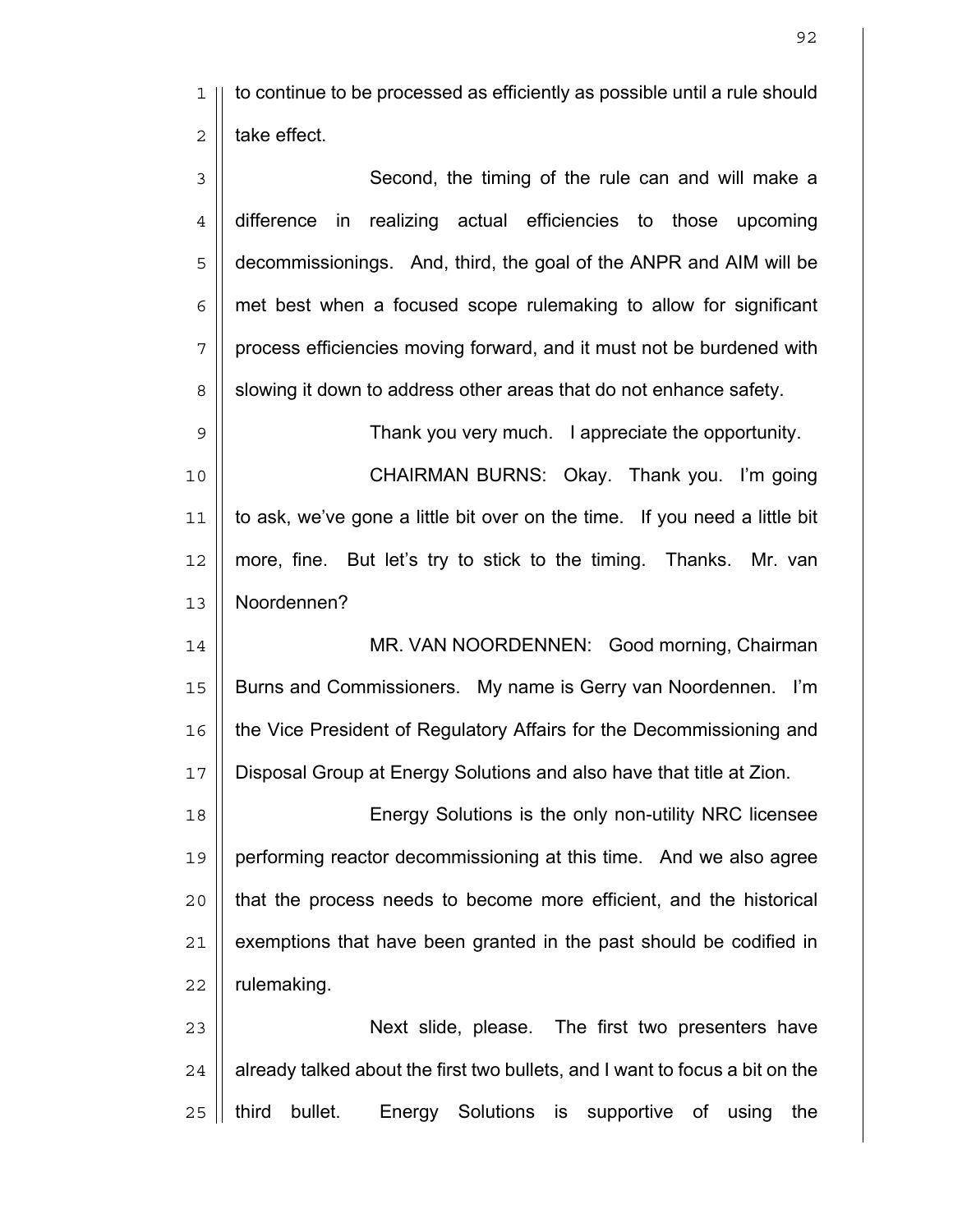1 Decommissioning Trust Funds for legitimate decommissioning  $2 \parallel$  activities that would also include stranded large components at  $3$  | operating power plants, and this would, again, use the existing 4 | definition of decommissioning and using the established precedent of 5 | previous historical exemptions.

6 | And going into a little more detail, the process that 7 | we're recommending is that an established sub-account be allowed, as 8 | allowed by the rate regulatory authorities, and then 50.82 would be 9 revised to require site-specific decommissioning cost estimate to 10 || ensure that any expenditure on the stranded large components would 11 not reduce the value of the trust fund below the amounts required for 12 | SAFSTOR or radiological decommissioning. So we'd ask that you'd 13 **l** consider that also.

14 Next slide, please. You have heard a lot about the 15 || exemptions that are needed in the transition. There are also other 16 | exemptions that are needed throughout the decommissioning process, 17 || and I just have an example here of three of them. The record-keeping 18 requirements, that's an exemption that all plants have applied for, and 19 that's something you need to stop accumulating records for abandoned  $20$  || components that are going to end up in a disposal facility. That's 21 | requested early on in the process.

22 || **Toward the middle of the decommissioning process,** 23 | Part 37 needs to be revised. There's some burdensome requirements  $24$  | in Part 37 right now for security requirements for large components, like  $25$  | steam generators where you have to put a temporary security fence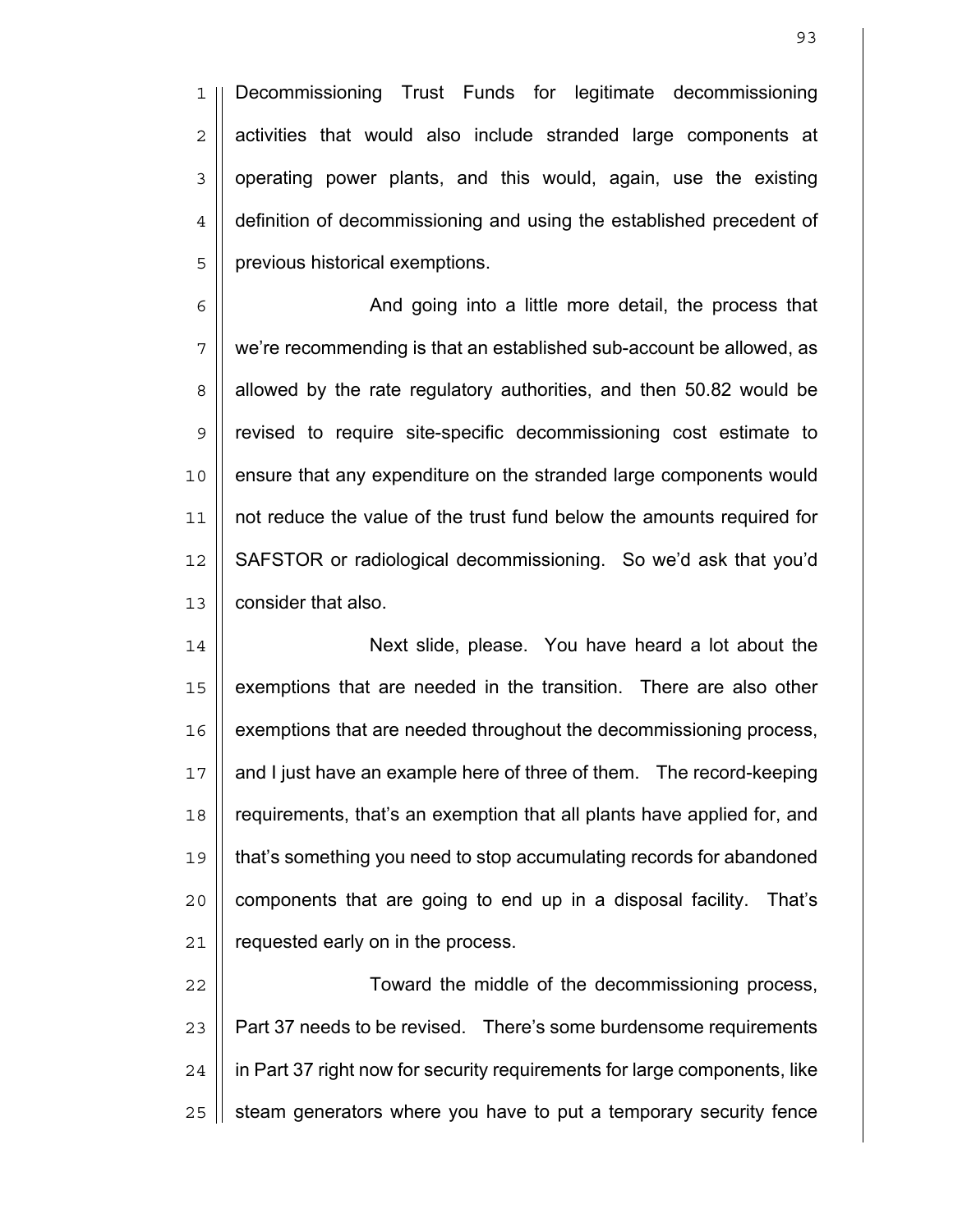|| around a 50-ton chunk of metal that would take a crew with very | specialized equipment a long time to remove from site.

3 || Then toward the end of decommissioning, there's a 4 | requirement to have certain-sized NRC office on site. And when all  $5 \parallel$  you have left is a couple of trailers with doing the final site survey is that,  $6 \parallel$  again, is an exemption that people have asked for. Just little things like this need to be included in the decommissioning rulemaking.

And, finally, the last slide, just a little pitch for Zion. | Zion really is the industry benchmark. It's the largest commercial decommissioning project in NRC history. And, again, we've been performing that since 2010. We're on budget and ahead of schedule. And I would invite any commissioners who have not toured the site yet || to come to the site. We're getting to the advanced stage of decommissioning. Buildings are starting to come down, so please 15 | come and visit us if you'd like to see what decommissioning is all about. ||  $\blacksquare$   $\blacksquare$   $\blacksquare$   $\blacksquare$   $\blacksquare$   $\blacksquare$ 

CHAIRMAN BURNS: Thanks very much. Mr. Norton?

MR. NORTON: Thank you, Commissioner, Chairman || and Commissioners. I appreciate the opportunity. As Chairman 21 | Burns indicated when he did the introduction of the panel, I represent  $\parallel$  the three Yankee companies, as well as the Decommissioning Plant 23 || Coalition. The three Yankee companies and the Decommissioning | Plant Coalition will be submitting formal comments to the ANPR.

25 || **I** prepared and submitted a statement for today. I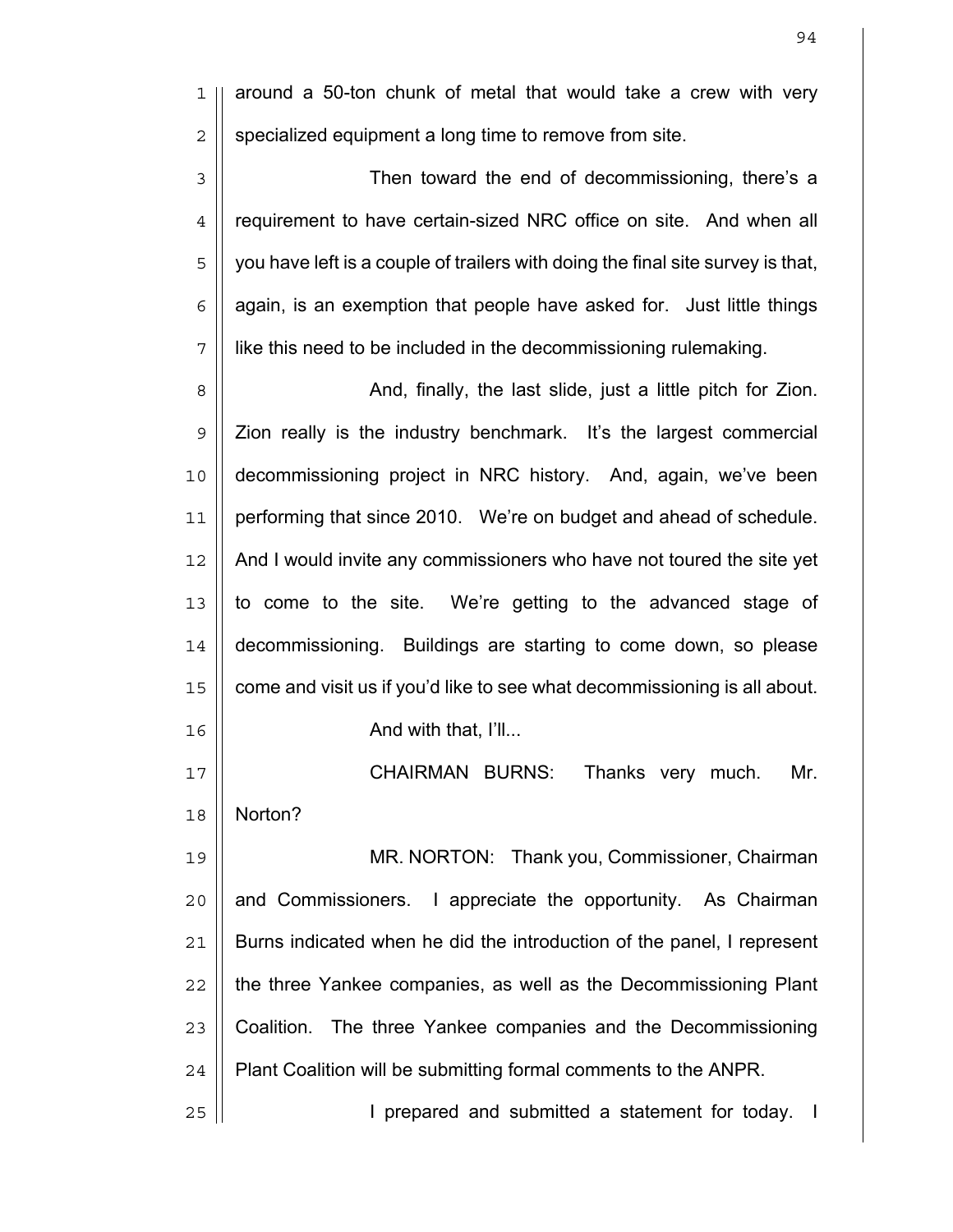didn't present slides because, as I suspected, the speakers before me  $2 \parallel$  on the panel were going to cover most of my bullets. So the good 3 | news is I should be able to get us back on schedule, Chairman.

4 | But I would like to thank the staff and the Commission 5 || for presenting this opportunity through the ANPR for efficiencies and | looking more broadly at decommissioning, the opportunity that we did 7 | not complete back in early 2000 when I was actually decommissioning 8 | at Maine Yankee and dealing with post-9/11 security challenges at the 9 | time of transition.

But, actually, to pick up on a point that Rod made earlier about the representatives here of the decommissioning past, | present, and future, I actually find myself in a unique situation, as this 13 || was the only site where I still represent the past, the present, and the future. I have an active license termination plan. I can't decommission my ISFSI until the fuel leaves.

However, I am in the present configuration of having a consolidated interim storage facility in my state for lack of performance | on the part of the government, and I have successfully, with many 19 || others, including Mr. van Noordennen here, effectively decommissioned the nuclear plant and reduced the license to the dry fuel storage facility.

22 || Che point I'd like to make from that is, as we talk about  $\parallel$  decommissioning today and what may happen in the future, is I'd also | encourage the Commission and staff to come to an ISFSI-only site || where the work has been largely performed and you can get a true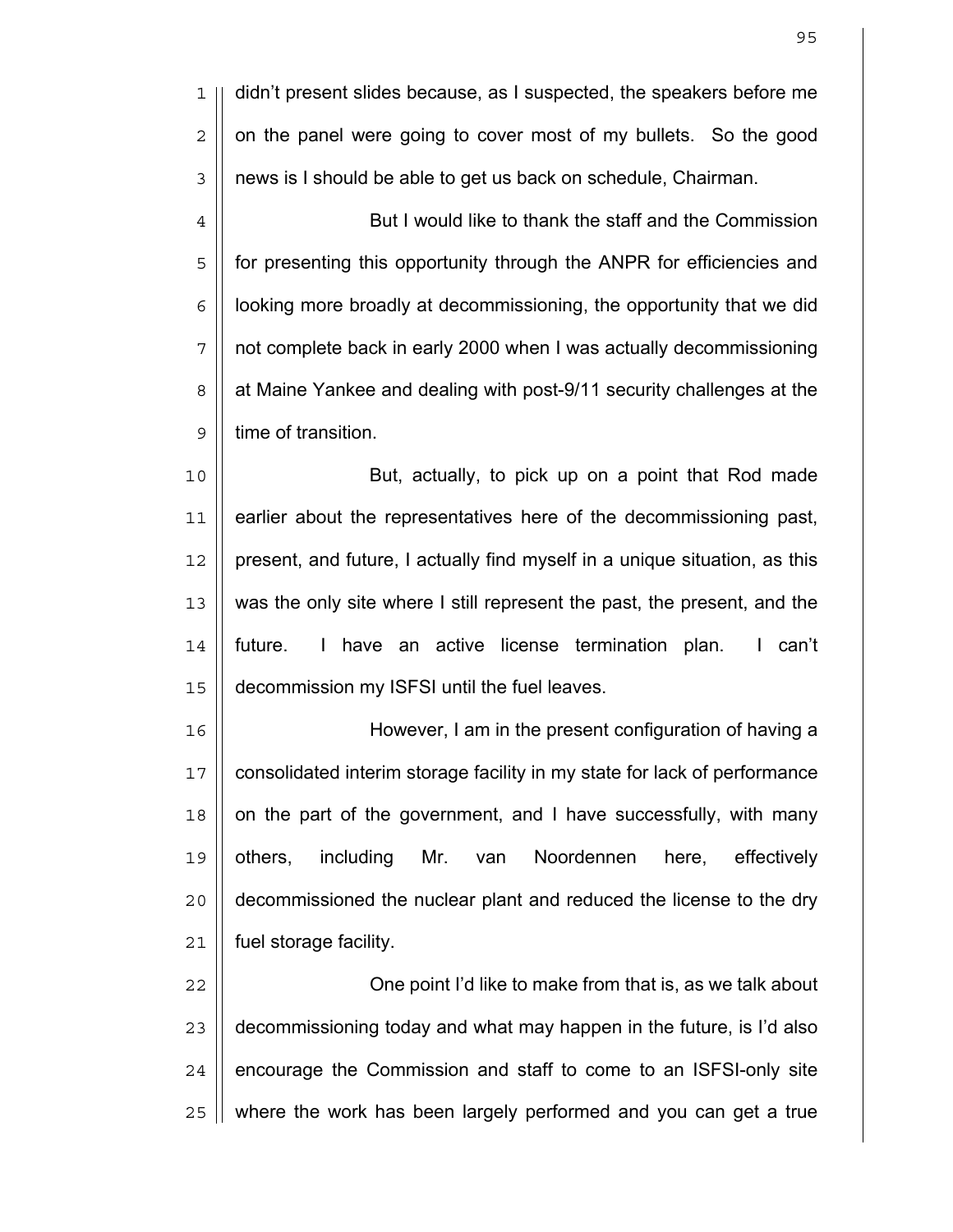1 || sense of the back-end, which you've heard people speak about earlier.  $2 \parallel$  We're in a spot now where we're essentially securing dry cask storage 3 | for an indefinite period of time.

4 You've heard several speak, and I won't dwell, but to  $5 \parallel$  echo that this work has been performed safely in the past, is in the  $6 \mid$  present, and would expect it will be in the future. And so we're here 7 addressing efficiencies in rulemaking. And, again, as Rod indicated, 8 | that's not to diminish the other interests and discussions that have 9 || taken place with community advisory panels and other aspects of 10 decommissioning that are in the ANPR and all extremely near and dear 11 to me because, at Maine Yankee, I believe we formed the first 12 | community advisory panel for a shutdown decommissioned nuclear 13 facility, and we still have it today and at an ISFSI.

14 || So the knowledge and experience gained through that 15 || process, the entire process of getting to this interim end-state that we 16 find ourselves in I think could be informative in both lessons learned 17 || and to inform the rulemaking process. And it's from that prism that 18 || we've commented and will comment here this week when we submit 19 | our final response to the ANPR.

20 || **And I believe that through the appropriate** 21 | risk-informed regulatory process, we will get to a regulatory basis that | makes sense for decommissioning, continues to allow us to perform  $\parallel$  safely and efficiently. And in conclusion, I would just caution | everybody that, through the transition that took place a decade ago,  $\parallel$  when rulemaking wasn't affected, we found ourselves on many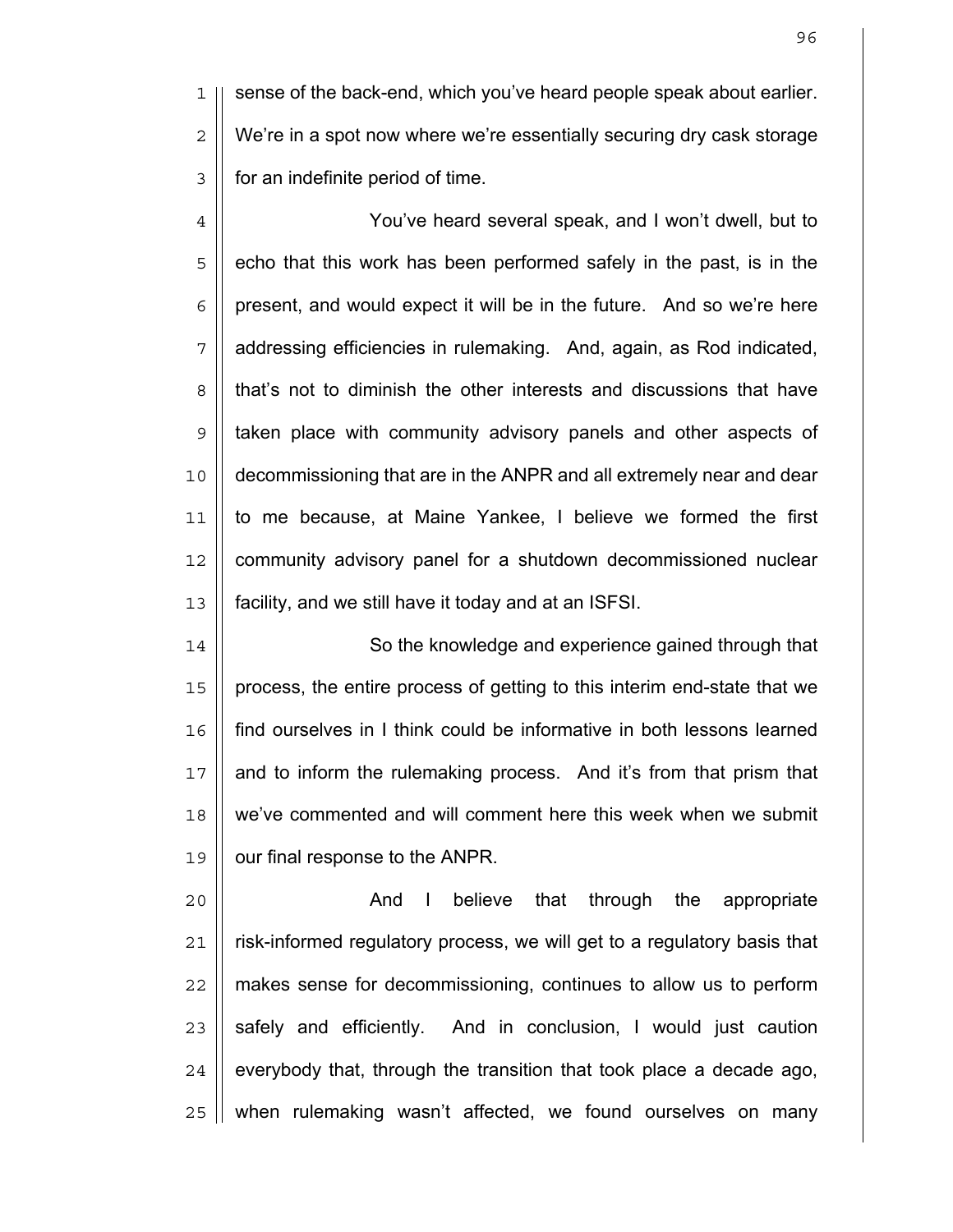occasions, as a Part 50 licensee, trying to take exemptions from rules  $2 \parallel$  and rule changes that were not intended to affect dry fuel storage 3 | facilities but, on their face, still did. So we found ourselves dealing with unintended consequences and further exemptions, and I would 5 | encourage us, as we go forward, to look at any rulemaking efforts to be | concise and clear on its application to ISFSIs and decommissionings | after the rulemaking. That's it. Thank you.

CHAIRMAN BURNS: Thanks. Mr. Fettus?

MR. FETTUS: Good morning, Mr. Chairman and Commissioners. Thank you for having me. I'm Geoff Fettus. I'm a Senior Attorney with the Natural Resources Defense Council, and we're 12 | encouraged by the Commissioners' efforts, by the Commission's efforts 13 || to draft regulatory basis to support, in our view, some very necessary 14 | changes to the regulation of reactor decommissioning.

The current objective of 2019 for completion of a rulemaking for reactor decommissioning is timely. The decommissioning is an integral part of the nuclear energy life cycle, and 18 || communities that host nuclear power plants need to know the rules of || the road from the start of the project to its end.

This issue is all the more important with respect to the fact that the five reactor retirements since 2013 occurred without  $\parallel$  substantial advanced notice and opportunity for pre-planning, and that 23 || reflects the growing challenges for the U.S. nuclear industry related to | aging, reliability, safety, and economics. Together, these challenges  $\parallel$  could very likely result in a growing number of reactors transitioning to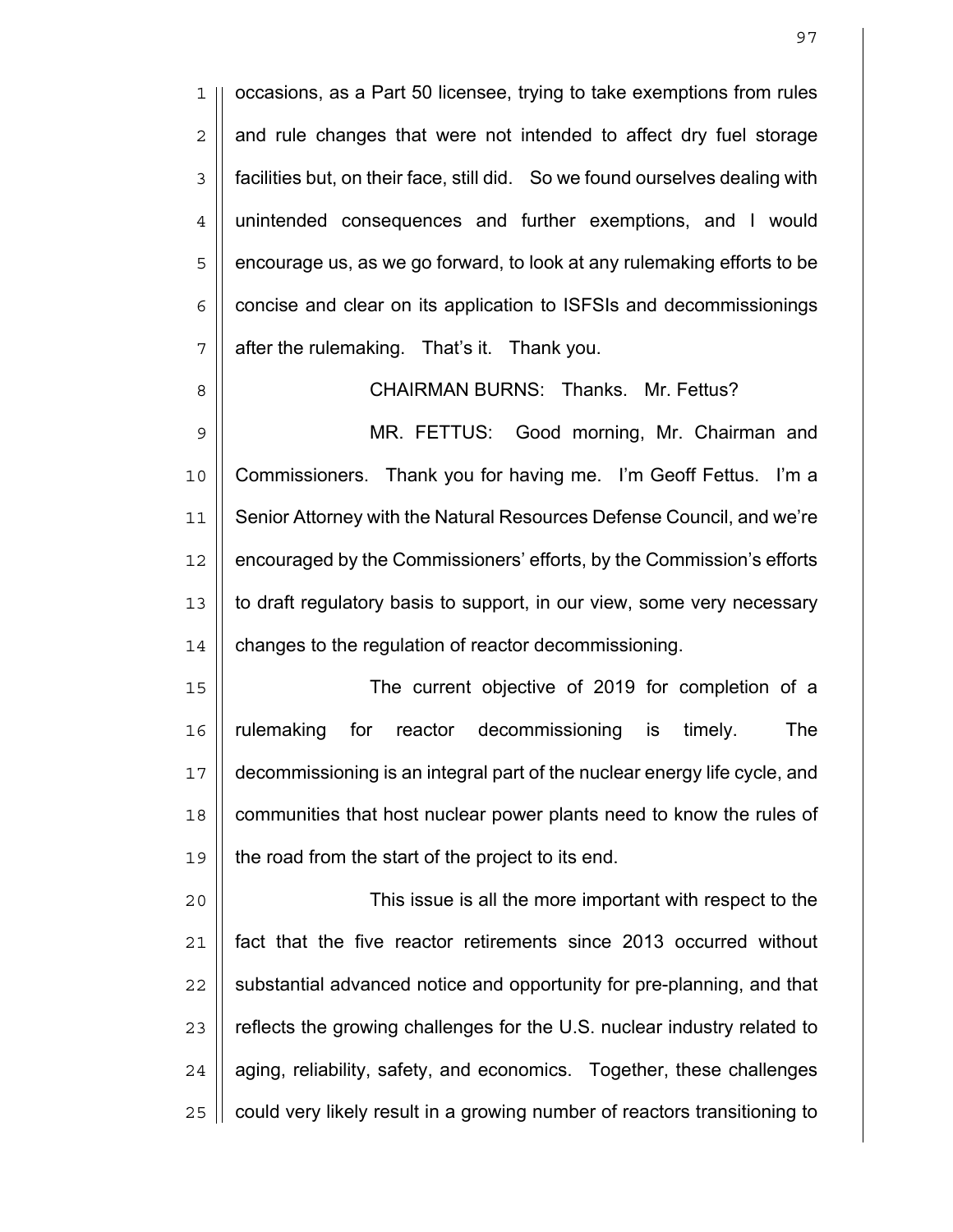decommissioning in the decades ahead.

2 || **I agree with Commissioner Svinicki.** No one has a 3 | crystal ball, but I think it would be imprudent to not put ourselves in the 4 | position where we found ourselves in the last few years. And I would 5 || suggest moving forward.

I will briefly highlight a few of the issues that we'll discuss in our detailed written submission that will be submitted by 8 | Friday. First, we agree with almost all of the parties here that the principal radiological risks that are associated with spent fuel storage 10 || are associated with spent fuel storage on site. While the risk of zirconium fire is not the only radiological risk associated with decommissioning, such an event would have, by far, the biggest impacts in terms of off-site contamination.

NRDC disputes that radiological release from decommissioning reactors always significantly lower than that for an 16 || operating reactor because risk is not just a function of whether the 17 || reactor is generating electricity or not but also a function of facility 18 | maintenance, accident mitigation measures, and ongoing security. During decommissioning, a large radiological source term is still || present. Spent nuclear fuel is dangerous and highly toxic while fissioning in reactors, and it remains so for millennia. But for the || purposes of this hearing, spent fuel remains dangerous while resting in  $\parallel$  over-packed pools not designed for the length of time that they've been | in use, even when a reactor has been shut down and decommissioning | has commenced.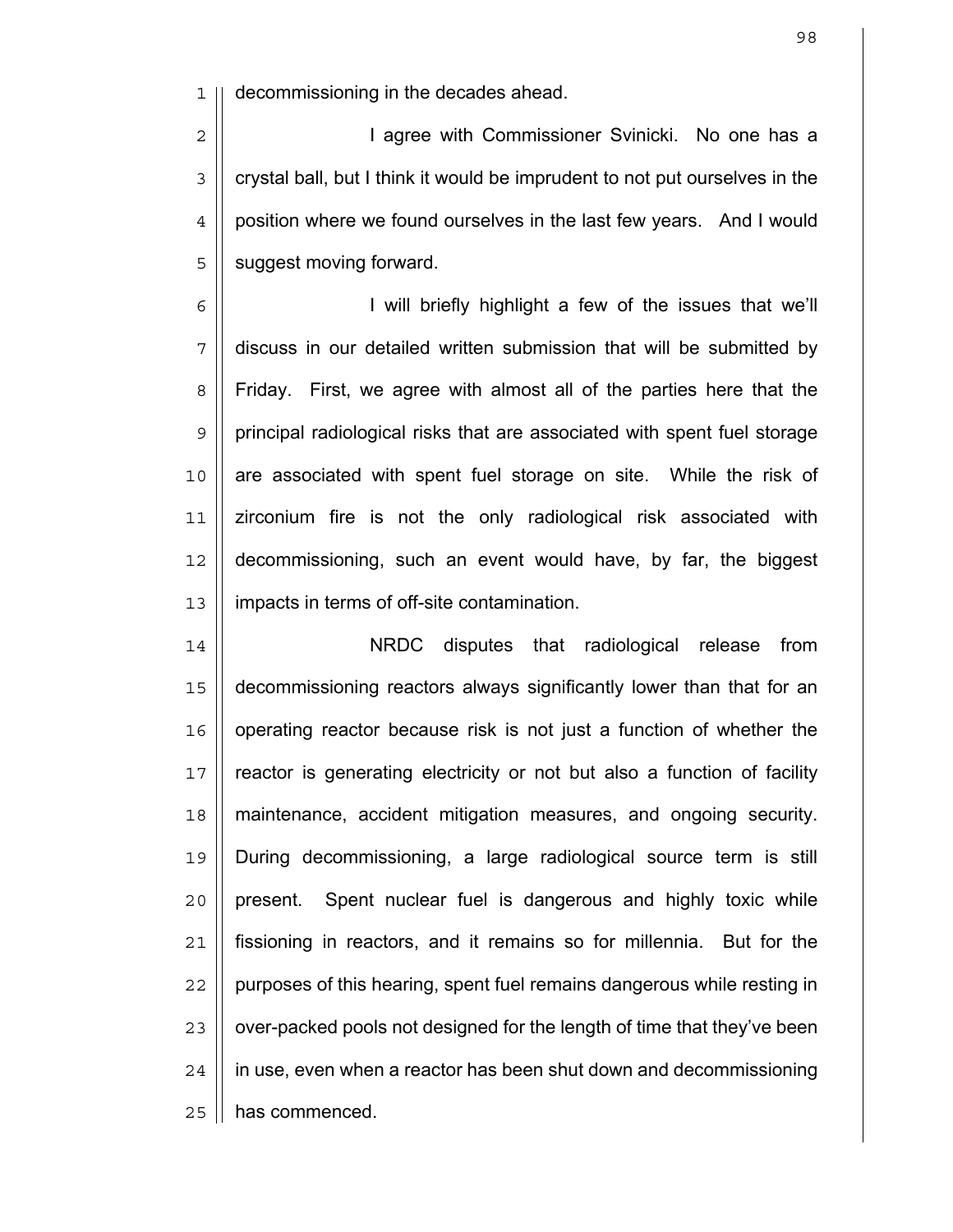1 So we recommend no relaxation of health, worker  $2 \parallel$  safety, or environmental exemptions, as has become common, as long 3 | as the spent fuel remains in pools. The Advanced Notice of Proposed 4 | Rulemaking describes the intention of the Commission to improve the 5 || efficiency of regulations but states the proposed rulemaking is not  $6$  | based on safety concerns. We caution the Commission that, if not 7 || done right, safety concerns can emerge from this rulemaking process.

8 | A crucial question is to what degree will emergency preparedness be relaxed for decommissioning reactors? We're supportive of a tiered approach for modifying emergency planning, for 11 | modifying the regulations for emergency planning. We recommend 12 || that tiers be defined as, one, the period immediately after cessation of operations; two, the period during removal of fuel from the reactor vessel; three, the period when any spent fuel is still in wet storage; and, four, the period when all spent fuel is in dry cask storage.

16 NRDC cautions against any erosion of emergency 17 || planning, physical security requirements, fitness for duty requirements, 18 || or training requirements until the final tier is achieved where physical 19 || protection of dry cask storage creates a substantially more robust  $20$  | barrier.

Furthermore, we think the NRC should maintain the 22 | Emergency Response Data System during the decommissioning | process up to the final tier when all the fuel is in dry cask storage. But || fully throughout decommissioning, NRC should require the decommissioned reactor sites provide the public with realtime online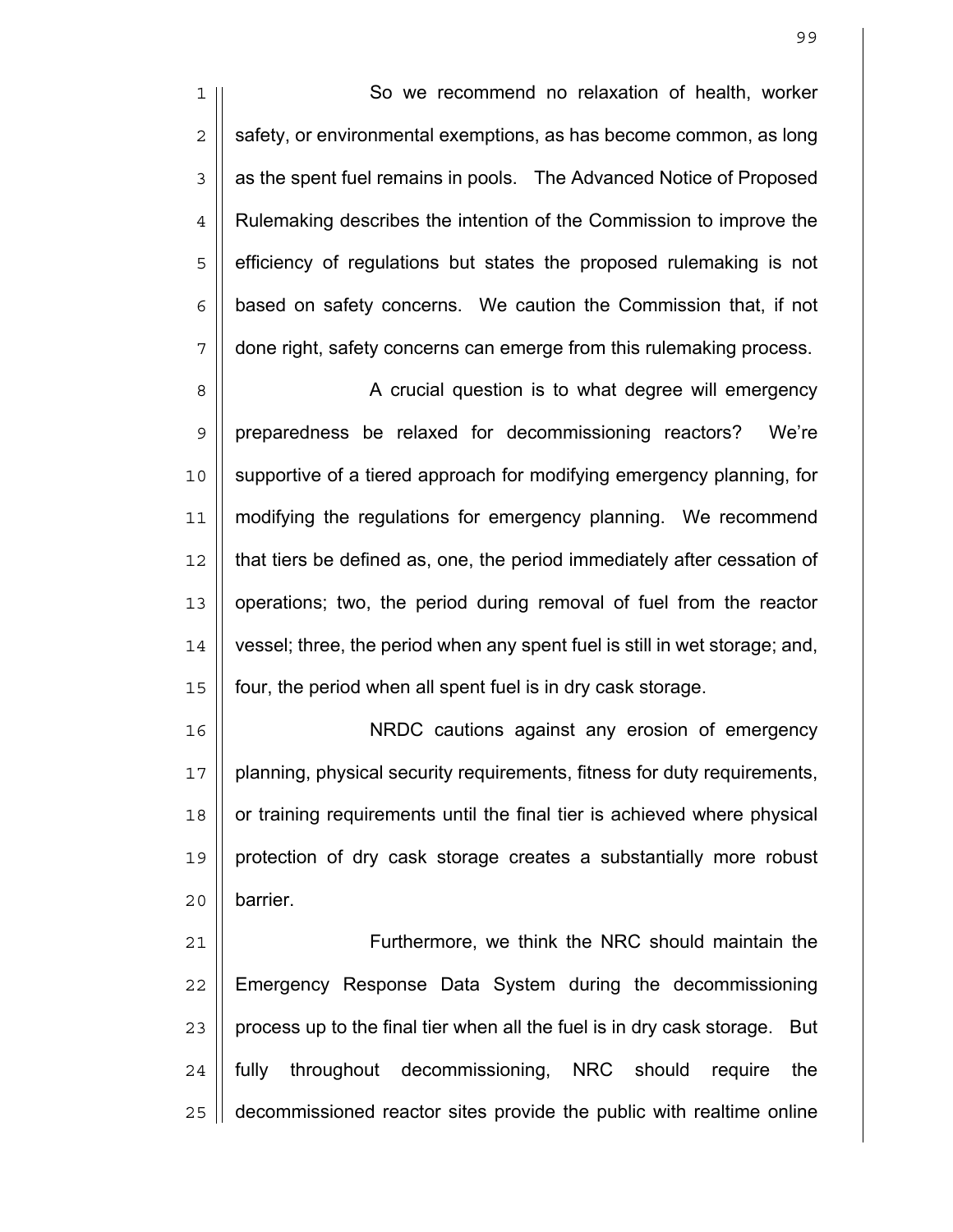1 || radiation data with the decommissioned plant site and in the emergency  $2 \parallel$  planning zone. A network of radiation sensors can be set up and 3 | maintained at very low cost -- we're actually looking into this ourselves  $4 \parallel -$  and provide transparency for communities hosting decommissioned 5 | reactors with spent fuel and often for decades.

6 | Second, an important aspect of decommissioning is determining how clean the area is. Here, we are recommending that the release criteria include a dose limit to an average member of the | critical group and that the residual radioactivity has been reduced to ALARA levels. This limit cannot be measured directly, so a clear understanding of dose modeling is critical.

12 Third, the decommissioning process cannot be 13 || excluded from the NEPA process. At a minimum, the billion-dollar 14 | operation is a major federal action affecting the environment and 15 requires supplementation of an existing EIS. This NEPA supplemental 16 document should be done in light of an NRC requirement that the 17 licensee submit a formal decommissioning plan that provides a 18 || complete roadmap for both the state and the affected community. The 19 PSDAR has allowed some contentious disputes to arise, and we think 20 | revision of the process is necessary.

21 || A rule for the NEPA supplemental can also address the  $22$  | site-specific issues that we've heard with both panels because 23 decommissioning impacts different communities in different ways, 24 | including issues related to environmental justice. Communities  $25$  | hosting power plants can and have changed dramatically over the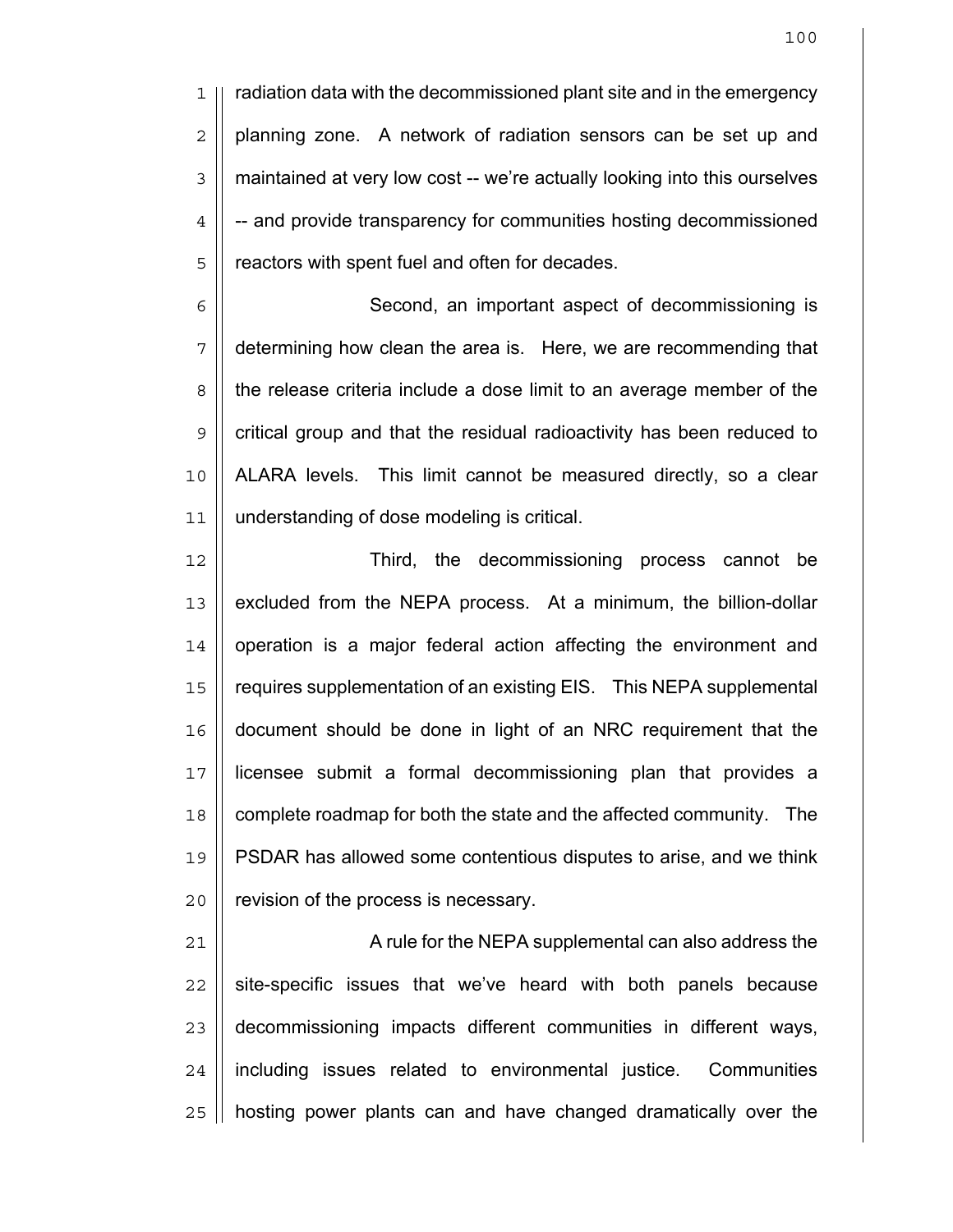1 || decades of power operation, and the source terms are going to vary 2 | from reactor to reactor. These site-specific issues point for a need for  $3 \parallel a$  close look at planned risks, and we think a formal requirement for a 4 | more substantial plan is necessary.

5 || Fourth, and I'll close up quickly, it's important there be  $6$  | explicit and absolute clarity as to the necessary amount of funding 7 available to support the decommissioning process. As the first panel  $8 \parallel$  said, the GAO noted in a 2014 report the NRC formula may not reliably 9 || estimate the decommissioning cost assurance. This needs to be 10 || rectified. We suggested and we will go into it in our written comments 11 an online dashboard where stakeholders can see if the reactor in their 12 | community is putting enough aside and if the investment is performing 13 | adequately to meet the needs of clean-up.

14 || **And, finally, the ANPR notes that the objective is the** 15 appropriateness of maintaining the three existing options. We think it's 16 time to either dramatically revise the SAFSTOR option or simply do 17 || away with it. We're concerned that SAFSTOR can simply become an 18 | expedient way of deferring important clean-up responsibilities or raising 19 money that should have been there in the first instance, and it puts an 20 | extraordinary burden on states and affected communities.

21 || **It's time for the Commission to take back full**  | responsibility as a regulator for decommissioning and set up a framework of maximum protection from risk. We'll cover these and  $\parallel$  other issues in our substantial written comments. And thank you again || for the opportunity to comment today, and I'll be happy to answer any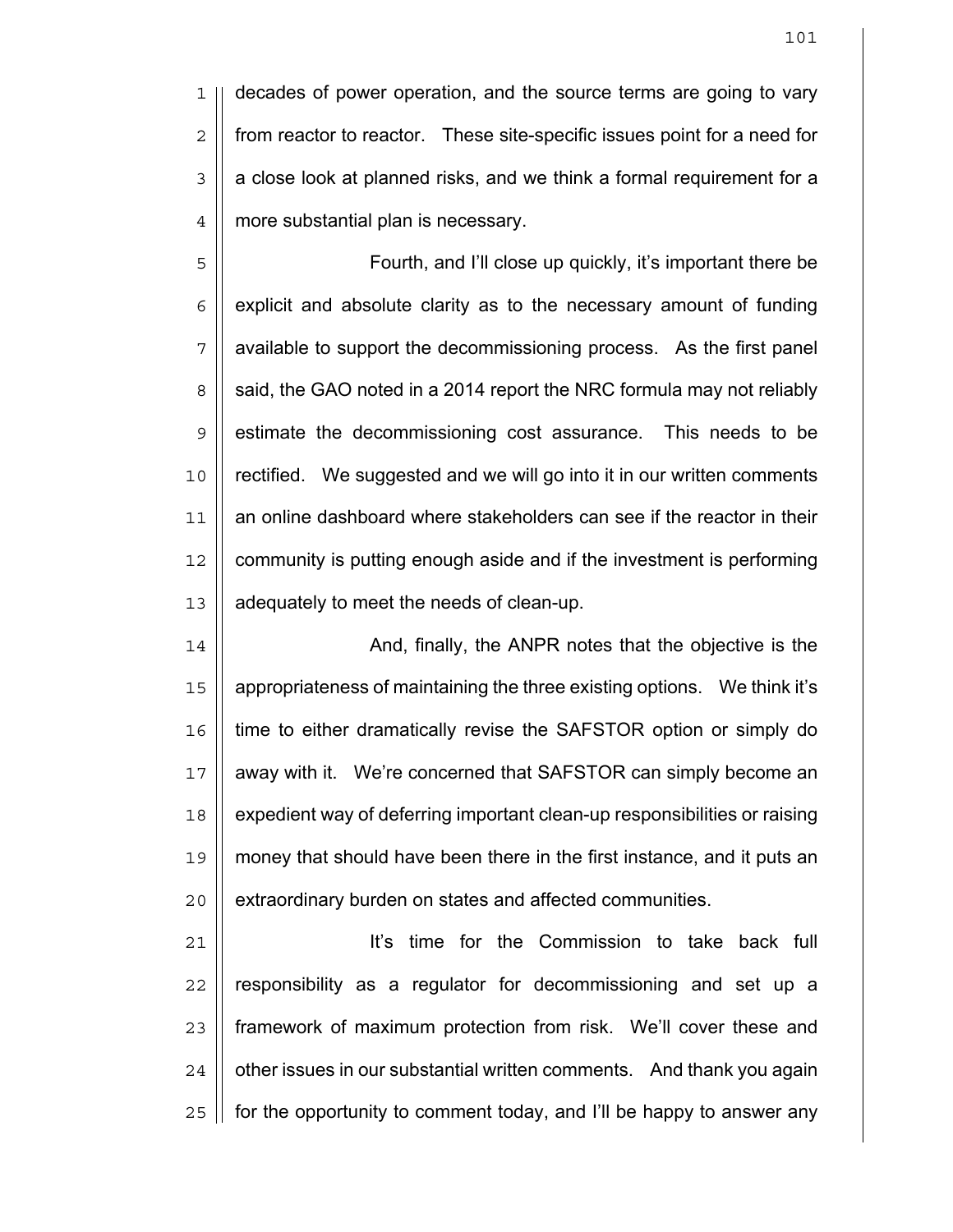questions.

CHAIRMAN BURNS: Thanks, Mr. Fettus. Ms. 3 | O'Connor?

4 | MS. O'CONNOR: Thank you, and thank you so much 5 | for having me here today. I'm Kate O'Connor, and I'm the Chair of the Vermont Nuclear Decommissioning Citizens Advisory Panel, and we are pleased that the Nuclear Regulatory Commission has begun the 8 | process of developing rules for the decommissioning of nuclear power 9 | reactors and we appreciate the opportunity to comment.

10 || **By way of background, the Vermont Nuclear** Decommissioning Citizens Advisory Panel is a 19-member panel 12 | established by the Vermont legislature in 2014 in response to Entergy's announcement that it would close the Vermont Yankee Nuclear Power 14 | Station in Vernon, Vermont. The panel includes representatives from Vermont state government; Entergy; the states of New Hampshire and Massachusetts; the host town, Vernon, Vermont; and six citizen members of which I am one, having been appointed by the Governor of Vermont.

You have received written comments from the six 20 || citizen members and will receive comments separately from the State | of Vermont and other members of the panel. The citizen member  $\parallel$  comments which I will speak to today reflect the public's desire to play a || constructive role in the decommissioning process and their desire to | have the states and host communities have a role in the process, as  $\parallel$  well. After all, it is the communities that host nuclear power plants that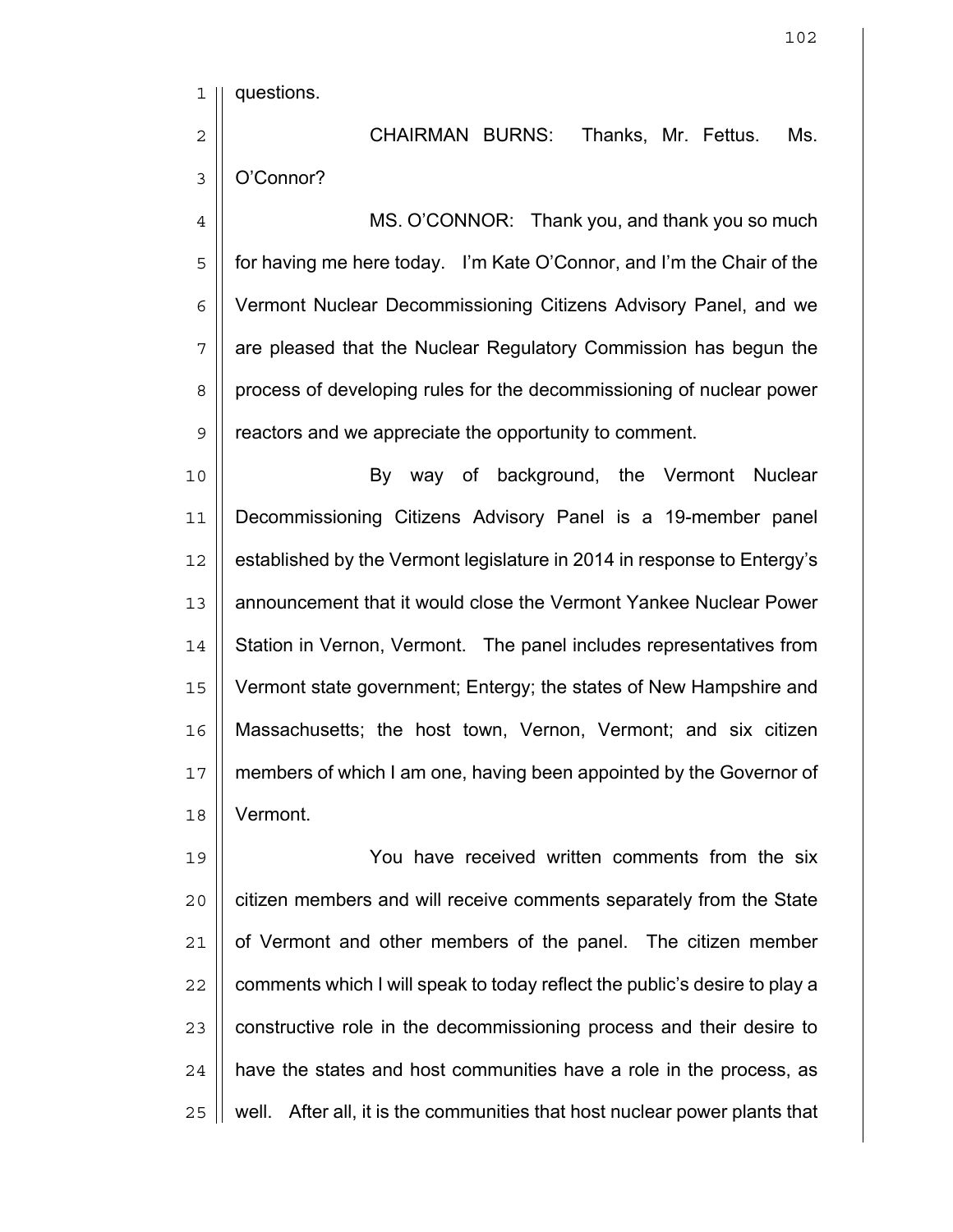face the long-term health, safety, environmental, and economic  $2 \parallel$  challenges when a plant shutters.

3 || As I said, you have received comments from the citizen 4 | members of the panel that touch upon the issues that directly impact || the public. Today, I want to focus on one of those: public participation. In the Advanced Notice of Proposed Rulemaking, you | ask if community engagement panels should be required by the NRC. 8 The 19 members of the Vermont panel come from different perspectives and have different experiences, but I think any panel member you ask will say that the Vermont panel has played an essential role in providing a forum for public engagement in the decommissioning of Vermont Yankee. The panel has allowed for the dissemination of 14 | information from all parties involved, has allowed the public to express

their views and concerns, provided a forum for open and transparent discussion, and has established a working relationship between parties 17 || who might not otherwise have worked together.

While we agree on the importance of a panel, we might disagree on how it should be formed. So I will speak from the 20 | perspective of the citizen members.

We would recommend a community advisory panel to || all communities facing a plant decommissioning. However, we do not 23 || believe community engagement panels should be mandated by the 24 | NRC since such panels would be formed by the licensee. Instead, the | NRC should recommend that advisory panels be formed by the states,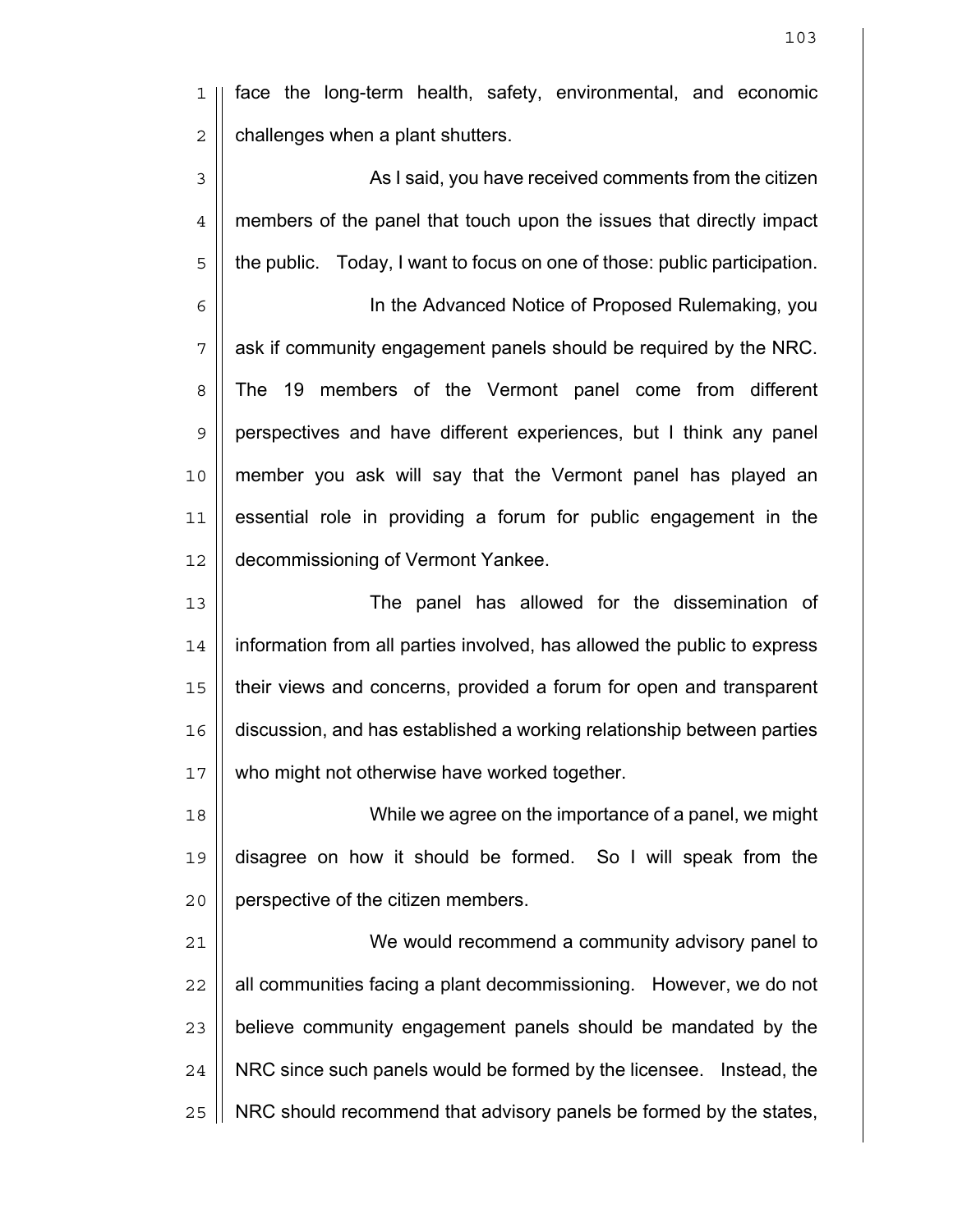1 || using past and present state panels as models. The NRC should  $2 \parallel$  require the licensee to have one or more representatives on the 3 | advisory panel and provide the resources necessary for the panel to run  $4$  | effectively. Entergy's involvement on the Vermont panel has been 5 | important to our success.

6 The Vermont panel was established as an 7 independent body by the Vermont legislature, not the licensee. This 8 | has worked well for us, and we believe the host state and local  $9 \parallel$  community, in consultation with the licensee, should have the flexibility 10 || to establish a panel that will best serve their needs.

11 || **I** want to stress that a community advisory panel should supplement, not take the place of, the NRC's obligation to seek public comment or engage with the public through meetings, hearings, | or other means. It is important to recognize that the public's goal is to 15 || see safe decommissioning that will lead to license termination and, ultimately, re-use of the site.

17 || So I want to thank you again for the opportunity to be here today. As the rulemaking moves forward, I would urge you to provide opportunities for host states and communities to be actively || engaged in the process. I hope this will include public hearings in the 21 | impacted communities. The Vermont Nuclear Decommissioning  $\parallel$  Citizens Advisory Panel is ready and willing to help the NRC facilitate | constructive public engagement in any way we can.

24 | CHAIRMAN BURNS: Thank you, Ms. O'Connor and  $25$  || thank you all for the presentations. And, again, we'll start with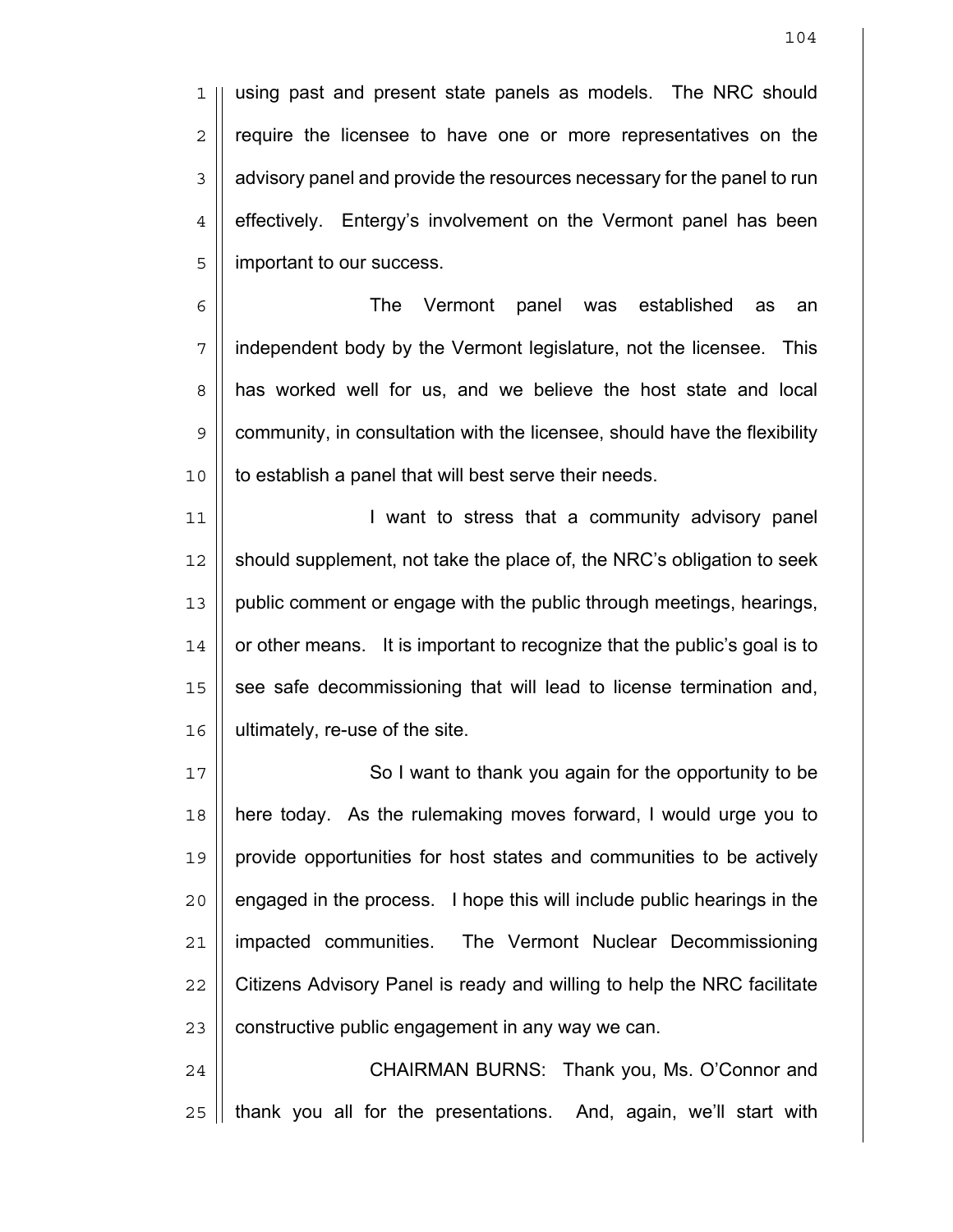1 questions from Commissioner Svinicki.

2 | COMMISSIONER SVINICKI: Thank you, Mr. 3 | Chairman. Again, I want to thank each of you for being here today, 4 | and I'll take this opportunity to recognize and thank Commissioner 5 || Baran for proposing this meeting, but really he and his staff have  $6 \mid \mid$  marshaled a lot of our efforts to put forward both the previous panel and  $7 \parallel$  this panel. So I want to commend them for their hard work on that.

8 There isn't a presenter that we've heard from today 9 || that hasn't given me at least one or two things that I want to go back and 10 || think more deeply about, so I think this was really a valuable use of the 11 Commission's time. And I thank you for proposing it.

12 || **I** want to just expand a little bit on, some reference has 13 | been made to comments I've made to the staff and to the previous  $14$  | panel. While I value efficiency, probably just because I'm a very 15 || organized person, I value it as an absolute good. I want to be clear 16 | that my front-of-mind considerations as the Commission receives some 17 || synthesis of the public comment from the NRC staff and as the Agency  $18$  || moves forward is really I think -- at the highest level, there's two  $19$   $\parallel$  overriding things that are important to me. One is that there is this 20 fiduciary over the prudent and effective use of Decommissioning Trust 21 Funds. As a public official, I know they're a separate corporate 22 fiduciary, but I feel that we do want prudent use of these funds for  $23$  || radiological decommissioning. So that's kind of front of mind to me,  $24$  | and that makes efficiency something to really value here, that if these 25 | funds can be used to advance that, as opposed to other administrative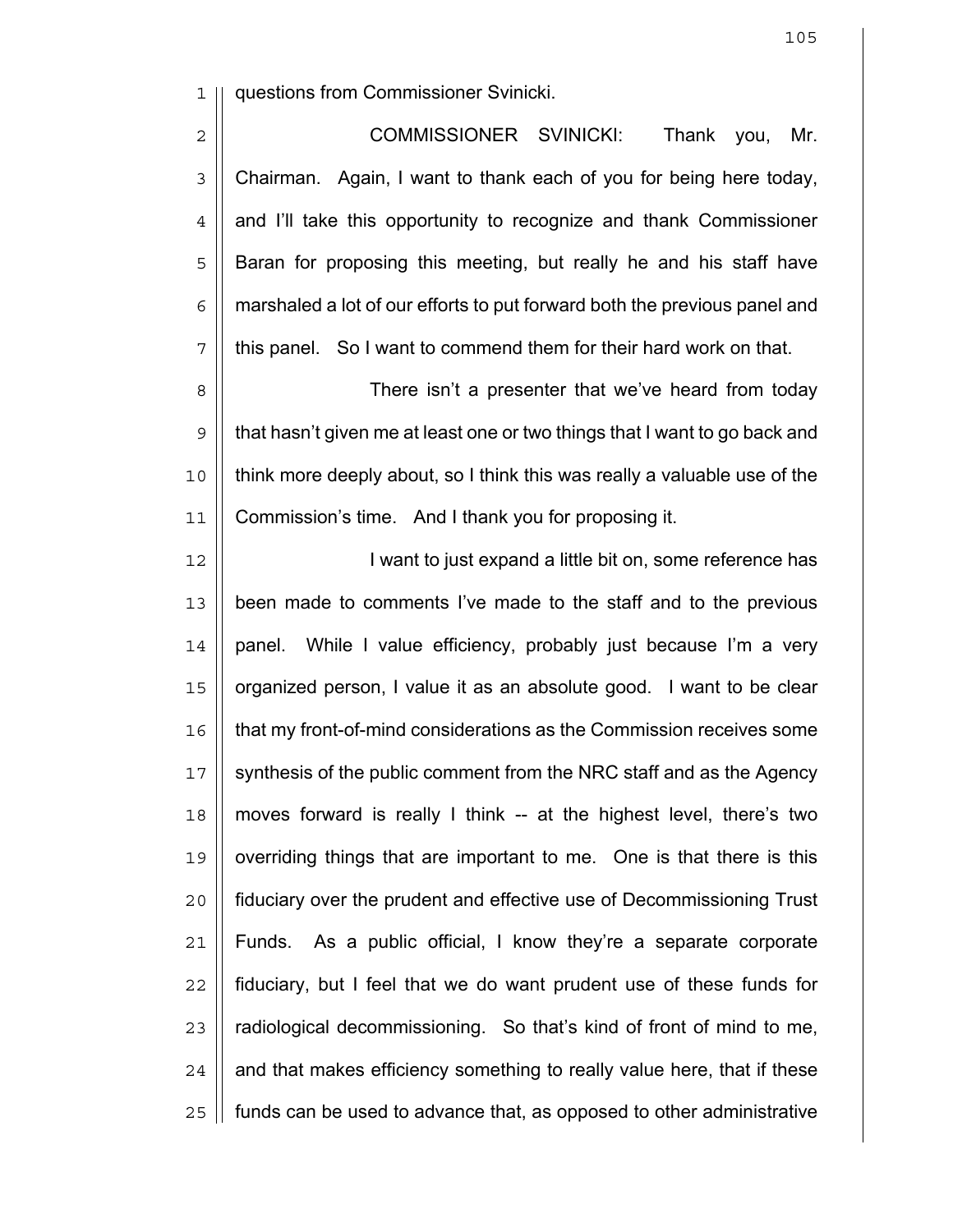1 functions, I think I would desire that they be used for that.

2 || And, you know, secondly, I just admit that I have 3 | skepticism borne of 25 years of federal government service, and I've 4 | loved my federal government career. But when I mentioned the fact 5 || that reading those words on the page that the staff told or  $6 \mid \mid$  recommended to the Commission in 2000 or 2001, I forget when it was,  $7$  || that, well, you know, we really need to pull the plug on this rulemaking 8 | activity because there just aren't going to be licensees to benefit from it.  $9 \parallel$  The probability of a commission sitting here in 2020, 2021, 2022, and 10 || getting that same piece of paper sent forward is not zero. It exists. I 11 | know that we should resource for the workload that we have, but there 12 is a bit of, and I don't mean this disrespectfully to the NRC staff, but 13 there is a bit of a hamster wheel that government agencies get on. 14 | They're so busy with processing the work of the moment that, even 15 though that work of the moment and the hectic nature of it is making so  $16$  | apparent the way things could be done more efficiently, they don't have 17 || the time to step back and enshrine those improvements. And, 18 therefore, when they get through that work and they have the time, the 19 conclusion is there's nobody to benefit from instituting these 20 | improvements.

21 || So I do have a pragmatic view of it. I think there is || enough that should be institutionalized here that I just hope  $-1$  think || there are choices between a rulemaking that focuses only on | exemptions, and there's also other licensing actions, and something | that is maybe the biggest broadest-scope rulemaking. I think that the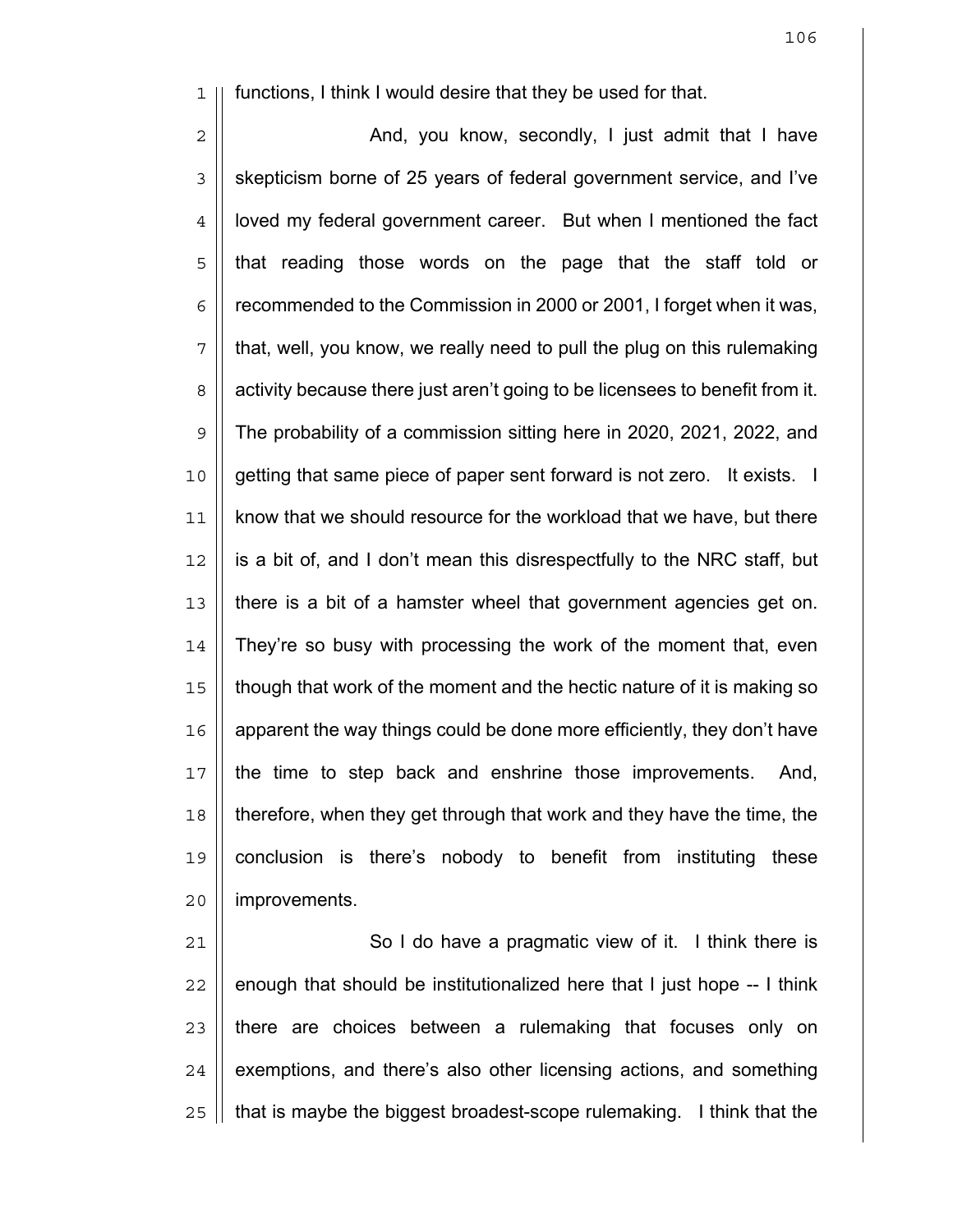1 || Agency has a lot of choices.

2 || My challenge to the staff in their opening overview was 3 | just that I hope that they will think about that, and I challenge them to  $4$   $\parallel$  think about I don't think it's an all-or-nothing proposition. I think there  $5 \parallel$  are opportunities to sequence it.

6 || I would point out Part 35, the medical uses of isotopes,  $7 \parallel$  our regulation in that area. We have had multiple rulemakings ongoing 8 | concurrently to the same parts. It is possible to do. So I just want to  $9 \parallel$  clarify that I think that making things go more efficiently is a good thing, 10 || but that isn't front of mind for me. I have these other considerations  $11$  | that are in my mind.

12 And with all of that, you know, I'm happy to allow any 13 || panelists to react to that. I also would be curious, since I have taken a  $14$  || lot out of the other presentations, would any of you like to comment to 15 anything you heard from the NRC staff or on the state panel that maybe 16 || wasn't in your presentations but is a remark that you'd like to make for 17 | the organizations that you represent?

If not, I can speed things along. Mr. Fettus? MR. FETTUS: I think if we were here in 2007 and it 20 || were suggested -- and we were here, Commissioner Svinicki, you and | me, on different issues in 2007. And if I had suggested that in 2016 || that there would have been this spate of closures, I would have been | laughed out of the room.

24 | That said, I think you even used the phrase earlier, no  $25$  || one has a crystal ball, and I think prudence here is a watch word and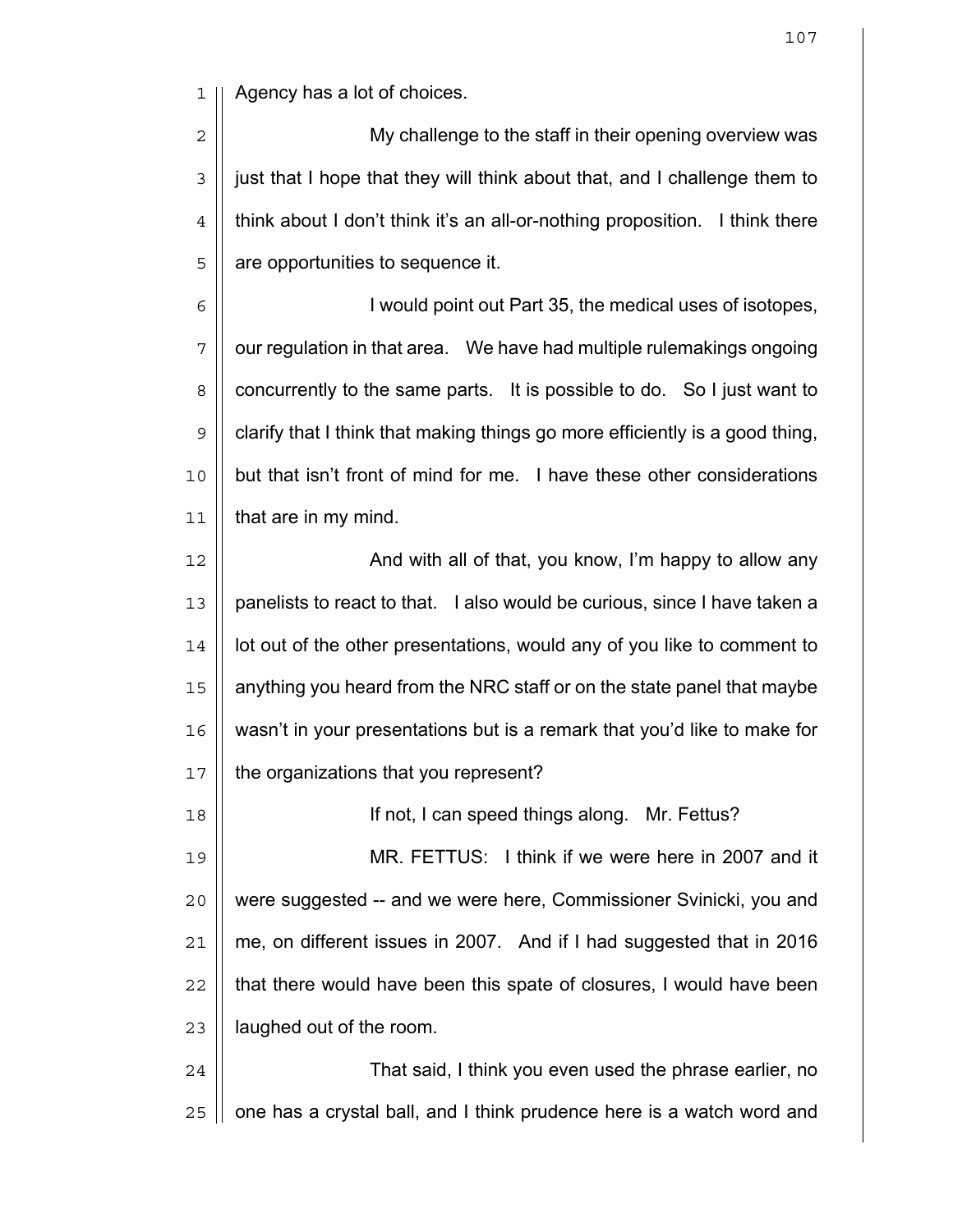1 || efficiency will be greatly improved, and a lot of contentiousness that's 2 | gone on over decommissioning plans at sites around the country could  $3 \parallel$  be effectively addressed by the broad scope rulemaking that we think 4 | needs to be done here.

COMMISSIONER SVINICKI: Thank you. Would  $6 \parallel$  anyone else like to comment? No? Okay. Mr. Chairman, thank you. CHAIRMAN BURNS: Thank you. Commissioner 8 || Ostendorff?

COMMISSIONER OSTENDORFF: Thank you, Chairman. Thank you all for your presentations. Just a couple of quick questions. I want to ask Gerry a question on Zion's experience. 12 | And I had the chance to be out there about two and a half years ago. It 13 || was very interesting to see. When I was there, there were 14 | segmentation operations going on, so it was a one-of-a-kind operation, | so I appreciated the visit.

On your slide three, I just want to make sure I understood one thing maybe for clarification. You mentioned an area 18 | of concern that was not addressed and that was record-keeping for abandoned components. Can you spend a minute talking about that? I'm not sure I understood what that was referring to.

MR. VAN NOORDENNEN: Yes. For example, || utilities are required to have radiographs of RCS piping. And if you  $\parallel$  looked in 10 CFR 50, there's requirements to maintain those records for || the life of the license. Well, once you're permanently shut down and | you've abandoned those components, there's really no reason to keep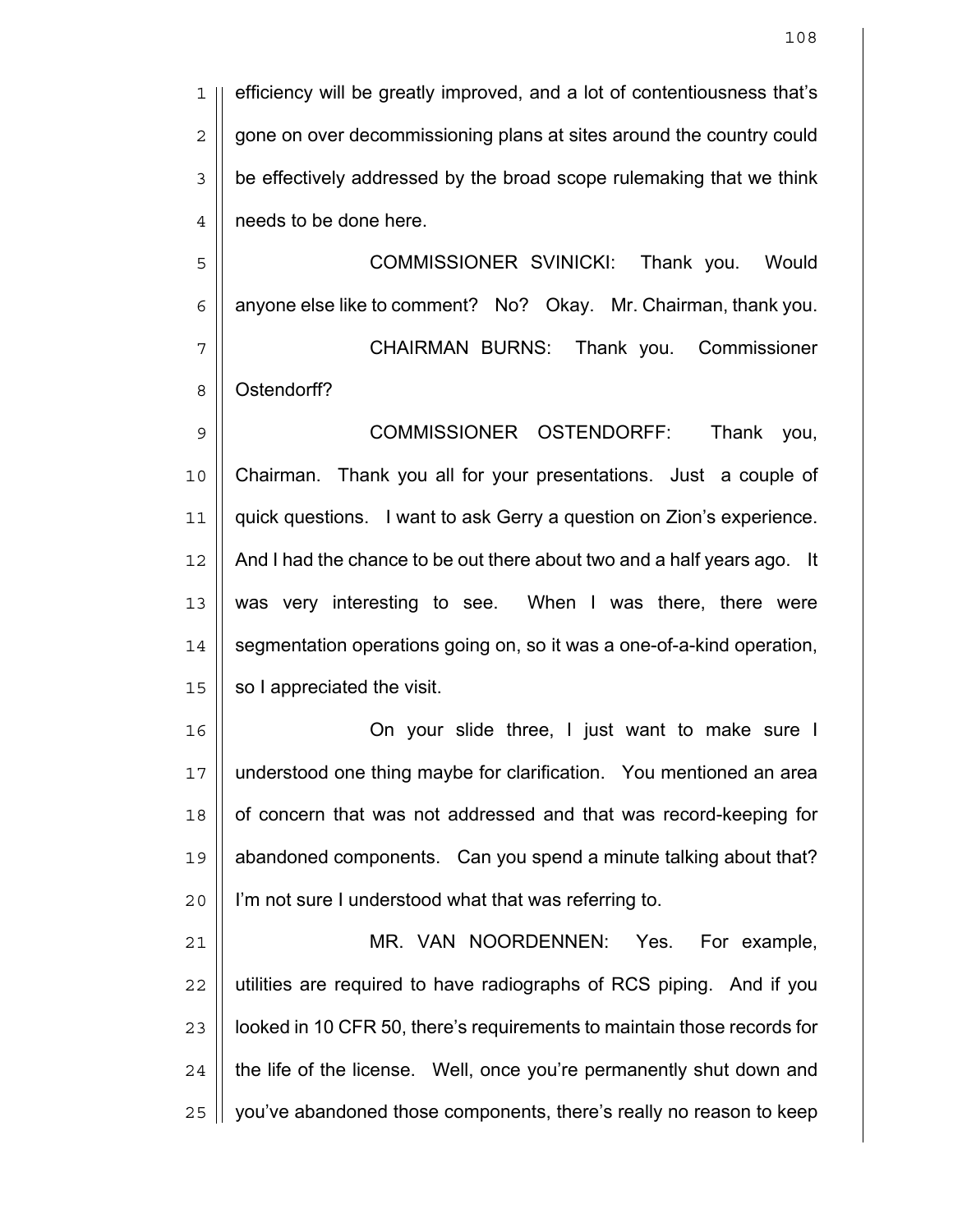| 1              | those records. You know, they can fill file cabinets full and things like |
|----------------|---------------------------------------------------------------------------|
| $\overline{2}$ | that.                                                                     |
| $\mathsf 3$    | <b>COMMISSIONER OSTENDORFF:</b><br>Okay.<br>Second                        |
| $\overline{4}$ | question. Is there a community advisory or engagement panel in place      |
| 5              | there for the Zion site?                                                  |
| 6              | MR. VAN NOORDENNEN: Yes, there is. They meet                              |
| 7              | three or four times a year.                                               |
| 8              | COMMISSIONER OSTENDORFF:<br>Can you talk                                  |
| $\mathsf 9$    | briefly about the composition of that group?                              |
| 10             | NOORDENNEN:<br><b>VAN</b><br>It's<br>MR.<br>composed<br>of                |
| 11             | community leaders. We have concerned environmental groups. We             |
| 12             | have local political representatives, a state representative, and a state |
| 13             | senator, and one member is from Energy Solutions. I think there's         |
| 14             | about 12 people on the panel, and once a year we tour them through        |
| 15             | the site. And then we also have invited both NRC Region III and the       |
| 16             | state regulators to come and present to the community advisory panel.     |
| 17             | They've done that a couple of times, and that was very appreciated.       |
| 18             | So we're trying. You know, if we don't see the                            |
| 19             | stakeholders engaging, we almost force them to engage.                    |
| 20             | COMMISSIONER OSTENDORFF: Okay.<br>Thank                                   |
| 21             | you. Kate, I found your comments very helpful about the composition       |
| 22             | of the panel in Vermont. Just a high-level question. Was it               |
| 23             | controversial as to how the composition of your state's body was          |
| 24             | determined? Was that -                                                    |
| 25             | MS. O'CONNOR: No, it was actually determined by                           |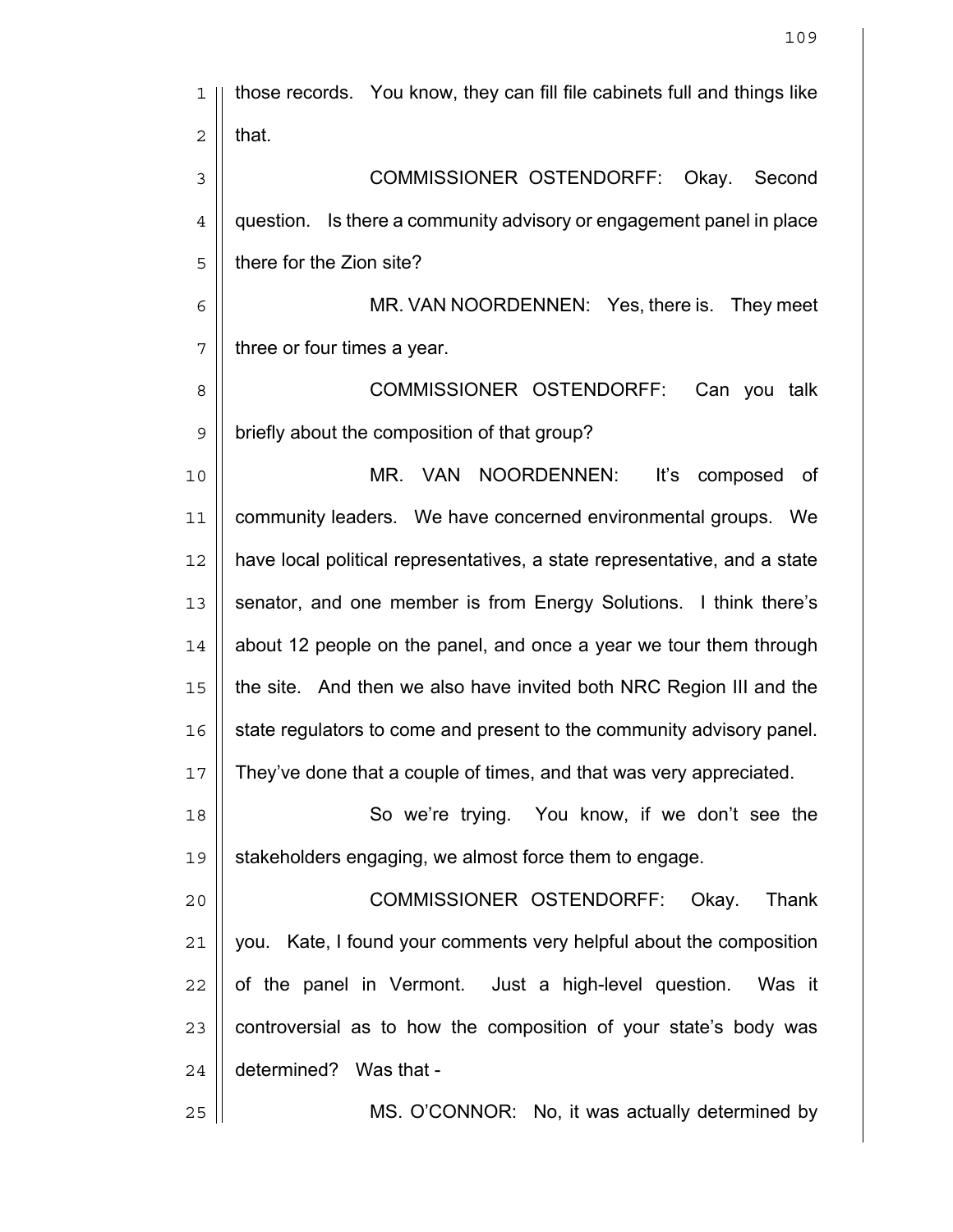| 1              | the Vermont legislature. And to be perfectly honest with you, I think at   |
|----------------|----------------------------------------------------------------------------|
| $\overline{c}$ | the time that it was formed a lot of people weren't even aware that there  |
| $\mathfrak{Z}$ | was going to be a panel. So the legislature was the one that was the       |
| 4              | body that decided who was going to be on it. And as a panel, we have       |
| 5              | the opportunity if we want to change that composition, if we want to       |
| 6              | make recommendations to the legislature.                                   |
| 7              | COMMISSIONER OSTENDORFF:<br><b>Is</b> 19<br>Okay.                          |
| 8              | members about the right size, from your experience? Is that --             |
| $\mathsf 9$    | MS. O'CONNOR: It seems to. It sounds like it might                         |
| 10             | be too big, but it actually works well with us. If we vote on something,   |
| 11             | at least we know we can, you know, ten of us --                            |
| 12             | COMMISSIONER OSTENDORFF: Okay. Geoff, it's                                 |
| 13             | always good to see you. Thank you for your comments. Thank you             |
| 14             | all.                                                                       |
| 15             | <b>CHAIRMAN BURNS: Commissioner Baran?</b>                                 |
| 16             | COMMISSIONER BARAN: Well, thanks to all of you                             |
| $17$           | I know this panel traveled in many cases to be here, so<br>for being here. |
| 18             | thanks for that. It's really valuable to hear all of your perspectives.    |
| 19             | I wanted to start for a minute with a couple of questions                  |
| 20             | for Ms. O'Connor and Mr. Fettus, following up on this question of how      |
| 21             | do we strike the right balance on state and local stakeholder              |
| 22             | involvement in the decommissioning process. And following up on            |
| 23             | your comments on Vermont's community advisory board, I want to             |
| 24             | make sure I understand what your recommendation is here because I          |
| 25             | thought it was pretty interesting.                                         |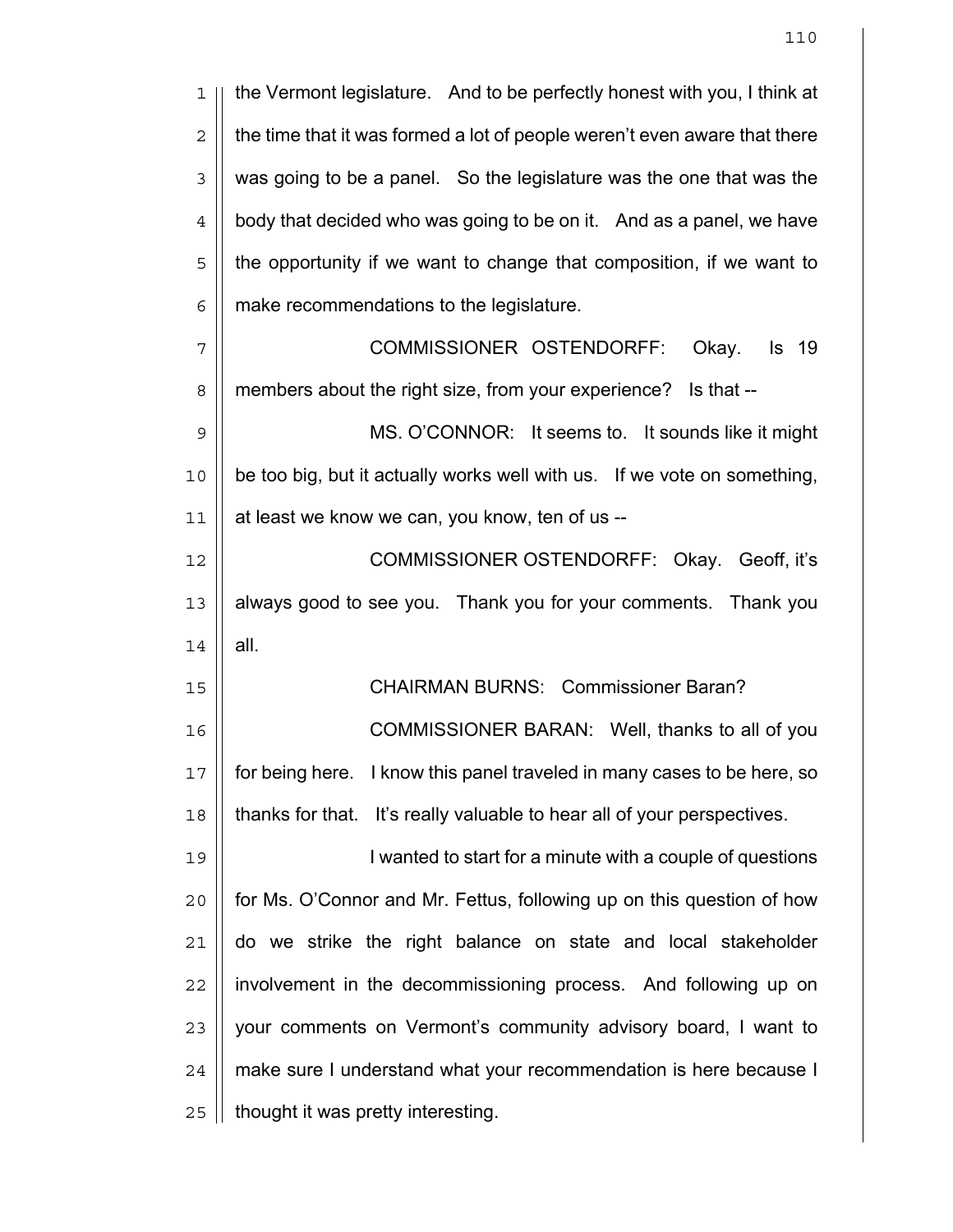1 || So your recommendation is we shouldn't actually 2 | mandate the establishment of such a panel because it may be that  $3 \parallel$  states would want to do so, but we should require or consider requiring 4 | the licensee to participate in such a panel if it's established? 5 || MS. O'CONNOR: That's correct because, obviously,  $6$  | the NRC can't require the state to do something, but they can require  $7 \parallel$  the licensee. And what's worked well for us is that it was not formed by 8 | the licensee. So our recommendation would be that the panel be 9 formed by the state or another entity and that the licensee be required 10 || to be on it and provide the financial resources to run it. We're more 11 independent that way. 12 || **COMMISSIONER BARAN:** What do you think about 13 the concept of requiring boards to get an opportunity to comment on a 14 | draft PSDAR before it's submitted to NRC? 15 MS. O'CONNOR: We appreciate that a lot. By the 16 | time the Vermont panel was formed, Entergy had already drafted the 17 || PSDAR and was a week from filing it, so we really, they gave us about a 18 || week of an opportunity to comment. But we would appreciate having 19 that. We'd like the state to, as well. And I'll throw in that we'd like the 20 | NRC to actually approve the PSDAR. 21 COMMISSIONER BARAN: Talk to me a little bit  $22$  || about that last component, the NRC approval of the PSDAR. Why do  $23$  | you think that's a good idea? Why do you think we --24 | MS. O'CONNOR: And before people in Vermont start 25 | going crazy, I want to just make it clear that I do not speak on behalf of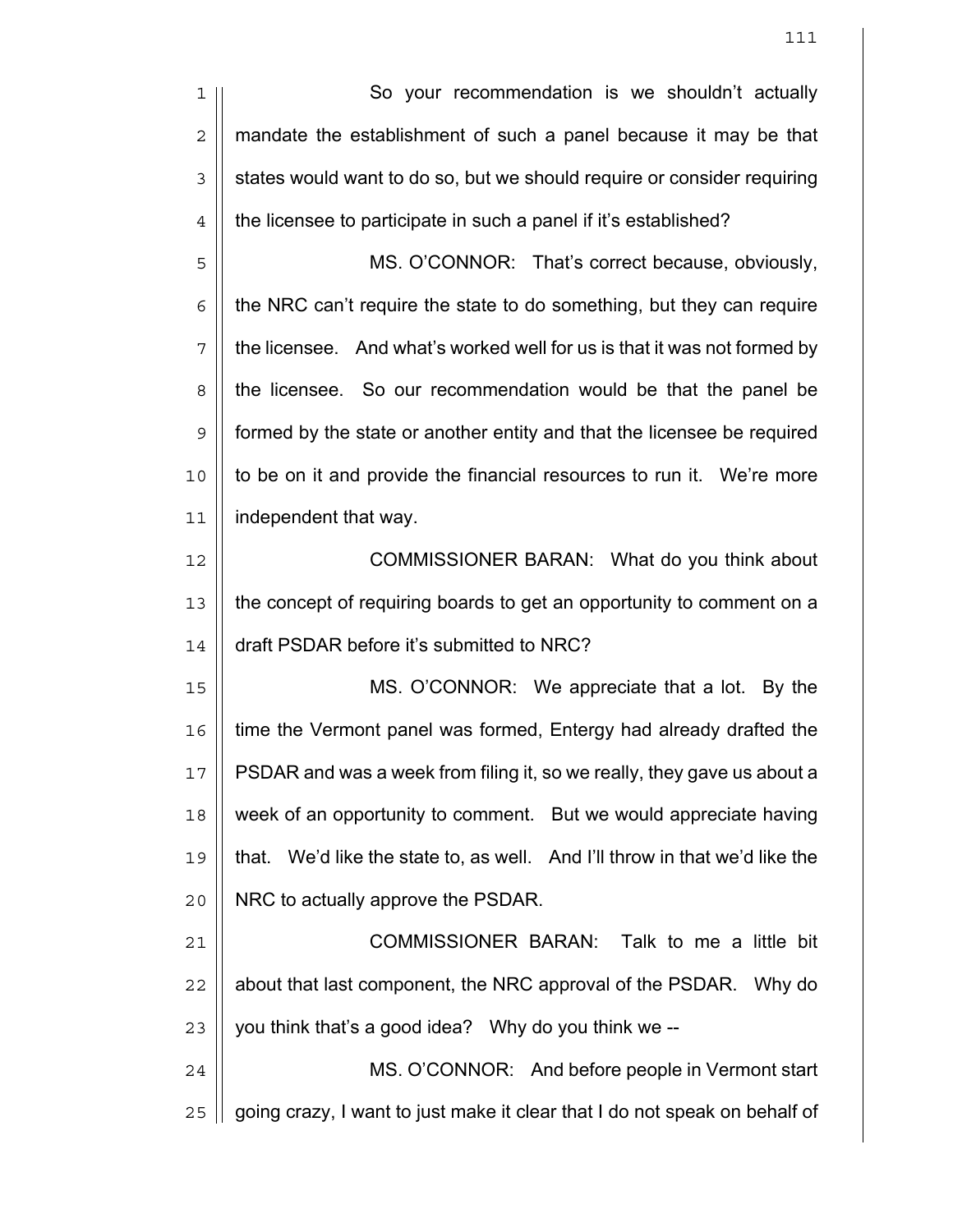| $\mathbf 1$      | They are members of our panel, but they will speak<br>Entergy.                 |
|------------------|--------------------------------------------------------------------------------|
| $\overline{c}$   | separately. So I want to allay all the fears that are going on right now.      |
| 3                | The PSDAR can be or it should be the guiding                                   |
| $\ensuremath{4}$ | document of the decommissioning process. And right now, because                |
| 5                | there is no role of the official approval of it, we sort of feel like it's too |
| 6                | loose. And what people would love to see as a community is knowing             |
| 7                | that there are certain commitments that have to be made if the licensee        |
| 8                | makes a statement in the PSDAR that they'll actually carry through and         |
| $\mathsf 9$      | do what they say they're going to do.                                          |
| 10               | COMMISSIONER BARAN:<br>Geoff, do you have                                      |
| 11               | thoughts on --                                                                 |
| 12               | MR. FETTUS: I'd like to echo those comments and                                |
| 13               | say we're a little more agnostic on how the formalized requirement of          |
| 14               | some sort of advisory board gets put together, whether it's the state that     |
| 15               | does it or whether NRC requires it and then requires the licensee to be        |
| 16               | part of it. We're a little more agnostic as to how that gets structured,       |
| 17               | but we think it should get structured.                                         |
| 18               | The second thing is I'll even go farther on the                                |
| 19               | opportunity and appreciate the opportunity to comment on the PSDAR.            |
| 20               | We think it's crucial that it be done, and that's a bare minimum. As           |
| 21               | we'll explain longer in our written comments, the idea of this requiring       |
| 22               | NEPA compliance we think is also very clear. And we're not talking             |
| 23               | about a full-blown EIS in any way. We're just talking about a                  |
| 24               | supplement, but we think it's a very necessary supplement. And that,           |
| 25               | in conjunction with a much more formalized planning document that's            |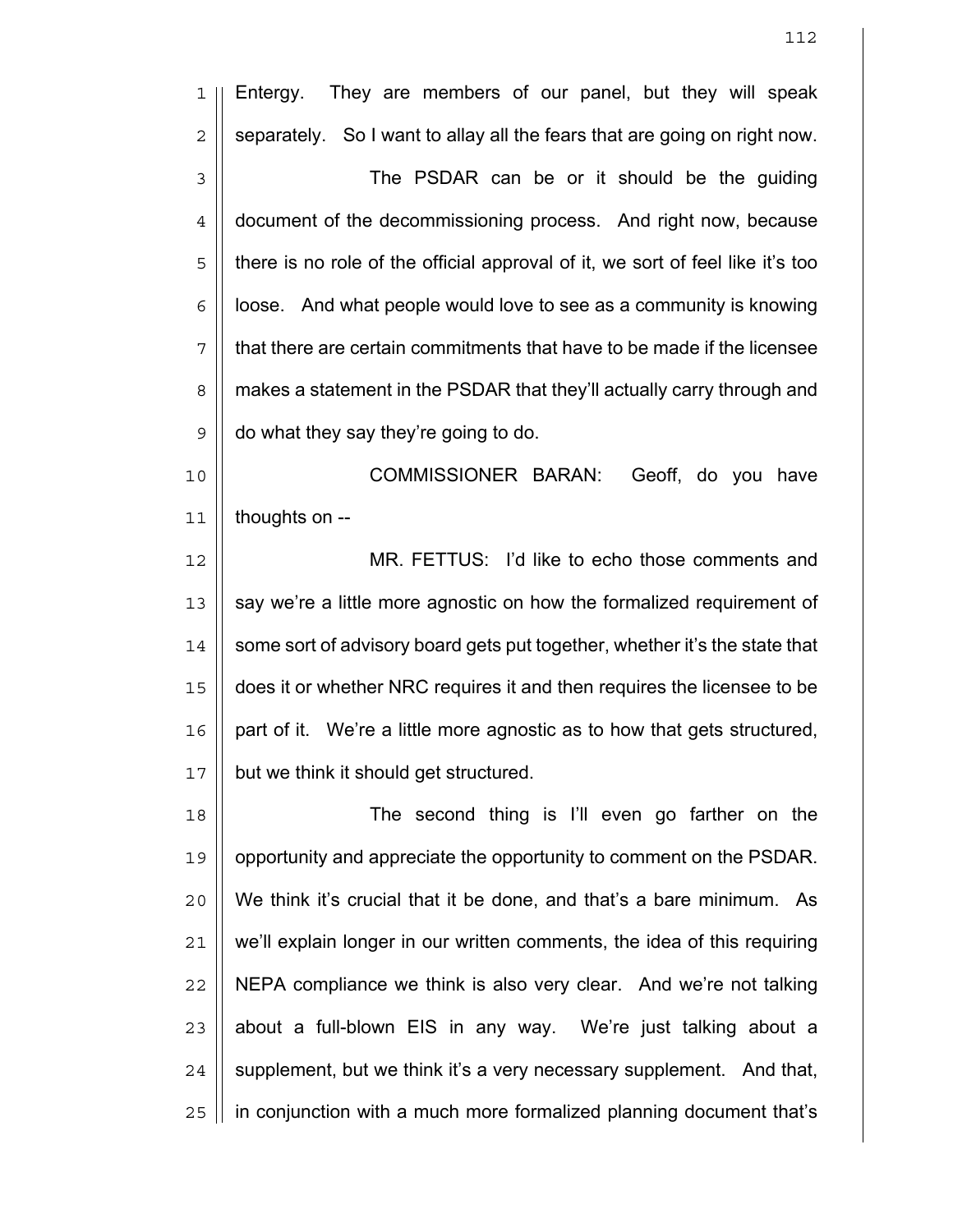drafted first, that goes through a citizens advisory board that has all the  $2 \parallel$  relevant players from industry to everyone else who wants to get into 3 || the pool, no pun intended, I think will produce much more of the  $4 \parallel$  certainty that all the parties want to go forward.

And I think it's not like you don't have the time because | this is a multi-year process that many communities don't understand || sometimes when they come to the realization that both it's shutting 8 | down, which can be dislocating and harmful for a community in terms of worried about jobs, worried about what the local impacts are going to be, to also realizing work is going to necessarily go on at the site for years and years and years because it's not, the reactor fuel rods are not going to be removed from the pools immediately, you're certainly not going to be getting into cutting up reactor vessels for years and years | and years, just for worker safety if nothing else.

15 || So the work process is going to be necessary and | long-term, and there's a lot of time to do this right with all the parties.

COMMISSIONER BARAN: Let me follow up on a 18 || comment you made on the Emergency Response Data System. It 19 || sounds like you would be supportive of us considering requiring that ERDS continue to be operational for at least the data points that are | relevant to a spent pool fuel. Did I understand your comments | correctly?

24 | COMMISSIONER BARAN: Ms. O'Connor, do you | have thoughts about that issue?

MR. FETTUS: Yes, that's correct.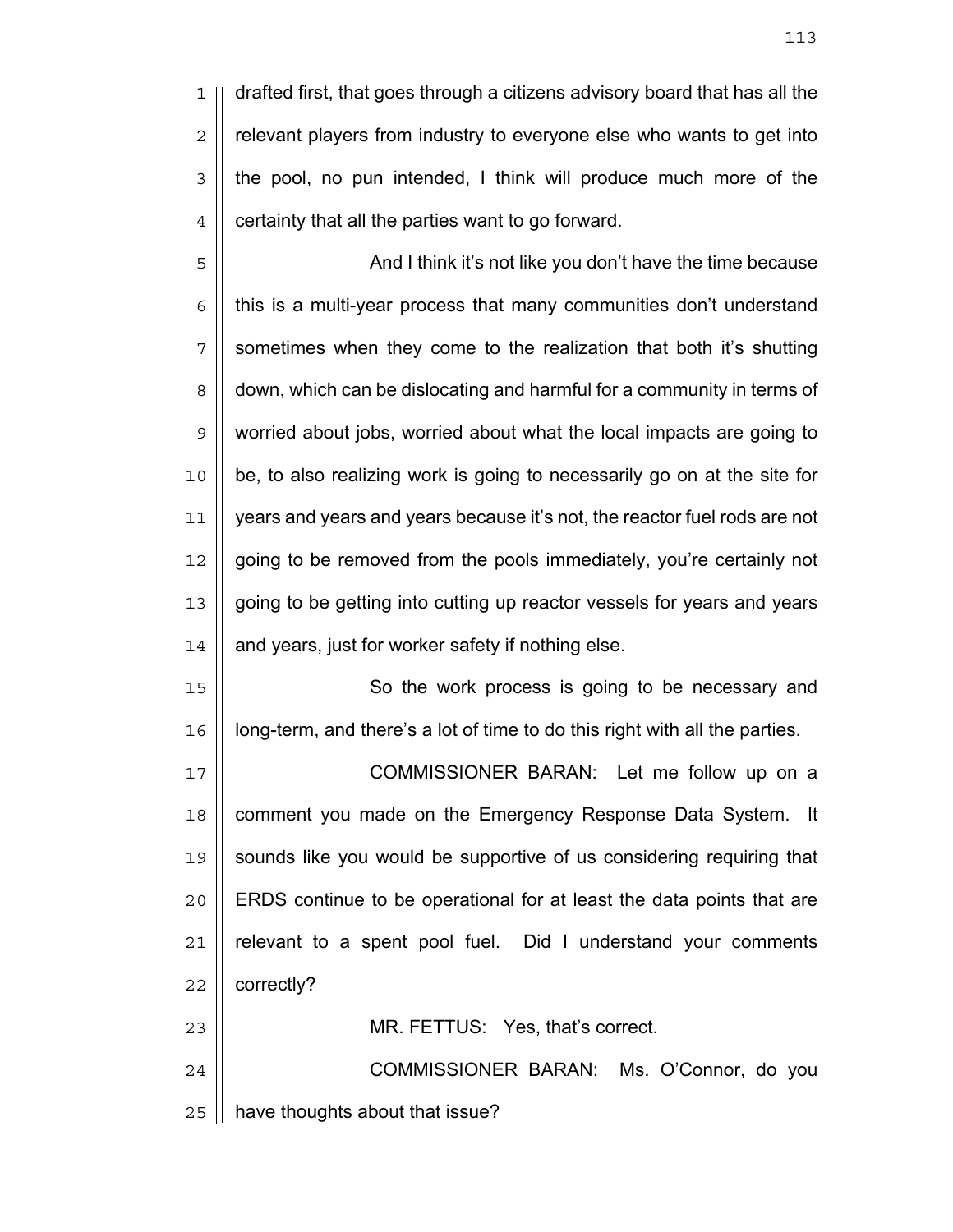1 || MS. O'CONNOR: Yes, we agree, too. And we also  $2 \parallel$  agree to, you know, the tiered approach to all the emergency 3 | preparedness.

4 || COMMISSIONER BARAN: Okay. And let me hit on 5 || another issue, which is the three broad decommissioning options and  $6 \parallel$  the time frames associated, well, the overall time frame which is  $7$  | currently 60 years, the requirement for decommissioning to be 8 complete in 60 years. So the options, obviously, are decon, 9 decontamination; SAFSTOR, which could go up to 60 years; and then 10 | ENTOMB.

11 || Let's just start for a second with ENTOMB. Do you 12 || have thoughts about the appropriateness of maintaining ENTOMB as 13 | an option in our regulatory guidance?

MR. FETTUS: I mean, it's certainly appropriate with Chernobyl, but that's not in your wheelhouse, as Chairman Burns might || say. And in the event of an accident, I think it's something that the Commission could do as a one-off. But, no, and I'll leave it to my 18 | colleagues who spoke earlier for the state panel, which is the idea of a 19 || site essentially being gone for decade after decade after decade from 20 || productive and constructive local use is a tremendous hardship both in || land-use planning and a whole bunch of other reasons. And so, no,  $\parallel$  ENTOMB should go away. And as I said briefly in my short statement || here, we think it's time to dramatically revise SAFSTOR because we | think work is going to go on for years in any event, but there can be a 25 | good middle road to provide a good set of incentives at expeditious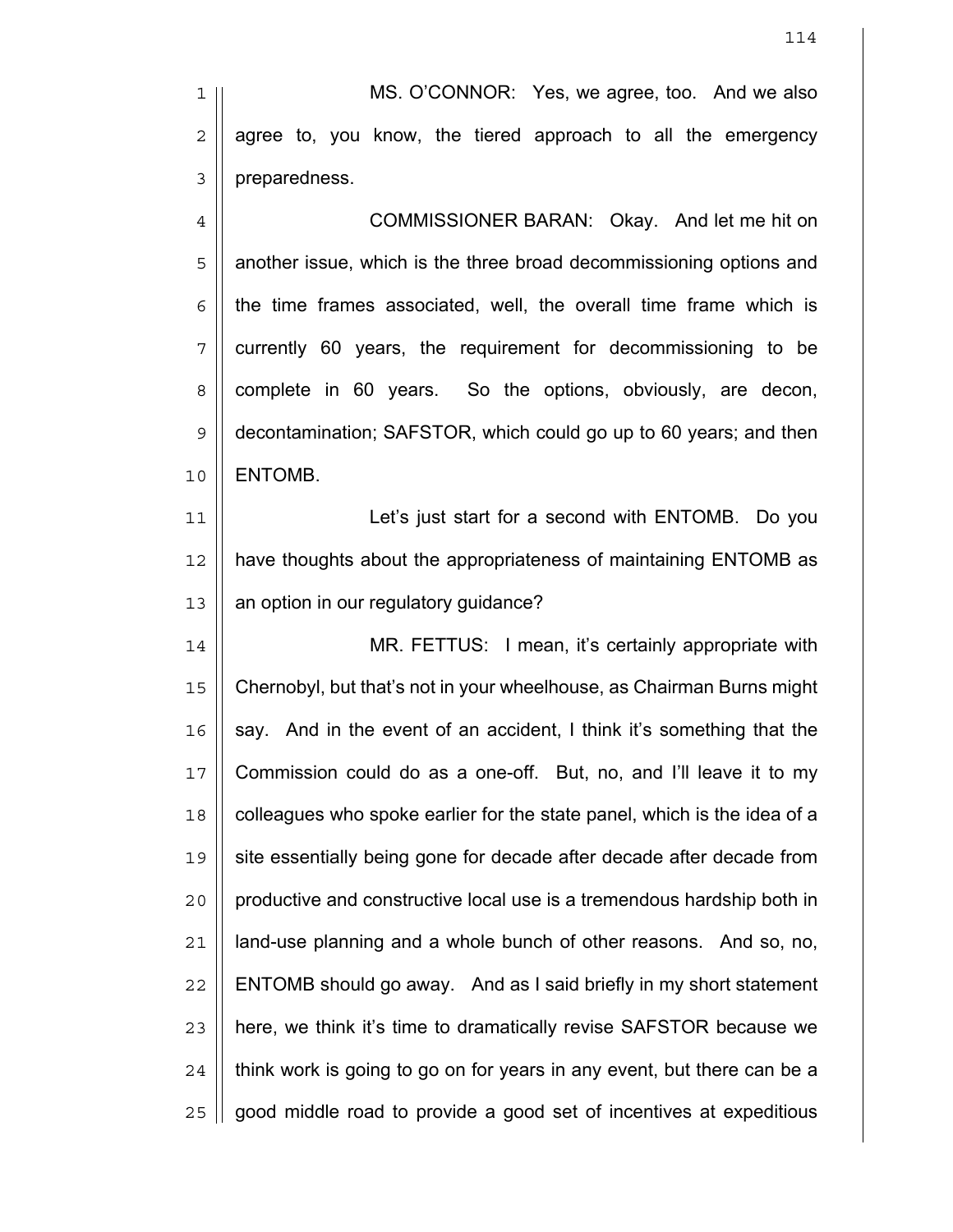| 1              | closure that protects both worker safety and aids communities and               |
|----------------|---------------------------------------------------------------------------------|
| $\overline{c}$ | ends with a good environmental clean-up.                                        |
| $\mathfrak{Z}$ | COMMISSIONER BARAN: Do you have thoughts                                        |
| $\overline{4}$ | about that, on those issues, on either ENTOMB or the 60-year time               |
| 5              | frame for decommissioning?                                                      |
| 6              | MS. O'CONNOR: Yes. And in the comments, the                                     |
| 7              | formal comments that the citizen members of the panel have submitted,           |
| 8              | we talk about SAFSTOR, and we don't want to see it 60 years. We'd               |
| $\mathsf 9$    | like to see it, ideally, 10 years.                                              |
| 10             | What is happening up at Vermont Yankee is that the                              |
| 11             | reason that the 60 years is going to be drawn out up in Vermont is              |
| 12             | because of the lack of money in the Decommissioning Trust Fund. So              |
| 13             | what we don't like to see is that the time frame is being hooked to when        |
| 14             | the Decommissioning Trust Fund is funded, so the prompter the better.           |
| 15             | <b>COMMISSIONER BARAN:</b><br>Okay. And let me, I                               |
| 16             | think I can also finish a little bit early, but let me just ask the rest of the |
| 17             | panel. On the question of ENTOMB, does anyone see a scenario in                 |
| 18             | which a licensee would ever use ENTOMB?                                         |
| 19             | MR. MCCULLUM:<br>No.                                                            |
| 20             | MS. COWAN: No, I don't.                                                         |
| 21             | COMMISSIONER BARAN: Would anyone have any                                       |
| 22             | heartburn if that were not an option in our regulatory guidance,                |
| 23             | ENTOMB rather than cleaning up the site?                                        |
| 24             | MR. VAN NOORDENNEN: I would only say I'm not                                    |
| 25             | sure that just getting rid of an option that nobody is ever going to use is     |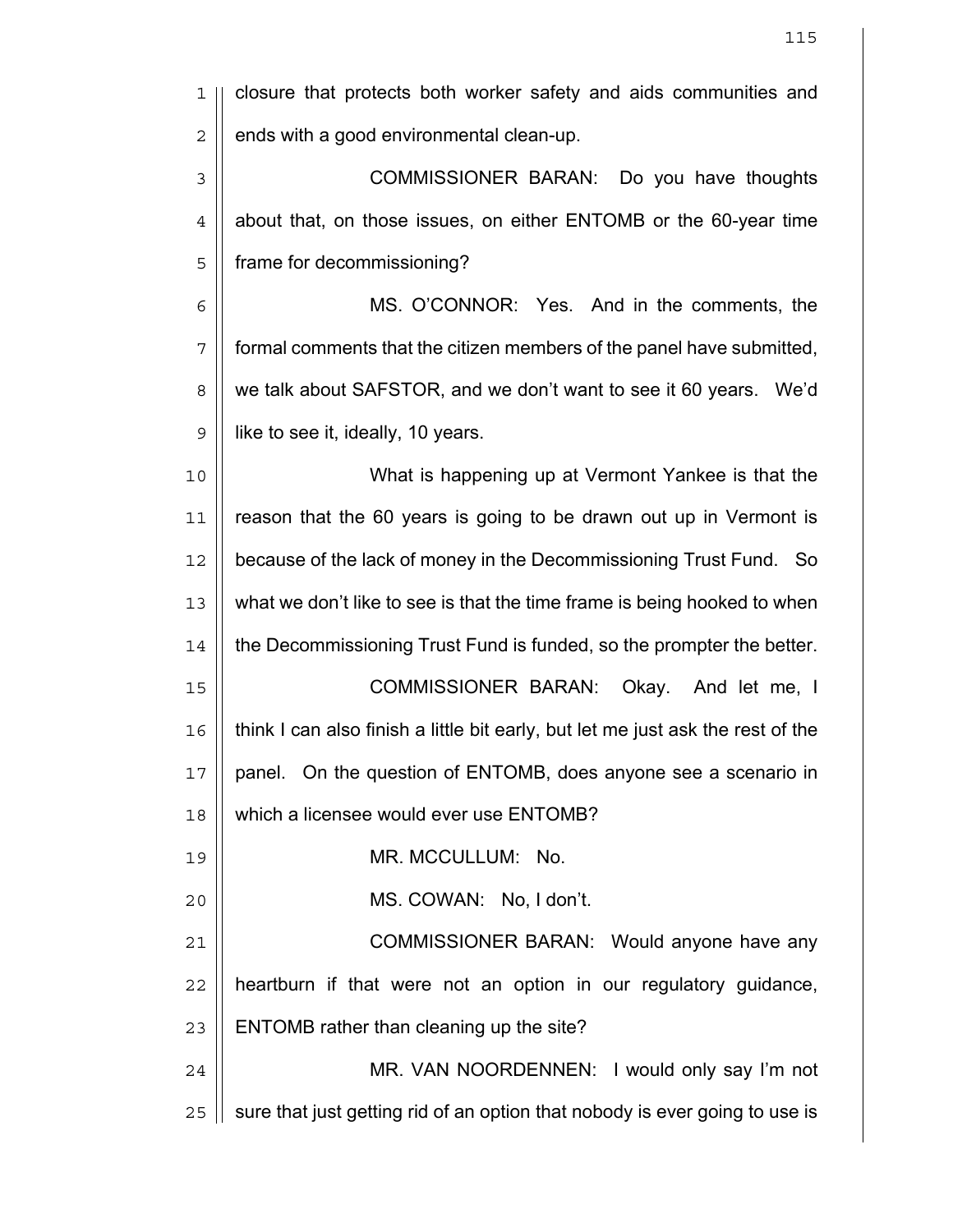1 justification for a rulemaking, given Project Aim needs for efficiency.

2 || MR. MCCULLUM: I agree with that. I don't think it 3 | would make good sense to do a rulemaking just to look at that one  $4$  | issue, especially since I think it's just in a regulatory guidance as 5 | opposed to in our regulations.

## 6 || COMMISSIONER BARAN: Okay, thank you.

7 || **CHAIRMAN BURNS:** Thanks very much for the 8 | presentations again. I want to take off on some of the questions that 9 || Commissioner Baran had. What I'd like to hear, and maybe Mr. 10 McCullum or Ms. Cowan can address it, in talking about a limited scope 11 rule and one of the, as I understand the industry perspective is a 12 || rationale for such a rule is, in effect, an efficiency in terms of what I'll 13 || broadly call or staff likes to broadly call licensing actions, which can be 14 || any number of things. They can be license amendments; they can be 15 | exemptions, other types of things.

What are you seeing -- how are those efficiencies 17 || achieved? Is it in the sense that there are not multiple numbers of || these actions, that it's reduced to a few things? I'm trying to understand where you see the efficiency coming from.

MS. COWAN: I guess, you know, when we started | looking at this, and especially because we had to look at it because || we're going into Oyster Creek's decommissioning in 2019, what we || looked at was, you know, what exemptions were being approved and, | you know, across all four plants, so not necessarily something that was | so site specific that it was only at one plant requested. It was the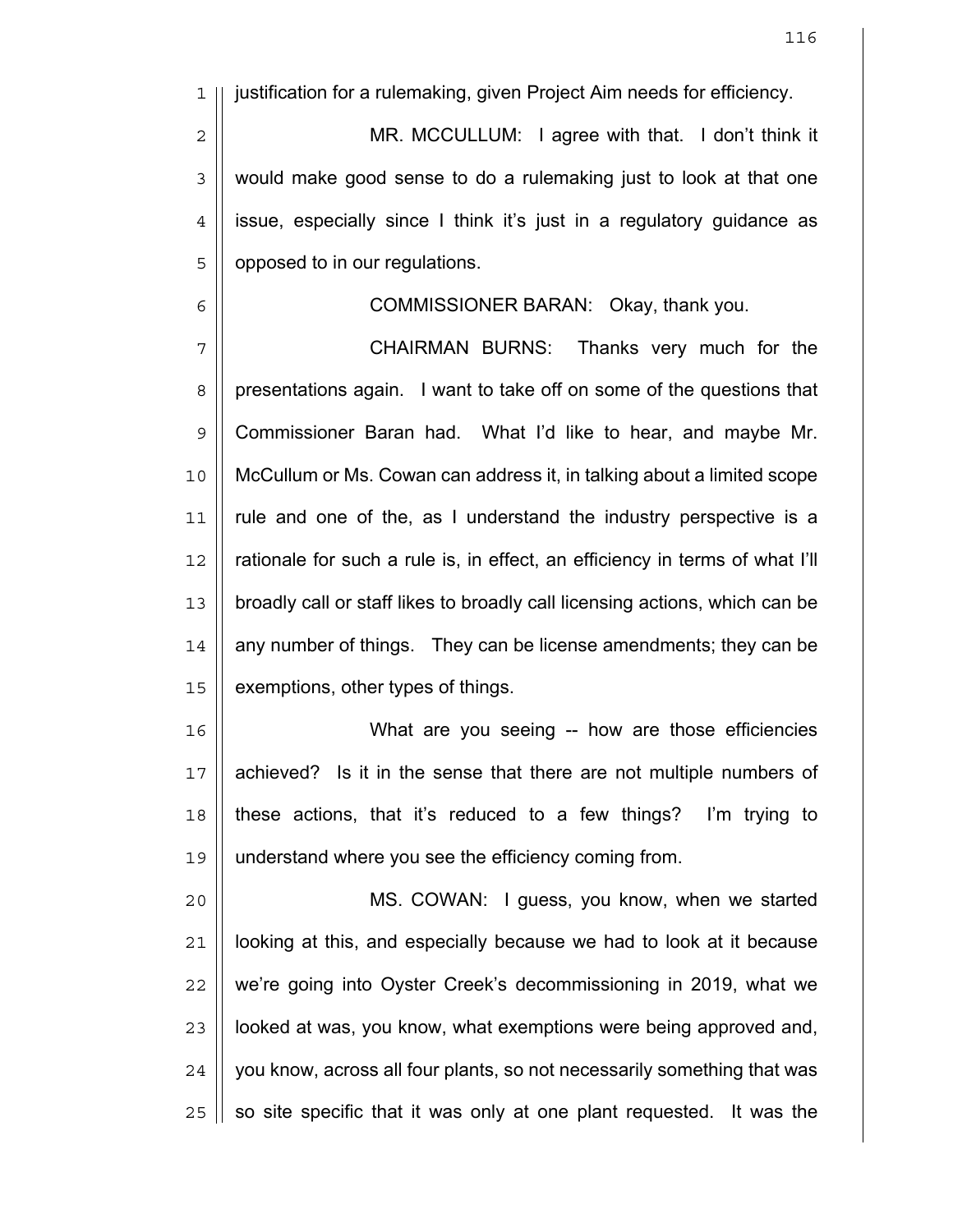1 || exemptions that were requested across the four sites and other 2 | licensing actions and what was driving those to be submitted. And  $3 \parallel$  then we looked at the regulation and, with the basis for those  $4 \parallel$  exemptions, we adjusted the language in the regulation justified by the 5 || same basis that was used for those exemptions so that now, instead of  $6 \parallel$  requiring an exemption or a licensing action, the words in the regulation  $7 \parallel$  or proposed regulation would not require it. And that makes it so much 8 more efficient but also easier to plan things out and to communicate 9 || where we are.

We didn't go outside that box necessarily because we intentionally wanted to stick with what's been approved. And in some | of the documents, you know, that have approved these, it's been stated 13 || this has been approved the prior 12 times. You know, there's || language to that effect. So we tried to stay very close to the safety 15 | basis of what's been approved and what we believe, if we come in with | exemptions, would be approved. Of course that's never, you know, 17 | assured, but that's how we developed it.

18 || **And in looking back at the product, and I looked at this,** you know, with a team of folks, you know, my organization, a broad  $\parallel$  team of folks, and in looking back at it, if that language is implemented, || it will eliminate, at this time, you know, when we look at it, it will || eliminate the need for any exemptions for Oyster Creek, as well as | eliminate some significant licensing submittals.

24 || **CHAIRMAN BURNS: So what --**25 || **MS. COWAN:** It will be impactful.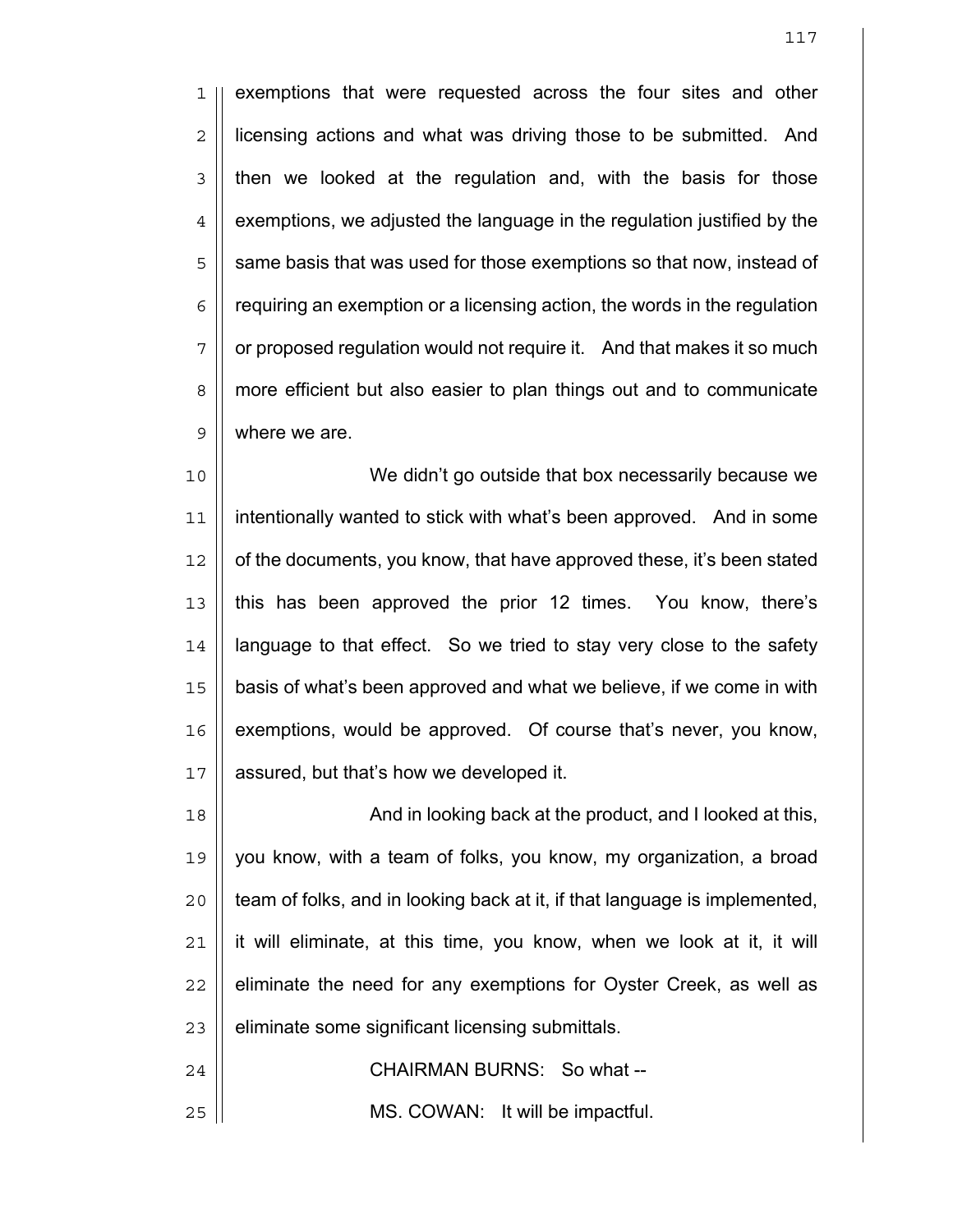1 || CHAIRMAN BURNS: -- what do the submittals look 2 | like then, do you think, after the proposal? The PSDAR?

3 MS. COWAN: You'd still submit your permanent, you 4 | know, cessation of operations, you'd still submit a PSDAR, you would 5 || still submit a spent fuel management plan, I believe. You'd still submit  $6 \parallel$  cost estimates, still submit a license termination plan. There are a few 7 || others that would still be required unless, you know, industry guidance 8 | were to be formed or NRC guidance were to come out that would allow  $9 \parallel$  something generic to be recognized. But from a rule perspective, it 10 would eliminate all of the exemptions and a lot of the other licensing 11 actions.

12 || **MR. MCCULLUM: Yes. You wouldn't be seeing any** 13 || submittals for transition and risk from the points that we outlined earlier. 14 | I think Vermont Yankee has submitted and approved mostly 12 of 15 those. The other eight I think the staff indicated they'd process seven 16 | of those. The efficiency comes both from the cost of literally preparing 17 || and reviewing the exemptions, as well as, while you're waiting for the 18 | exemption to be approved, you're still expending resources to be in an 19 operating plant posture that you would not otherwise be expending.

CHAIRMAN BURNS: Okay. And I presume in that | context there are exemptions or there are things that are more || significant than others that we talked a little bit on and the question of | and, you know, of the issue on pulling back from emergency | preparedness versus having an on-site, I mean, what I'll almost call --25 || it's a silly example, silly from our side, not from how it's presented by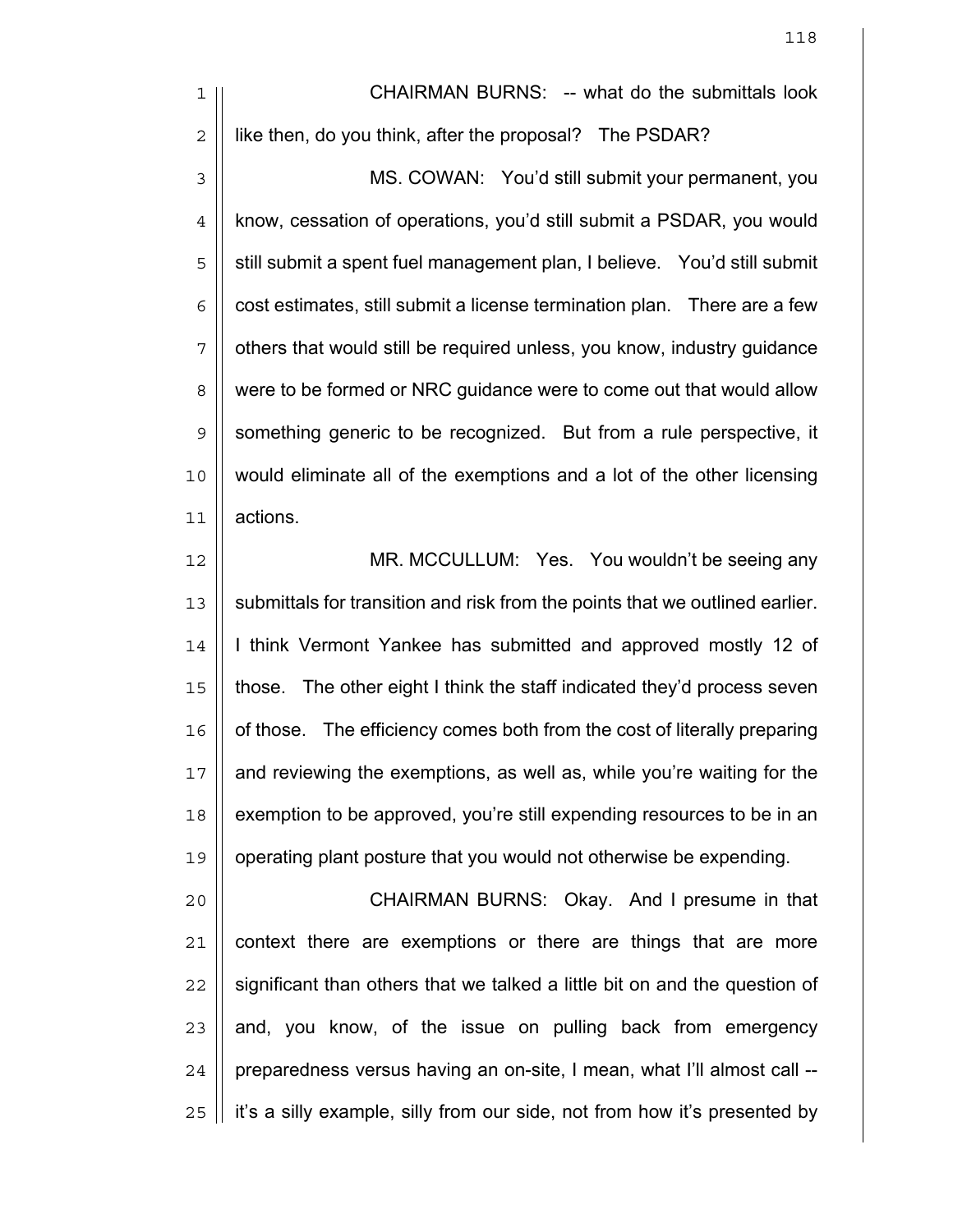Mr. van Noordennen , but regarding continuing presence of a resident  $2 \parallel$  office or on-site office. You know, we ought to be able to move through 3 Sume of those things. Some of these other issues, you know, they're more significant, there's sort of significance to.

Mr. Norton, what I'd be interested in, given the Yankee  $6 \parallel$  plants, several of which I visited when they were operating still, and that || tells you how long I've been around, but in terms of, and I'm thinking 8 | about Rowe and particularly Maine Yankee, while you have the ISFSI  $9 \parallel$  there, what has happened with the rest of the property? Tell me what's happened on what was originally the site, what was considered the site boundary, and what there is now because some of those may have | gone to a green field type situation.

MR. NORTON: Yes, Mr. Chairman. At Maine Yankee specifically, the license was terminated in 2005 for the power 15 || plant reduced to the dry fuel storage facility. But prior to that, we had eliminated other properties that we had that were adjacent to the power 17 || plant in a phased approach. One of those was donated to an environmental organization, and one was sold off and re-developed.  $19 \parallel$  So it's a little different depending on the site.

In the case of Connecticut Yankee, we've reduced the license to the ISFSI and retained the property that was in the license, in || part because we've got to use it to get to the ISFSI property. So it's 23 | continuous with and part of process.

24 || **In the case of Rowe, we've reduced, again, the license** | to the ISFSI only and have retained all the buffer property for various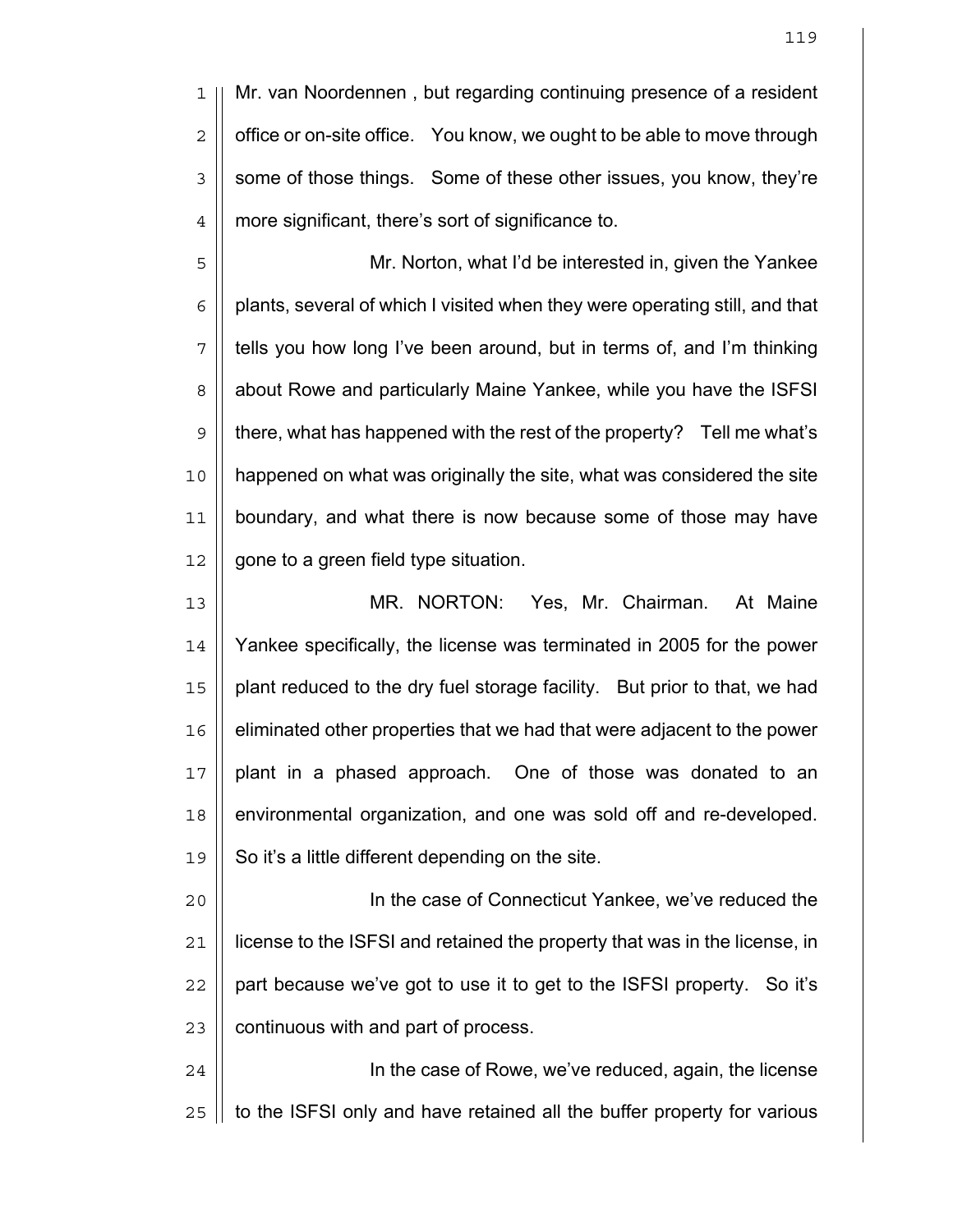1 || business reasons. But the only one that really has reached what I'll  $2 \parallel$  call the green field condition is Connecticut Yankee. The license has 3 | been terminated at the plant facility and both the EPA and the state 4 have considered it green field and we terminated ground 5 | water-monitoring program. And it's truly suitable for re-use, but for the  $6 \parallel$  fuel.

7 CHAIRMAN BURNS: Okay, all right, thanks. You 8 | mentioned this issue that sites that have gone, basically, on ISFSI only, 9 | you know, aren't really in the same category as those that still have, you 10 || know, where you're deconstructing buildings that have been used 11 during the period. And I know we have under our regulation, we have 12 || Part 72. Many of these ISFSIs are probably still under Part 50. Is 13 there something that needs to be changed to achieve a compatibility or 14 improve the situation? Because it sounds like, sort of drawing off the 15 || other thing is those folks are going into decommissioning, there are 16 things that make the requirements, make them still look like or need to 17 adhere to things that are important for operating facilities, but for your 18 Situation you have ISFSI pads or stations or the remaining part of the 19 facility, which is much different than they've got. So is there something 20 different? Is there something we ought to be looking at in terms of 21 making better compatibility or better fit for those that get down to the 22 | point in ISFSI only?

23 MR. NORTON: Thank you for that question. And  $24$  | part of it is, I think, what Gerry alluded to. When you get beyond, I  $25$   $\parallel$  think, the transitional phase that ANPR was, focused on largely driven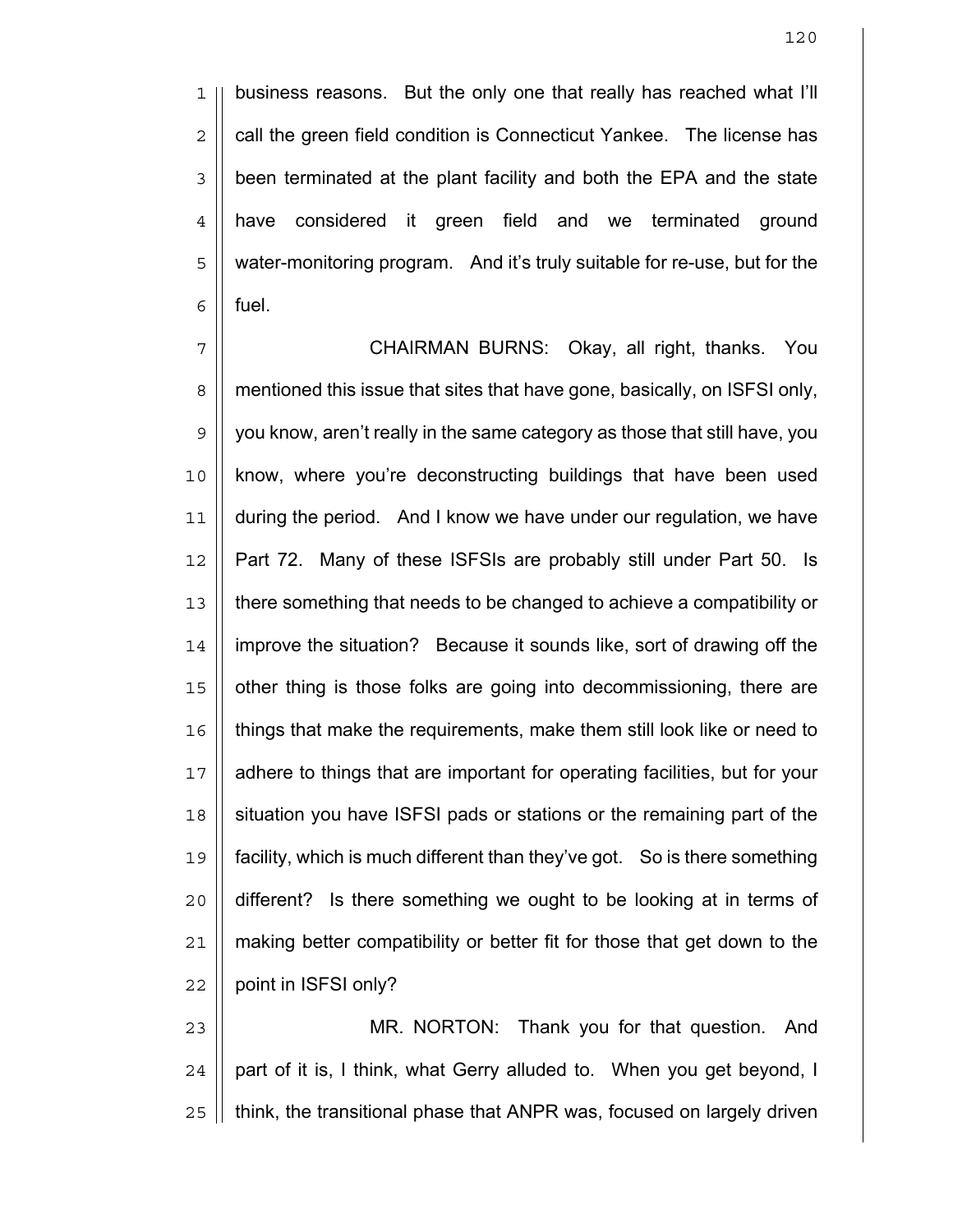1 || by major risk reductions, focused on fuel movement to dry storage, but  $2 \parallel$  not necessarily the full decommissioning of the reactor itself, is a host of  $3$  | activities that take place through the physical decommissioning 4 | process, like at Zion. And Gerry is probably the best person in the 5 | country to speak to it because he's done it three times.

6 || But there is a process even after you get to dry storage where there's licensing actions, exemptions, amendments, and other 8 | things that take place. As you go through that end of the transition, so 9 || you look like an ISFSI only, you end up at an ISFSI-only configuration, you do that through modifications with the Part 50 and you end up at a position that's substantially similar or aligned to site-specific Part 72 12 | requirements, to a large extent. And so that's a continuous process || again. Things like document control, we don't have any of those. Certified fuel handlers, there a thing of the past for us. We've got, you know, ISFSI security supervisors that have largely the responsibility for | managing the facility.

17 || So it continues to evolve to that point, if that answers 18 | your question.

19 || MR. VAN NOORDENNEN: There is an inconsistency in Part 72 between a site-specific ISFSI license and a general Part 50 license in that one requires an alert level still to be there and the other || one does not. And so, lately, licensees had been going to more the || conservative level, the alert level, but the regulations under Part 50  $\parallel$  would still allow a lower level, so there is an inconsistency there and it 25 | needs to be corrected.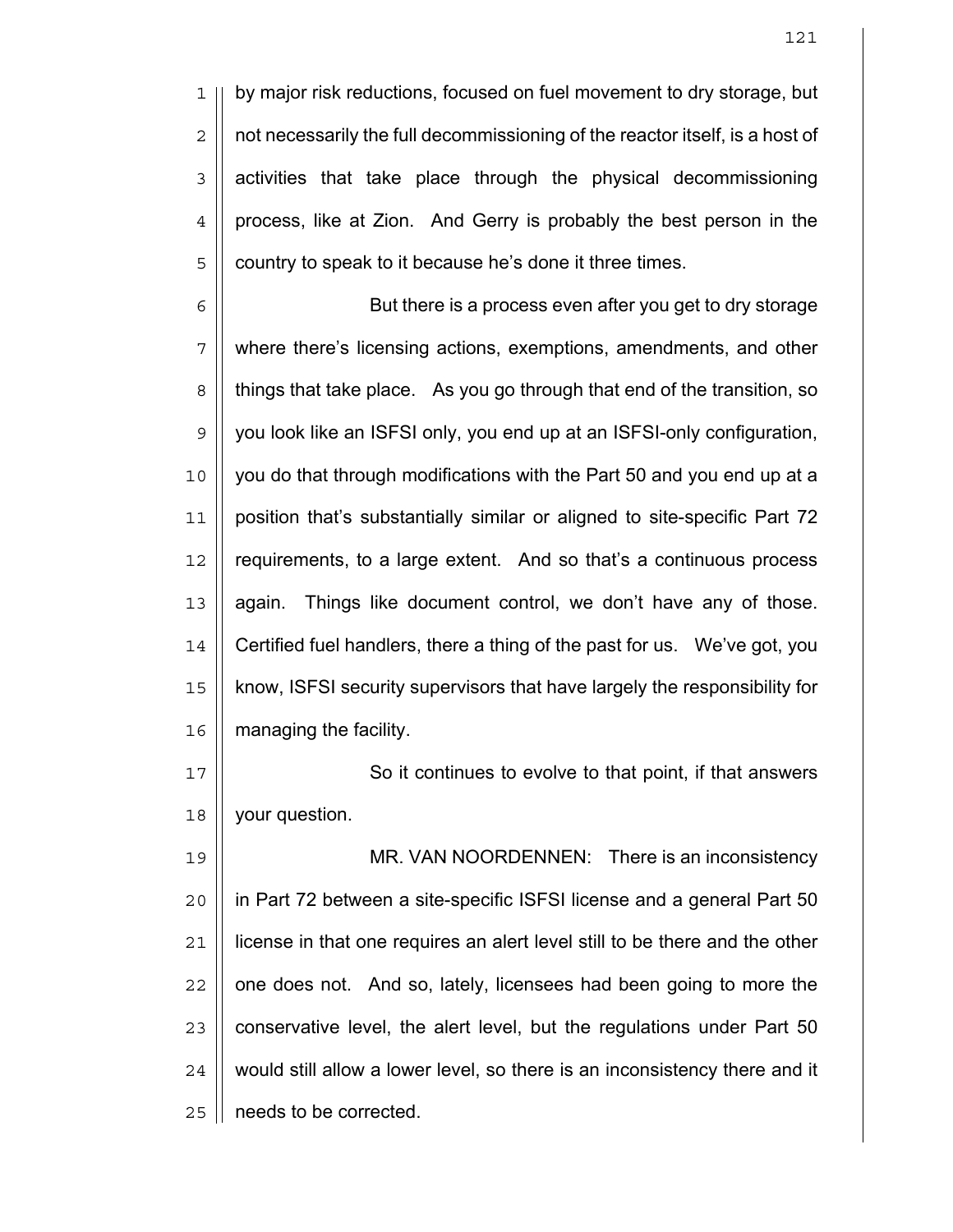CHAIRMAN BURNS: Okay, okay. If my colleagues  $2 \parallel$  indulge one last question, one of the comments I think, Mr. van 3 | Noordennen, you made with respect to use of decommissioning funds  $4 \parallel$  for, I guess in this context, stranded large components. I think you're | talking about even before the end of plant life.

## MR. VAN NOORDENNEN: Yes.

7 | CHAIRMAN BURNS: And I know the Commission 8 | has had that issue come up before, but I think what I thought I heard is 9 || that you said in that context it would, in your point of view, that would be an appropriate step, but it would require us to look at the issue of the funding stream because I think that's one of the reasons the Commission has not gone down that path, as I understand it, before is because it's not accounted for currently in that stream. Did I understand you correctly?

MR. VAN NOORDENNEN: Yes, that's correct. And, you know, these large components, like steam generators or reactor vessel that are just sitting there as rad waste storage, are actually included, in many cases, in the total fund for the decommission cost 19 || estimate, but you can't tap into those funds until right now the plant has permanently shut down and provided the certifications under 50.82. So that's why we're proposing that you can, again, reduce that  $\parallel$  radiological footprint early on with funds that are available and targeted  $\parallel$  for those components while the plant is still operating, instead of waiting | another 20 - 30 years until the funds currently could become available. CHAIRMAN BURNS: Okay. Mr. Fettus, do you have